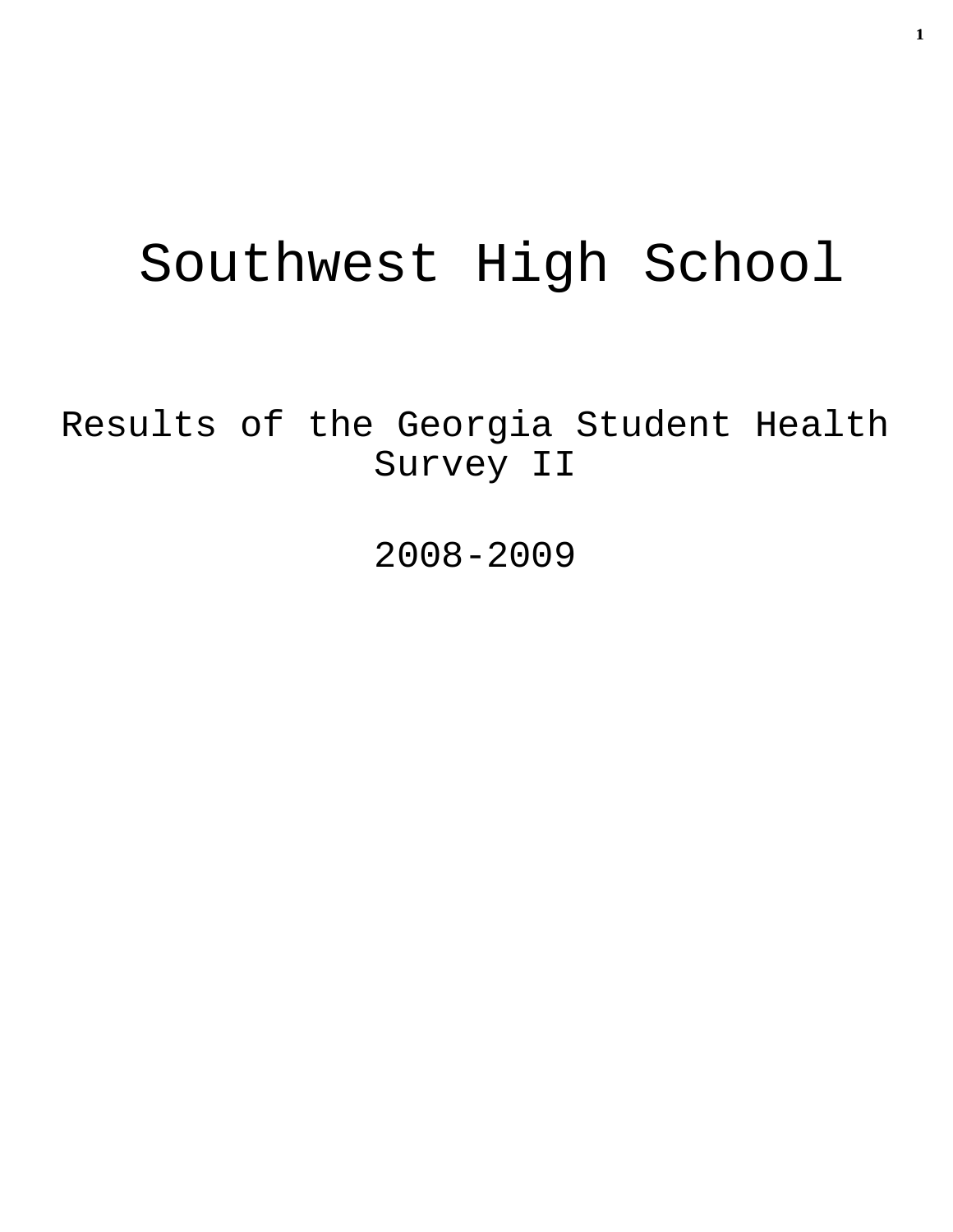### *Demographics* **2**

| Grade                    |    |  |
|--------------------------|----|--|
| <b>Grade   Frequency</b> |    |  |
| 10                       |    |  |
| 12                       | 37 |  |

| Frequency      | <b>Table of Gender by Grade</b> |                |             |              |
|----------------|---------------------------------|----------------|-------------|--------------|
| <b>Col Pct</b> |                                 | Grade(Grade)   |             |              |
|                | Gender(Gender)                  | <b>10</b>      | 12          | <b>Total</b> |
|                | <b>Female</b>                   | 50.00          | 21<br>56.76 | 22           |
|                | <b>Male</b>                     | 50.00          | 16<br>43.24 | 17           |
|                | <b>Total</b>                    | $\overline{c}$ | 37          | 39           |

| <b>Frequency</b> | <b>Table of Ethnicity by Grade</b> |              |             |                |  |
|------------------|------------------------------------|--------------|-------------|----------------|--|
| <b>Col Pct</b>   |                                    | Grade(Grade) |             |                |  |
|                  | <b>Ethnicity</b> (Ethnicity)       | <b>10</b>    | 12          | <b>Total</b>   |  |
|                  | <b>Black</b>                       | 100.00       | 35<br>94.59 | 37             |  |
|                  | White                              | 0.00         | 5.41        | $\overline{2}$ |  |
|                  | <b>Total</b>                       | 2            | 37          | 39             |  |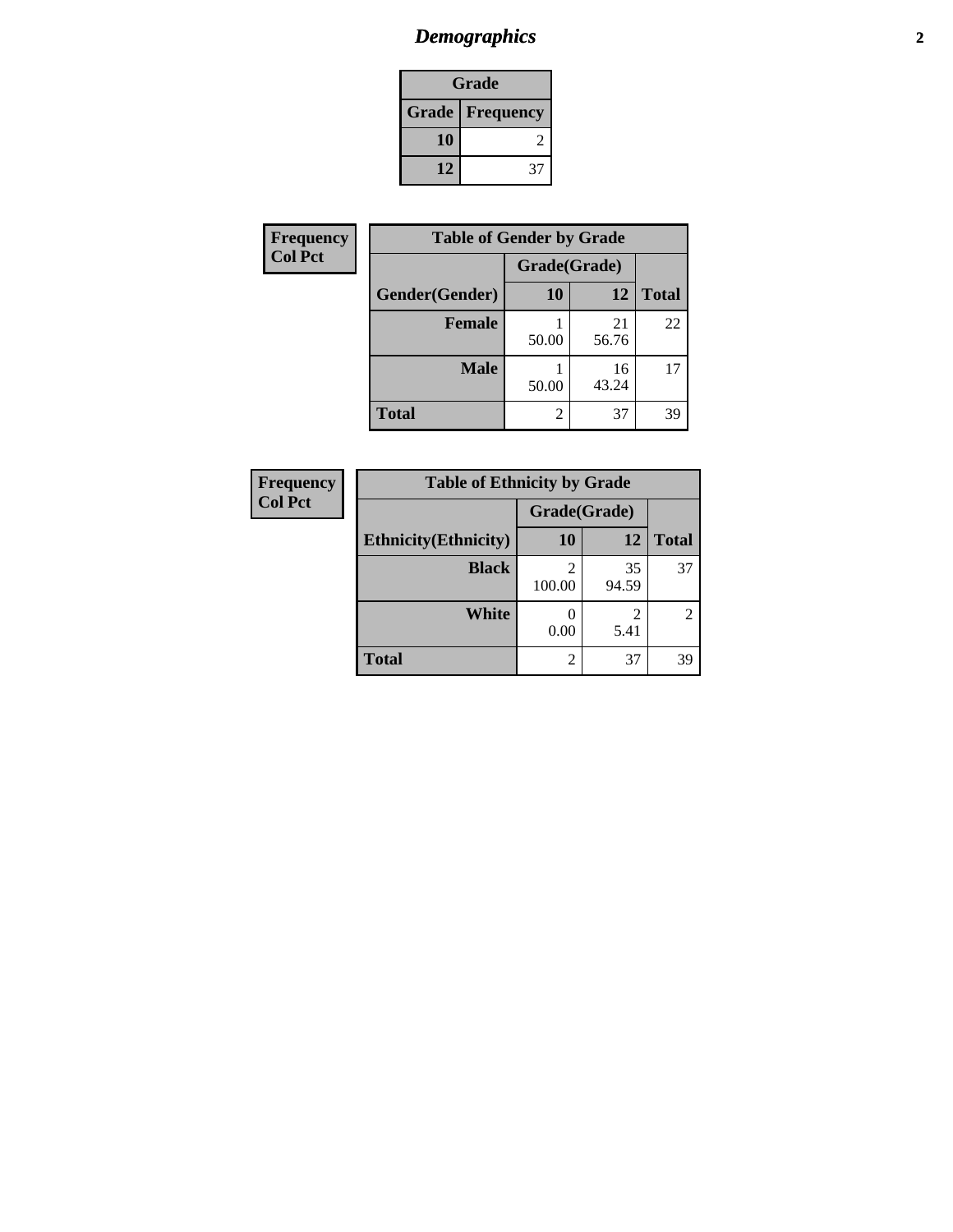#### *Title IV, Part A, Schedule A* **3** *Goal 1: Ensure that all schools are drug-free Baseline Data: Year 2008-2009 Prevalence of Drug Use*

| Frequency<br><b>Col Pct</b> | <b>Table of AlcoholAlt by Grade</b> |                |             |              |  |
|-----------------------------|-------------------------------------|----------------|-------------|--------------|--|
|                             | AlcoholAlt(Alcohol                  | Grade(Grade)   |             |              |  |
|                             | use, past 30 days)                  | <b>10</b>      | 12          | <b>Total</b> |  |
|                             | Yes                                 | 0.00           | 11<br>29.73 | 11           |  |
|                             | N <sub>0</sub>                      | 2<br>100.00    | 26<br>70.27 | 28           |  |
|                             | <b>Total</b>                        | $\overline{2}$ | 37          | 39           |  |

| <b>Frequency</b><br><b>Col Pct</b> | <b>Table of TobaccoAny by Grade</b> |              |             |              |  |
|------------------------------------|-------------------------------------|--------------|-------------|--------------|--|
|                                    | TobaccoAny(Tobacco                  | Grade(Grade) |             |              |  |
|                                    | use, past 30 days)                  | 10           | 12          | <b>Total</b> |  |
|                                    | Yes                                 | 0.00         | 4<br>10.81  |              |  |
|                                    | N <sub>0</sub>                      | 100.00       | 33<br>89.19 | 35           |  |
|                                    | <b>Total</b>                        | 2            | 37          | 39           |  |

| Frequency<br><b>Col Pct</b> | <b>Table of MarijuanaAlt by Grade</b> |                          |             |              |  |
|-----------------------------|---------------------------------------|--------------------------|-------------|--------------|--|
|                             | MarijuanaAlt(Marijuana                | Grade(Grade)             |             |              |  |
|                             | use, past 30 days)                    | 10                       | 12          | <b>Total</b> |  |
|                             | Yes                                   | $\left( \right)$<br>0.00 | q<br>24.32  | Q            |  |
|                             | N <sub>0</sub>                        | 2<br>100.00              | 28<br>75.68 | 30           |  |
|                             | <b>Total</b>                          | $\overline{2}$           | 37          | 39           |  |

| <b>Frequency</b> | <b>Table of OtherDrugAny by Grade</b>  |              |                        |                |
|------------------|----------------------------------------|--------------|------------------------|----------------|
| <b>Col Pct</b>   | <b>OtherDrugAny(Other</b><br>drug use, | Grade(Grade) |                        |                |
|                  | past 30 days)                          | 10           | 12                     | <b>Total</b>   |
|                  | Yes                                    | 0.00         | $\mathfrak{D}$<br>5.41 | $\overline{c}$ |
|                  | N <sub>0</sub>                         | 100.00       | 35<br>94.59            | 37             |
|                  | <b>Total</b>                           | 2            | 37                     | 39             |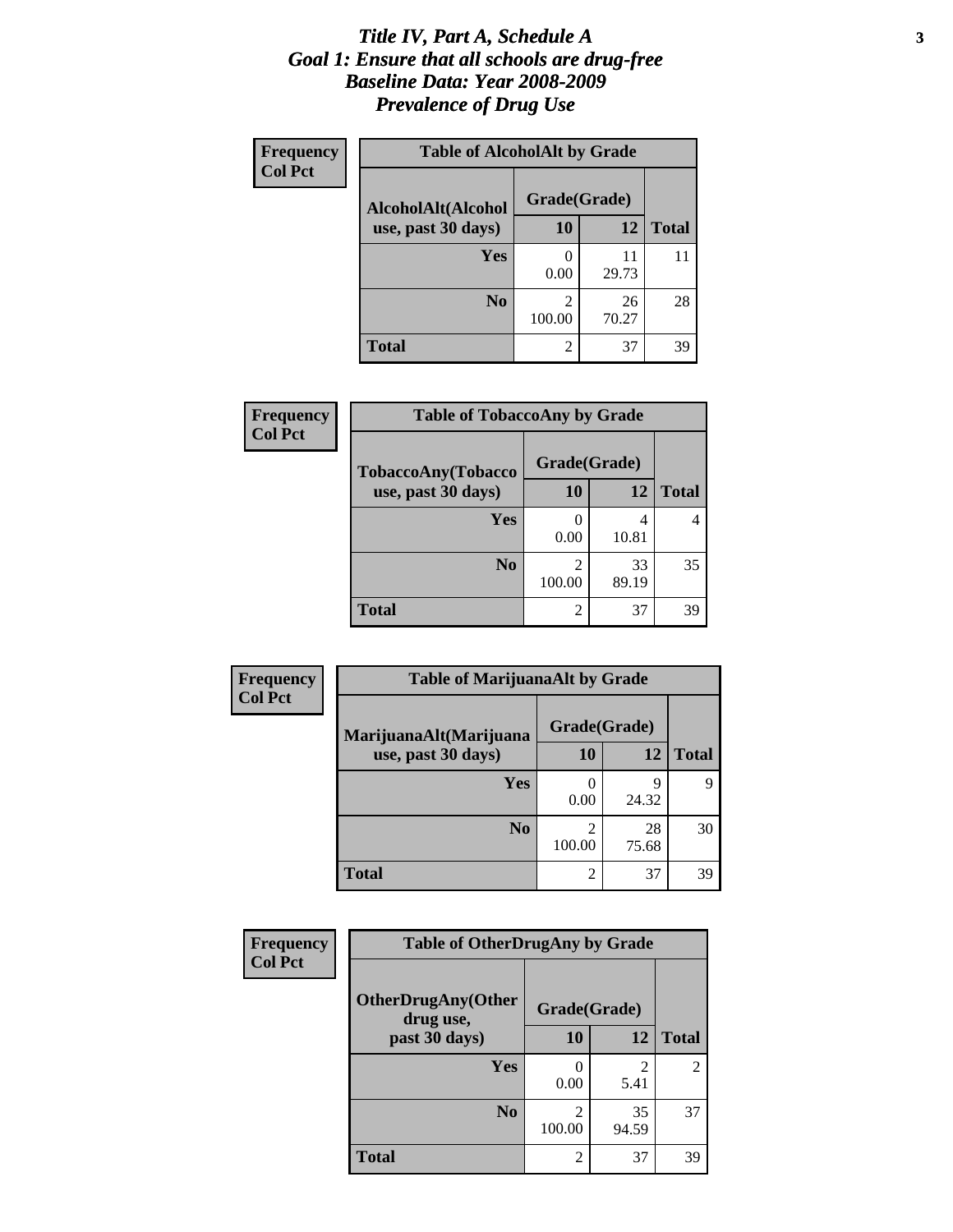#### *Average Age of Onset of Use* **4** *Results for "Average Age of Onset of Use" questions exclude students who said they did not use that substance*

| <b>Variable</b>    | Label                                                              | <b>Mean</b> |
|--------------------|--------------------------------------------------------------------|-------------|
| Alcoholinit2       | I started using alcohol when I was                                 | 14.53       |
| Cigarettesinit2    | I started smoking tobacco when I was                               | 13.80       |
| Smokelessinit2     | I started chewing tobacco when I was                               | 9.00        |
| Marijuanainit2     | I started using marijuana when I was                               | 15.09       |
| Cocaineinit2       | I started using cocaine when I was                                 |             |
| Inhalantsinit2     | I started using inhalants when I was                               | 16.00       |
| Steroidsinit2      | I started using steroids when I was                                |             |
| Ecstasyinit2       | I started using ecstasy when I was                                 |             |
| Methinit2          | I started using methamphetamines when I was                        |             |
| Hallucinogensinit2 | I started using hallucinogens when I was                           |             |
| Prescriptioninit2  | I started using prescription drugs not prescribed to me when I was | 14.00       |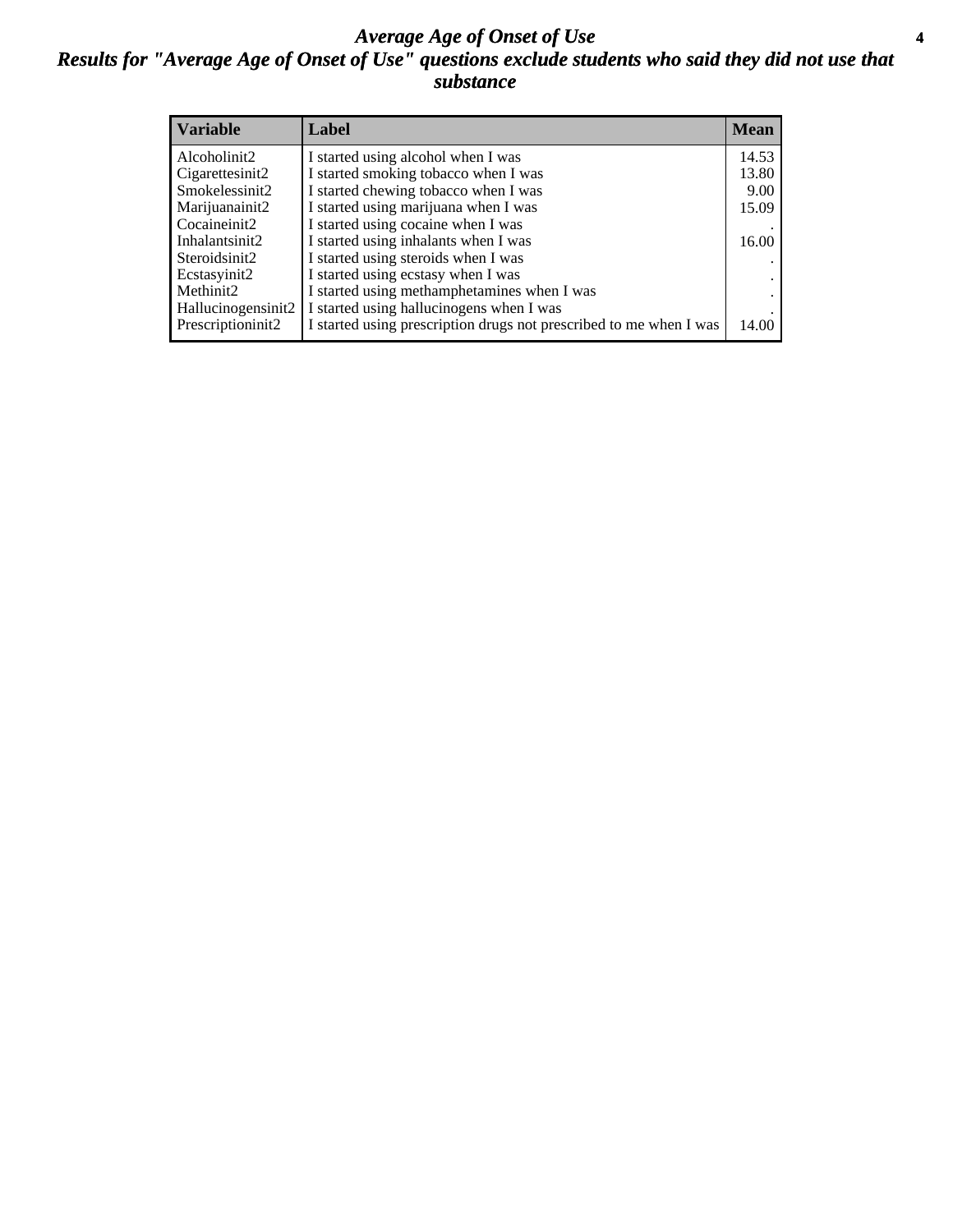## *Perception of Health Risk* **5**

| Frequency      | <b>Table of Alcoholharmdich by Grade</b> |              |             |              |
|----------------|------------------------------------------|--------------|-------------|--------------|
| <b>Col Pct</b> | Alcoholharmdich(I<br>think alcohol is    | Grade(Grade) |             |              |
|                | harmful)                                 | <b>10</b>    | 12          | <b>Total</b> |
|                | Yes                                      | 2<br>100.00  | 29<br>78.38 | 31           |
|                | N <sub>0</sub>                           | 0.00         | 8<br>21.62  | 8            |
|                | <b>Total</b>                             | 2            | 37          | 39           |

| Frequency      | <b>Table of Tobaccoharmdich by Grade</b> |                |             |              |
|----------------|------------------------------------------|----------------|-------------|--------------|
| <b>Col Pct</b> | Tobaccoharmdich(I<br>think tobacco is    | Grade(Grade)   |             |              |
|                | harmful)                                 | 10             | 12          | <b>Total</b> |
|                | <b>Yes</b>                               | 100.00         | 31<br>83.78 | 33           |
|                | N <sub>0</sub>                           | 0.00           | 6<br>16.22  | 6            |
|                | <b>Total</b>                             | $\mathfrak{D}$ | 37          | 39           |

| Frequency      | <b>Table of Marijuanaharmdich by Grade</b> |              |             |              |
|----------------|--------------------------------------------|--------------|-------------|--------------|
| <b>Col Pct</b> | Marijuanaharmdich(I<br>think marijuana is  | Grade(Grade) |             |              |
|                | harmful)                                   | 10           | 12          | <b>Total</b> |
|                | <b>Yes</b>                                 | 100.00       | 20<br>54.05 | 22           |
|                | N <sub>0</sub>                             | 0.00         | 17<br>45.95 | 17           |
|                | <b>Total</b>                               | 2            | 37          | 39           |

| Frequency      | <b>Table of Otherdrugharmdich by Grade</b>   |              |             |              |
|----------------|----------------------------------------------|--------------|-------------|--------------|
| <b>Col Pct</b> | Otherdrugharmdich(I<br>think other drugs are | Grade(Grade) |             |              |
|                | harmful)                                     | <b>10</b>    | 12          | <b>Total</b> |
|                | Yes                                          | 100.00       | 29<br>78.38 | 31           |
|                | N <sub>0</sub>                               | 0.00         | 8<br>21.62  | 8            |
|                | <b>Total</b>                                 | 2            | 37          | 39           |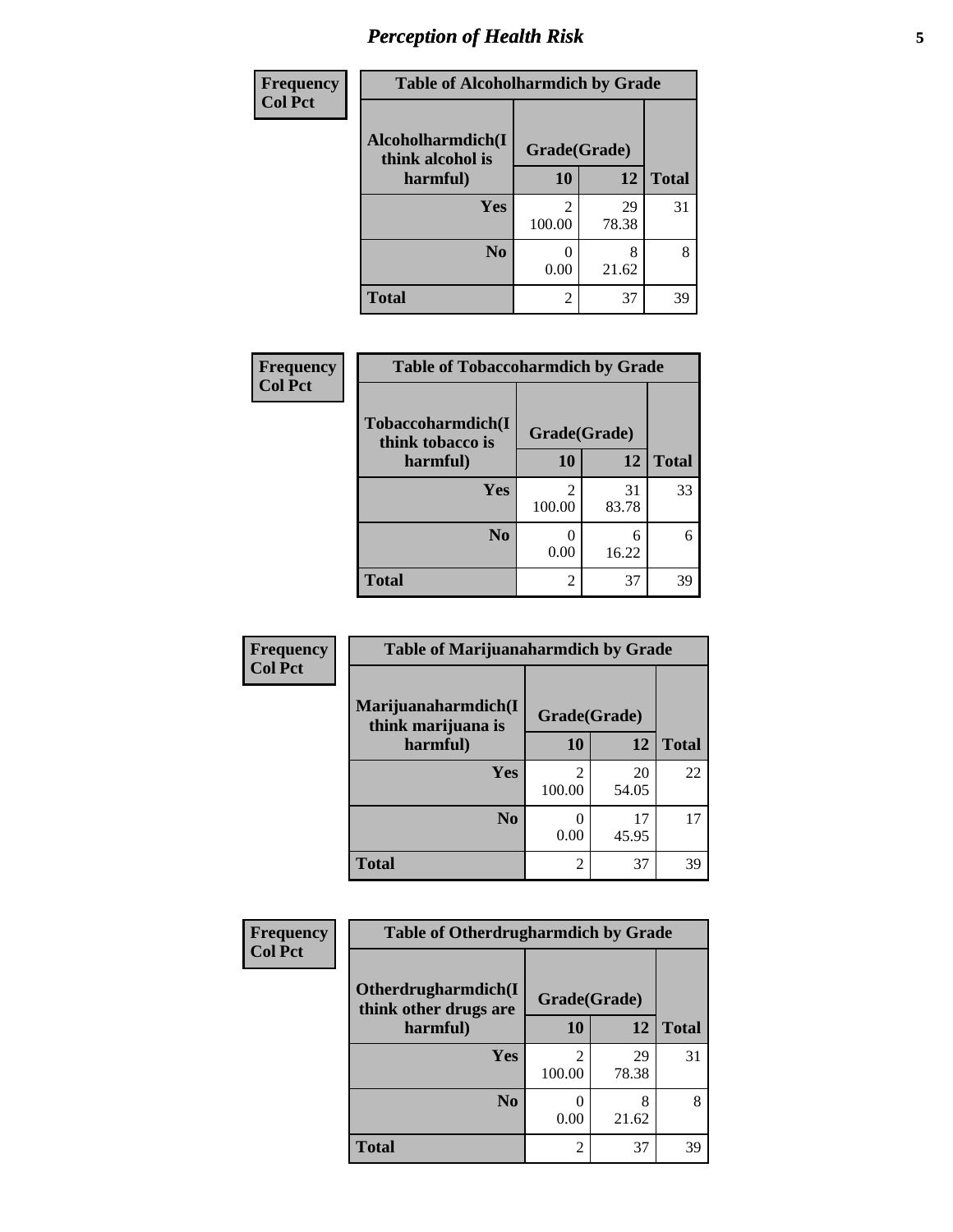### *Social Disapproval* **6**

| Frequency      | <b>Table of Alcoholpeerdich by Grade</b>                    |                          |             |              |
|----------------|-------------------------------------------------------------|--------------------------|-------------|--------------|
| <b>Col Pct</b> | Alcoholpeerdich(My<br>friends would<br>disapprove if I used | Grade(Grade)             |             |              |
|                | alcohol)                                                    | 10                       | 12          | <b>Total</b> |
|                | Yes                                                         | 0<br>0.00                | 19<br>51.35 | 19           |
|                | N <sub>0</sub>                                              | $\mathfrak{D}$<br>100.00 | 18<br>48.65 | 20           |
|                | <b>Total</b>                                                | $\mathfrak{D}$           | 37          | 39           |

| <b>Frequency</b> |
|------------------|
| <b>Col Pct</b>   |

| <b>Table of Tobaccopeerdich by Grade</b>                    |              |             |              |  |  |
|-------------------------------------------------------------|--------------|-------------|--------------|--|--|
| Tobaccopeerdich(My<br>friends would<br>disapprove if I used | Grade(Grade) |             |              |  |  |
| tobacco)                                                    | 10           | 12          | <b>Total</b> |  |  |
| Yes                                                         | 50.00        | 19<br>51.35 | 20           |  |  |
| N <sub>0</sub>                                              | 50.00        | 18<br>48.65 | 19           |  |  |
| <b>Total</b>                                                | 2            | 37          | 39           |  |  |

| <b>Frequency</b> | <b>Table of Marijuanapeerdich by Grade</b>                    |              |             |              |  |
|------------------|---------------------------------------------------------------|--------------|-------------|--------------|--|
| <b>Col Pct</b>   | Marijuanapeerdich(My<br>friends would<br>disapprove if I used | Grade(Grade) |             |              |  |
|                  | marijuana)                                                    | 10           | 12          | <b>Total</b> |  |
|                  | <b>Yes</b>                                                    | 50.00        | 16<br>43.24 | 17           |  |
|                  | N <sub>0</sub>                                                | 50.00        | 21<br>56.76 | 22           |  |
|                  | <b>Total</b>                                                  | 2            | 37          | 39           |  |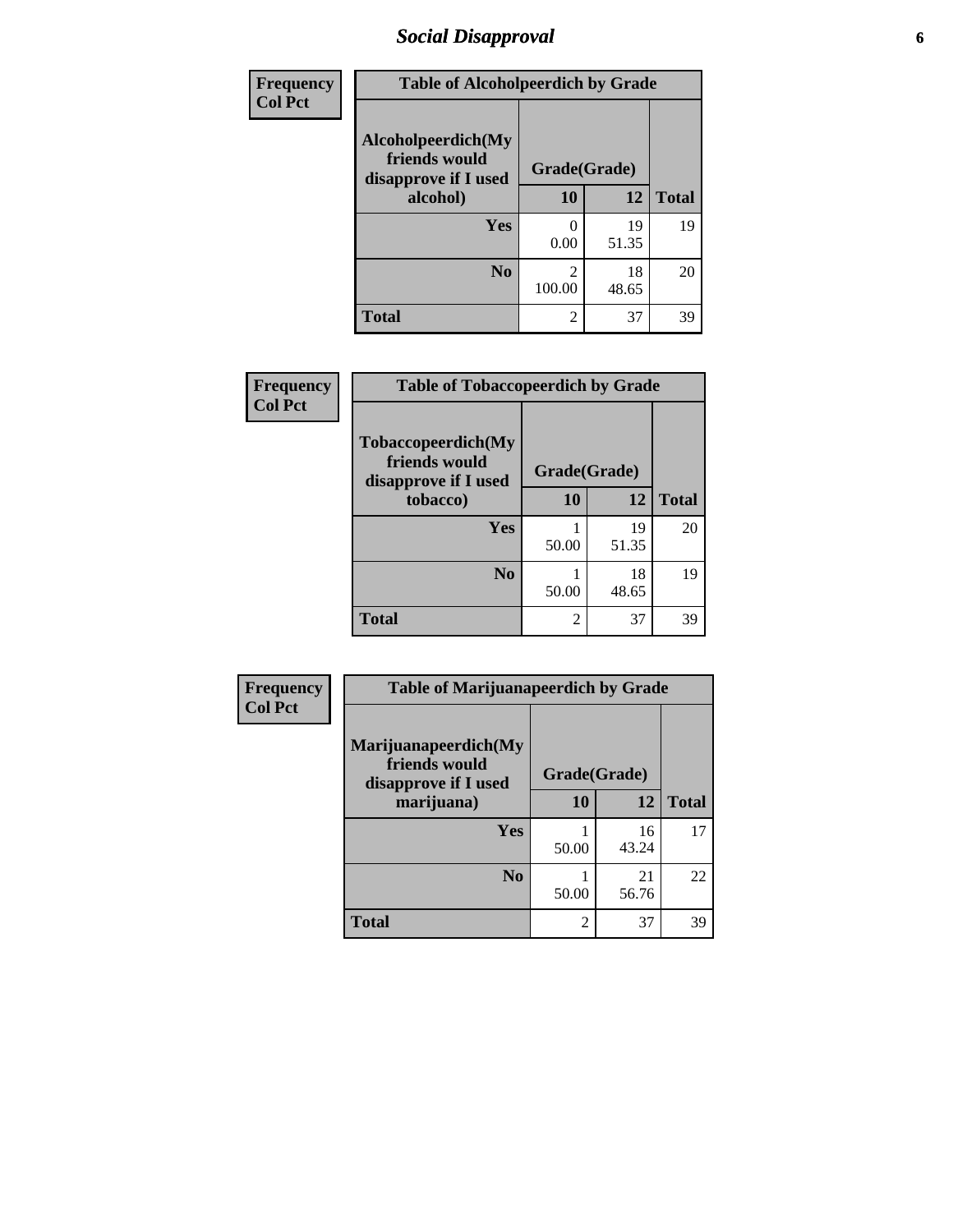### *Social Disapproval* **7**

| Frequency      | <b>Table of Otherdrugpeerdich by Grade</b>                    |       |              |              |  |
|----------------|---------------------------------------------------------------|-------|--------------|--------------|--|
| <b>Col Pct</b> | Otherdrugpeerdich(My<br>friends would<br>disapprove if I used |       | Grade(Grade) |              |  |
|                | other drugs)                                                  | 10    | 12           | <b>Total</b> |  |
|                | <b>Yes</b>                                                    | 50.00 | 22<br>59.46  | 23           |  |
|                | N <sub>0</sub>                                                | 50.00 | 15<br>40.54  | 16           |  |
|                | <b>Total</b>                                                  | 2     | 37           | 39           |  |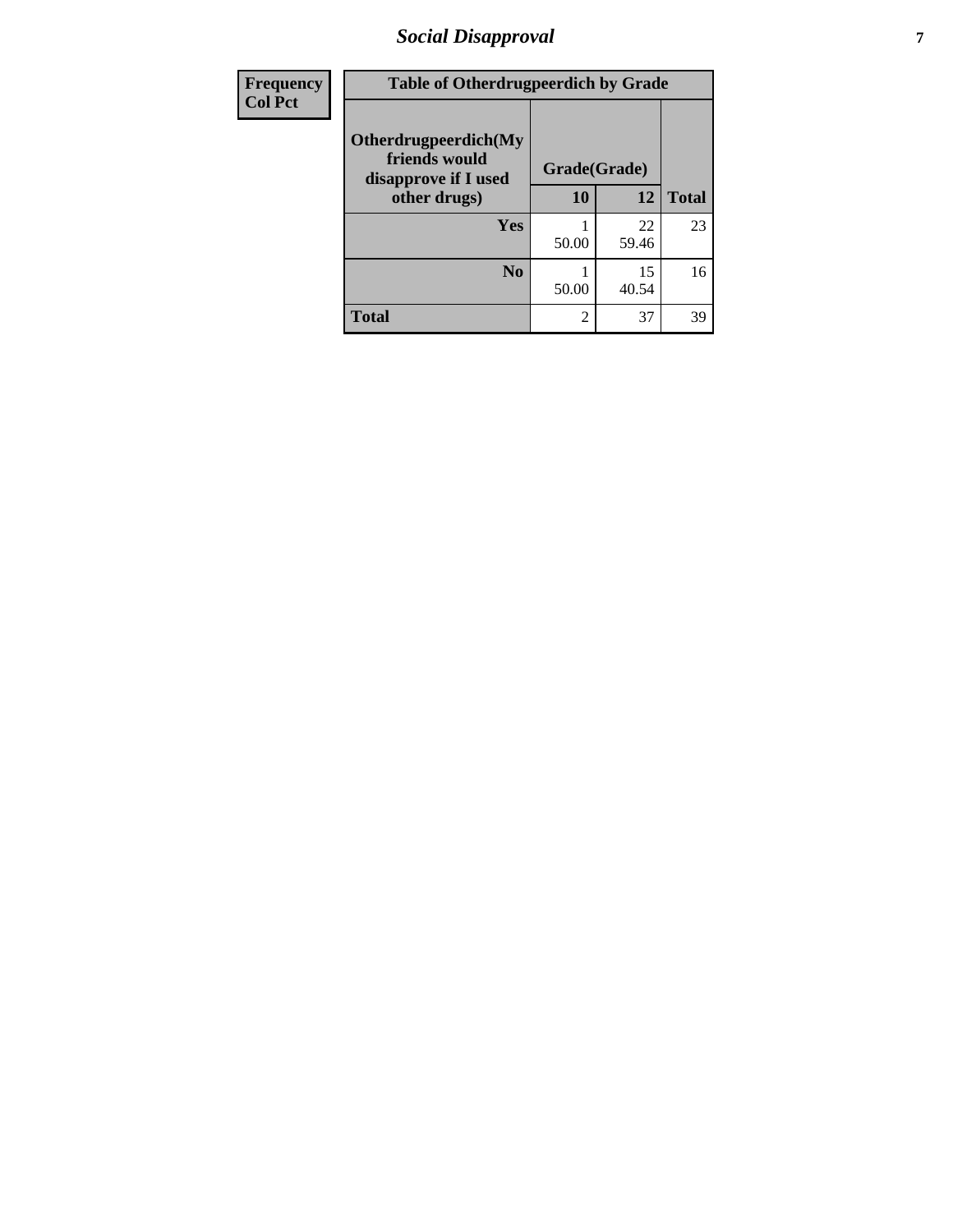#### Title IV, Part A, Schedule A **8** *Goal 2: To help ensure that all schools are safe and disciplined Baseline Data: Year 2008-2009 Student Involvement in Gang Activity*

| Frequency      |                                                                                                   | <b>Table of Gangself by Grade</b> |             |              |
|----------------|---------------------------------------------------------------------------------------------------|-----------------------------------|-------------|--------------|
| <b>Col Pct</b> | Gangself(I<br>have<br>participated<br>in illegal<br>gang<br>activities in<br>the past 30<br>days) | Grade(Grade)<br>10                | 12          | <b>Total</b> |
|                | Yes                                                                                               | $\theta$<br>0.00                  | 1<br>2.70   | 1            |
|                | N <sub>0</sub>                                                                                    | 2<br>100.00                       | 36<br>97.30 | 38           |
|                | <b>Total</b>                                                                                      | 2                                 | 37          | 39           |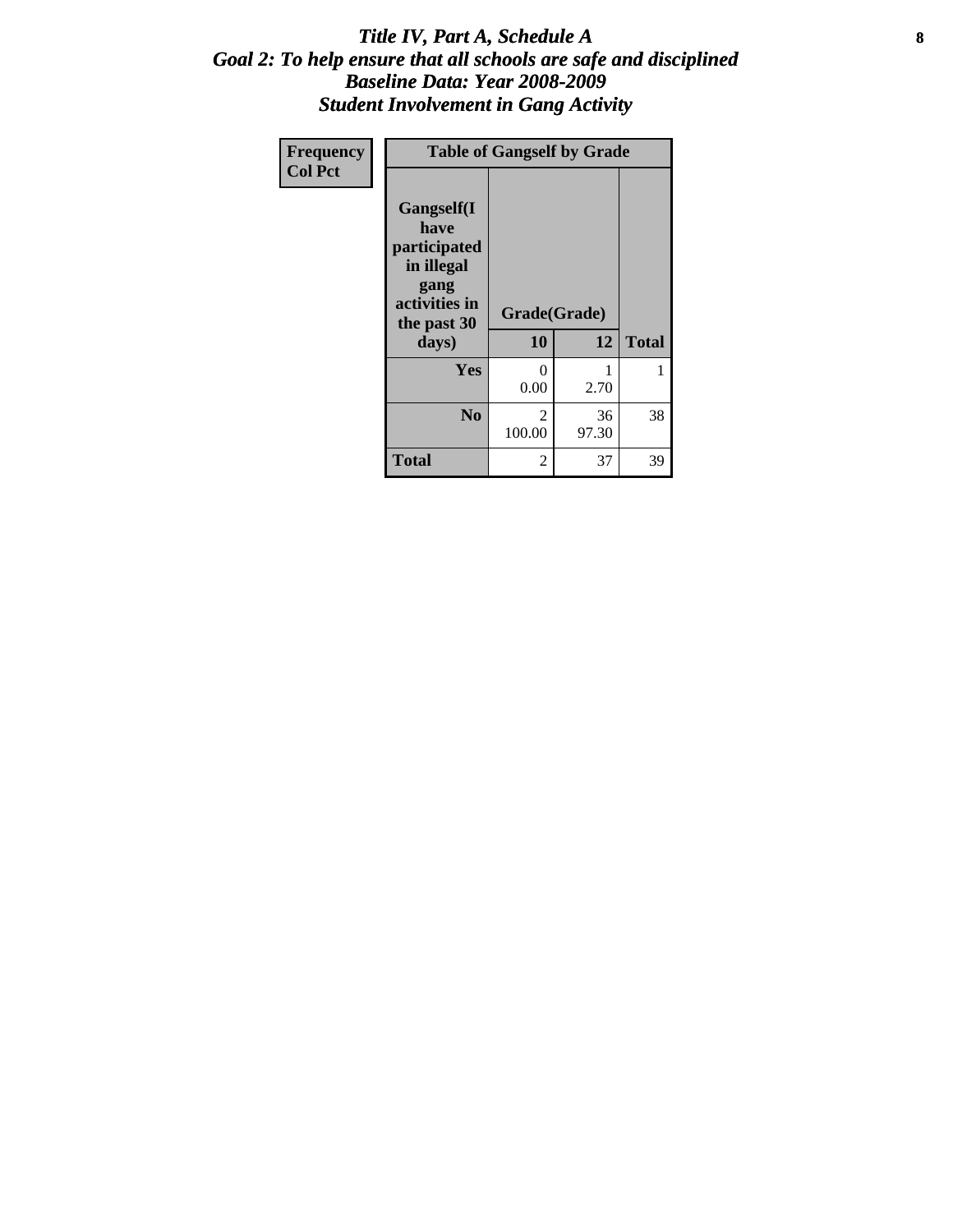### *Student Perception of School Safety* **9**

| <b>Frequency</b> |
|------------------|
| <b>Row Pct</b>   |

| <b>Table of Grade by Safeschool</b> |                                                                                                                            |                                                        |            |            |               |  |
|-------------------------------------|----------------------------------------------------------------------------------------------------------------------------|--------------------------------------------------------|------------|------------|---------------|--|
|                                     |                                                                                                                            | Safeschool (School is a place at which I feel<br>safe) |            |            |               |  |
| Grade(Grade)                        | Somewhat   Somewhat<br><b>Strongly</b><br><b>Strongly</b><br><b>Disagree</b><br>Agree<br>Disagree<br><b>Total</b><br>Agree |                                                        |            |            |               |  |
| <b>10</b>                           | 0.00                                                                                                                       | 50.00                                                  | 0.00       | 50.00      | $\mathcal{L}$ |  |
| 12                                  | 3<br>8.11                                                                                                                  | 21<br>56.76                                            | 8<br>21.62 | 5<br>13.51 | 37            |  |
| <b>Total</b>                        | 3                                                                                                                          | 22                                                     | 8          | 6          | 39            |  |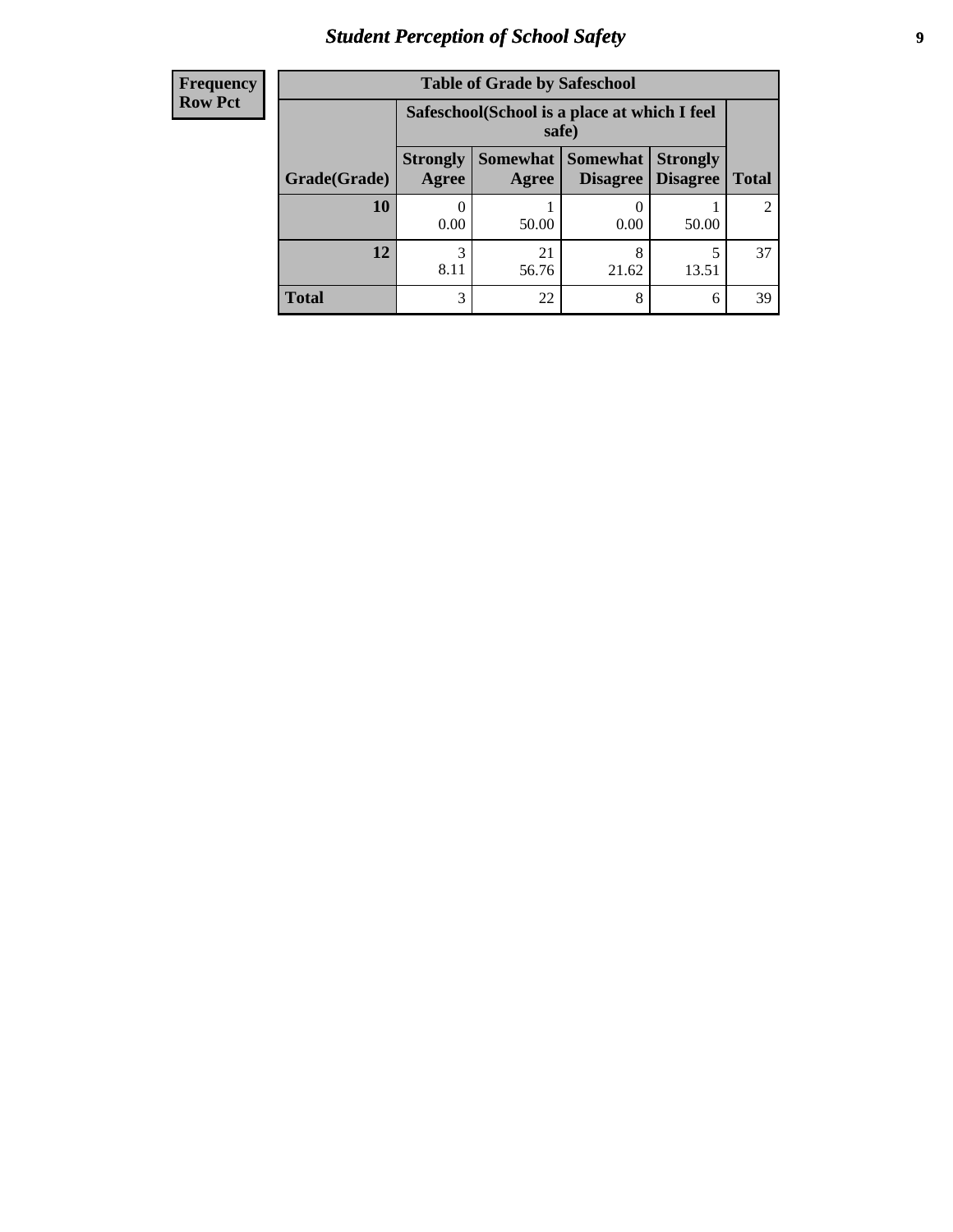#### *Students Who Have Been Bullied* **10**

| Frequency      | <b>Table of Grade by Bullied</b> |                                                                                     |                   |                              |              |
|----------------|----------------------------------|-------------------------------------------------------------------------------------|-------------------|------------------------------|--------------|
| <b>Row Pct</b> |                                  | <b>Bullied</b> (I have<br>been bullied by<br>other students in<br>the past 30 days) |                   |                              |              |
|                | Grade(Grade)                     | 0<br><b>Days</b>                                                                    | 1 or<br>2<br>days | 3 <sub>to</sub><br>5<br>days | <b>Total</b> |
|                | 10                               | 2<br>100.00                                                                         | 0<br>0.00         | 0<br>0.00                    | 2            |
|                | 12                               | 35<br>94.59                                                                         | 2.70              | 2.70                         | 37           |
|                | <b>Total</b>                     | 37                                                                                  | 1                 |                              | 39           |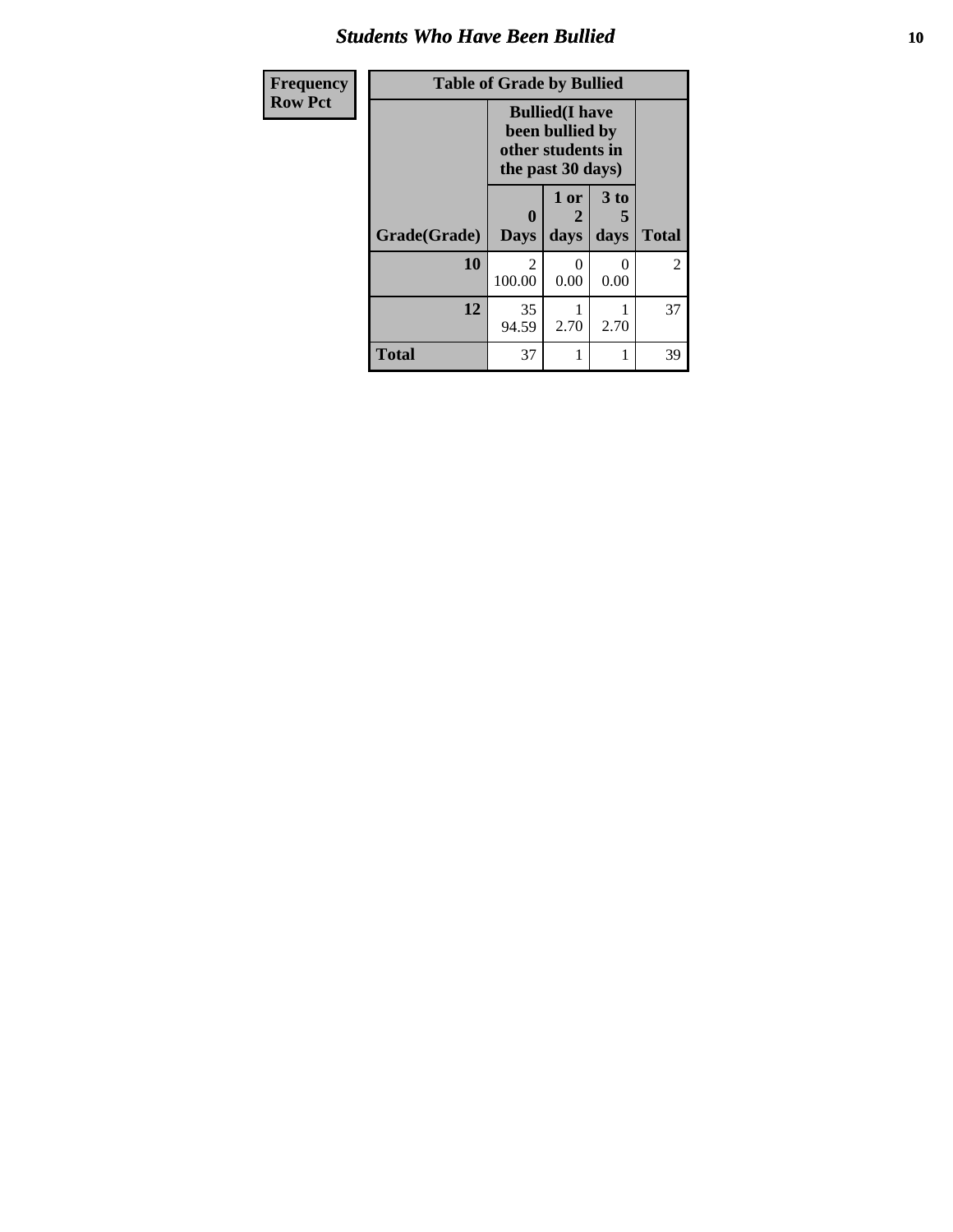#### *School Climate* **11**

| Frequency      | <b>Table of SchoolClimate1 by Grade</b> |                          |             |                |  |
|----------------|-----------------------------------------|--------------------------|-------------|----------------|--|
| <b>Col Pct</b> | SchoolClimate1(I<br>like school)        | Grade(Grade)<br>10       | 12          | <b>Total</b>   |  |
|                | <b>Strongly Agree</b>                   | $\mathfrak{D}$<br>100.00 | 14<br>37.84 | 16             |  |
|                | <b>Somewhat Agree</b>                   | 0<br>0.00                | 19<br>51.35 | 19             |  |
|                | <b>Somewhat Disagree</b>                | $_{0}$<br>0.00           | 2<br>5.41   | 2              |  |
|                | <b>Strongly Disagree</b>                | 0<br>0.00                | 2<br>5.41   | $\overline{2}$ |  |
|                | <b>Total</b>                            | 2                        | 37          | 39             |  |

#### **Frequency Col Pct**

| <b>Table of SchoolClimate2 by Grade</b> |              |             |              |  |  |  |
|-----------------------------------------|--------------|-------------|--------------|--|--|--|
| SchoolClimate2(I<br>feel successful at  | Grade(Grade) |             |              |  |  |  |
| school)                                 | 10           | 12          | <b>Total</b> |  |  |  |
| <b>Strongly Agree</b>                   | 2<br>100.00  | 23<br>62.16 | 25           |  |  |  |
| <b>Somewhat Agree</b>                   | 0.00         | 14<br>37.84 | 14           |  |  |  |
| <b>Total</b>                            | 2            | 37          | 39           |  |  |  |

| Frequency      | <b>Table of SchoolClimate3 by Grade</b>                                      |                           |             |              |  |
|----------------|------------------------------------------------------------------------------|---------------------------|-------------|--------------|--|
| <b>Col Pct</b> | <b>SchoolClimate3(My</b><br>school has high<br>standards for<br>achievement) | Grade(Grade)<br><b>10</b> | 12          | <b>Total</b> |  |
|                | <b>Strongly Agree</b>                                                        | $\overline{c}$<br>100.00  | 12<br>32.43 | 14           |  |
|                | <b>Somewhat Agree</b>                                                        | 0<br>0.00                 | 23<br>62.16 | 23           |  |
|                | <b>Somewhat Disagree</b>                                                     | $\Omega$<br>0.00          | 2.70        |              |  |
|                | <b>Strongly Disagree</b>                                                     | 0<br>0.00                 | 2.70        | 1            |  |
|                | <b>Total</b>                                                                 | 2                         | 37          | 39           |  |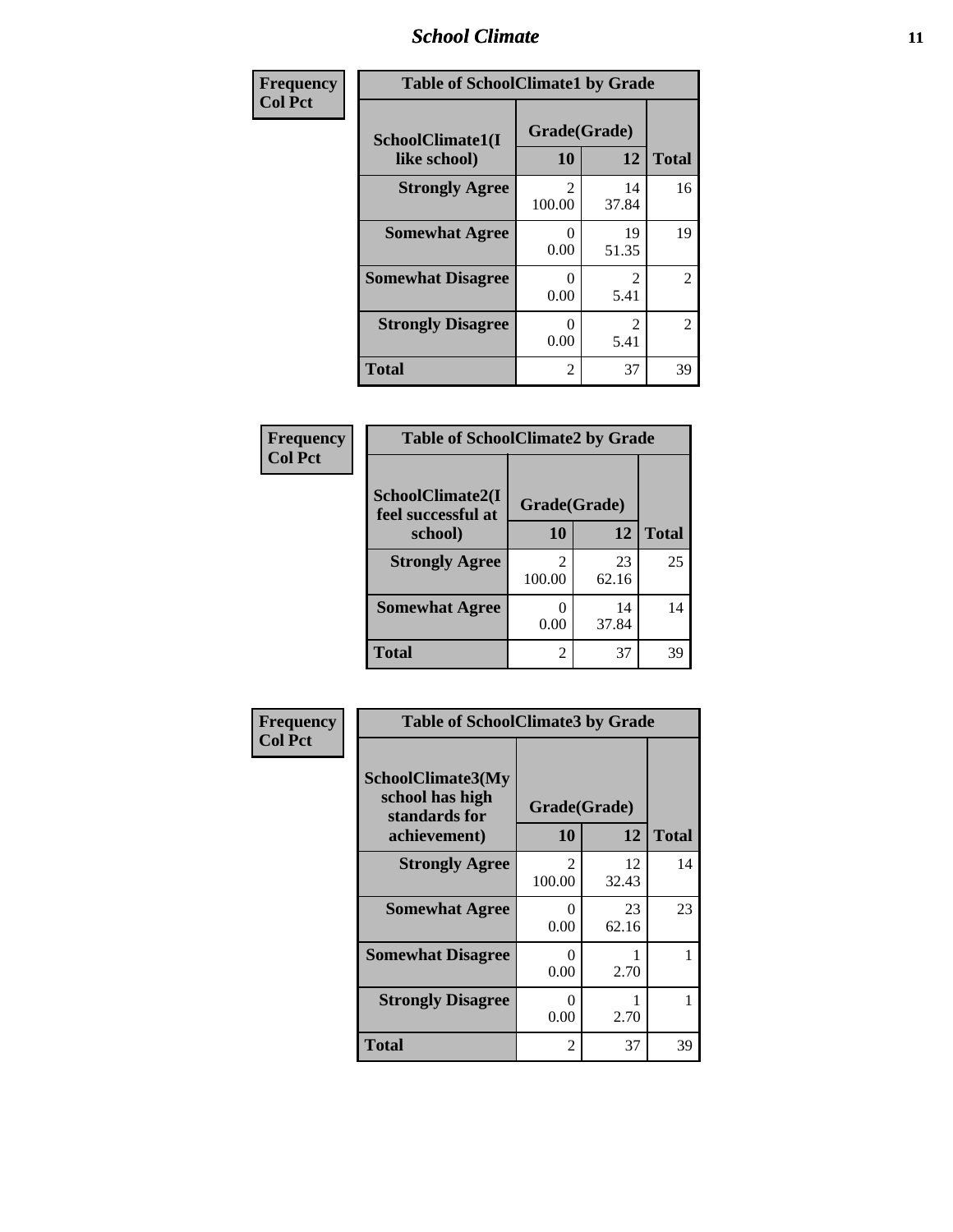#### *School Climate* **12**

| Frequency      | <b>Table of SchoolClimate4 by Grade</b>                              |                           |             |              |
|----------------|----------------------------------------------------------------------|---------------------------|-------------|--------------|
| <b>Col Pct</b> | <b>SchoolClimate4(My</b><br>school sets clear<br>rules for behavior) | Grade(Grade)<br>10        | 12          | <b>Total</b> |
|                | <b>Strongly Agree</b>                                                | 50.00                     | 14<br>37.84 | 15           |
|                | <b>Somewhat Agree</b>                                                | 50.00                     | 17<br>45.95 | 18           |
|                | <b>Somewhat Disagree</b>                                             | $\mathbf{\Omega}$<br>0.00 | 4<br>10.81  | 4            |
|                | <b>Strongly Disagree</b>                                             | 0<br>0.00                 | 2<br>5.41   | 2            |
|                | <b>Total</b>                                                         | 2                         | 37          | 39           |

#### **Frequency Col Pct**

| <b>Table of SchoolClimate5 by Grade</b>                              |                    |                        |              |
|----------------------------------------------------------------------|--------------------|------------------------|--------------|
| SchoolClimate5(I<br>know what to do in<br>an emergency at<br>school) | Grade(Grade)<br>10 | 12                     | <b>Total</b> |
| <b>Strongly Agree</b>                                                | 0<br>0.00          | 17<br>45.95            | 17           |
| <b>Somewhat Agree</b>                                                | 1<br>50.00         | 15<br>40.54            | 16           |
| <b>Somewhat Disagree</b>                                             | 1<br>50.00         | 3<br>8.11              | 4            |
| <b>Strongly Disagree</b>                                             | 0<br>0.00          | $\mathfrak{D}$<br>5.41 | 2            |
| <b>Total</b>                                                         | $\overline{2}$     | 37                     | 39           |

| Frequency      | <b>Table of SchoolClimate6 by Grade</b>                  |                    |                                     |                |
|----------------|----------------------------------------------------------|--------------------|-------------------------------------|----------------|
| <b>Col Pct</b> | <b>SchoolClimate6(Teachers</b><br>treat me with respect) | Grade(Grade)<br>10 | 12                                  | <b>Total</b>   |
|                | <b>Strongly Agree</b>                                    | 50.00              | 15<br>40.54                         | 16             |
|                | <b>Somewhat Agree</b>                                    | 50.00              | 14<br>37.84                         | 15             |
|                | <b>Somewhat Disagree</b>                                 | 0<br>0.00          | 6<br>16.22                          | 6              |
|                | <b>Strongly Disagree</b>                                 | 0.00               | $\mathcal{D}_{\mathcal{L}}$<br>5.41 | $\mathfrak{D}$ |
|                | <b>Total</b>                                             | $\overline{2}$     | 37                                  | 39             |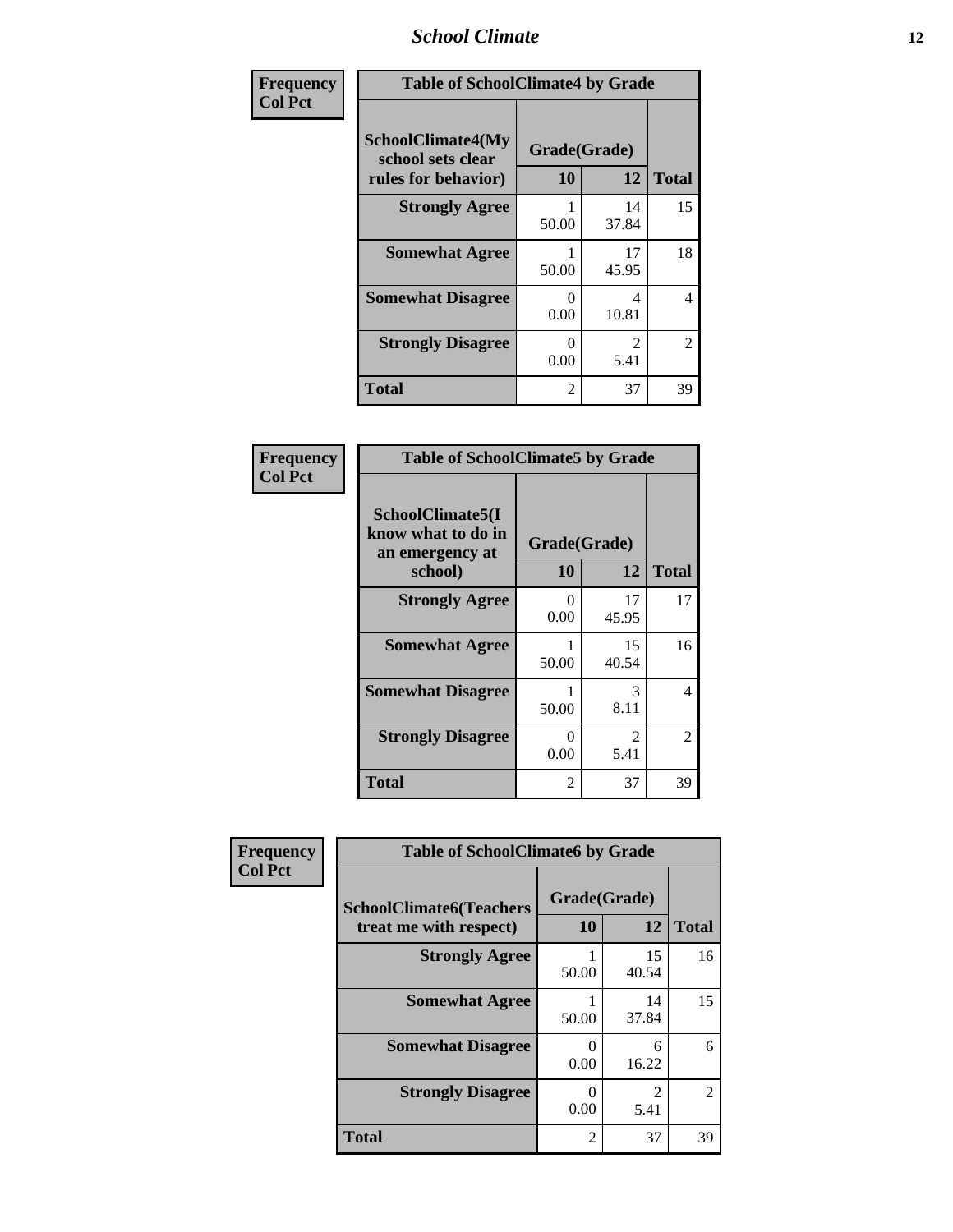#### *School Climate* **13**

| Frequency      | <b>Table of SchoolClimate7 by Grade</b>                  |                |             |              |
|----------------|----------------------------------------------------------|----------------|-------------|--------------|
| <b>Col Pct</b> | <b>SchoolClimate7(Behaviors</b><br>in my class allow the | Grade(Grade)   |             |              |
|                | teacher to teach)                                        | <b>10</b>      | 12          | <b>Total</b> |
|                | <b>Strongly Agree</b>                                    | 50.00          | 8<br>21.62  | $\mathbf Q$  |
|                | <b>Somewhat Agree</b>                                    | 0<br>0.00      | 22<br>59.46 | 22           |
|                | <b>Somewhat Disagree</b>                                 | 50.00          | 18.92       | 8            |
|                | <b>Total</b>                                             | $\mathfrak{D}$ | 37          | 39           |

| Frequency      | <b>Table of SchoolClimate8 by Grade</b>                                 |                |             |              |
|----------------|-------------------------------------------------------------------------|----------------|-------------|--------------|
| <b>Col Pct</b> | <b>SchoolClimate8(Students</b><br>are frequently<br>recognized for good | Grade(Grade)   |             |              |
|                | behavior)                                                               | 10             | 12          | <b>Total</b> |
|                | <b>Strongly Agree</b>                                                   | 0<br>0.00      | 9<br>24.32  | 9            |
|                | <b>Somewhat Agree</b>                                                   | 50.00          | 16<br>43.24 | 17           |
|                | <b>Somewhat Disagree</b>                                                | 50.00          | 8<br>21.62  | 9            |
|                | <b>Strongly Disagree</b>                                                | 0<br>0.00      | 4<br>10.81  | 4            |
|                | <b>Total</b>                                                            | $\overline{2}$ | 37          | 39           |

| <b>Frequency</b> | <b>Table of SchoolClimate9 by Grade</b>                                           |                    |             |              |
|------------------|-----------------------------------------------------------------------------------|--------------------|-------------|--------------|
| <b>Col Pct</b>   | SchoolClimate9(School<br>counselor would be<br>helpful if I needed<br>assistance) | Grade(Grade)<br>10 | 12          | <b>Total</b> |
|                  | <b>Strongly Agree</b>                                                             | 0<br>0.00          | 12<br>32.43 | 12           |
|                  | <b>Somewhat Agree</b>                                                             | 50.00              | 21<br>56.76 | 22           |
|                  | <b>Somewhat Disagree</b>                                                          | 0<br>0.00          | 3<br>8.11   | 3            |
|                  | <b>Strongly Disagree</b>                                                          | 1<br>50.00         | 2.70        | 2            |
|                  | Total                                                                             | 2                  | 37          | 39           |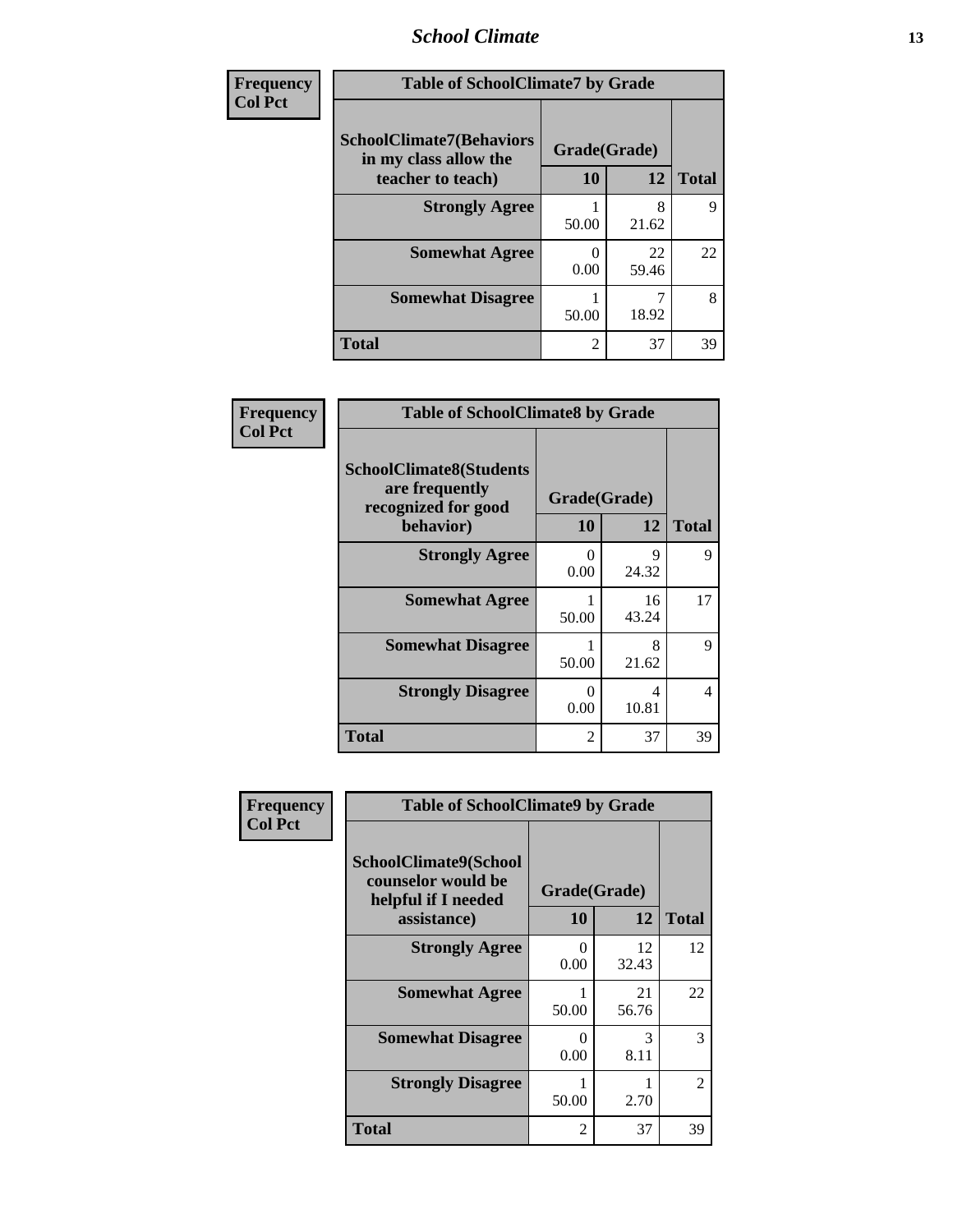#### *Reasons for Dropping Out* **14**

| Frequency      | <b>Table of Dropoutreason by Grade</b>                                   |                          |                    |              |
|----------------|--------------------------------------------------------------------------|--------------------------|--------------------|--------------|
| <b>Col Pct</b> | Dropoutreason(If<br>I dropped out the<br>reason would<br>most likely be) | 10                       | Grade(Grade)<br>12 | <b>Total</b> |
|                | Won't Drop out                                                           | $\mathfrak{D}$<br>100.00 | 19<br>51.35        | 21           |
|                | <b>Bored</b>                                                             | 0<br>0.00                | 5<br>13.51         | 5            |
|                | <b>Family Reasons</b>                                                    | 0<br>0.00                | 5<br>13.51         | 5            |
|                | <b>Being Bullied</b>                                                     | 0<br>0.00                | 2.70               | 1            |
|                | <b>Other</b>                                                             | 0<br>0.00                | 18.92              | 7            |
|                | <b>Total</b>                                                             | 2                        | 37                 | 39           |

| Frequency<br><b>Col Pct</b> | <b>Table of Dropout by Grade</b>                            |              |             |              |  |
|-----------------------------|-------------------------------------------------------------|--------------|-------------|--------------|--|
|                             | Dropout(I<br>have<br>thought<br>about<br>dropping<br>out of | Grade(Grade) |             |              |  |
|                             | school)                                                     | 10           | 12          | <b>Total</b> |  |
|                             | Yes                                                         | 0<br>0.00    | 14<br>37.84 | 14           |  |
|                             | N <sub>0</sub>                                              | 2<br>100.00  | 23<br>62.16 | 25           |  |
|                             | <b>Total</b>                                                | 2            | 37          | 39           |  |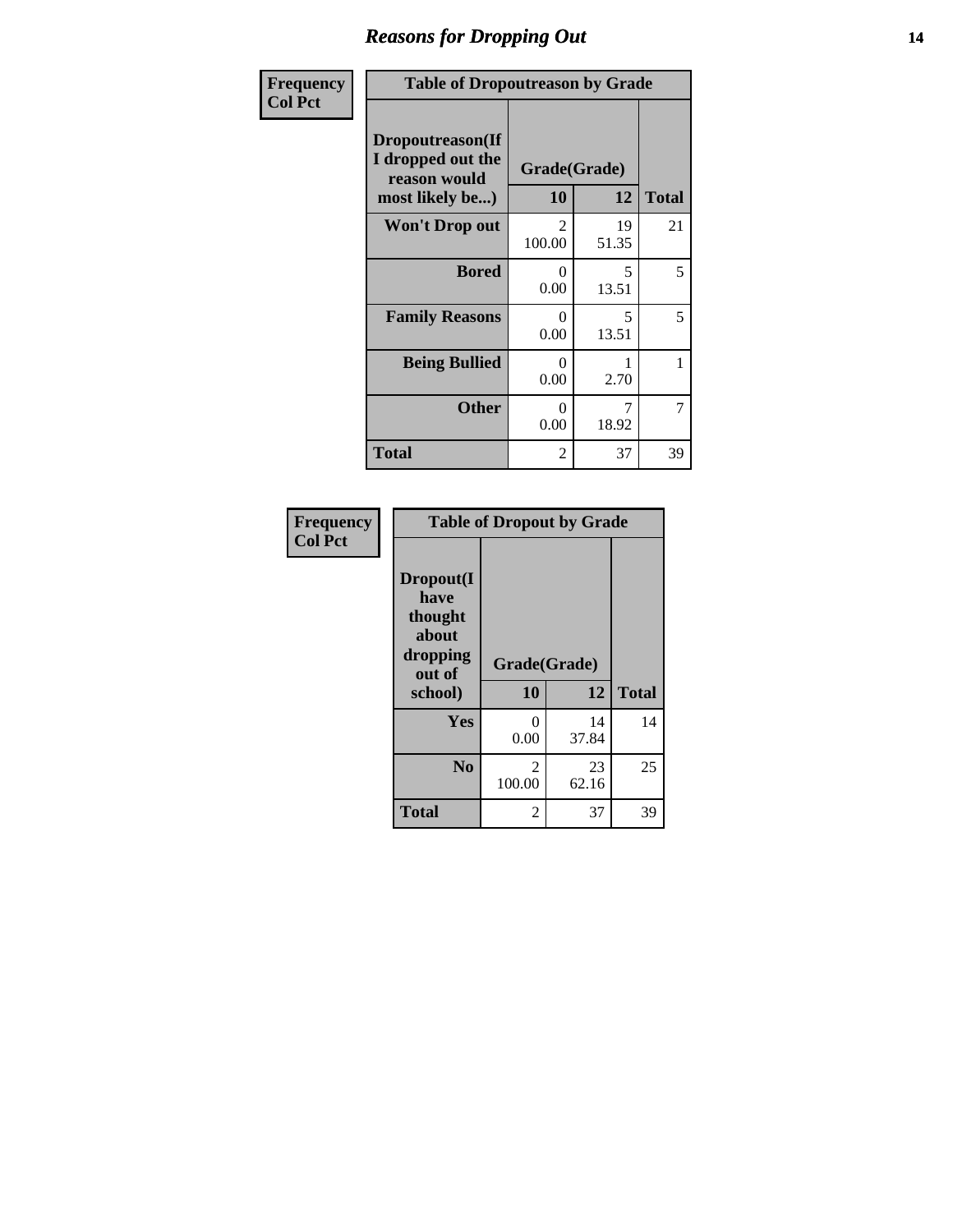*School Safety* **15**

| Frequency      | <b>Table of Gangself by Grade</b>                                                                 |                         |             |              |
|----------------|---------------------------------------------------------------------------------------------------|-------------------------|-------------|--------------|
| <b>Col Pct</b> | Gangself(I<br>have<br>participated<br>in illegal<br>gang<br>activities in<br>the past 30<br>days) | Grade(Grade)<br>10      | 12          | <b>Total</b> |
|                | Yes                                                                                               | 0<br>0.00               | 1<br>2.70   | 1            |
|                | N <sub>0</sub>                                                                                    | $\mathcal{L}$<br>100.00 | 36<br>97.30 | 38           |
|                | <b>Total</b>                                                                                      | 2                       | 37          | 39           |

| Frequency<br><b>Col Pct</b> | <b>Table of Gangpeers by Grade</b>                                                                                             |                    |             |              |
|-----------------------------|--------------------------------------------------------------------------------------------------------------------------------|--------------------|-------------|--------------|
|                             | <b>Gangpeers</b> (I<br>have friends<br>who have<br>participated<br>in illegal<br>gang<br>activities in<br>the past 30<br>days) | Grade(Grade)<br>10 | 12          | <b>Total</b> |
|                             | Yes                                                                                                                            | 50.00              | 15<br>40.54 | 16           |
|                             | N <sub>0</sub>                                                                                                                 | 50.00              | 22<br>59.46 | 23           |
|                             | <b>Total</b>                                                                                                                   | 2                  | 37          | 39           |

| Frequency      | <b>Table of Pickedon by Grade</b>                                                        |                    |                        |                |
|----------------|------------------------------------------------------------------------------------------|--------------------|------------------------|----------------|
| <b>Col Pct</b> | <b>Pickedon</b> (I have<br>been picked on or<br>teased at school in<br>the past 30 days) | Grade(Grade)<br>10 | 12                     | <b>Total</b>   |
|                |                                                                                          |                    |                        |                |
|                | <b>Strongly Agree</b>                                                                    | 50.00              | 3<br>8.11              | 4              |
|                | <b>Somewhat Agree</b>                                                                    | 0<br>0.00          | 2<br>5.41              | $\mathfrak{D}$ |
|                | <b>Somewhat Disagree</b>                                                                 | ∩<br>0.00          | $\mathfrak{D}$<br>5.41 | $\mathfrak{D}$ |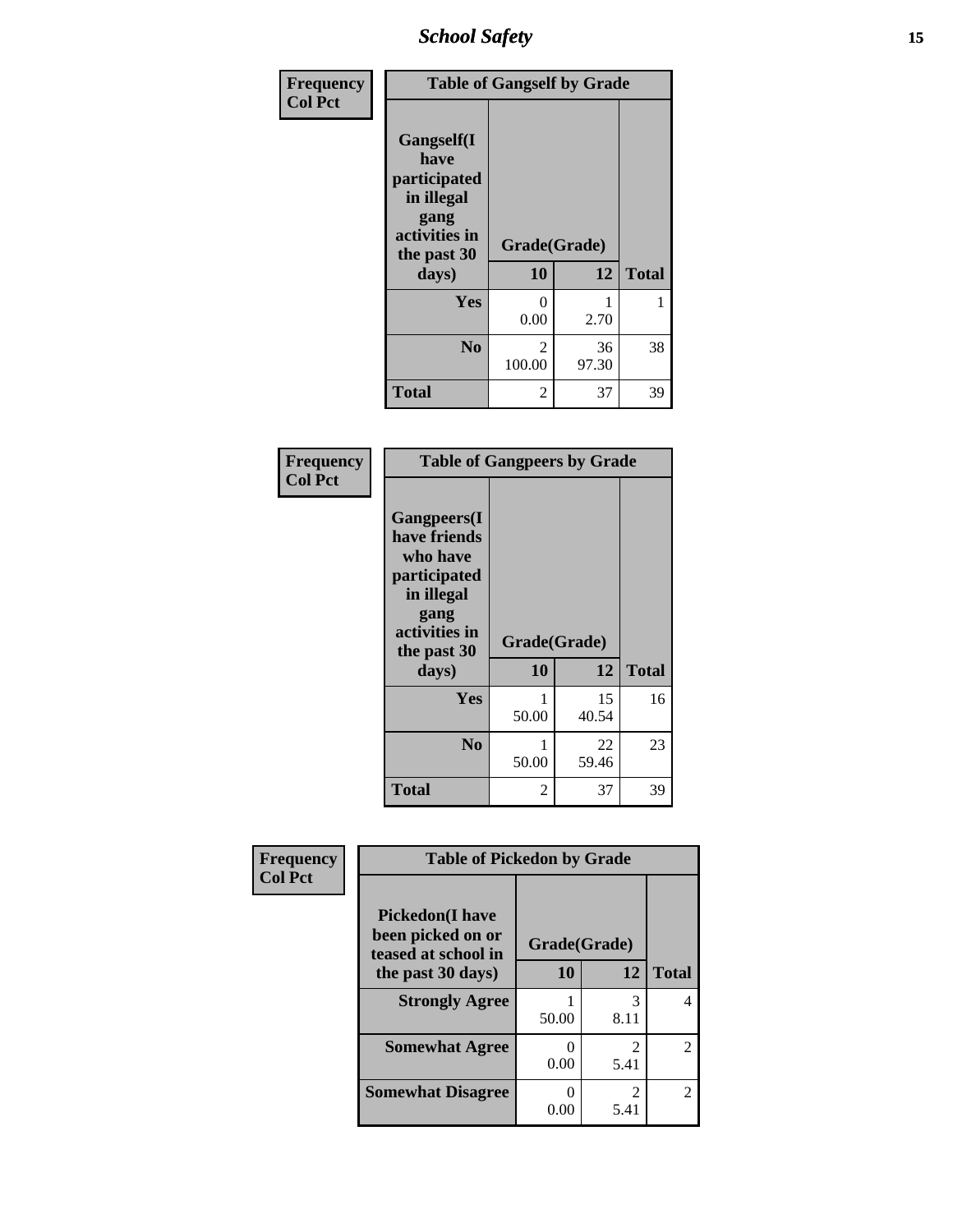*School Safety* **16**

| <b>Frequency</b> | <b>Table of Pickedon by Grade</b>                                                        |                    |             |              |  |
|------------------|------------------------------------------------------------------------------------------|--------------------|-------------|--------------|--|
| <b>Col Pct</b>   | <b>Pickedon</b> (I have<br>been picked on or<br>teased at school in<br>the past 30 days) | Grade(Grade)<br>10 | 12          | <b>Total</b> |  |
|                  | <b>Strongly Disagree</b>                                                                 | 50.00              | 30<br>81.08 | 31           |  |
|                  | Total                                                                                    | $\overline{2}$     | 37          | 39           |  |

| Frequency      | <b>Table of Safeschool by Grade</b>                      |                          |             |              |
|----------------|----------------------------------------------------------|--------------------------|-------------|--------------|
| <b>Col Pct</b> | Safeschool(School<br>is a place at which I<br>feel safe) | Grade(Grade)<br>12<br>10 |             | <b>Total</b> |
|                | <b>Strongly Agree</b>                                    | 0<br>0.00                | 3<br>8.11   | 3            |
|                | <b>Somewhat Agree</b>                                    | 50.00                    | 21<br>56.76 | 22           |
|                | <b>Somewhat Disagree</b>                                 | 0<br>0.00                | 8<br>21.62  | 8            |
|                | <b>Strongly Disagree</b>                                 | 50.00                    | 5<br>13.51  | 6            |
|                | <b>Total</b>                                             | 2                        | 37          | 39           |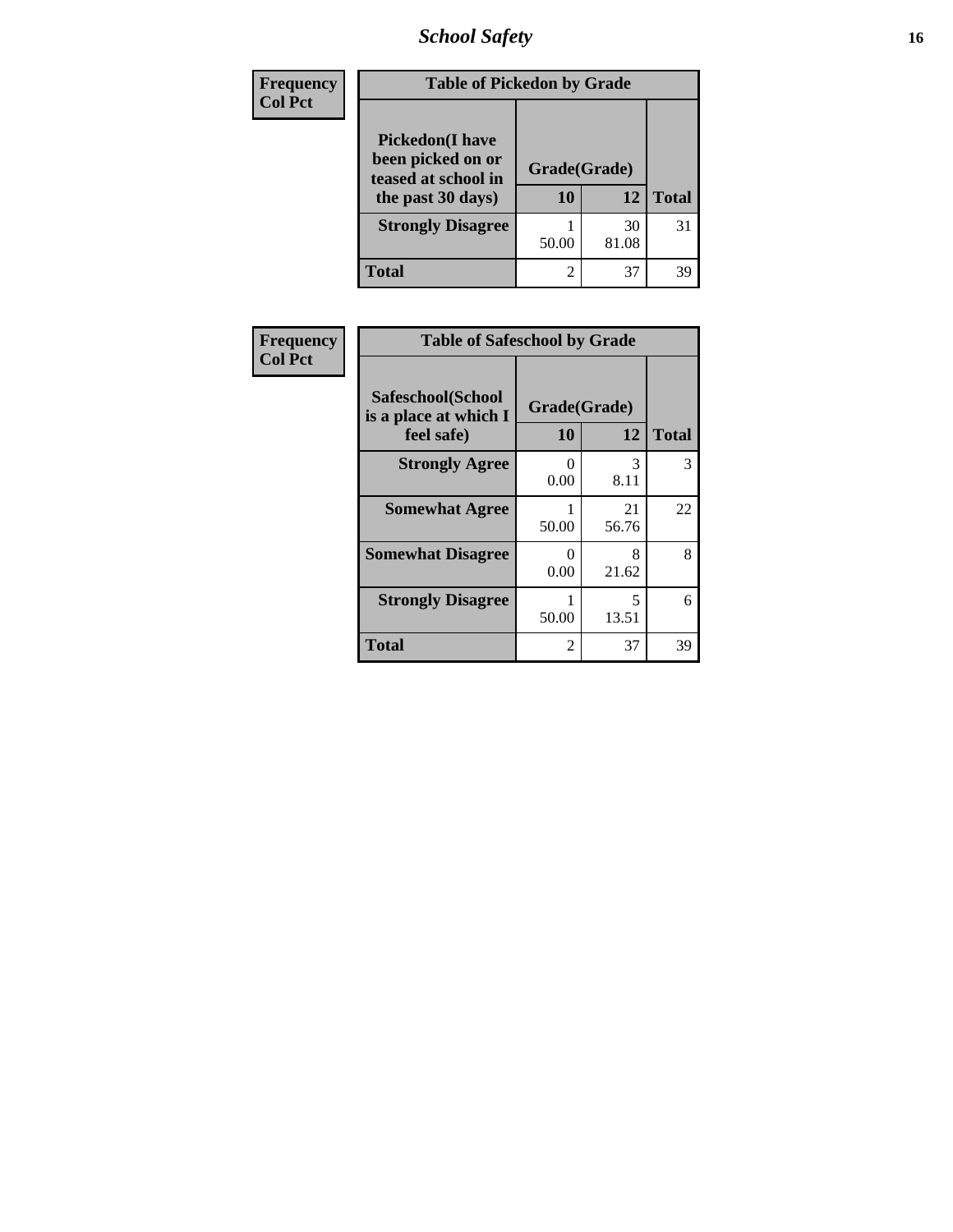*School Safety* **17**

| <b>Frequency</b> | <b>Table of Grade by Bullied</b> |                                                                                     |                   |                   |                |  |  |  |
|------------------|----------------------------------|-------------------------------------------------------------------------------------|-------------------|-------------------|----------------|--|--|--|
| <b>Row Pct</b>   |                                  | <b>Bullied</b> (I have<br>been bullied by<br>other students in<br>the past 30 days) |                   |                   |                |  |  |  |
|                  | Grade(Grade)                     | 0<br><b>Days</b>                                                                    | 1 or<br>2<br>days | 3 to<br>5<br>days | <b>Total</b>   |  |  |  |
|                  | 10                               | 2<br>100.00                                                                         | $\theta$<br>0.00  | 0<br>0.00         | $\overline{2}$ |  |  |  |
|                  | 12                               | 35<br>94.59                                                                         | 2.70              | 2.70              | 37             |  |  |  |
|                  | <b>Total</b>                     | 37                                                                                  | 1                 |                   | 39             |  |  |  |

| Frequency      |              | <b>Table of Grade by Bulliedothers</b> |                                                                   |                           |                   |                |
|----------------|--------------|----------------------------------------|-------------------------------------------------------------------|---------------------------|-------------------|----------------|
| <b>Row Pct</b> |              |                                        | <b>Bulliedothers</b> (I bullied<br>others in the past 30<br>days) |                           |                   |                |
|                | Grade(Grade) | 0<br><b>Days</b>                       | 1 or<br>2<br>days                                                 | 20<br>to<br>29<br>days    | All<br>30<br>days | <b>Total</b>   |
|                | 10           | $\overline{2}$<br>100.00               | 0<br>0.00                                                         | $\mathbf{\Omega}$<br>0.00 | $\Omega$<br>0.00  | $\overline{2}$ |
|                | 12           | 32<br>86.49                            | 3<br>8.11                                                         | 2.70                      | 2.70              | 37             |
|                | <b>Total</b> | 34                                     | 3                                                                 |                           |                   | 39             |

| Frequency      | <b>Table of Grade by Weaponschool</b> |                                                                                 |                  |                |  |  |
|----------------|---------------------------------------|---------------------------------------------------------------------------------|------------------|----------------|--|--|
| <b>Row Pct</b> |                                       | <b>Weaponschool</b> (I<br>brought a weapon<br>to school in the<br>past 30 days) |                  |                |  |  |
|                | Grade(Grade)                          | 0 Days                                                                          | $3$ to 5<br>days | <b>Total</b>   |  |  |
|                | 10                                    | $\mathfrak{D}$<br>100.00                                                        | 0.00             | $\overline{2}$ |  |  |
|                | 12                                    | 36<br>97.30                                                                     | 2.70             | 37             |  |  |
|                | <b>Total</b>                          | 38                                                                              |                  | 39             |  |  |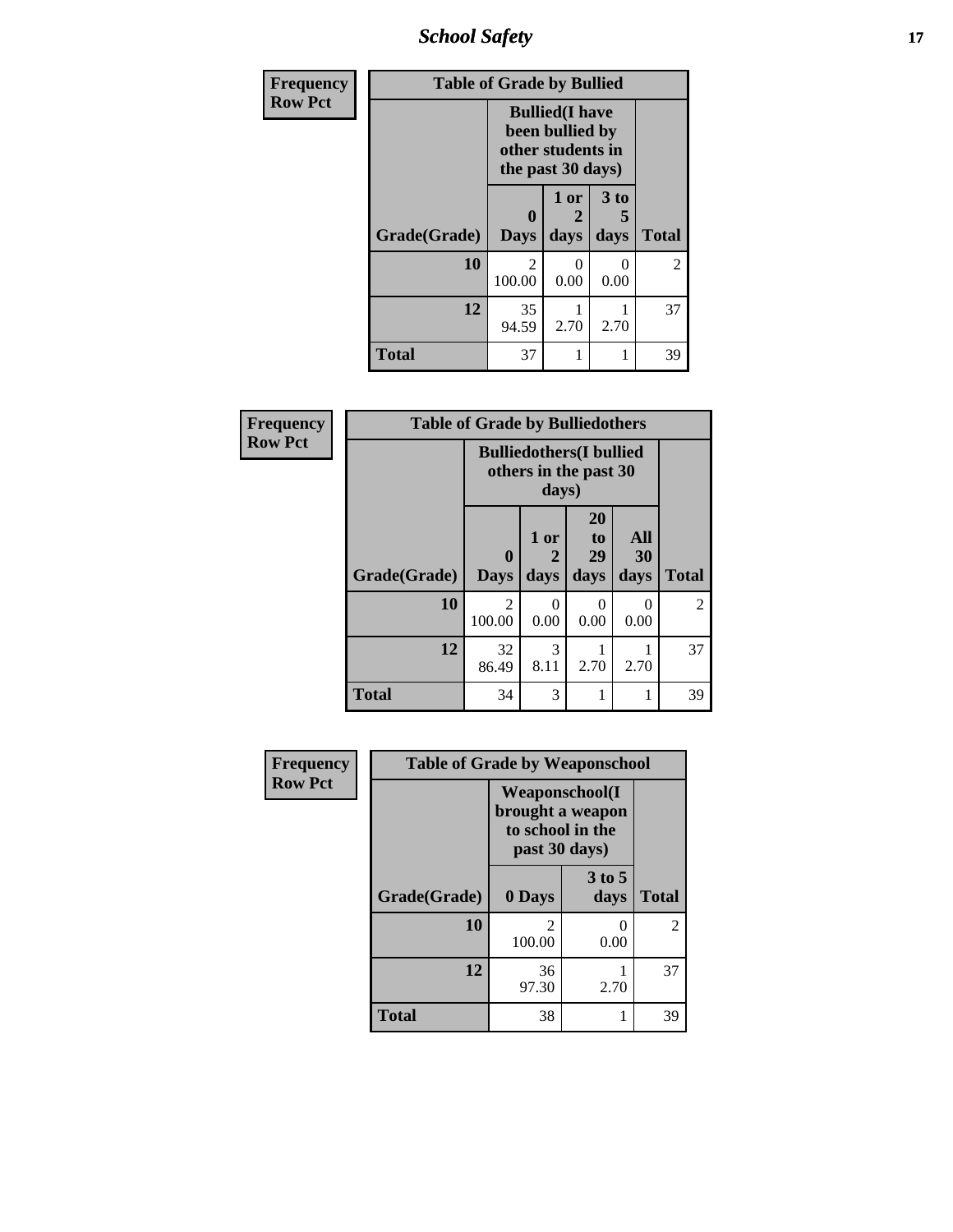*School Safety* **18**

| <b>Frequency</b> | <b>Table of Grade by Absentunsafe</b> |                            |                                                                      |                         |                   |                        |                |
|------------------|---------------------------------------|----------------------------|----------------------------------------------------------------------|-------------------------|-------------------|------------------------|----------------|
| <b>Row Pct</b>   |                                       |                            | <b>Absentunsafe(I have missed</b><br>school because I felt unsafe in | the past 30 days)       |                   |                        |                |
|                  | Grade(Grade)                          | $\mathbf 0$<br><b>Days</b> | $1$ or<br>days                                                       | 3 <sub>to</sub><br>days | 6 to<br>9<br>days | 20<br>to<br>29<br>days | <b>Total</b>   |
|                  | 10                                    | $\mathfrak{D}$<br>100.00   | $\Omega$<br>0.00                                                     | $\mathbf{0}$<br>0.00    | 0<br>0.00         | 0.00                   | $\overline{2}$ |
|                  | 12                                    | 33<br>89.19                | 2.70                                                                 | 2.70                    | 2.70              | 2.70                   | 37             |
|                  | Total                                 | 35                         |                                                                      |                         |                   |                        | 39             |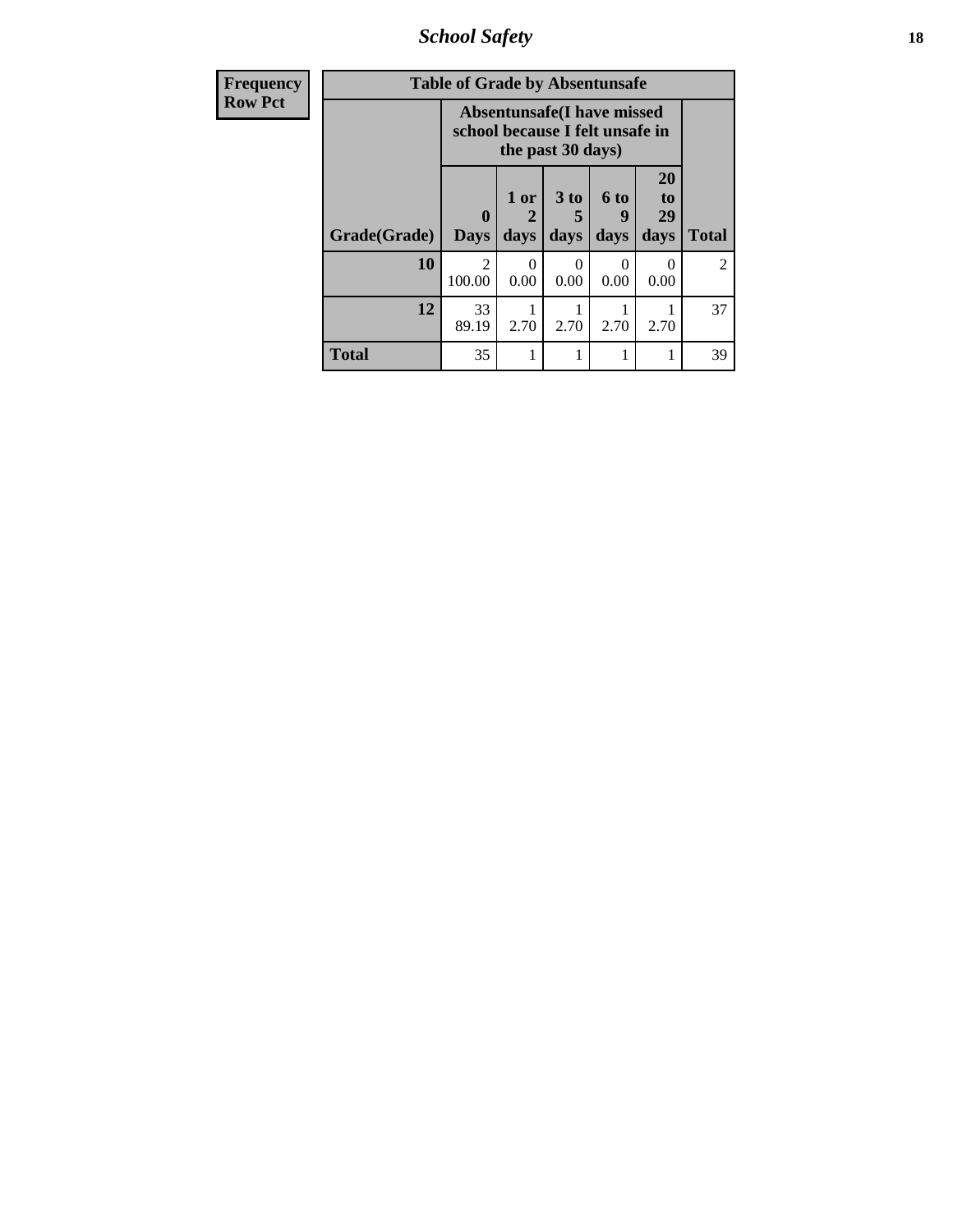### *Drug Use During Last 30 Days* **19**

| <b>Frequency</b> | <b>Table of Grade by Alcohol</b> |                                       |                 |                 |                |
|------------------|----------------------------------|---------------------------------------|-----------------|-----------------|----------------|
| <b>Row Pct</b>   |                                  | Alcohol(Alcohol<br>use, past 30 days) |                 |                 |                |
|                  | Grade(Grade)                     | Did<br>not<br><b>use</b>              | $1 - 2$<br>days | $3 - 5$<br>days | <b>Total</b>   |
|                  | 10                               | 2<br>100.00                           | 0<br>0.00       | 0.00            | $\overline{2}$ |
|                  | 12                               | 26<br>70.27                           | 10<br>27.03     | 2.70            | 37             |
|                  | <b>Total</b>                     | 28                                    | 10              |                 | 39             |

| Frequency      |              | <b>Table of Grade by Cigarettes</b>                         |                 |                   |                |
|----------------|--------------|-------------------------------------------------------------|-----------------|-------------------|----------------|
| <b>Row Pct</b> |              | <b>Cigarettes</b> (Smoking<br>tobacco use,<br>past 30 days) |                 |                   |                |
|                | Grade(Grade) | <b>Did</b><br>not<br><b>use</b>                             | $1 - 2$<br>days | $20 - 29$<br>days | <b>Total</b>   |
|                | 10           | 2<br>100.00                                                 | 0<br>0.00       | 0<br>0.00         | $\overline{2}$ |
|                | 12           | 33<br>89.19                                                 | 3<br>8.11       | 2.70              | 37             |
|                | <b>Total</b> | 35                                                          | 3               | 1                 | 39             |

| Frequency      | <b>Table of Grade by Smokeless</b> |                                                            |                |  |  |
|----------------|------------------------------------|------------------------------------------------------------|----------------|--|--|
| <b>Row Pct</b> |                                    | <b>Smokeless</b> (Chewing<br>tobacco use,<br>past 30 days) |                |  |  |
|                | Grade(Grade)                       | Did not use                                                | <b>Total</b>   |  |  |
|                | 10                                 | $\mathfrak{D}$<br>100.00                                   | $\overline{2}$ |  |  |
|                | 12                                 | 37<br>100.00                                               | 37             |  |  |
|                | <b>Total</b>                       | 39                                                         | 39             |  |  |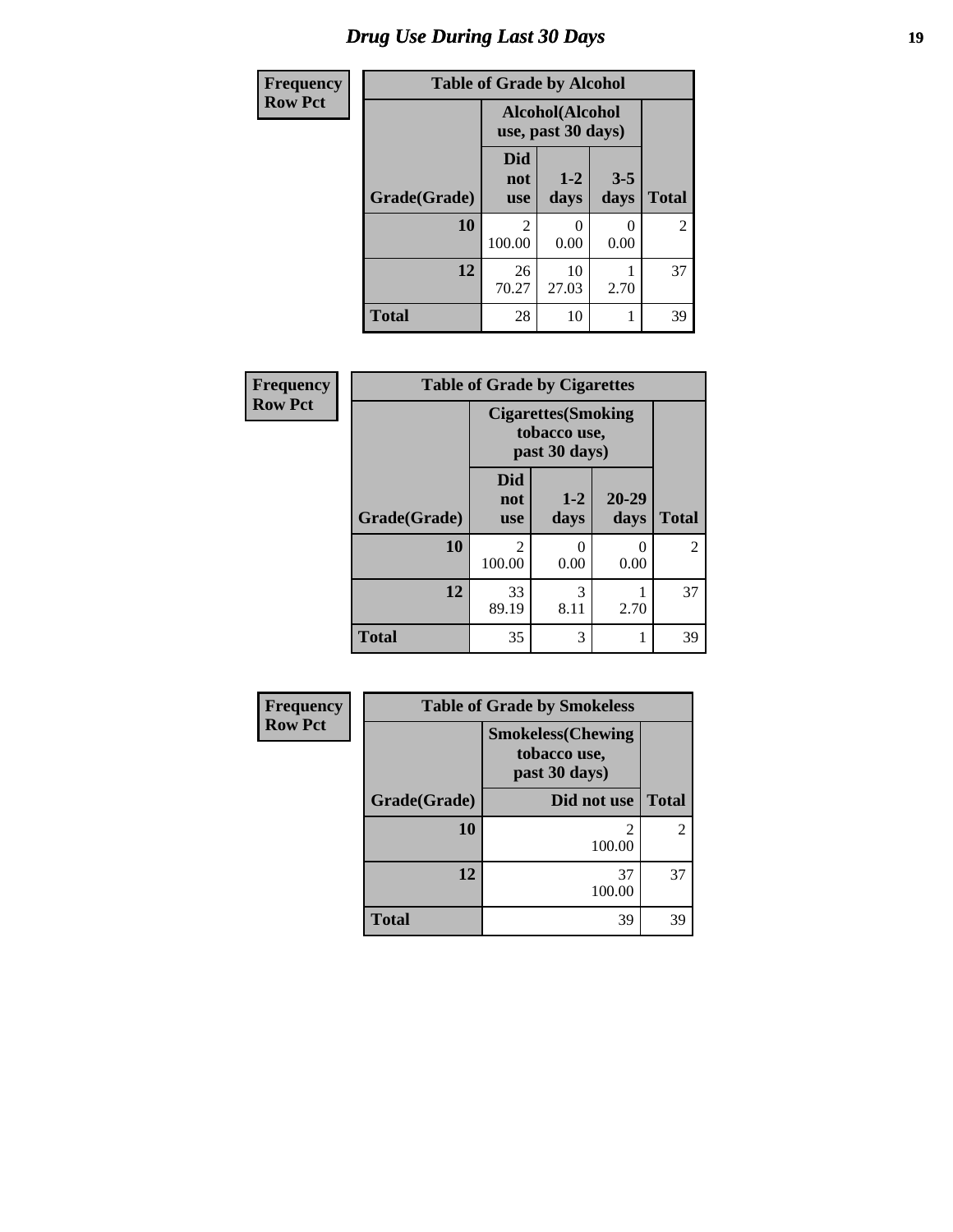#### **Frequency Row Pct**

## **Table of Grade by Marijuana**

| лісу |              | Table of Graue by Intarguana    |                                            |                 |                   |                     |                |
|------|--------------|---------------------------------|--------------------------------------------|-----------------|-------------------|---------------------|----------------|
| ct   |              |                                 | Marijuana (Marijuana use,<br>past 30 days) |                 |                   |                     |                |
|      | Grade(Grade) | <b>Did</b><br>not<br><b>use</b> | $1 - 2$<br>days                            | $3 - 5$<br>days | $20 - 29$<br>days | <b>Every</b><br>day | <b>Total</b>   |
|      | 10           | 2<br>100.00                     | $\theta$<br>0.00                           | 0.00            | 0.00              | 0.00                | $\overline{2}$ |
|      | 12           | 28<br>75.68                     | 5<br>13.51                                 | 2.70            | 2.70              | 2<br>5.41           | 37             |
|      | <b>Total</b> | 30                              | 5                                          |                 |                   | 2                   | 39             |

| Frequency      |              | <b>Table of Grade by Cocaine</b>              |                     |              |
|----------------|--------------|-----------------------------------------------|---------------------|--------------|
| <b>Row Pct</b> |              | <b>Cocaine</b> (Cocaine<br>use, past 30 days) |                     |              |
|                | Grade(Grade) | Did not<br><b>use</b>                         | <b>Every</b><br>day | <b>Total</b> |
|                | 10           | 2<br>100.00                                   | 0.00                | 2            |
|                | 12           | 36<br>97.30                                   | 2.70                | 37           |
|                | <b>Total</b> | 38                                            |                     | 39           |

| Frequency      |              | <b>Table of Grade by Inhalants</b> |                                                  |                |  |  |
|----------------|--------------|------------------------------------|--------------------------------------------------|----------------|--|--|
| <b>Row Pct</b> |              |                                    | <b>Inhalants</b> (Inhalant<br>use, past 30 days) |                |  |  |
|                | Grade(Grade) | Did not<br><b>use</b>              | <b>Every</b><br>day                              | <b>Total</b>   |  |  |
|                | 10           | っ<br>100.00                        | 0.00                                             | $\overline{c}$ |  |  |
|                | 12           | 36<br>97.30                        | 2.70                                             | 37             |  |  |
|                | <b>Total</b> | 38                                 |                                                  | 39             |  |  |

| Frequency      | <b>Table of Grade by Steroids</b> |                                                |                     |                |
|----------------|-----------------------------------|------------------------------------------------|---------------------|----------------|
| <b>Row Pct</b> |                                   | <b>Steroids</b> (Steroid<br>use, past 30 days) |                     |                |
|                | Grade(Grade)                      | Did not<br><b>use</b>                          | <b>Every</b><br>day | <b>Total</b>   |
|                | 10                                | 2<br>100.00                                    | 0.00                | $\overline{2}$ |
|                | 12                                | 36<br>97.30                                    | 2.70                | 37             |
|                | <b>Total</b>                      | 38                                             |                     | 39             |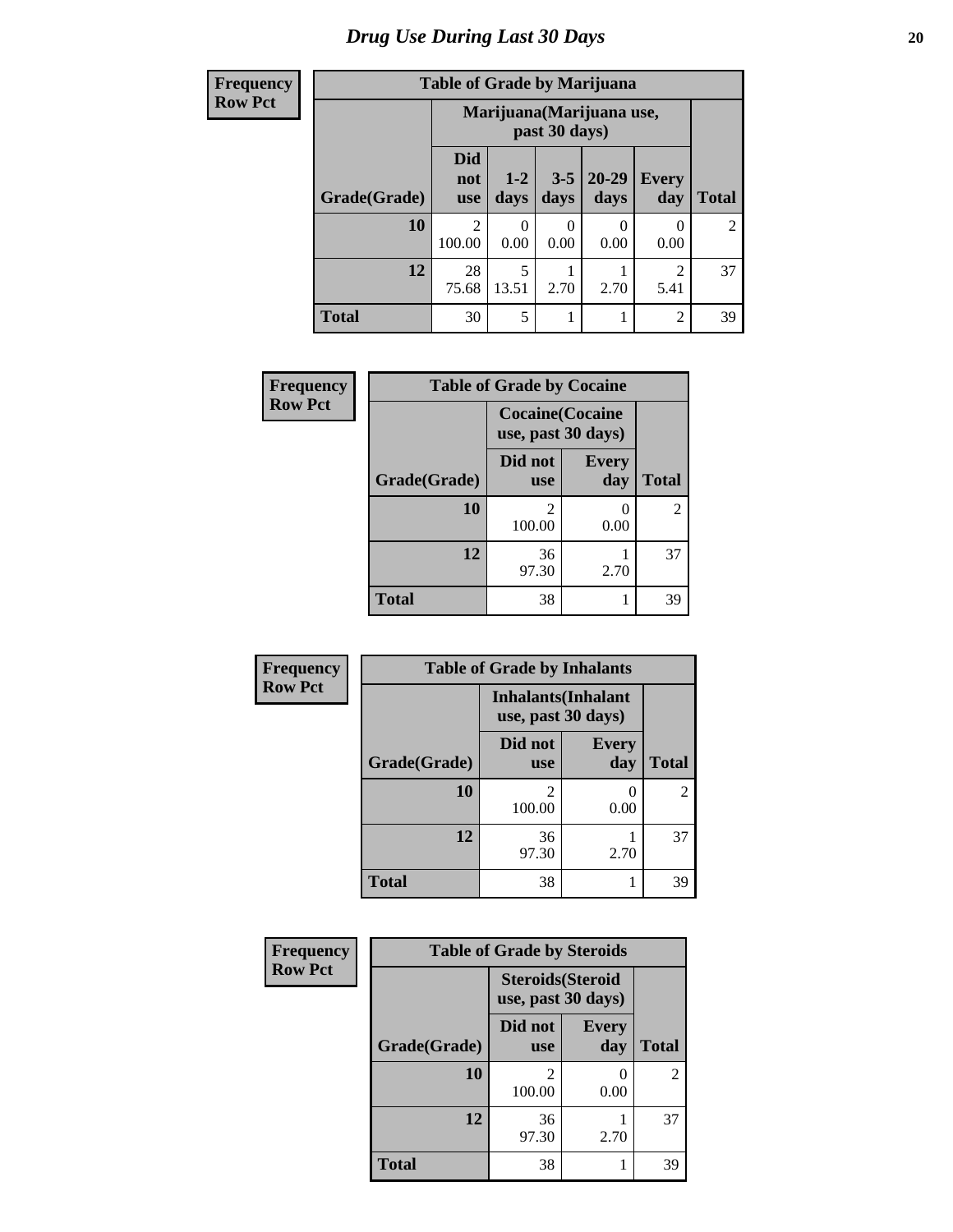### *Drug Use During Last 30 Days* **21**

| <b>Frequency</b> | <b>Table of Grade by Ecstasy</b> |                                               |                     |                |
|------------------|----------------------------------|-----------------------------------------------|---------------------|----------------|
| <b>Row Pct</b>   |                                  | <b>Ecstasy</b> (Ecstasy<br>use, past 30 days) |                     |                |
|                  | Grade(Grade)                     | Did not<br><b>use</b>                         | <b>Every</b><br>day | <b>Total</b>   |
|                  | 10                               | 2<br>100.00                                   | 0<br>0.00           | $\overline{2}$ |
|                  | 12                               | 36<br>97.30                                   | 2.70                | 37             |
|                  | Total                            | 38                                            |                     | 39             |

| <b>Frequency</b> | <b>Table of Grade by Meth</b> |                                                    |                  |                |
|------------------|-------------------------------|----------------------------------------------------|------------------|----------------|
| <b>Row Pct</b>   |                               | <b>Meth</b> (Methamphetamine<br>use, past 30 days) |                  |                |
|                  | Grade(Grade)                  | Did not use                                        | <b>Every day</b> | <b>Total</b>   |
|                  | <b>10</b>                     | $\overline{2}$<br>100.00                           | 0.00             | $\overline{2}$ |
|                  | 12                            | 36<br>97.30                                        | 2.70             | 37             |
|                  | <b>Total</b>                  | 38                                                 |                  | 39             |

| <b>Frequency</b> | <b>Table of Grade by Hallucinogens</b> |                                                   |                  |              |
|------------------|----------------------------------------|---------------------------------------------------|------------------|--------------|
| <b>Row Pct</b>   |                                        | Hallucinogens (Hallucinogen<br>use, past 30 days) |                  |              |
|                  | Grade(Grade)                           | Did not use                                       | <b>Every day</b> | <b>Total</b> |
|                  | 10                                     | 100.00                                            | 0.00             |              |
|                  | 12                                     | 36<br>97.30                                       | 2.70             | 37           |
|                  | <b>Total</b>                           | 38                                                |                  | 39           |

| <b>Frequency</b> |              | <b>Table of Grade by Prescription</b>                                             |            |                     |               |
|------------------|--------------|-----------------------------------------------------------------------------------|------------|---------------------|---------------|
| <b>Row Pct</b>   |              | <b>Prescription</b> (Prescription<br>drugs not prescribed to me,<br>past 30 days) |            |                     |               |
|                  | Grade(Grade) | Did not<br><b>use</b>                                                             | $1-2$ days | <b>Every</b><br>day | <b>Total</b>  |
|                  | 10           | 2<br>100.00                                                                       | 0.00       | 0.00                | $\mathcal{D}$ |
|                  | 12           | 35<br>94.59                                                                       | 2.70       | 2.70                | 37            |
|                  | <b>Total</b> | 37                                                                                |            |                     | 39            |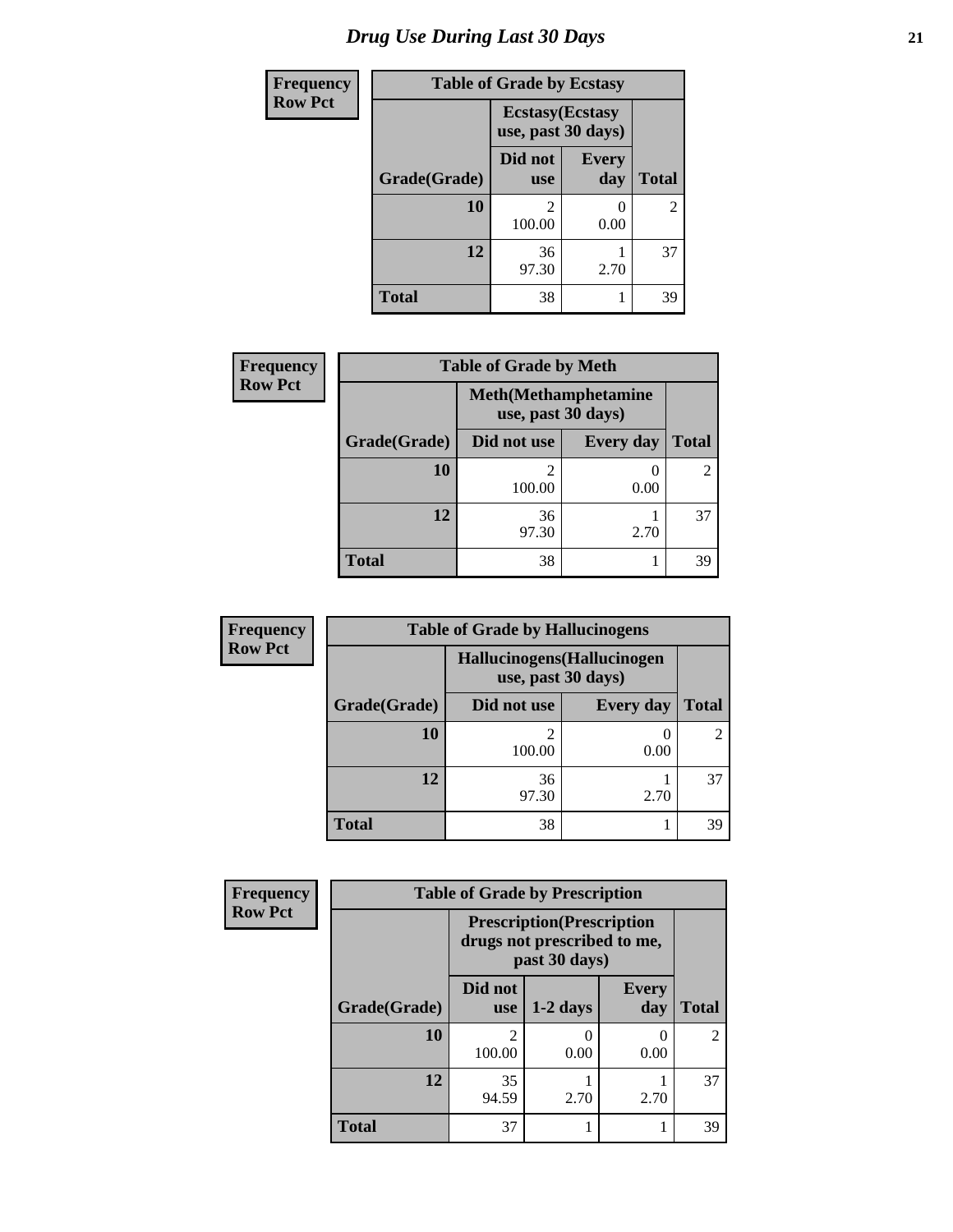| Frequency      | <b>Table of Alcoholease by Grade</b>              |                    |             |              |
|----------------|---------------------------------------------------|--------------------|-------------|--------------|
| <b>Col Pct</b> | <b>Alcoholease</b> (It is<br>easy to get alcohol) | Grade(Grade)<br>10 | 12          | <b>Total</b> |
|                | <b>Strongly Agree</b>                             | 50.00              | 13<br>35.14 | 14           |
|                | <b>Somewhat Agree</b>                             | 50.00              | 14<br>37.84 | 15           |
|                | <b>Somewhat Disagree</b>                          | 0.00               | 5<br>13.51  | 5            |
|                | <b>Strongly Disagree</b>                          | 0<br>0.00          | 5<br>13.51  | 5            |
|                | <b>Total</b>                                      | 2                  | 37          | 39           |

| Frequency      | <b>Table of Cigarettesease by Grade</b>                  |                          |             |              |
|----------------|----------------------------------------------------------|--------------------------|-------------|--------------|
| <b>Col Pct</b> | Cigarettesease (It is<br>easy to get smoking<br>tobacco) | Grade(Grade)<br>10       | 12          | <b>Total</b> |
|                | <b>Strongly Agree</b>                                    | $\mathfrak{D}$<br>100.00 | 13<br>35.14 | 15           |
|                | <b>Somewhat Agree</b>                                    | 0<br>0.00                | 9<br>24.32  | 9            |
|                | <b>Somewhat Disagree</b>                                 | 0<br>0.00                | 5<br>13.51  | 5            |
|                | <b>Strongly Disagree</b>                                 | 0<br>0.00                | 10<br>27.03 | 10           |
|                | Total                                                    | 2                        | 37          | 39           |

| Frequency      | <b>Table of Smokelessease by Grade</b>                         |                    |             |              |
|----------------|----------------------------------------------------------------|--------------------|-------------|--------------|
| <b>Col Pct</b> | <b>Smokelessease</b> (It is<br>easy to get chewing<br>tobacco) | Grade(Grade)<br>10 | 12          | <b>Total</b> |
|                | <b>Strongly Agree</b>                                          | 50.00              | 18.92       | 8            |
|                | <b>Somewhat Agree</b>                                          | 0<br>0.00          | 18.92       | 7            |
|                | <b>Somewhat Disagree</b>                                       | 0<br>0.00          | 5<br>13.51  | 5            |
|                | <b>Strongly Disagree</b>                                       | 50.00              | 18<br>48.65 | 19           |
|                | <b>Total</b>                                                   | 2                  | 37          | 39           |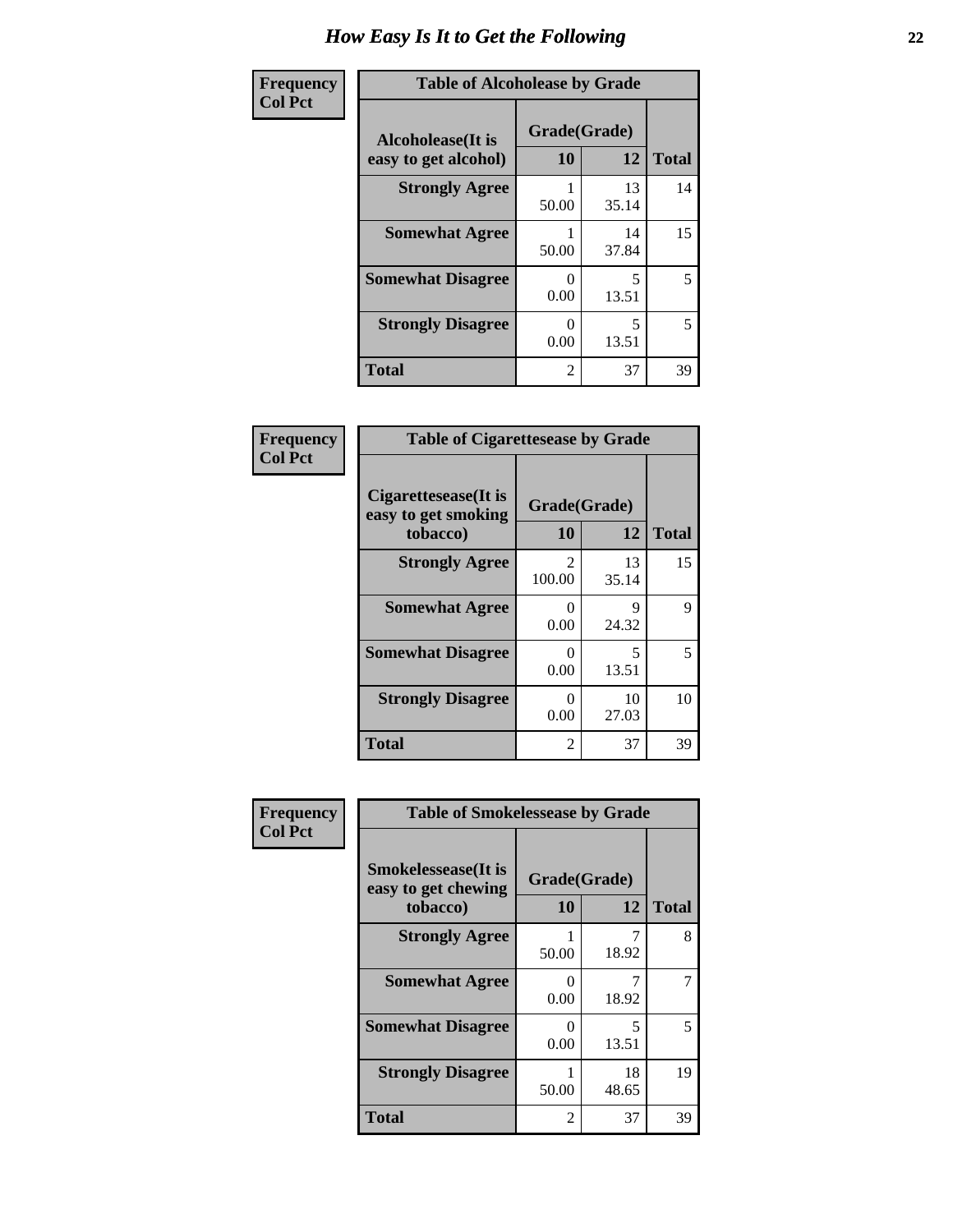| Frequency      | <b>Table of Marijuanaease by Grade</b>           |                                       |             |              |
|----------------|--------------------------------------------------|---------------------------------------|-------------|--------------|
| <b>Col Pct</b> | Marijuanaease(It is<br>easy to get<br>marijuana) | Grade(Grade)<br><b>10</b>             | 12          | <b>Total</b> |
|                | <b>Strongly Agree</b>                            | $\mathcal{D}_{\mathcal{L}}$<br>100.00 | 21<br>56.76 | 23           |
|                | <b>Somewhat Agree</b>                            | 0<br>0.00                             | 4<br>10.81  | 4            |
|                | <b>Somewhat Disagree</b>                         | 0<br>0.00                             | 4<br>10.81  | 4            |
|                | <b>Strongly Disagree</b>                         | $\mathbf{\Omega}$<br>0.00             | 8<br>21.62  | 8            |
|                | <b>Total</b>                                     | 2                                     | 37          | 39           |

#### **Frequency Col Pct**

| <b>Table of Cocaineease by Grade</b> |              |             |              |  |
|--------------------------------------|--------------|-------------|--------------|--|
| <b>Cocaineease</b> (It is            | Grade(Grade) |             |              |  |
| easy to get cocaine)                 | 10           | 12          | <b>Total</b> |  |
| <b>Strongly Agree</b>                | 50.00        | 5<br>13.51  | 6            |  |
| <b>Somewhat Agree</b>                | 0<br>0.00    | 4<br>10.81  | 4            |  |
| <b>Somewhat Disagree</b>             | 0.00         | 18.92       |              |  |
| <b>Strongly Disagree</b>             | 50.00        | 21<br>56.76 | 22           |  |
| <b>Total</b>                         | 2            | 37          | 39           |  |

| Frequency      | <b>Table of Inhalantsease by Grade</b>                   |                           |             |              |
|----------------|----------------------------------------------------------|---------------------------|-------------|--------------|
| <b>Col Pct</b> | <b>Inhalantsease</b> (It is<br>easy to get<br>inhalants) | Grade(Grade)<br><b>10</b> | 12          | <b>Total</b> |
|                | <b>Strongly Agree</b>                                    | 50.00                     | 6<br>16.22  |              |
|                | <b>Somewhat Agree</b>                                    | 50.00                     | 4<br>10.81  | 5            |
|                | <b>Somewhat Disagree</b>                                 | 0<br>0.00                 | 18.92       | 7            |
|                | <b>Strongly Disagree</b>                                 | 0<br>0.00                 | 20<br>54.05 | 20           |
|                | <b>Total</b>                                             | $\overline{2}$            | 37          | 39           |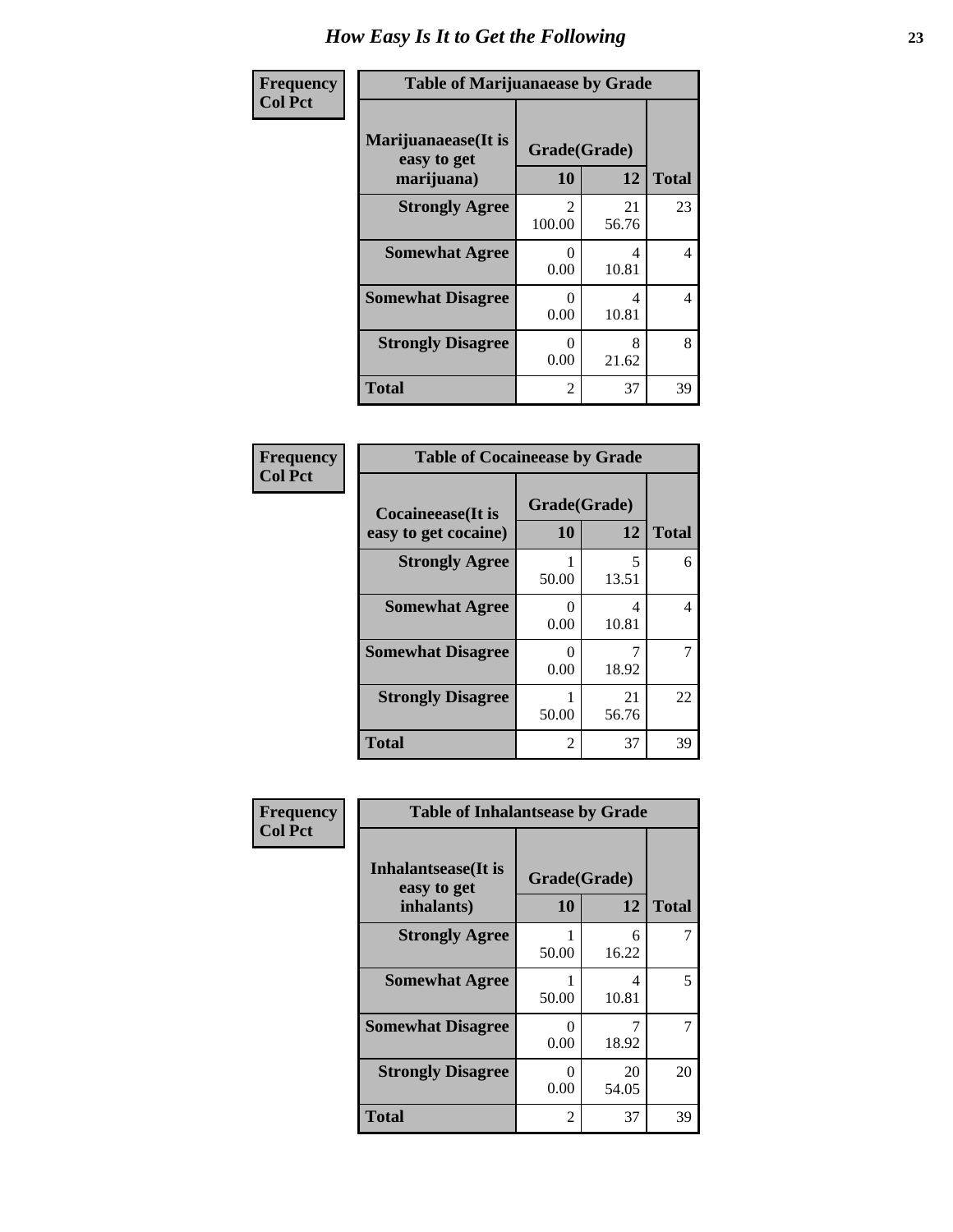| Frequency      | <b>Table of Steroidsease by Grade</b>               |                    |             |              |
|----------------|-----------------------------------------------------|--------------------|-------------|--------------|
| <b>Col Pct</b> | <b>Steroidsease</b> (It is<br>easy to get steroids) | Grade(Grade)<br>10 | 12          | <b>Total</b> |
|                | <b>Strongly Agree</b>                               | 0.00               | 3<br>8.11   | 3            |
|                | <b>Somewhat Agree</b>                               | 50.00              | 6<br>16.22  | 7            |
|                | <b>Somewhat Disagree</b>                            | 50.00              | 6<br>16.22  | 7            |
|                | <b>Strongly Disagree</b>                            | 0<br>0.00          | 22<br>59.46 | 22           |
|                | <b>Total</b>                                        | 2                  | 37          | 39           |

| Frequency      | <b>Table of Ecstasyease by Grade</b>              |                    |                                   |              |
|----------------|---------------------------------------------------|--------------------|-----------------------------------|--------------|
| <b>Col Pct</b> | <b>Ecstasyease</b> (It is<br>easy to get ecstasy) | Grade(Grade)<br>10 | 12                                | <b>Total</b> |
|                | <b>Strongly Agree</b>                             | 50.00              | 5<br>13.51                        | 6            |
|                | <b>Somewhat Agree</b>                             | 0<br>0.00          | $\overline{\phantom{0}}$<br>13.51 | 5            |
|                | <b>Somewhat Disagree</b>                          | $\theta$<br>0.00   | 4<br>10.81                        | 4            |
|                | <b>Strongly Disagree</b>                          | 50.00              | 23<br>62.16                       | 24           |
|                | Total                                             | $\mathfrak{D}$     | 37                                | 39           |

| Frequency      | <b>Table of Methease by Grade</b>                          |                           |             |              |  |  |  |
|----------------|------------------------------------------------------------|---------------------------|-------------|--------------|--|--|--|
| <b>Col Pct</b> | <b>Methease</b> (It is easy<br>to get<br>methamphetamines) | Grade(Grade)<br>10        | 12          | <b>Total</b> |  |  |  |
|                | <b>Strongly Agree</b>                                      | 50.00                     | 3<br>8.11   | 4            |  |  |  |
|                | <b>Somewhat Agree</b>                                      | $\mathbf{\Omega}$<br>0.00 | 3<br>8.11   | 3            |  |  |  |
|                | <b>Somewhat Disagree</b>                                   | 0<br>0.00                 | 5<br>13.51  | 5            |  |  |  |
|                | <b>Strongly Disagree</b>                                   | 50.00                     | 26<br>70.27 | 27           |  |  |  |
|                | <b>Total</b>                                               | 2                         | 37          | 39           |  |  |  |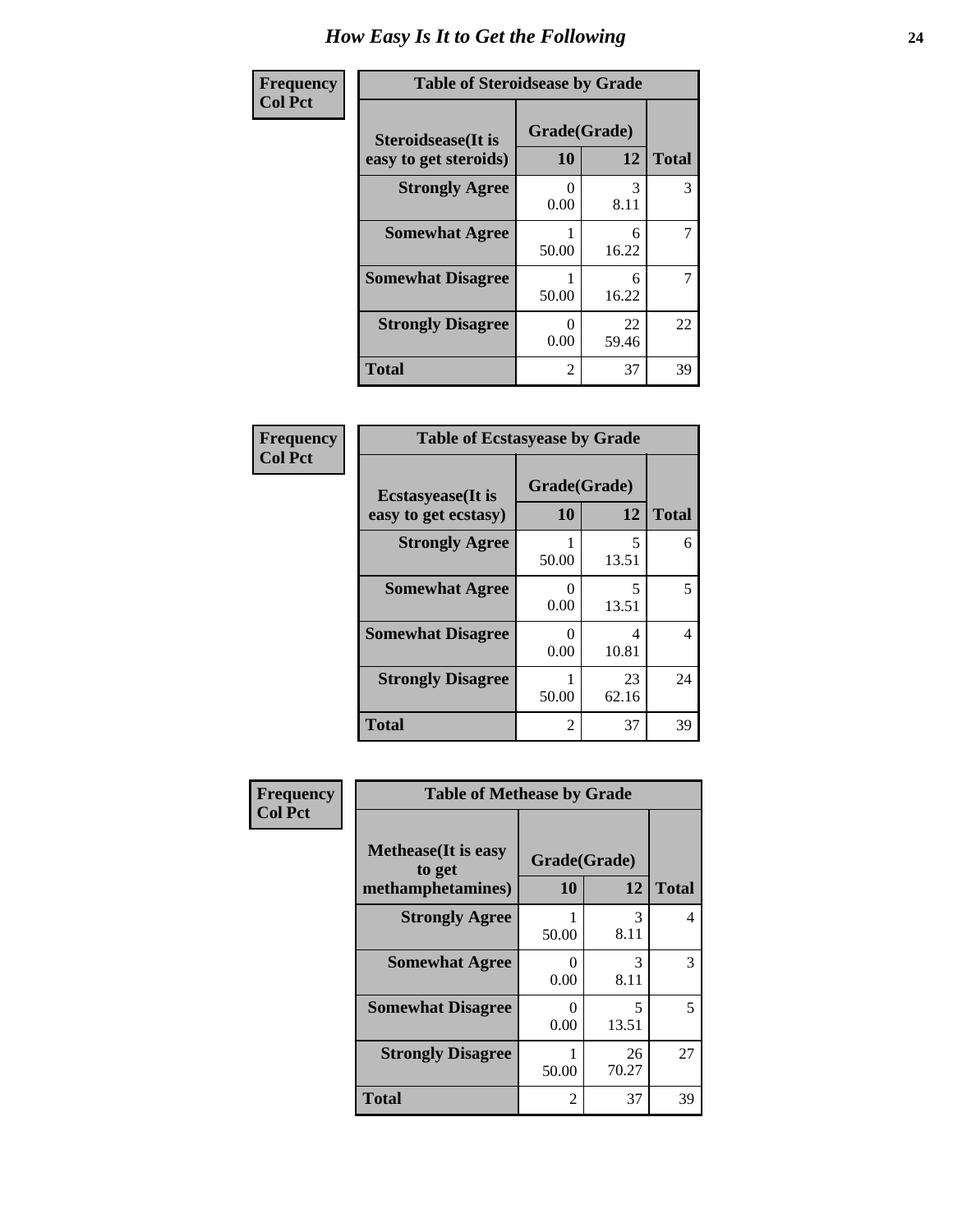| <b>Frequency</b> | <b>Table of Hallucinogensease by Grade</b>               |                    |             |              |  |  |
|------------------|----------------------------------------------------------|--------------------|-------------|--------------|--|--|
| <b>Col Pct</b>   | Hallucinogensease(It<br>is easy to get<br>hallucinogens) | Grade(Grade)<br>10 | 12          | <b>Total</b> |  |  |
|                  | <b>Strongly Agree</b>                                    | ∩<br>0.00          | 3<br>8.11   | 3            |  |  |
|                  | <b>Somewhat Agree</b>                                    | 50.00              | 5.41        | 3            |  |  |
|                  | <b>Somewhat Disagree</b>                                 | $\Omega$<br>0.00   | 7<br>18.92  | 7            |  |  |
|                  | <b>Strongly Disagree</b>                                 | 50.00              | 25<br>67.57 | 26           |  |  |
|                  | <b>Total</b>                                             | $\overline{2}$     | 37          | 39           |  |  |

| Frequency<br>  Col Pct |
|------------------------|

| <b>Table of Prescriptionease by Grade</b>                                                |              |             |              |  |  |  |
|------------------------------------------------------------------------------------------|--------------|-------------|--------------|--|--|--|
| <b>Prescriptionease</b> (It<br>is easy to get<br>prescription drugs<br>not prescribed to | Grade(Grade) |             |              |  |  |  |
| me)                                                                                      | 10           | 12          | <b>Total</b> |  |  |  |
| <b>Strongly Agree</b>                                                                    | 2<br>100.00  | 18.92       | Q            |  |  |  |
| <b>Somewhat Agree</b>                                                                    | 0<br>0.00    | 4<br>10.81  | 4            |  |  |  |
| <b>Somewhat Disagree</b>                                                                 | 0.00         | 5<br>13.51  | 5            |  |  |  |
| <b>Strongly Disagree</b>                                                                 | 0<br>0.00    | 21<br>56.76 | 21           |  |  |  |
| Total                                                                                    | 2            | 37          | 39           |  |  |  |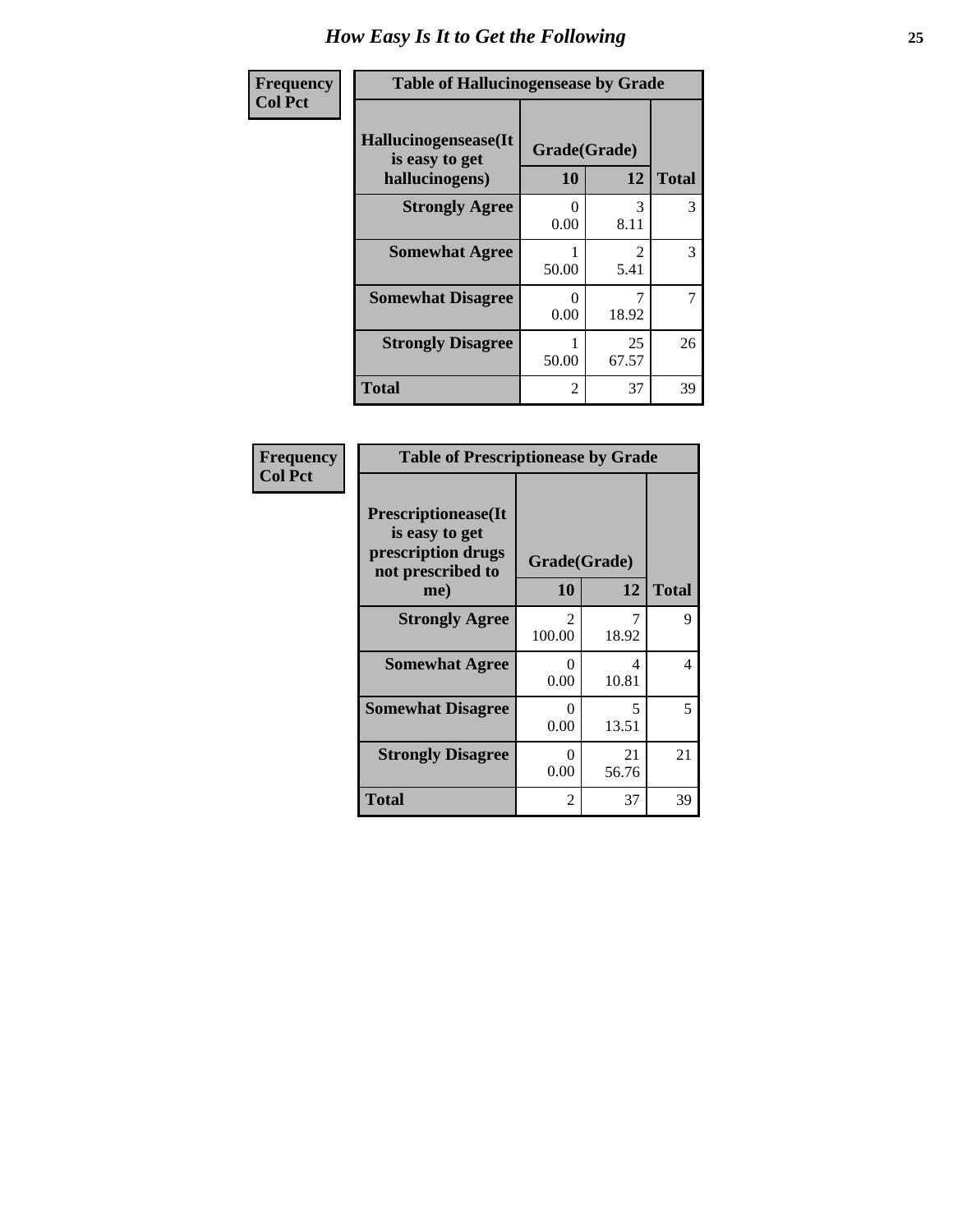#### *Age at Onset of Use* **26** *Results for "Age at Onset of Use" questions exclude students who said they did not use that substance*

| <b>Frequency</b> | <b>Table of Grade by Alcoholinit</b> |                                                  |                  |                  |                                      |                               |                  |                  |                                      |              |
|------------------|--------------------------------------|--------------------------------------------------|------------------|------------------|--------------------------------------|-------------------------------|------------------|------------------|--------------------------------------|--------------|
| <b>Row Pct</b>   |                                      | Alcoholinit (I started using alcohol when I was) |                  |                  |                                      |                               |                  |                  |                                      |              |
|                  | Grade(Grade)                         | 8 or<br>younger                                  | 9                | 10               | 12                                   | 15                            | <b>16</b>        | 17               | <b>18 or</b><br>$\Omega$ older       | <b>Total</b> |
|                  | <b>10</b>                            | $\Omega$<br>0.00                                 | $\theta$<br>0.00 | $\theta$<br>0.00 | 0.00                                 | 100.00                        | $\Omega$<br>0.00 | $\theta$<br>0.00 | $\Omega$<br>0.00                     |              |
|                  | 12                                   | 7.14                                             |                  | $7.14$ 7.14      | $\mathcal{D}_{\mathcal{A}}$<br>14.29 | $\Omega$<br>0.00              | 3<br>21.43       | 4<br>28.57       | $\mathcal{D}_{\mathcal{L}}$<br>14.29 | 14           |
|                  | <b>Total</b>                         |                                                  |                  |                  | $\mathcal{D}_{\mathcal{A}}$          |                               | 3                | $\overline{4}$   | 2                                    | 15           |
|                  |                                      |                                                  |                  |                  |                                      | <b>Frequency Missing = 24</b> |                  |                  |                                      |              |

| Frequency      | <b>Table of Grade by Cigarettesinit</b> |                                                           |           |          |                       |              |  |  |
|----------------|-----------------------------------------|-----------------------------------------------------------|-----------|----------|-----------------------|--------------|--|--|
| <b>Row Pct</b> |                                         | <b>Cigarettesinit(I started</b><br>smoking tobacco when I |           |          |                       |              |  |  |
|                | Grade(Grade)                            | 9                                                         | <b>16</b> | 17       | <b>18 or</b><br>older | <b>Total</b> |  |  |
|                | 10                                      | 0                                                         | 0         | $\Omega$ | 0                     |              |  |  |
|                | 12                                      | $\mathfrak{D}$<br>40.00                                   | 20.00     | 20.00    | 20.00                 | 5            |  |  |
|                | <b>Total</b>                            | $\overline{2}$                                            |           | 1        |                       |              |  |  |
|                | <b>Frequency Missing = 34</b>           |                                                           |           |          |                       |              |  |  |

| Frequency      | <b>Table of Grade by Smokelessinit</b> |                                                                 |              |  |  |
|----------------|----------------------------------------|-----------------------------------------------------------------|--------------|--|--|
| <b>Row Pct</b> |                                        | Smokelessinit(I<br>started<br>chewing<br>tobacco when I<br>was) |              |  |  |
|                | Grade(Grade)                           | 9                                                               | <b>Total</b> |  |  |
|                | 10                                     | 0                                                               | 0            |  |  |
|                | 12                                     | 100.00                                                          |              |  |  |
|                | <b>Total</b>                           |                                                                 |              |  |  |
|                | <b>Frequency Missing = 38</b>          |                                                                 |              |  |  |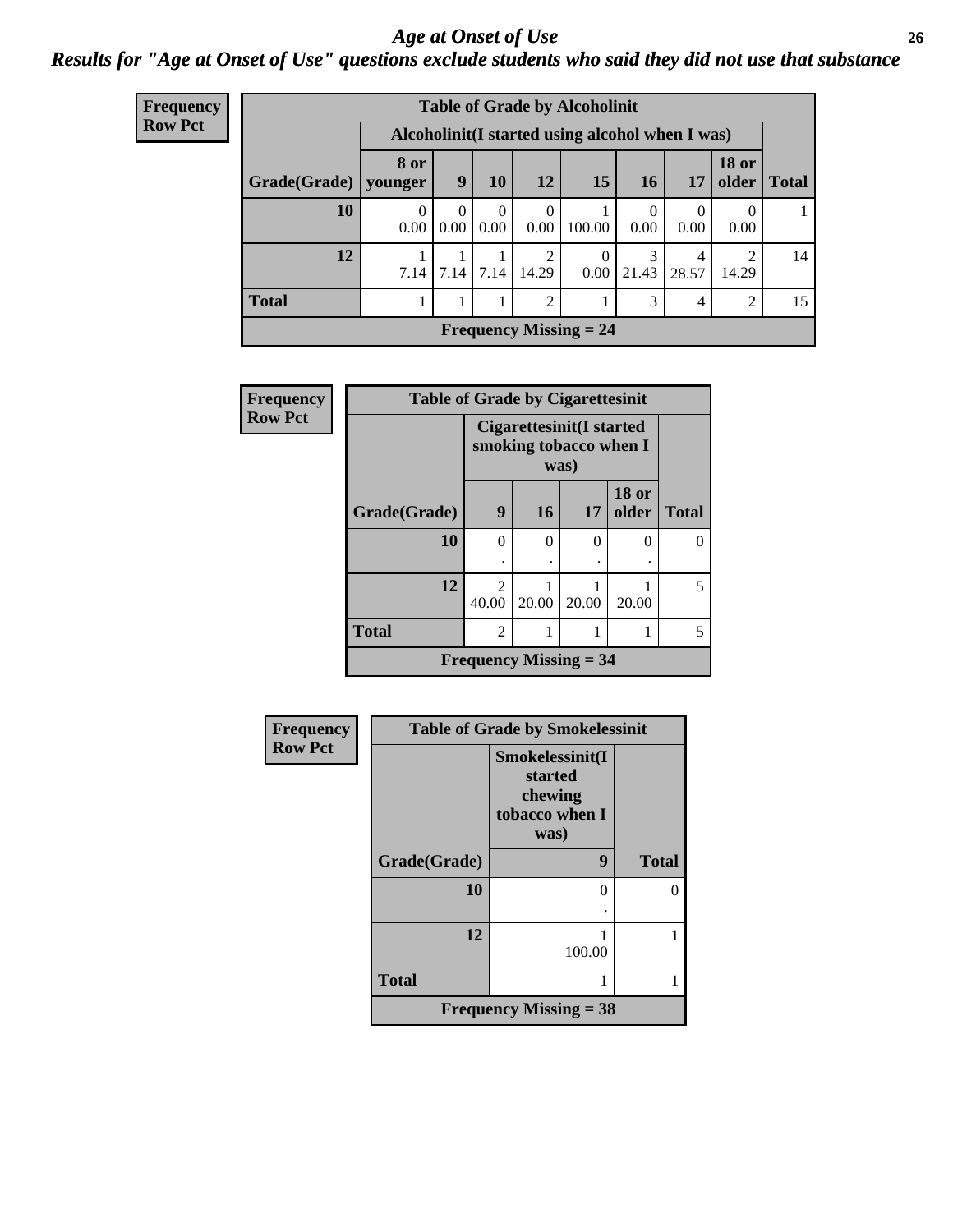#### *Age at Onset of Use* **27**

*Results for "Age at Onset of Use" questions exclude students who said they did not use that substance*

| <b>Frequency</b> | <b>Table of Grade by Marijuanainit</b> |          |                                                        |          |                               |                         |                         |                         |              |
|------------------|----------------------------------------|----------|--------------------------------------------------------|----------|-------------------------------|-------------------------|-------------------------|-------------------------|--------------|
| <b>Row Pct</b>   |                                        |          | Marijuanainit(I started using marijuana<br>when I was) |          |                               |                         |                         |                         |              |
|                  | Grade(Grade)                           | 9        | <b>12</b>                                              | 13       | 15                            | <b>16</b>               | 17                      | <b>18 or</b><br>older   | <b>Total</b> |
|                  | 10                                     | $\Omega$ | $\Omega$                                               | $\Omega$ | $\Omega$                      | $\theta$<br>٠           | 0                       | 0                       | $\Omega$     |
|                  | 12                                     | 9.09     | 9.09                                                   | 9.09     | $\overline{2}$<br>18.18       | $\overline{2}$<br>18.18 | $\overline{c}$<br>18.18 | $\mathfrak{D}$<br>18.18 | 11           |
|                  | <b>Total</b>                           |          | 1                                                      |          | $\overline{2}$                | $\overline{2}$          | $\overline{2}$          | $\overline{c}$          | 11           |
|                  |                                        |          |                                                        |          | <b>Frequency Missing = 28</b> |                         |                         |                         |              |

#### *For Grade \* Cocaineinit all data are missing since all the levels of variable Cocaineinit are missing.*

| Frequency      | <b>Table of Grade by Inhalantsinit</b> |                                                                     |              |  |  |
|----------------|----------------------------------------|---------------------------------------------------------------------|--------------|--|--|
| <b>Row Pct</b> |                                        | Inhalantsinit(I<br>started using<br><i>inhalants</i><br>when I was) |              |  |  |
|                | Grade(Grade)                           | 16                                                                  | <b>Total</b> |  |  |
|                | 10                                     | 0                                                                   |              |  |  |
|                | 12                                     | 100.00                                                              |              |  |  |
|                | <b>Total</b>                           |                                                                     |              |  |  |
|                | <b>Frequency Missing = 38</b>          |                                                                     |              |  |  |

*For Grade \* Steroidsinit all data are missing since all the levels of variable Steroidsinit are missing.*

*For Grade \* Ecstasyinit all data are missing since all the levels of variable Ecstasyinit are missing.*

*For Grade \* Methinit all data are missing since all the levels of variable Methinit are missing.*

*For Grade \* Hallucinogensinit all data are missing since all the levels of variable Hallucinogensinit are missing.*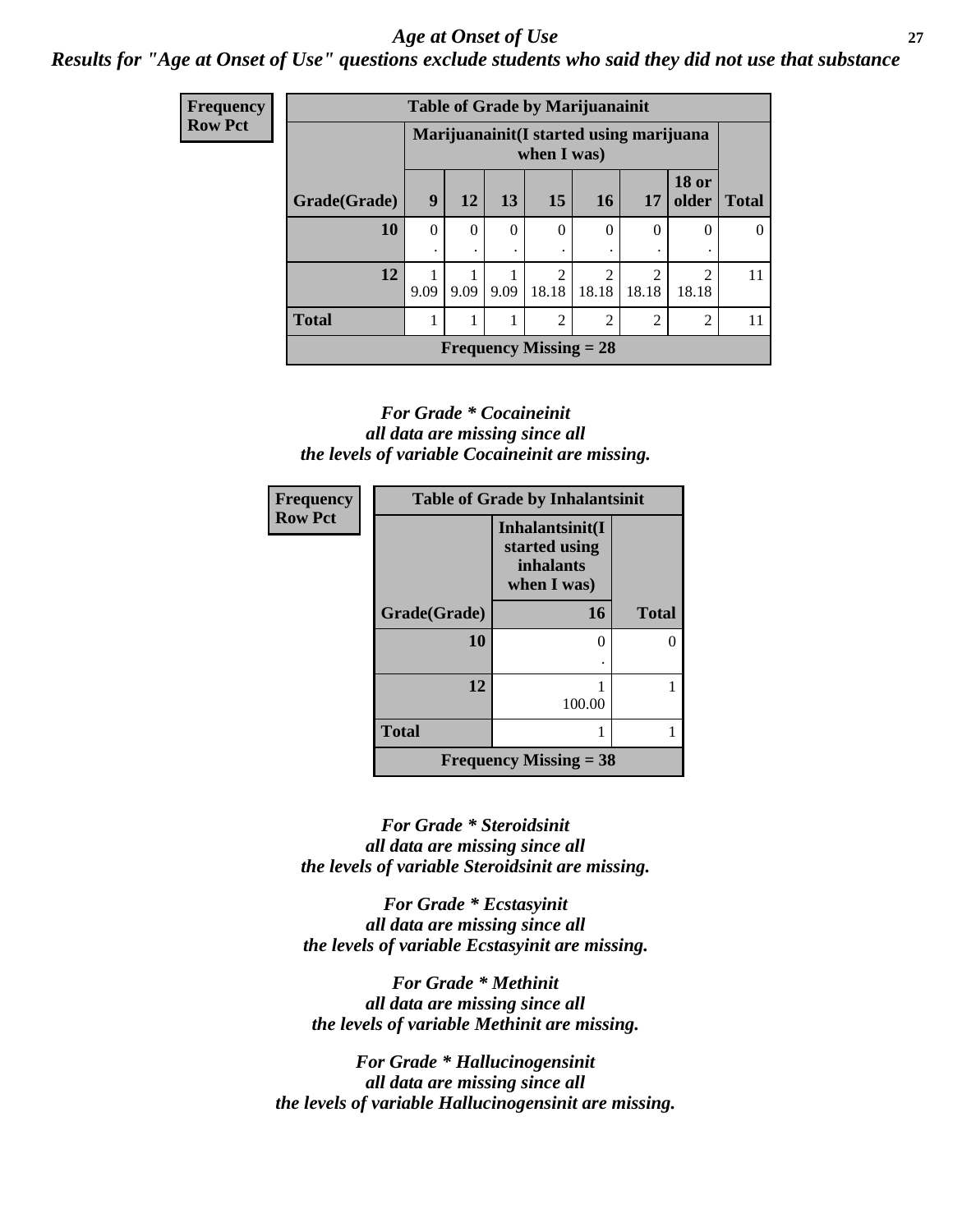#### *Age at Onset of Use* **28**

*Results for "Age at Onset of Use" questions exclude students who said they did not use that substance*

| Frequency      | <b>Table of Grade by Prescriptioninit</b> |                                                                                                     |              |  |  |  |
|----------------|-------------------------------------------|-----------------------------------------------------------------------------------------------------|--------------|--|--|--|
| <b>Row Pct</b> |                                           | Prescriptioninit(I<br>started using<br>prescription<br>drugs not<br>prescribed to me<br>when I was) |              |  |  |  |
|                | Grade(Grade)                              | 14                                                                                                  | <b>Total</b> |  |  |  |
|                | 10                                        | 0                                                                                                   | 0            |  |  |  |
|                |                                           |                                                                                                     |              |  |  |  |
|                | 12                                        | 100.00                                                                                              |              |  |  |  |
|                | <b>Total</b>                              |                                                                                                     |              |  |  |  |
|                |                                           | <b>Frequency Missing = 38</b>                                                                       |              |  |  |  |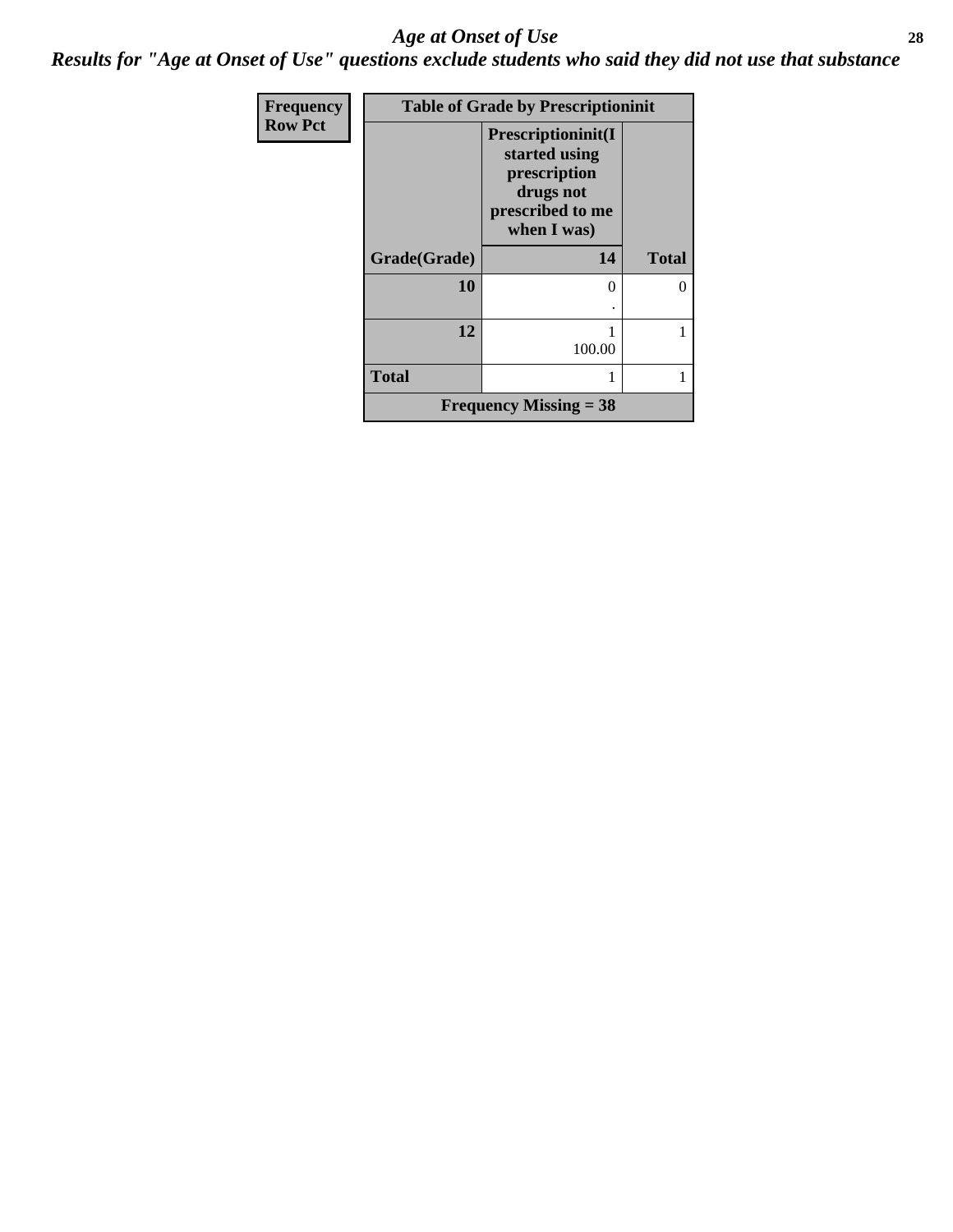| Frequency      | <b>Table of Alcoholharm by Grade</b>          |                          |             |              |  |  |
|----------------|-----------------------------------------------|--------------------------|-------------|--------------|--|--|
| <b>Col Pct</b> | Alcoholharm(I<br>think alcohol is<br>harmful) | Grade(Grade)<br>10       | 12          | <b>Total</b> |  |  |
|                | <b>Strongly Agree</b>                         | $\mathfrak{D}$<br>100.00 | 22<br>59.46 | 24           |  |  |
|                | <b>Somewhat Agree</b>                         | 0<br>0.00                | 18.92       | 7            |  |  |
|                | <b>Somewhat Disagree</b>                      | $\Omega$<br>0.00         | 4<br>10.81  | 4            |  |  |
|                | <b>Strongly Disagree</b>                      | $\Omega$<br>0.00         | 4<br>10.81  | 4            |  |  |
|                | Total                                         | $\overline{2}$           | 37          | 39           |  |  |

#### **Frequency Col Pct**

| <b>Table of Cigarettesharm by Grade</b>                  |                    |              |    |  |  |  |
|----------------------------------------------------------|--------------------|--------------|----|--|--|--|
| Cigarettesharm(I<br>think smoking<br>tobacco is harmful) | Grade(Grade)<br>10 | <b>Total</b> |    |  |  |  |
| <b>Strongly Agree</b>                                    | 2<br>100.00        | 26<br>70.27  | 28 |  |  |  |
| <b>Somewhat Agree</b>                                    | $_{0}$<br>0.00     | 5<br>13.51   | 5  |  |  |  |
| <b>Somewhat Disagree</b>                                 | 0<br>0.00          | 2.70         |    |  |  |  |
| <b>Strongly Disagree</b>                                 | 0<br>0.00          | 5<br>13.51   | 5  |  |  |  |
| <b>Total</b>                                             | 2                  | 37           | 39 |  |  |  |

|              |             |                          | <b>Table of Smokelessharm by Grade</b>         | Frequency      |
|--------------|-------------|--------------------------|------------------------------------------------|----------------|
|              |             | Grade(Grade)             | Smokelessharm(I<br>think chewing<br>tobacco is | <b>Col Pct</b> |
| <b>Total</b> | 12          | 10                       | harmful)                                       |                |
| 28           | 26<br>70.27 | $\mathfrak{D}$<br>100.00 | <b>Strongly Agree</b>                          |                |
| 3            | 3<br>8.11   | 0<br>0.00                | <b>Somewhat Agree</b>                          |                |
| 8            | 8<br>21.62  | 0<br>0.00                | <b>Strongly Disagree</b>                       |                |
| 39           | 37          | $\overline{2}$           | <b>Total</b>                                   |                |
|              |             |                          |                                                |                |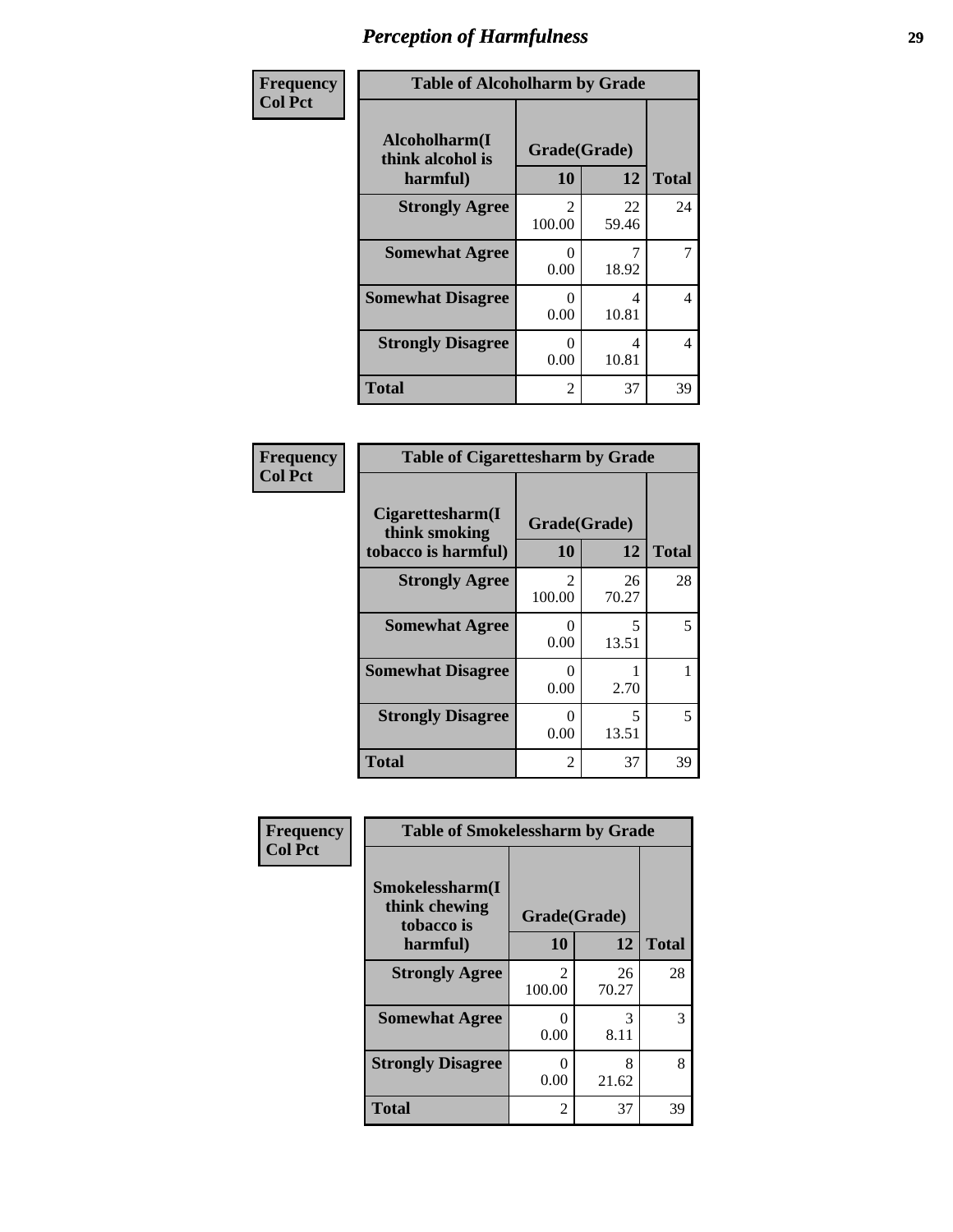| Frequency      | <b>Table of Marijuanaharm by Grade</b>            |                          |             |              |
|----------------|---------------------------------------------------|--------------------------|-------------|--------------|
| <b>Col Pct</b> | Marijuanaharm(I<br>think marijuana is<br>harmful) | Grade(Grade)<br>10       | 12          | <b>Total</b> |
|                | <b>Strongly Agree</b>                             | $\mathfrak{D}$<br>100.00 | 17<br>45.95 | 19           |
|                | <b>Somewhat Agree</b>                             | 0<br>0.00                | 3<br>8.11   | 3            |
|                | <b>Somewhat Disagree</b>                          | 0<br>0.00                | 2<br>5.41   | 2            |
|                | <b>Strongly Disagree</b>                          | 0<br>0.00                | 15<br>40.54 | 15           |
|                | <b>Total</b>                                      | $\overline{2}$           | 37          | 39           |

#### **Frequency Col Pct**

| <b>Table of Cocaineharm by Grade</b> |                         |             |              |  |  |
|--------------------------------------|-------------------------|-------------|--------------|--|--|
| Cocaineharm(I<br>think cocaine is    | Grade(Grade)            |             |              |  |  |
| harmful)                             | 10                      | 12          | <b>Total</b> |  |  |
| <b>Strongly Agree</b>                | $\mathcal{L}$<br>100.00 | 28<br>75.68 | 30           |  |  |
| <b>Somewhat Agree</b>                | 0<br>0.00               | 2.70        |              |  |  |
| <b>Strongly Disagree</b>             | 0<br>0.00               | 8<br>21.62  | 8            |  |  |
| <b>Total</b>                         | 2                       | 37          | 39           |  |  |

#### **Frequency Col Pct**

| <b>Table of Inhalantsharm by Grade</b> |              |              |                             |  |  |
|----------------------------------------|--------------|--------------|-----------------------------|--|--|
| Inhalantsharm(I<br>think inhalants     | Grade(Grade) |              |                             |  |  |
| are harmful)                           | 10           | <b>Total</b> |                             |  |  |
| <b>Strongly Agree</b>                  | 2<br>100.00  | 27<br>72.97  | 29                          |  |  |
| <b>Somewhat Agree</b>                  | 0<br>0.00    | 2<br>5.41    | $\mathcal{D}_{\mathcal{L}}$ |  |  |
| <b>Strongly Disagree</b>               | 0<br>0.00    | 8<br>21.62   | 8                           |  |  |
| Total                                  | 2            | 37           |                             |  |  |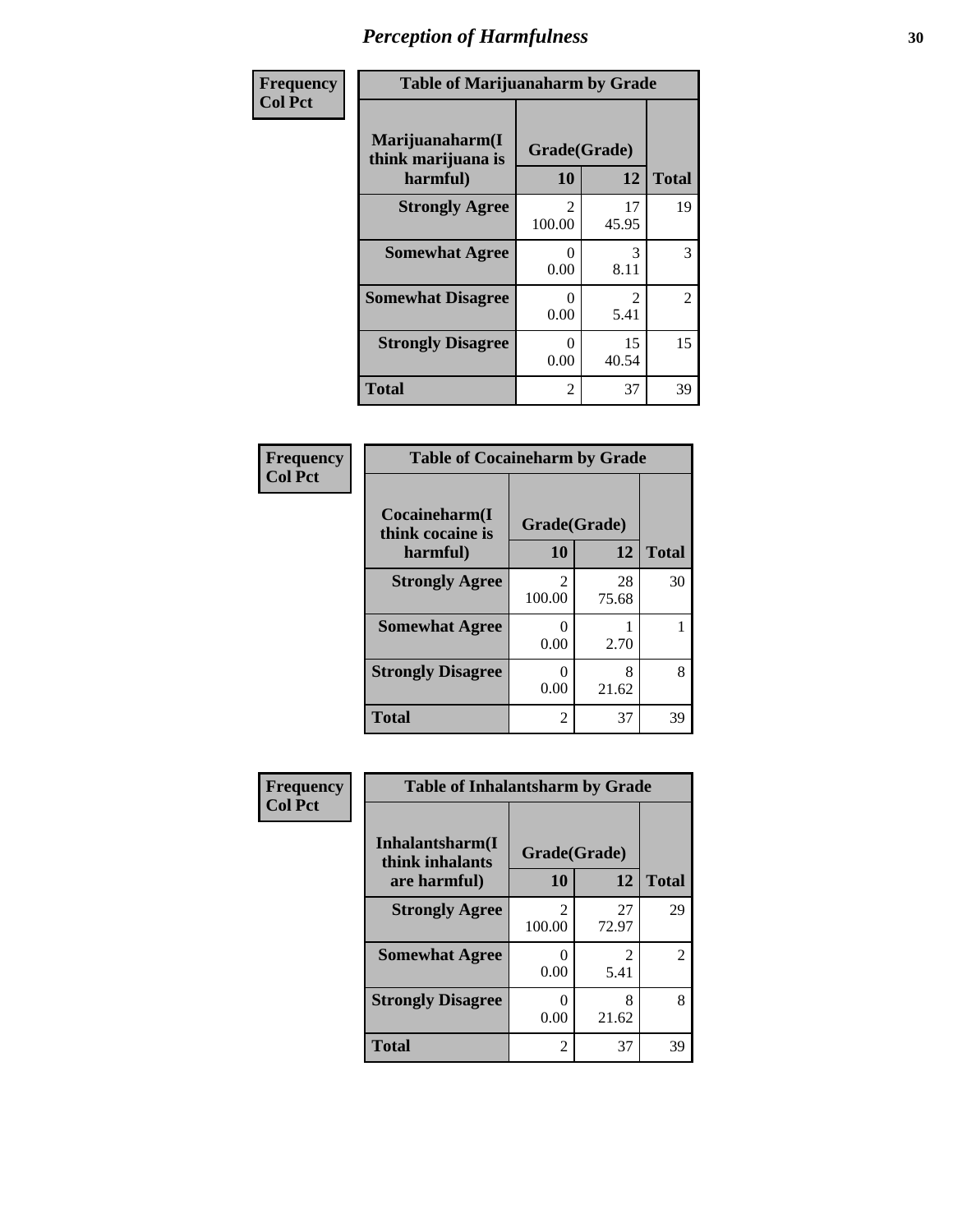| Frequency      | <b>Table of Steroidsharm by Grade</b> |                           |             |              |
|----------------|---------------------------------------|---------------------------|-------------|--------------|
| <b>Col Pct</b> | Steroidsharm(I<br>think steroids are  | Grade(Grade)              |             |              |
|                | harmful)                              | 10                        | 12          | <b>Total</b> |
|                | <b>Strongly Agree</b>                 | 100.00                    | 28<br>75.68 | 30           |
|                | <b>Somewhat Agree</b>                 | $\mathbf{\Omega}$<br>0.00 | 2.70        |              |
|                | <b>Strongly Disagree</b>              | 0.00                      | 8<br>21.62  | 8            |
|                | <b>Total</b>                          | 2                         | 37          | 39           |

| Frequency      | <b>Table of Ecstasyharm by Grade</b> |                           |             |              |
|----------------|--------------------------------------|---------------------------|-------------|--------------|
| <b>Col Pct</b> | Ecstasyharm(I<br>think ecstasy is    | Grade(Grade)              |             |              |
|                | harmful)                             |                           | 12          | <b>Total</b> |
|                | <b>Strongly Agree</b>                | $\mathfrak{D}$<br>100.00  | 26<br>70.27 | 28           |
|                | <b>Somewhat Agree</b>                | $\Omega$<br>0.00          | 3<br>8.11   | 3            |
|                | <b>Strongly Disagree</b>             | $\mathbf{\Omega}$<br>0.00 | 8<br>21.62  | 8            |
|                | <b>Total</b>                         | 2                         | 37          | 39           |

| Frequency      | <b>Table of Methharm by Grade</b>            |                          |             |              |
|----------------|----------------------------------------------|--------------------------|-------------|--------------|
| <b>Col Pct</b> | <b>Methharm</b> (I think<br>methamphetamines | Grade(Grade)             |             |              |
|                | are harmful)                                 | 10                       | 12          | <b>Total</b> |
|                | <b>Strongly Agree</b>                        | $\mathfrak{D}$<br>100.00 | 28<br>75.68 | 30           |
|                | <b>Somewhat Agree</b>                        | 0<br>0.00                | 2.70        |              |
|                | <b>Strongly Disagree</b>                     | 0<br>0.00                | 8<br>21.62  | 8            |
|                | <b>Total</b>                                 | $\overline{c}$           | 37          | 39           |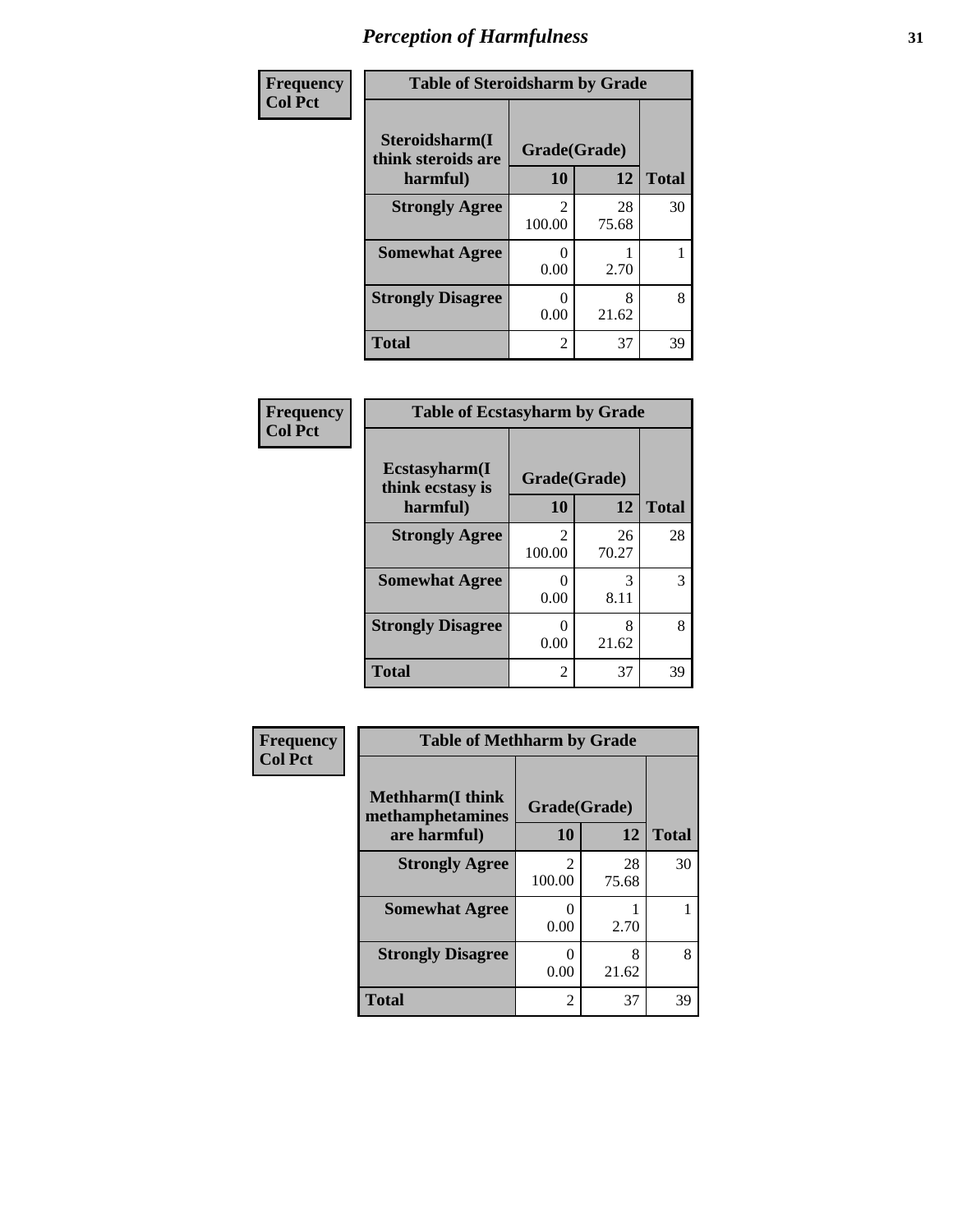| Frequency      | <b>Table of Hallucinogensharm by Grade</b> |                          |             |              |
|----------------|--------------------------------------------|--------------------------|-------------|--------------|
| <b>Col Pct</b> | Hallucinogensharm(I<br>think hallucinogens | Grade(Grade)             |             |              |
|                | are harmful)                               | 10                       | 12          | <b>Total</b> |
|                | <b>Strongly Agree</b>                      | $\mathfrak{D}$<br>100.00 | 28<br>75.68 | 30           |
|                | <b>Somewhat Agree</b>                      | 0.00                     | 2.70        |              |
|                | <b>Strongly Disagree</b>                   | 0.00                     | 8<br>21.62  | 8            |
|                | <b>Total</b>                               | $\overline{c}$           | 37          | 39           |

| Frequency      | <b>Table of Prescriptionharm by Grade</b>                                                 |                          |                        |              |
|----------------|-------------------------------------------------------------------------------------------|--------------------------|------------------------|--------------|
| <b>Col Pct</b> | Prescriptionharm(I<br>think prescription<br>drugs not<br>prescribed to me<br>are harmful) | Grade(Grade)<br>10<br>12 |                        | <b>Total</b> |
|                |                                                                                           |                          |                        |              |
|                | <b>Strongly Agree</b>                                                                     | $\mathfrak{D}$<br>100.00 | 27<br>72.97            | 29           |
|                | <b>Somewhat Agree</b>                                                                     | 0<br>0.00                | $\mathfrak{D}$<br>5.41 | 2            |
|                | <b>Strongly Disagree</b>                                                                  | 0<br>0.00                | 8<br>21.62             | 8            |
|                | <b>Total</b>                                                                              | $\overline{c}$           | 37                     | 39           |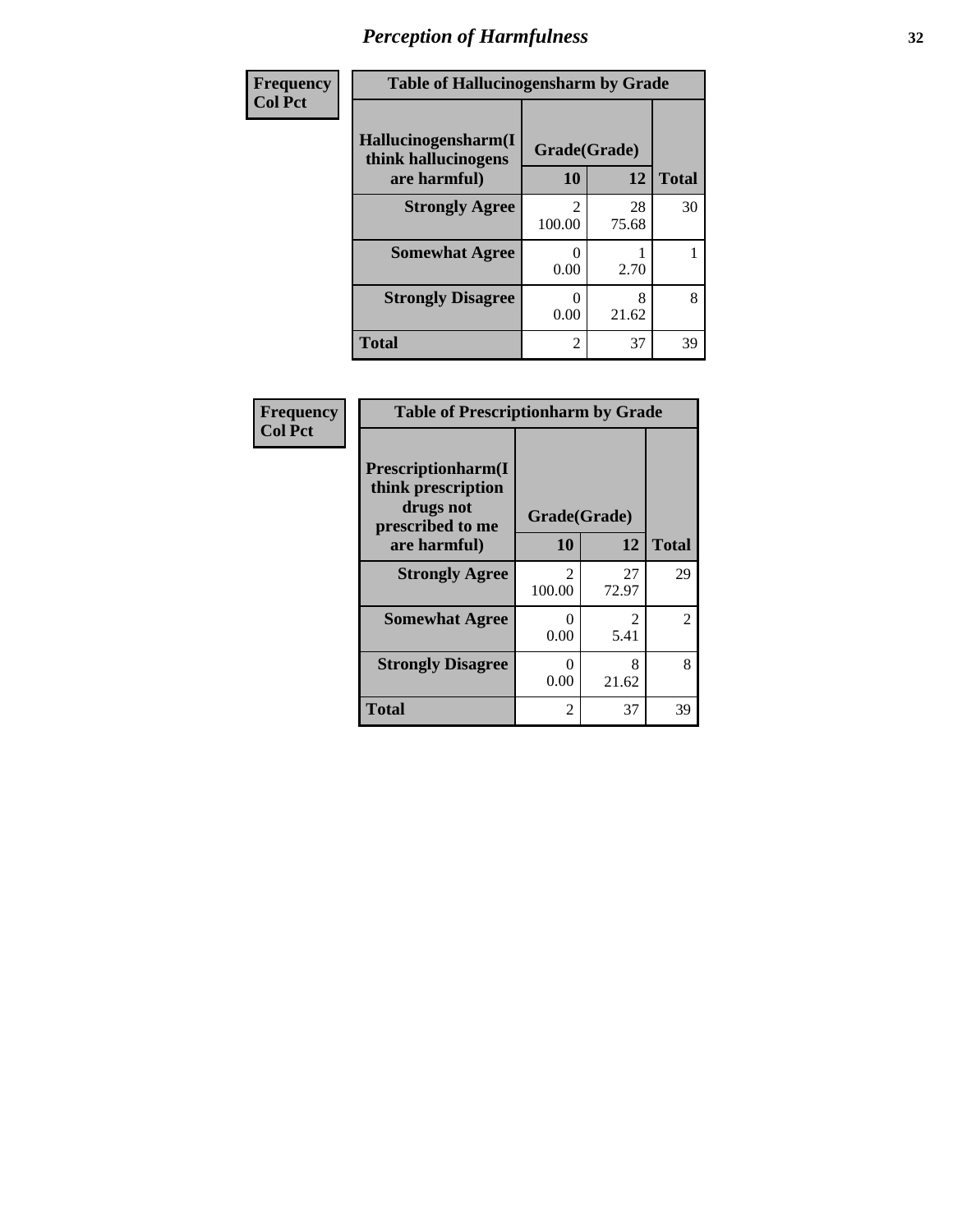### *Disapproval by Adults* **33**

| Frequency      |                                                                       | <b>Table of Alcoholadult by Grade</b> |             |              |  |
|----------------|-----------------------------------------------------------------------|---------------------------------------|-------------|--------------|--|
| <b>Col Pct</b> | <b>Alcoholadult</b> (Adults<br>would disapprove if<br>I used alcohol) | Grade(Grade)<br>10                    | 12          | <b>Total</b> |  |
|                | <b>Strongly Agree</b>                                                 | 50.00                                 | 21<br>56.76 | 22           |  |
|                | <b>Somewhat Agree</b>                                                 | 50.00                                 | 8<br>21.62  | 9            |  |
|                | <b>Somewhat Disagree</b>                                              | 0<br>0.00                             | 4<br>10.81  | 4            |  |
|                | <b>Strongly Disagree</b>                                              | 0<br>0.00                             | 4<br>10.81  | 4            |  |
|                | <b>Total</b>                                                          | $\overline{2}$                        | 37          | 39           |  |

#### **Frequency Col Pct**

| <b>Table of Tobaccoadult by Grade</b>                                 |                          |             |    |  |  |
|-----------------------------------------------------------------------|--------------------------|-------------|----|--|--|
| <b>Tobaccoadult</b> (Adults<br>would disapprove if<br>I used tobacco) | Grade(Grade)<br>10<br>12 |             |    |  |  |
| <b>Strongly Agree</b>                                                 | $\mathcal{L}$<br>100.00  | 27<br>72.97 | 29 |  |  |
| <b>Somewhat Agree</b>                                                 | 0<br>0.00                | 3<br>8.11   | 3  |  |  |
| <b>Somewhat Disagree</b>                                              | 0.00                     | 3<br>8.11   | 3  |  |  |
| <b>Strongly Disagree</b>                                              | 0.00                     | Δ<br>10.81  | 4  |  |  |
| <b>Total</b>                                                          | 2                        | 37          | 39 |  |  |

| Frequency      | <b>Table of Marijuanaadult by Grade</b>                           |                          |             |                          |
|----------------|-------------------------------------------------------------------|--------------------------|-------------|--------------------------|
| <b>Col Pct</b> | Marijuanaadult(Adults<br>would disapprove if I<br>used marijuana) | Grade(Grade)<br>10       | 12          | <b>Total</b>             |
|                | <b>Strongly Agree</b>                                             | $\mathfrak{D}$<br>100.00 | 25<br>67.57 | 27                       |
|                | <b>Somewhat Agree</b>                                             | $\mathbf{0}$<br>0.00     | 4<br>10.81  | $\overline{\mathcal{A}}$ |
|                | <b>Somewhat Disagree</b>                                          | 0<br>0.00                | 3<br>8.11   | 3                        |
|                | <b>Strongly Disagree</b>                                          | 0<br>0.00                | 5<br>13.51  | 5                        |
|                | <b>Total</b>                                                      | 2                        | 37          | 39                       |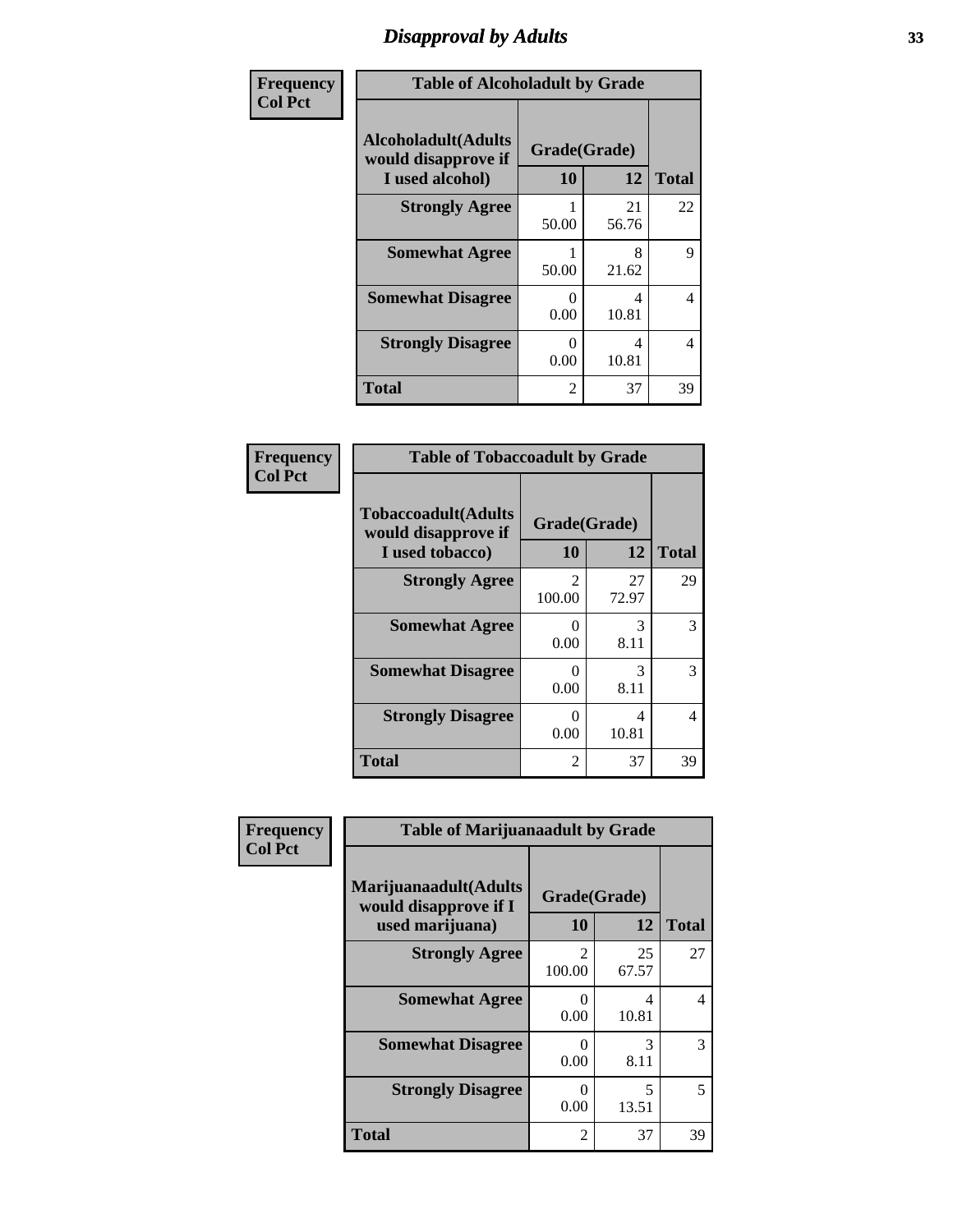### *Disapproval by Adults* **34**

| Frequency      | <b>Table of Otherdrugadult by Grade</b>                                     |                    |             |                |
|----------------|-----------------------------------------------------------------------------|--------------------|-------------|----------------|
| <b>Col Pct</b> | <b>Otherdrugadult</b> (Adults<br>would disapprove if I<br>used other drugs) | Grade(Grade)<br>10 | 12          | <b>Total</b>   |
|                | <b>Strongly Agree</b>                                                       | 100.00             | 32<br>86.49 | 34             |
|                | <b>Somewhat Disagree</b>                                                    | 0.00               | 5.41        | $\overline{2}$ |
|                | <b>Strongly Disagree</b>                                                    | 0.00               | 3<br>8.11   | 3              |
|                | <b>Total</b>                                                                | $\mathfrak{D}$     | 37          | 39             |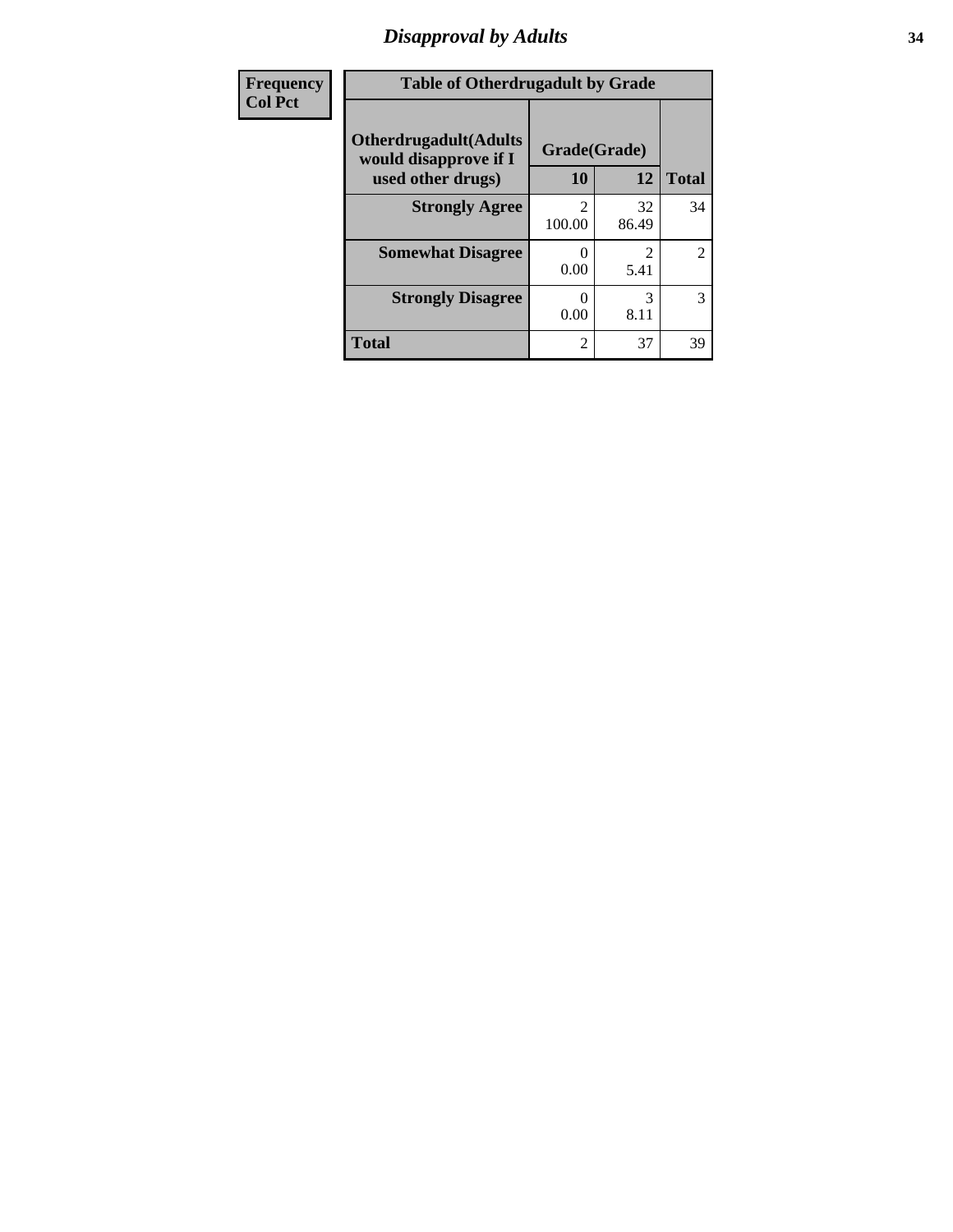### *Disapproval by Peers* **35**

| Frequency      | <b>Table of Alcoholpeer by Grade</b>                    |                           |             |              |
|----------------|---------------------------------------------------------|---------------------------|-------------|--------------|
| <b>Col Pct</b> | Alcoholpeer(My<br>friends would<br>disapprove if I used | Grade(Grade)<br>10        |             |              |
|                | alcohol)                                                |                           | 12          | <b>Total</b> |
|                | <b>Strongly Agree</b>                                   | ∩<br>0.00                 | 9<br>24.32  | 9            |
|                | <b>Somewhat Agree</b>                                   | $\mathbf{0}$<br>0.00      | 10<br>27.03 | 10           |
|                | <b>Somewhat Disagree</b>                                | $\mathbf{\Omega}$<br>0.00 | 2.70        |              |
|                | <b>Strongly Disagree</b>                                | $\mathfrak{D}$<br>100.00  | 17<br>45.95 | 19           |
|                | Total                                                   | 2                         | 37          | 39           |

| Frequency      | <b>Table of Tobaccopeer by Grade</b>                                |                           |             |              |
|----------------|---------------------------------------------------------------------|---------------------------|-------------|--------------|
| <b>Col Pct</b> | Tobaccopeer(My<br>friends would<br>disapprove if I used<br>tobacco) | Grade(Grade)<br><b>10</b> | 12          | <b>Total</b> |
|                | <b>Strongly Agree</b>                                               | 0<br>0.00                 | 14<br>37.84 | 14           |
|                | <b>Somewhat Agree</b>                                               | 50.00                     | 5<br>13.51  | 6            |
|                | <b>Somewhat Disagree</b>                                            | 0<br>0.00                 | 2<br>5.41   | 2            |
|                | <b>Strongly Disagree</b>                                            | 50.00                     | 16<br>43.24 | 17           |
|                | <b>Total</b>                                                        | 2                         | 37          | 39           |

| Frequency      | <b>Table of Marijuanapeer by Grade</b>                    |              |             |              |
|----------------|-----------------------------------------------------------|--------------|-------------|--------------|
| <b>Col Pct</b> | Marijuanapeer(My<br>friends would<br>disapprove if I used | Grade(Grade) |             |              |
|                | marijuana)                                                | 10           | 12          | <b>Total</b> |
|                | <b>Strongly Agree</b>                                     | 50.00        | 11<br>29.73 | 12           |
|                | <b>Somewhat Agree</b>                                     | 0.00         | 5<br>13.51  | 5            |
|                | <b>Somewhat Disagree</b>                                  | 0.00         | 2.70        |              |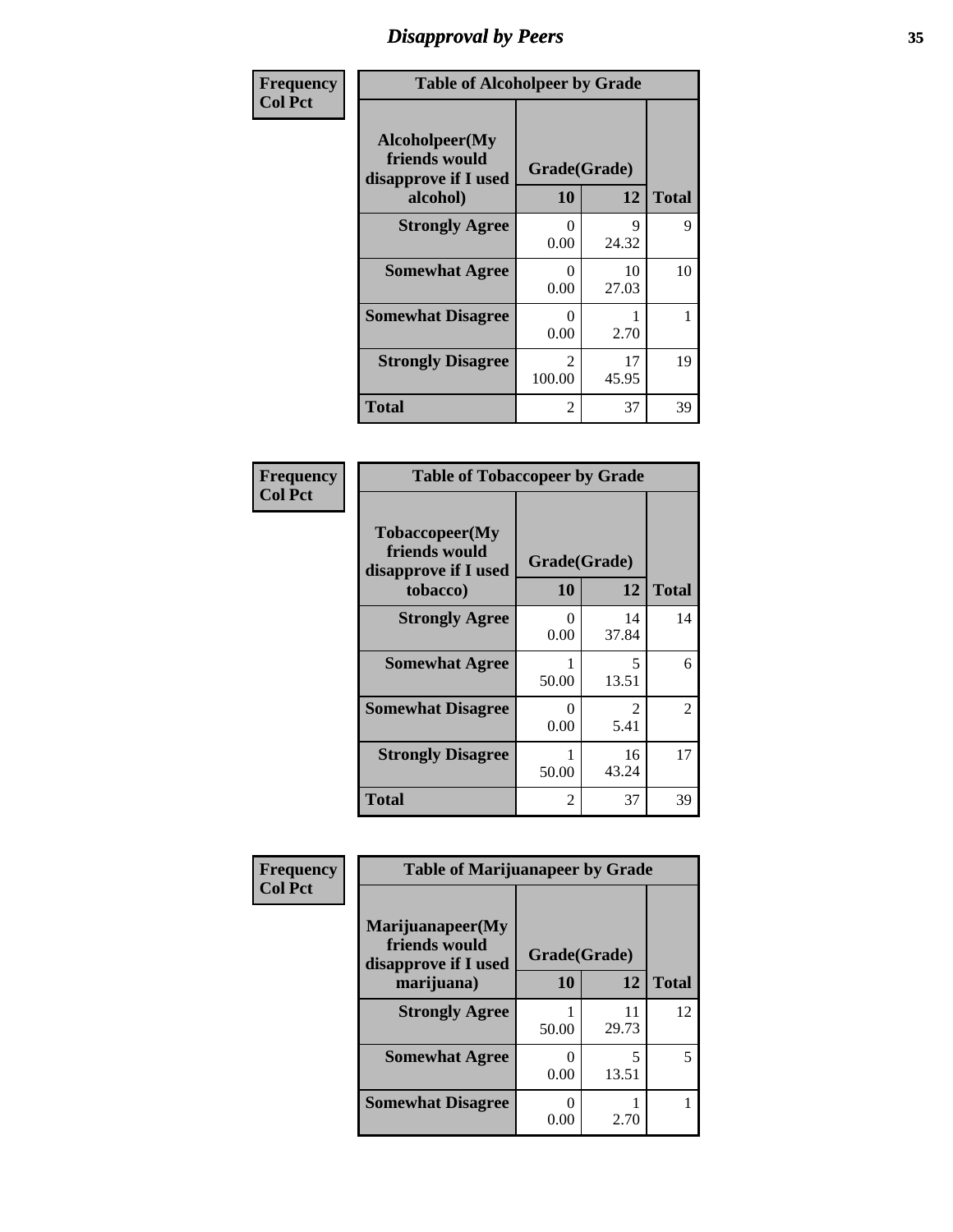### *Disapproval by Peers* **36**

| <b>Frequency</b> | <b>Table of Marijuanapeer by Grade</b>                                  |                    |             |              |
|------------------|-------------------------------------------------------------------------|--------------------|-------------|--------------|
| <b>Col Pct</b>   | Marijuanapeer(My<br>friends would<br>disapprove if I used<br>marijuana) | Grade(Grade)<br>10 | 12          | <b>Total</b> |
|                  | <b>Strongly Disagree</b>                                                | 50.00              | 20<br>54.05 | 21           |
|                  | <b>Total</b>                                                            |                    | 37          | 39           |

| <b>Frequency</b> | <b>Table of Otherdrugpeer by Grade</b>                                    |                                 |             |              |
|------------------|---------------------------------------------------------------------------|---------------------------------|-------------|--------------|
| <b>Col Pct</b>   | Otherdrugpeer(My<br>friends would<br>disapprove if I used<br>other drugs) | Grade(Grade)<br>12<br><b>10</b> |             | <b>Total</b> |
|                  | <b>Strongly Agree</b>                                                     | 50.00                           | 17<br>45.95 | 18           |
|                  | <b>Somewhat Agree</b>                                                     | $\Omega$<br>0.00                | 5<br>13.51  | 5            |
|                  | <b>Somewhat Disagree</b>                                                  | 0<br>0.00                       | 3<br>8.11   | 3            |
|                  | <b>Strongly Disagree</b>                                                  | 50.00                           | 12<br>32.43 | 13           |
|                  | Total                                                                     | 2                               | 37          | 39           |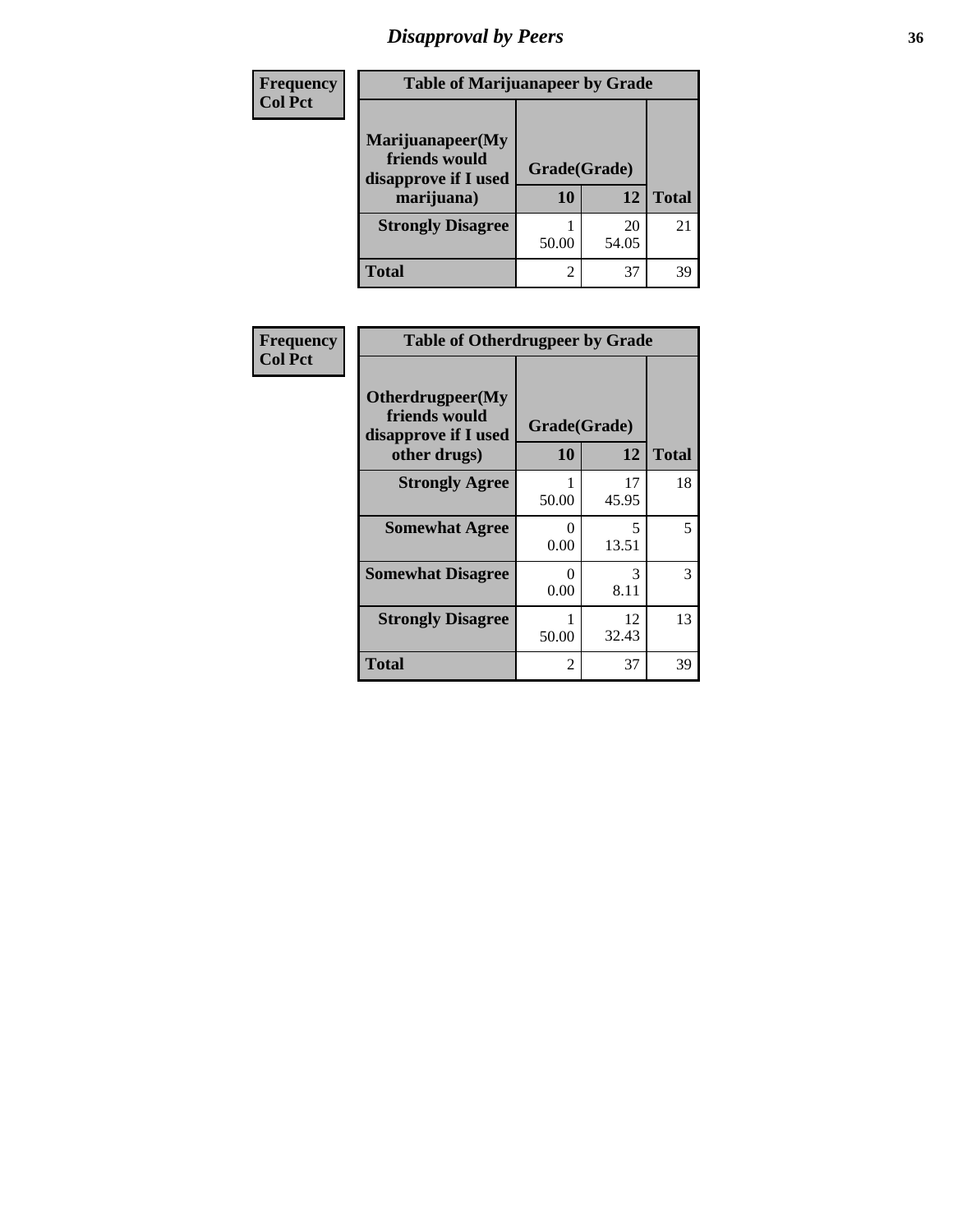| Frequency<br><b>Col Pct</b> | <b>Table of Alcohollocation1 by Grade</b><br>Grade(Grade)<br><b>Alcohollocation1(Places</b> |                |             |              |
|-----------------------------|---------------------------------------------------------------------------------------------|----------------|-------------|--------------|
|                             |                                                                                             |                |             |              |
|                             | <b>Friends Use Alcohol)</b>                                                                 | 10             | 12          | <b>Total</b> |
|                             |                                                                                             | 100.00         | 22<br>59.46 | 24           |
|                             | Do Not Use                                                                                  | 0.00           | 15<br>40.54 | 15           |
|                             | <b>Total</b>                                                                                | $\overline{2}$ | 37          | 39           |

| <b>Frequency</b> | <b>Table of Alcohollocation2 by Grade</b>                     |                    |             |              |
|------------------|---------------------------------------------------------------|--------------------|-------------|--------------|
| <b>Col Pct</b>   | <b>Alcohollocation2(Places</b><br><b>Friends Use Alcohol)</b> | Grade(Grade)<br>10 | 12          | <b>Total</b> |
|                  |                                                               | 0.00               | 17<br>45.95 | 17           |
|                  | Home                                                          | っ<br>100.00        | 20<br>54.05 | 22           |
|                  | <b>Total</b>                                                  | 2                  | 37          | 39           |

| Frequency      | <b>Table of Alcohollocation 3 by Grade</b>                    |                           |             |              |
|----------------|---------------------------------------------------------------|---------------------------|-------------|--------------|
| <b>Col Pct</b> | <b>Alcohollocation3(Places</b><br><b>Friends Use Alcohol)</b> | Grade(Grade)<br><b>10</b> | 12          | <b>Total</b> |
|                |                                                               |                           |             |              |
|                |                                                               | 50.00                     | 32<br>86.49 | 33           |
|                | <b>School</b>                                                 | 50.00                     | 5<br>13.51  |              |
|                | <b>Total</b>                                                  | 2                         | 37          | 39           |

| <b>Frequency</b> | <b>Table of Alcohollocation4 by Grade</b> |              |             |              |  |
|------------------|-------------------------------------------|--------------|-------------|--------------|--|
| <b>Col Pct</b>   | <b>Alcohollocation4(Places</b>            | Grade(Grade) |             |              |  |
|                  | <b>Friends Use Alcohol)</b>               | 10           | 12          | <b>Total</b> |  |
|                  |                                           | 50.00        | 27<br>72.97 | 28           |  |
|                  | Car                                       | 50.00        | 10<br>27.03 | 11           |  |
|                  | <b>Total</b>                              | 2            | 37          | 39           |  |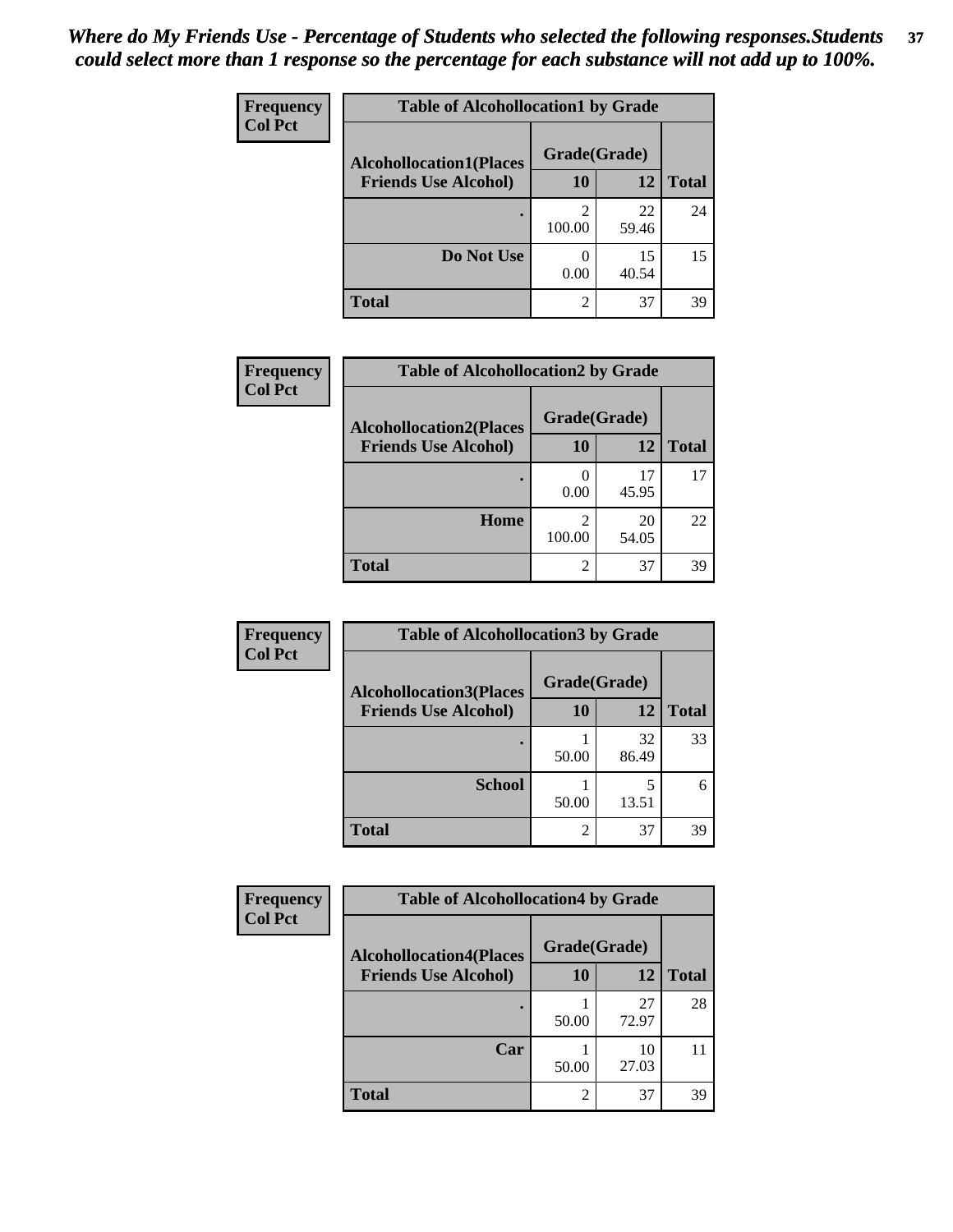| Frequency<br><b>Col Pct</b> | <b>Table of Alcohollocation5 by Grade</b> |       |             |              |  |
|-----------------------------|-------------------------------------------|-------|-------------|--------------|--|
|                             | <b>Alcohollocation5(Places</b>            |       |             |              |  |
|                             | <b>Friends Use Alcohol)</b>               | 10    | 12          | <b>Total</b> |  |
|                             |                                           | 50.00 | 19<br>51.35 | 20           |  |
|                             | <b>Friend's House</b>                     | 50.00 | 18<br>48.65 | 19           |  |
|                             | <b>Total</b>                              | 2     | 37          | 39           |  |

| <b>Frequency</b> | <b>Table of Alcohollocation6 by Grade</b> |               |             |              |
|------------------|-------------------------------------------|---------------|-------------|--------------|
| <b>Col Pct</b>   | <b>Alcohollocation6(Places</b>            | Grade(Grade)  |             |              |
|                  | <b>Friends Use Alcohol)</b>               | <b>10</b>     | 12          | <b>Total</b> |
|                  |                                           | 2<br>100.00   | 30<br>81.08 | 32           |
|                  | <b>Other</b>                              | 0.00          | 18.92       |              |
|                  | <b>Total</b>                              | $\mathcal{D}$ | 37          | 39           |

| Frequency      | <b>Table of Tobaccolocation1 by Grade</b> |                |             |              |
|----------------|-------------------------------------------|----------------|-------------|--------------|
| <b>Col Pct</b> | <b>Tobaccolocation1(Places</b>            | Grade(Grade)   |             |              |
|                | <b>Friends Use Tobacco)</b>               | <b>10</b>      | 12          | <b>Total</b> |
|                |                                           | 2<br>100.00    | 18<br>48.65 | 20           |
|                | Do Not Use                                | 0.00           | 19<br>51.35 | 19           |
|                | <b>Total</b>                              | $\overline{c}$ | 37          | 39           |

| <b>Frequency</b> | <b>Table of Tobaccolocation2 by Grade</b> |                          |             |              |  |
|------------------|-------------------------------------------|--------------------------|-------------|--------------|--|
| <b>Col Pct</b>   | <b>Tobaccolocation2(Places</b>            | Grade(Grade)             |             |              |  |
|                  | <b>Friends Use Tobacco)</b>               | 10                       | 12          | <b>Total</b> |  |
|                  |                                           | 0.00                     | 21<br>56.76 | 21           |  |
|                  | Home                                      | $\overline{c}$<br>100.00 | 16<br>43.24 | 18           |  |
|                  | <b>Total</b>                              | 2                        | 37          | 39           |  |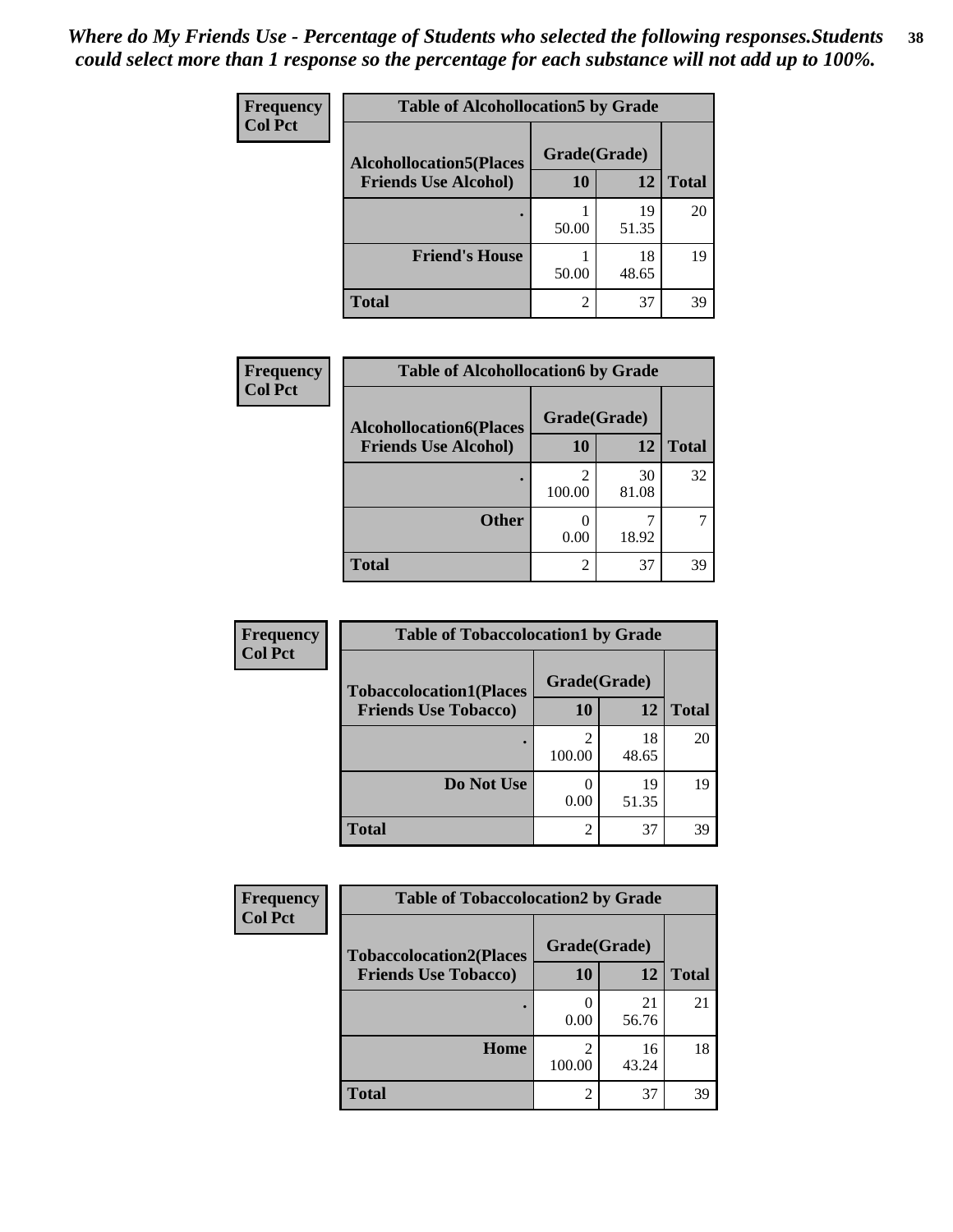| Frequency      | <b>Table of Tobaccolocation 3 by Grade</b> |                |             |              |  |
|----------------|--------------------------------------------|----------------|-------------|--------------|--|
| <b>Col Pct</b> | <b>Tobaccolocation3(Places</b>             | Grade(Grade)   |             |              |  |
|                | <b>Friends Use Tobacco)</b>                | <b>10</b>      | 12          | <b>Total</b> |  |
|                |                                            | 50.00          | 30<br>81.08 | 31           |  |
|                | <b>School</b>                              | 50.00          | 18.92       | 8            |  |
|                | <b>Total</b>                               | $\overline{2}$ | 37          | 39           |  |

| Frequency      | <b>Table of Tobaccolocation4 by Grade</b> |                          |             |              |
|----------------|-------------------------------------------|--------------------------|-------------|--------------|
| <b>Col Pct</b> | <b>Tobaccolocation4(Places</b>            | Grade(Grade)             |             |              |
|                | <b>Friends Use Tobacco)</b>               | 10                       | 12          | <b>Total</b> |
|                |                                           | 0.00                     | 28<br>75.68 | 28           |
|                | Car                                       | $\overline{c}$<br>100.00 | q<br>24.32  |              |
|                | <b>Total</b>                              | $\overline{c}$           | 37          | 39           |

| Frequency      | <b>Table of Tobaccolocation5 by Grade</b> |                |             |              |
|----------------|-------------------------------------------|----------------|-------------|--------------|
| <b>Col Pct</b> | <b>Tobaccolocation5(Places</b>            | Grade(Grade)   |             |              |
|                | <b>Friends Use Tobacco)</b>               | 10             | 12          | <b>Total</b> |
|                |                                           | 0.00           | 21<br>56.76 | 21           |
|                | <b>Friend's House</b>                     | 2<br>100.00    | 16<br>43.24 | 18           |
|                | <b>Total</b>                              | $\mathfrak{D}$ | 37          | 39           |

| <b>Frequency</b> | <b>Table of Tobaccolocation6 by Grade</b> |              |             |              |  |
|------------------|-------------------------------------------|--------------|-------------|--------------|--|
| <b>Col Pct</b>   | <b>Tobaccolocation6(Places</b>            | Grade(Grade) |             |              |  |
|                  | <b>Friends Use Tobacco)</b>               | 10           | 12          | <b>Total</b> |  |
|                  |                                           | 100.00       | 32<br>86.49 | 34           |  |
|                  | <b>Other</b>                              | 0.00         | 5<br>13.51  |              |  |
|                  | <b>Total</b>                              | 2            | 37          | 39           |  |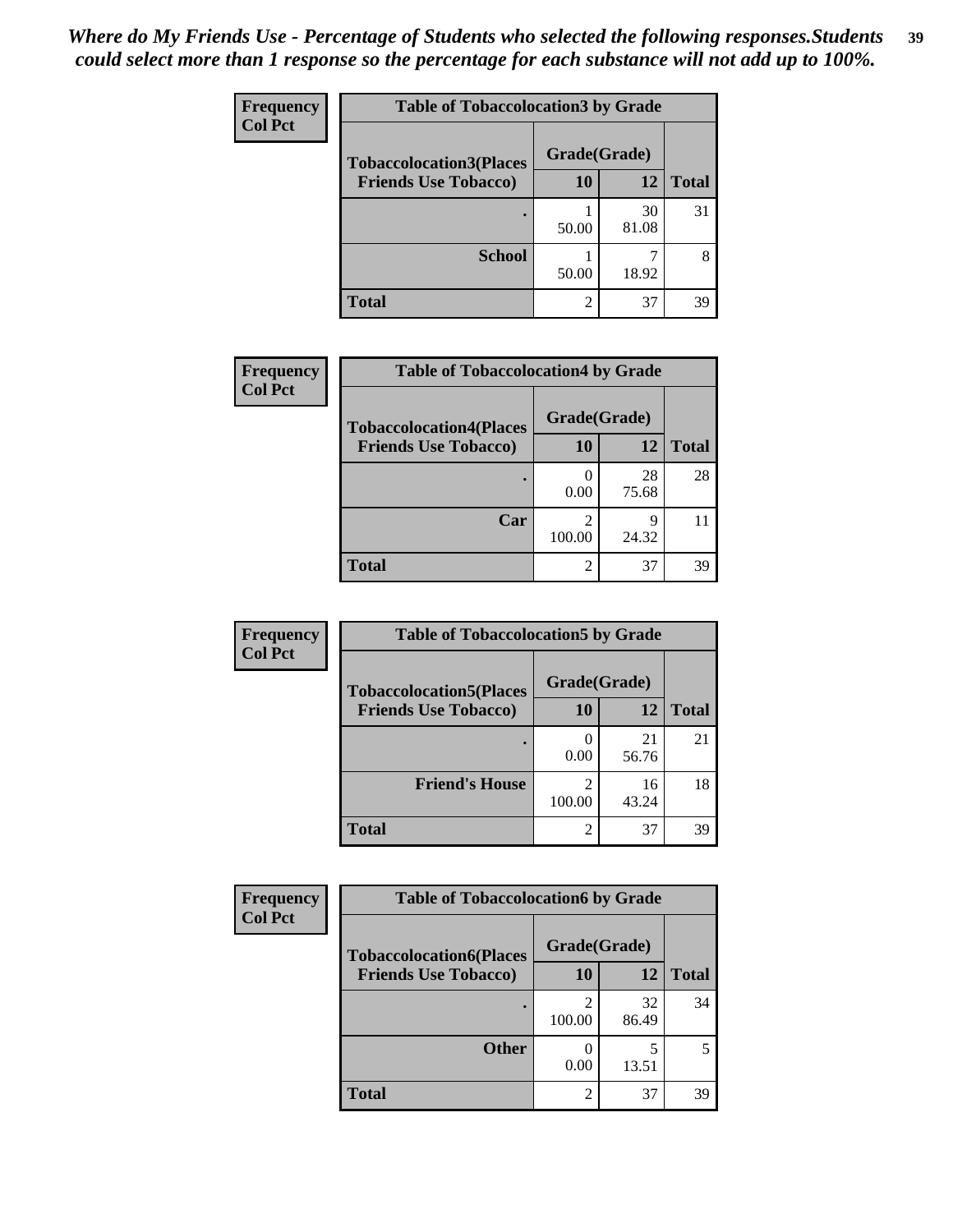| <b>Frequency</b> | <b>Table of Marijuanalocation1 by Grade</b> |                |             |              |  |
|------------------|---------------------------------------------|----------------|-------------|--------------|--|
| <b>Col Pct</b>   | <b>Marijuanalocation1(Places</b>            | Grade(Grade)   |             |              |  |
|                  | <b>Friends Use Marijuana</b> )              | 10             | 12          | <b>Total</b> |  |
|                  |                                             | 50.00          | 21<br>56.76 | 22           |  |
|                  | Do Not Use                                  | 50.00          | 16<br>43.24 | 17           |  |
|                  | Total                                       | $\mathfrak{D}$ | 37          | 39           |  |

| <b>Frequency</b> | <b>Table of Marijuanalocation2 by Grade</b>                        |                           |             |              |
|------------------|--------------------------------------------------------------------|---------------------------|-------------|--------------|
| <b>Col Pct</b>   | <b>Marijuanalocation2(Places</b><br><b>Friends Use Marijuana</b> ) | Grade(Grade)<br><b>10</b> | 12          | <b>Total</b> |
|                  |                                                                    | 0.00                      | 17<br>45.95 | 17           |
|                  | <b>Home</b>                                                        | 2<br>100.00               | 20<br>54.05 | 22           |
|                  | <b>Total</b>                                                       | 2                         | 37          | 39           |

| Frequency      | <b>Table of Marijuanalocation3 by Grade</b> |                |             |              |
|----------------|---------------------------------------------|----------------|-------------|--------------|
| <b>Col Pct</b> | <b>Marijuanalocation3</b> (Places           | Grade(Grade)   |             |              |
|                | <b>Friends Use Marijuana</b> )              | 10             | 12          | <b>Total</b> |
|                |                                             | 50.00          | 26<br>70.27 | 27           |
|                | <b>School</b>                               | 50.00          | 11<br>29.73 | 12           |
|                | <b>Total</b>                                | $\mathfrak{D}$ | 37          | 39           |

| <b>Frequency</b> | <b>Table of Marijuanalocation4 by Grade</b> |                |             |              |
|------------------|---------------------------------------------|----------------|-------------|--------------|
| <b>Col Pct</b>   | <b>Marijuanalocation4(Places</b>            | Grade(Grade)   |             |              |
|                  | <b>Friends Use Marijuana</b> )              | <b>10</b>      | 12          | <b>Total</b> |
|                  |                                             | 100.00         | 22<br>59.46 | 24           |
|                  | Car                                         | 0.00           | 15<br>40.54 | 15           |
|                  | <b>Total</b>                                | $\mathfrak{D}$ | 37          | 39           |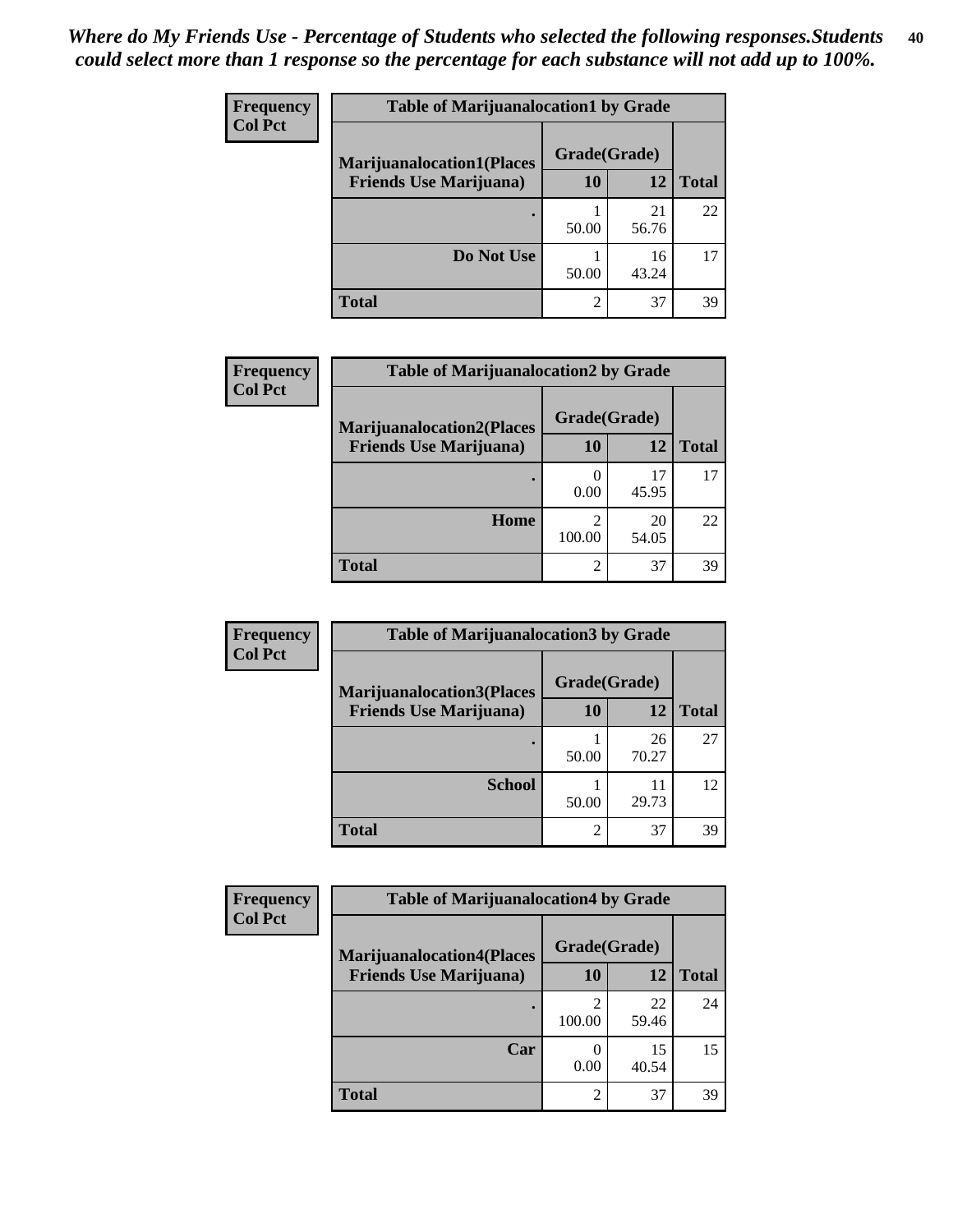| <b>Frequency</b> | <b>Table of Marijuanalocation5 by Grade</b> |              |             |              |
|------------------|---------------------------------------------|--------------|-------------|--------------|
| <b>Col Pct</b>   | <b>Marijuanalocation5(Places</b>            | Grade(Grade) |             |              |
|                  | <b>Friends Use Marijuana</b> )              | 10           | 12          | <b>Total</b> |
|                  |                                             | 0.00         | 18<br>48.65 | 18           |
|                  | <b>Friend's House</b>                       | っ<br>100.00  | 19<br>51.35 | 21           |
|                  | <b>Total</b>                                | ာ            | 37          | 39           |

| Frequency      | <b>Table of Marijuanalocation6 by Grade</b>                        |                          |             |              |
|----------------|--------------------------------------------------------------------|--------------------------|-------------|--------------|
| <b>Col Pct</b> | <b>Marijuanalocation6(Places</b><br><b>Friends Use Marijuana</b> ) | Grade(Grade)<br>10       | 12          | <b>Total</b> |
|                |                                                                    |                          |             |              |
|                |                                                                    | $\mathfrak{D}$<br>100.00 | 27<br>72.97 | 29           |
|                | <b>Other</b>                                                       | 0.00                     | 10<br>27.03 | 10           |
|                | <b>Total</b>                                                       | $\mathfrak{D}$           | 37          | 39           |

| <b>Frequency</b> | <b>Table of Otherdruglocation1 by Grade</b>                          |              |             |              |
|------------------|----------------------------------------------------------------------|--------------|-------------|--------------|
| <b>Col Pct</b>   | <b>Otherdruglocation1(Places</b><br><b>Friends Use Other Illegal</b> | Grade(Grade) |             |              |
|                  | Drugs)                                                               | 10           | 12          | <b>Total</b> |
|                  |                                                                      | 50.00        | 18.92       | 8            |
|                  | Do Not Use                                                           | 50.00        | 30<br>81.08 | 31           |
|                  | <b>Total</b>                                                         |              | 37          | 39           |

| Frequency      | <b>Table of Otherdruglocation2 by Grade</b>                          |              |             |              |
|----------------|----------------------------------------------------------------------|--------------|-------------|--------------|
| <b>Col Pct</b> | <b>Otherdruglocation2(Places</b><br><b>Friends Use Other Illegal</b> | Grade(Grade) |             |              |
|                | Drugs)                                                               | 10           | 12          | <b>Total</b> |
|                |                                                                      | 50.00        | 33<br>89.19 | 34           |
|                | Home                                                                 | 50.00        | 4<br>10.81  | 5            |
|                | <b>Total</b>                                                         | 2            | 37          | 39           |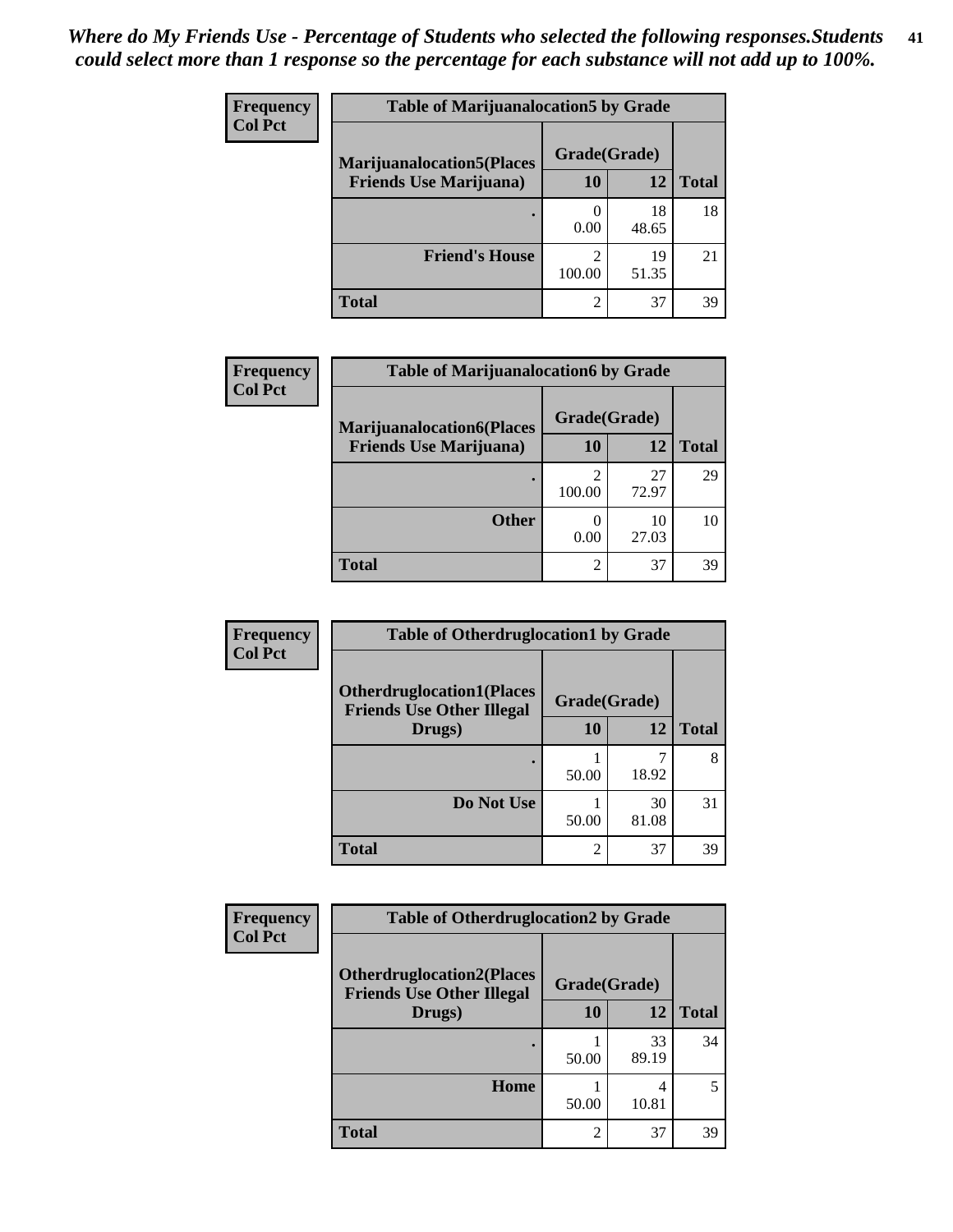| <b>Frequency</b> | <b>Table of Otherdruglocation3 by Grade</b>                          |              |                        |              |
|------------------|----------------------------------------------------------------------|--------------|------------------------|--------------|
| <b>Col Pct</b>   | <b>Otherdruglocation3(Places</b><br><b>Friends Use Other Illegal</b> | Grade(Grade) |                        |              |
|                  | Drugs)                                                               | 10           | 12                     | <b>Total</b> |
|                  |                                                                      | 50.00        | 35<br>94.59            | 36           |
|                  | <b>School</b>                                                        | 50.00        | $\mathfrak{D}$<br>5.41 | 3            |
|                  | <b>Total</b>                                                         | 2            | 37                     | 39           |

| Frequency      | <b>Table of Otherdruglocation4 by Grade</b>                          |                |             |              |
|----------------|----------------------------------------------------------------------|----------------|-------------|--------------|
| <b>Col Pct</b> | <b>Otherdruglocation4(Places</b><br><b>Friends Use Other Illegal</b> | Grade(Grade)   |             |              |
|                | Drugs)                                                               | <b>10</b>      | 12          | <b>Total</b> |
|                |                                                                      | 50.00          | 36<br>97.30 | 37           |
|                | Car                                                                  | 50.00          | 2.70        | 2            |
|                | <b>Total</b>                                                         | $\mathfrak{D}$ | 37          | 39           |

| <b>Frequency</b> | <b>Table of Otherdruglocation5 by Grade</b>                          |              |             |              |
|------------------|----------------------------------------------------------------------|--------------|-------------|--------------|
| <b>Col Pct</b>   | <b>Otherdruglocation5(Places</b><br><b>Friends Use Other Illegal</b> | Grade(Grade) |             |              |
|                  | Drugs)                                                               | <b>10</b>    | 12          | <b>Total</b> |
|                  |                                                                      | 50.00        | 34<br>91.89 | 35           |
|                  | <b>Friend's House</b>                                                | 50.00        | 3<br>8.11   |              |
|                  | <b>Total</b>                                                         | 2            | 37          | 39           |

| <b>Frequency</b> | <b>Table of Otherdruglocation6 by Grade</b>                          |                |             |              |
|------------------|----------------------------------------------------------------------|----------------|-------------|--------------|
| <b>Col Pct</b>   | <b>Otherdruglocation6(Places</b><br><b>Friends Use Other Illegal</b> | Grade(Grade)   |             |              |
|                  | Drugs)                                                               | 10             | 12          | <b>Total</b> |
|                  |                                                                      | 50.00          | 32<br>86.49 | 33           |
|                  | <b>Other</b>                                                         | 50.00          | 13.51       | 6            |
|                  | <b>Total</b>                                                         | $\mathfrak{D}$ | 37          | 39           |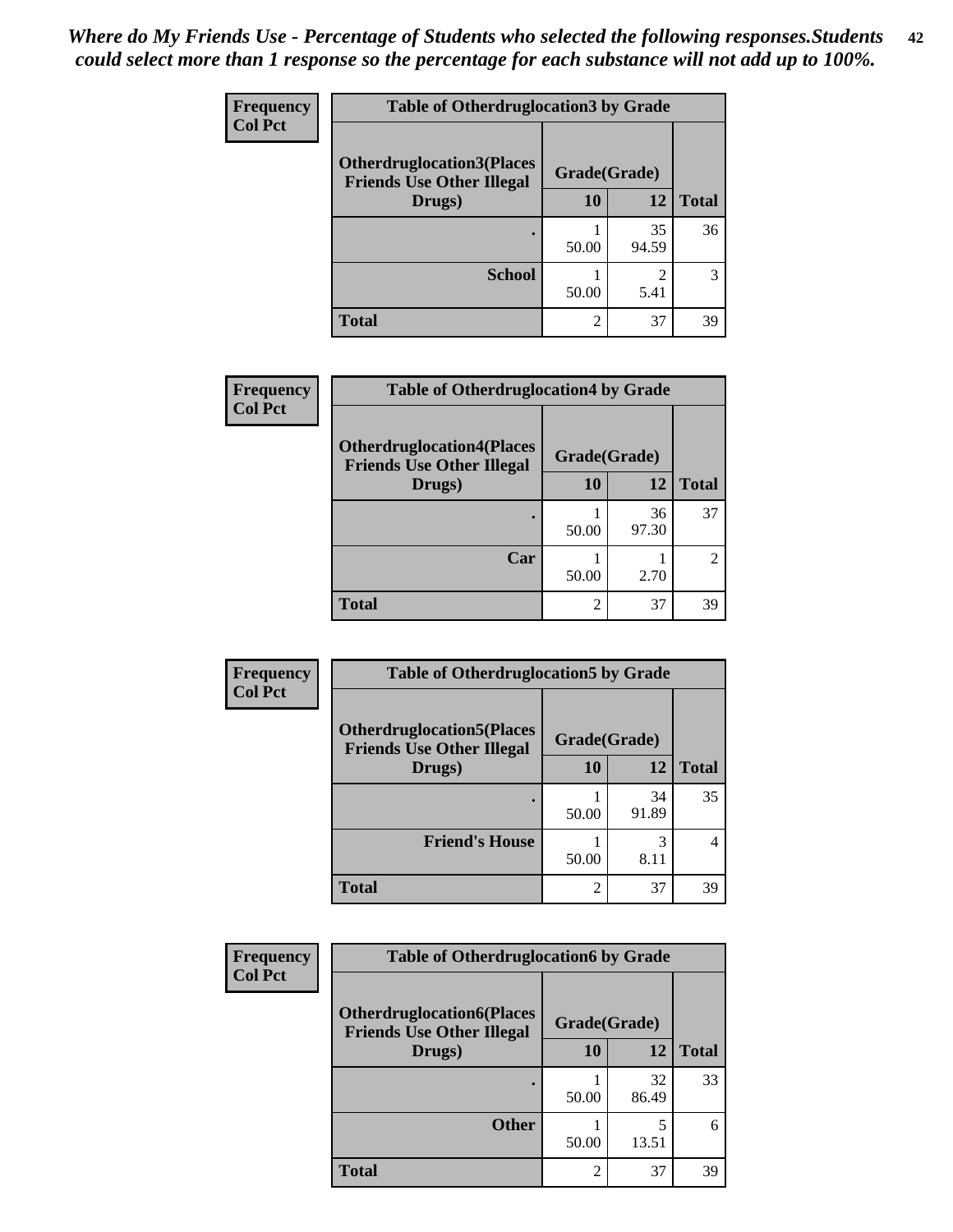| Frequency      | <b>Table of Alcoholtime1 by Grade</b>           |              |             |              |
|----------------|-------------------------------------------------|--------------|-------------|--------------|
| <b>Col Pct</b> | <b>Alcoholtime1(Times</b><br><b>Friends Use</b> | Grade(Grade) |             |              |
|                | Alcohol)                                        | 10           | 12          | <b>Total</b> |
|                |                                                 | 100.00       | 21<br>56.76 | 23           |
|                | Do Not Use                                      | 0.00         | 16<br>43.24 | 16           |
|                | <b>Total</b>                                    | 2            | 37          | 39           |

| Frequency      | <b>Table of Alcoholtime2 by Grade</b>           |                |             |              |
|----------------|-------------------------------------------------|----------------|-------------|--------------|
| <b>Col Pct</b> | <b>Alcoholtime2(Times</b><br><b>Friends Use</b> | Grade(Grade)   |             |              |
|                | Alcohol)                                        | 10             | 12          | <b>Total</b> |
|                |                                                 | 50.00          | 30<br>81.08 | 31           |
|                | <b>On Way to School</b>                         | 50.00          | 7<br>18.92  | 8            |
|                | <b>Total</b>                                    | $\mathfrak{D}$ | 37          | 39           |

| Frequency<br><b>Col Pct</b> | <b>Table of Alcoholtime3 by Grade</b>                           |                |             |              |
|-----------------------------|-----------------------------------------------------------------|----------------|-------------|--------------|
|                             | <b>Alcoholtime3(Times</b><br>Grade(Grade)<br><b>Friends Use</b> |                |             |              |
|                             | Alcohol)                                                        | 10             | 12          | <b>Total</b> |
|                             |                                                                 | 50.00          | 32<br>86.49 | 33           |
|                             | <b>During School</b>                                            | 50.00          | 5<br>13.51  | 6            |
|                             | <b>Total</b>                                                    | $\mathfrak{D}$ | 37          | 39           |

| <b>Frequency</b><br><b>Col Pct</b> | <b>Table of Alcoholtime4 by Grade</b> |              |             |              |
|------------------------------------|---------------------------------------|--------------|-------------|--------------|
|                                    | <b>Alcoholtime4(Times</b>             | Grade(Grade) |             |              |
|                                    | <b>Friends Use Alcohol)</b>           | 10           | 12          | <b>Total</b> |
|                                    |                                       | 50.00        | 29<br>78.38 | 30           |
|                                    | <b>On Way Home From School</b>        | 50.00        | 8<br>21.62  | Q            |
|                                    | <b>Total</b>                          | ↑            | 37          | 39           |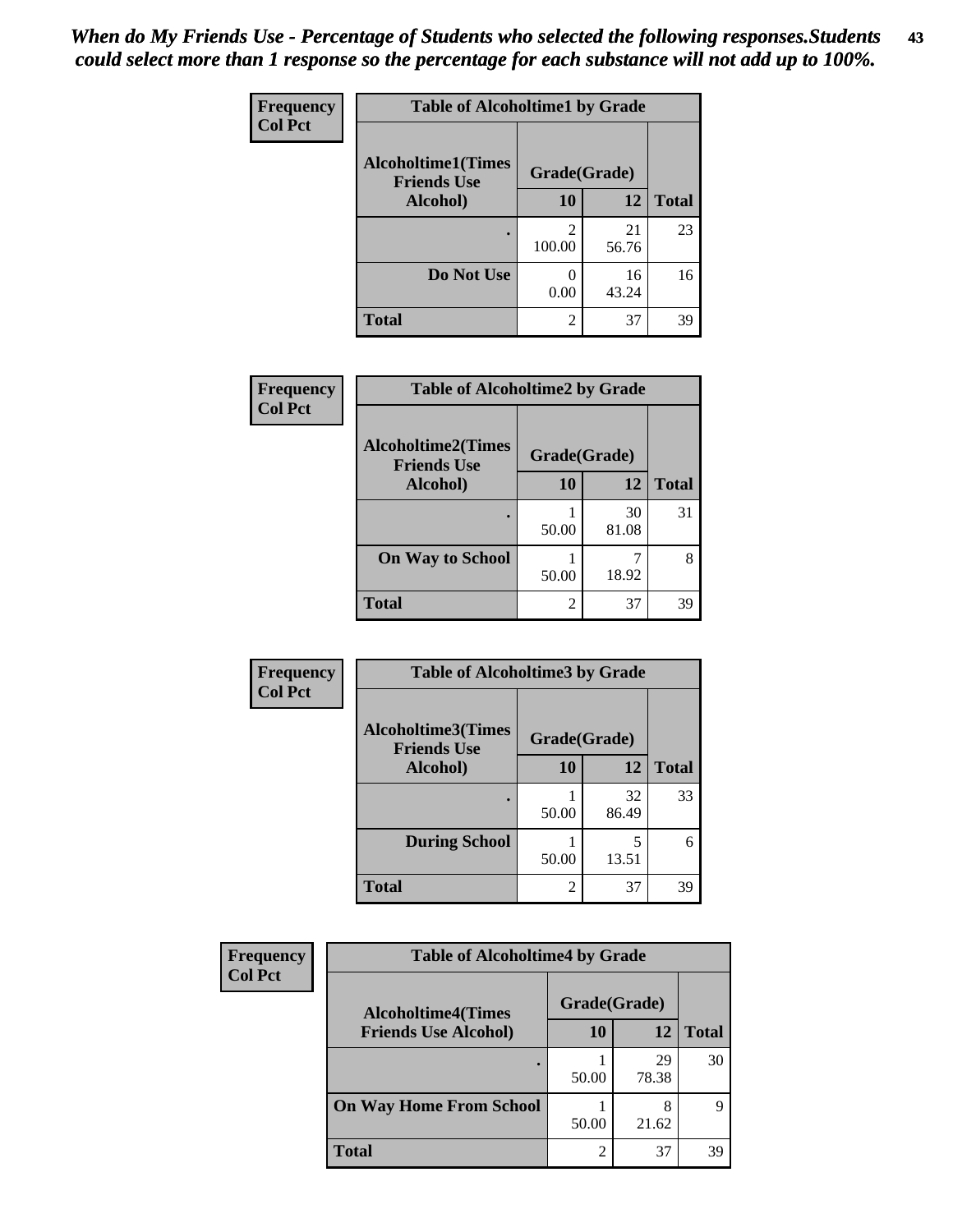| Frequency      | <b>Table of Alcoholtime5 by Grade</b>           |              |             |              |
|----------------|-------------------------------------------------|--------------|-------------|--------------|
| <b>Col Pct</b> | <b>Alcoholtime5(Times</b><br><b>Friends Use</b> | Grade(Grade) |             |              |
|                | Alcohol)                                        | <b>10</b>    | 12          | <b>Total</b> |
|                |                                                 | 50.00        | 26<br>70.27 | 27           |
|                | <b>Weeknights</b>                               | 50.00        | 11<br>29.73 | 12           |
|                | <b>Total</b>                                    | 2            | 37          | 39           |

| <b>Frequency</b> | <b>Table of Alcoholtime6 by Grade</b>           |                |             |              |
|------------------|-------------------------------------------------|----------------|-------------|--------------|
| <b>Col Pct</b>   | <b>Alcoholtime6(Times</b><br><b>Friends Use</b> | Grade(Grade)   |             |              |
|                  | Alcohol)                                        | 10             | 12          | <b>Total</b> |
|                  |                                                 | 0<br>0.00      | 17<br>45.95 | 17           |
|                  | Weekends                                        | 2<br>100.00    | 20<br>54.05 | 22           |
|                  | <b>Total</b>                                    | $\overline{2}$ | 37          | 39           |

| Frequency      | <b>Table of Tobaccotime1 by Grade</b>           |                |             |              |
|----------------|-------------------------------------------------|----------------|-------------|--------------|
| <b>Col Pct</b> | <b>Tobaccotime1(Times</b><br><b>Friends Use</b> | Grade(Grade)   |             |              |
|                | <b>Tobacco</b> )                                | 10             | 12          | <b>Total</b> |
|                | ٠                                               | っ<br>100.00    | 18<br>48.65 | 20           |
|                | Do Not Use                                      | 0.00           | 19<br>51.35 | 19           |
|                | <b>Total</b>                                    | $\overline{2}$ | 37          | 39           |

| <b>Frequency</b> | <b>Table of Tobaccotime2 by Grade</b>           |              |             |              |
|------------------|-------------------------------------------------|--------------|-------------|--------------|
| <b>Col Pct</b>   | <b>Tobaccotime2(Times</b><br><b>Friends Use</b> | Grade(Grade) |             |              |
|                  | Tobacco)                                        | <b>10</b>    | 12          | <b>Total</b> |
|                  |                                                 | 50.00        | 26<br>70.27 | 27           |
|                  | <b>On Way to School</b>                         | 50.00        | 11<br>29.73 | 12           |
|                  | <b>Total</b>                                    | 2            | 37          | 39           |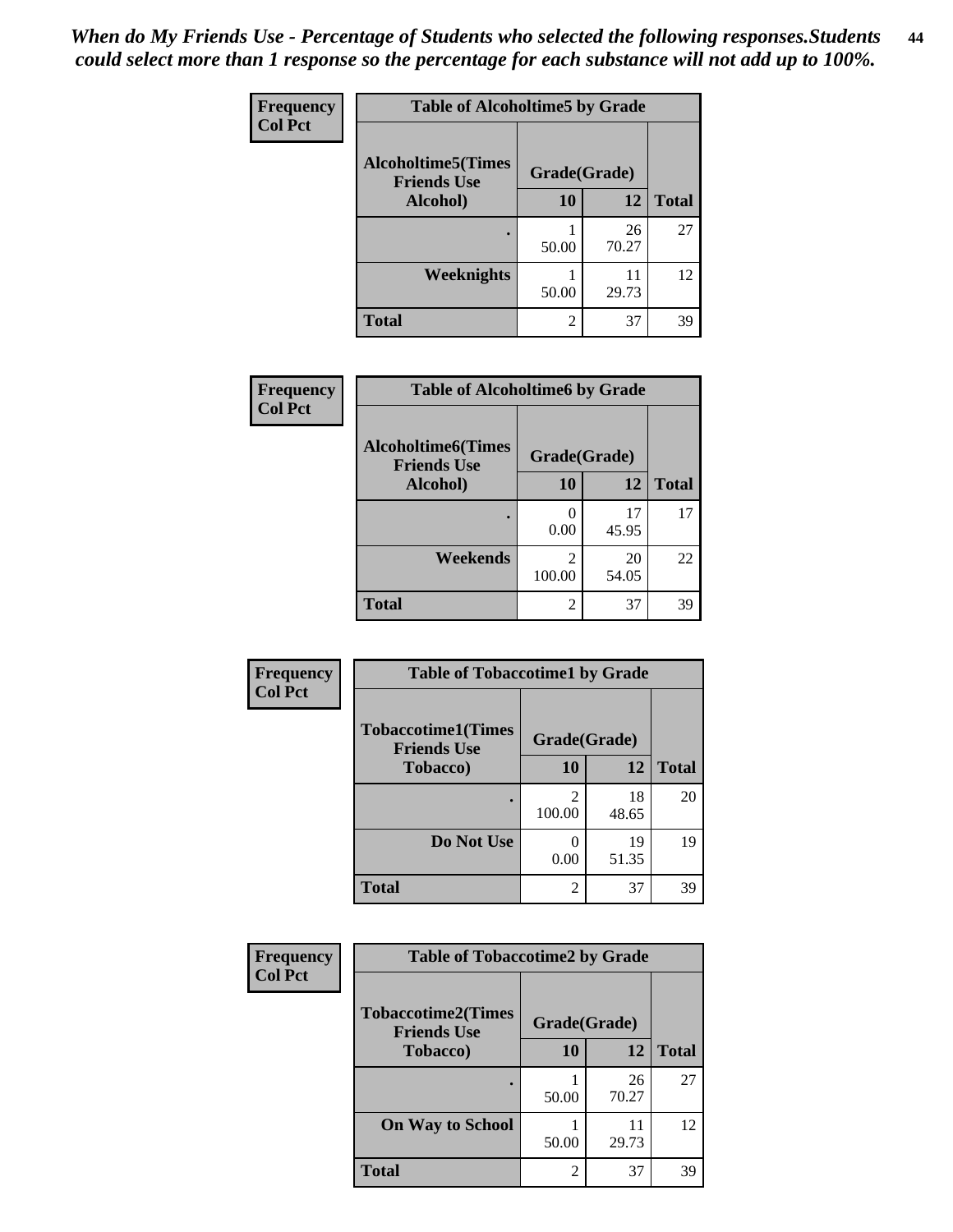| <b>Frequency</b> | <b>Table of Tobaccotime3 by Grade</b>           |                |             |              |
|------------------|-------------------------------------------------|----------------|-------------|--------------|
| <b>Col Pct</b>   | <b>Tobaccotime3(Times</b><br><b>Friends Use</b> | Grade(Grade)   |             |              |
|                  | <b>Tobacco</b> )                                | 10             | 12          | <b>Total</b> |
|                  | ٠                                               | 50.00          | 29<br>78.38 | 30           |
|                  | <b>During School</b>                            | 50.00          | 8<br>21.62  | q            |
|                  | <b>Total</b>                                    | $\mathfrak{D}$ | 37          | 39           |

| Frequency<br><b>Col Pct</b> | <b>Table of Tobaccotime4 by Grade</b> |                |             |              |
|-----------------------------|---------------------------------------|----------------|-------------|--------------|
|                             | <b>Tobaccotime4(Times</b>             | Grade(Grade)   |             |              |
|                             | <b>Friends Use Tobacco)</b>           | 10             | 12          | <b>Total</b> |
|                             |                                       | 50.00          | 29<br>78.38 | 30           |
|                             | <b>On Way Home From School</b>        | 50.00          | 8<br>21.62  | 9            |
|                             | <b>Total</b>                          | $\overline{2}$ | 37          | 39           |

| <b>Frequency</b> | <b>Table of Tobaccotime5 by Grade</b>           |                |             |              |
|------------------|-------------------------------------------------|----------------|-------------|--------------|
| <b>Col Pct</b>   | <b>Tobaccotime5(Times</b><br><b>Friends Use</b> | Grade(Grade)   |             |              |
|                  | <b>Tobacco</b> )                                | 10             | 12          | <b>Total</b> |
|                  |                                                 | 50.00          | 24<br>64.86 | 25           |
|                  | Weeknights                                      | 50.00          | 13<br>35.14 | 14           |
|                  | <b>Total</b>                                    | $\mathfrak{D}$ | 37          | 39           |

| Frequency<br><b>Col Pct</b> | <b>Table of Tobaccotime6 by Grade</b>                           |                          |             |              |
|-----------------------------|-----------------------------------------------------------------|--------------------------|-------------|--------------|
|                             | <b>Tobaccotime6(Times</b><br>Grade(Grade)<br><b>Friends Use</b> |                          |             |              |
|                             | <b>Tobacco</b> )                                                | <b>10</b>                | 12          | <b>Total</b> |
|                             |                                                                 | $\mathcal{L}$<br>0.00    | 20<br>54.05 | 20           |
|                             | Weekends                                                        | $\mathfrak{D}$<br>100.00 | 17<br>45.95 | 19           |
|                             | <b>Total</b>                                                    | $\mathfrak{D}$           | 37          | 39           |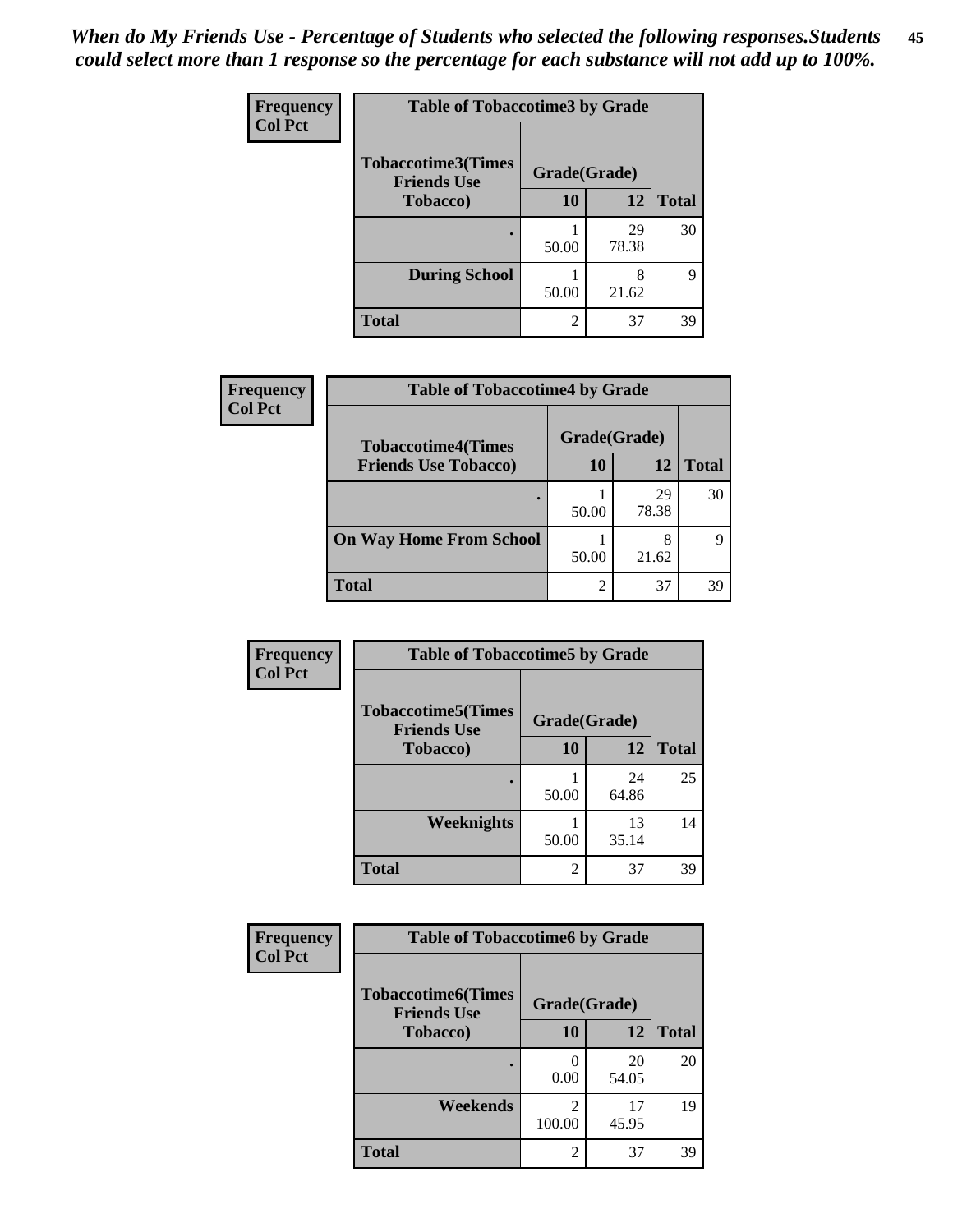| Frequency      | <b>Table of Marijuanatime1 by Grade</b>           |                          |             |              |
|----------------|---------------------------------------------------|--------------------------|-------------|--------------|
| <b>Col Pct</b> | <b>Marijuanatime1(Times</b><br><b>Friends Use</b> | Grade(Grade)             |             |              |
|                | Marijuana)                                        | 10                       | 12          | <b>Total</b> |
|                |                                                   | $\mathfrak{D}$<br>100.00 | 20<br>54.05 | 22           |
|                | Do Not Use                                        | 0.00                     | 17<br>45.95 | 17           |
|                | <b>Total</b>                                      | $\overline{2}$           | 37          | 39           |

| <b>Frequency</b> |                                                   |                | <b>Table of Marijuanatime2 by Grade</b> |              |  |
|------------------|---------------------------------------------------|----------------|-----------------------------------------|--------------|--|
| <b>Col Pct</b>   | <b>Marijuanatime2(Times</b><br><b>Friends Use</b> | Grade(Grade)   |                                         |              |  |
|                  | Marijuana)                                        | 10             | 12                                      | <b>Total</b> |  |
|                  |                                                   | 50.00          | 24<br>64.86                             | 25           |  |
|                  | <b>On Way to School</b>                           | 50.00          | 13<br>35.14                             | 14           |  |
|                  | <b>Total</b>                                      | $\overline{c}$ | 37                                      | 39           |  |

| Frequency      | <b>Table of Marijuanatime3 by Grade</b>    |                |             |              |
|----------------|--------------------------------------------|----------------|-------------|--------------|
| <b>Col Pct</b> | Marijuanatime3(Times<br><b>Friends Use</b> | Grade(Grade)   |             |              |
|                | Marijuana)                                 | 10             | 12          | <b>Total</b> |
|                |                                            | 50.00          | 27<br>72.97 | 28           |
|                | <b>During School</b>                       | 50.00          | 10<br>27.03 | 11           |
|                | <b>Total</b>                               | $\overline{c}$ | 37          | 39           |

| <b>Frequency</b><br><b>Col Pct</b> | <b>Table of Marijuanatime4 by Grade</b> |                |             |       |
|------------------------------------|-----------------------------------------|----------------|-------------|-------|
|                                    | <b>Marijuanatime4(Times</b>             | Grade(Grade)   |             |       |
|                                    | <b>Friends Use Marijuana</b> )          | 10             | 12          | Total |
|                                    |                                         | 50.00          | 20<br>54.05 | 21    |
|                                    | <b>On Way Home From School</b>          | 50.00          | 17<br>45.95 | 18    |
|                                    | <b>Total</b>                            | $\mathfrak{D}$ | 37          | 39    |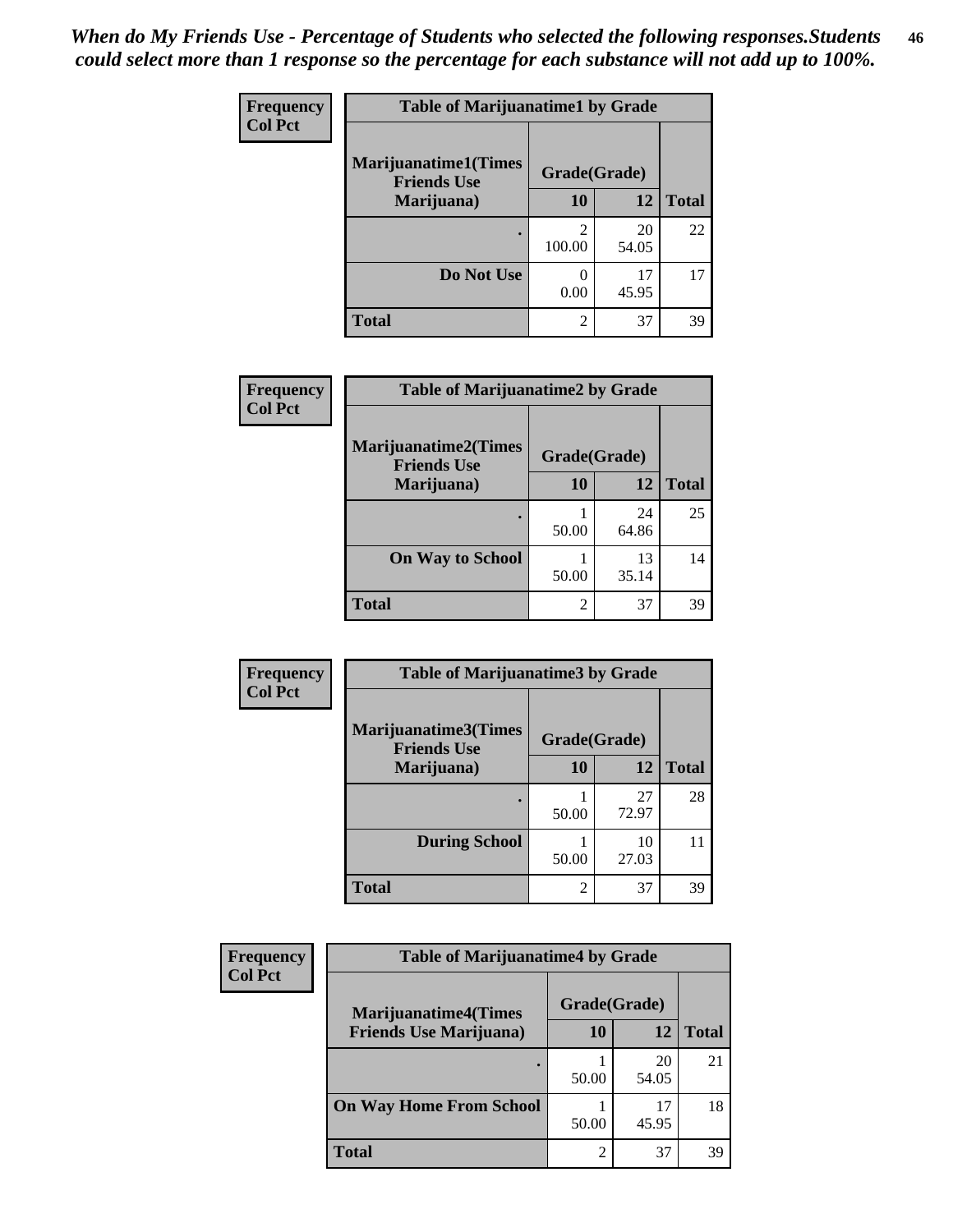| Frequency      | <b>Table of Marijuanatime5 by Grade</b>            |              |             |              |
|----------------|----------------------------------------------------|--------------|-------------|--------------|
| <b>Col Pct</b> | <b>Marijuanatime5</b> (Times<br><b>Friends Use</b> | Grade(Grade) |             |              |
|                | Marijuana)                                         | 10           | 12          | <b>Total</b> |
|                |                                                    | 50.00        | 19<br>51.35 | 20           |
|                | Weeknights                                         | 50.00        | 18<br>48.65 | 19           |
|                | <b>Total</b>                                       | 2            | 37          | 39           |

| <b>Frequency</b><br><b>Col Pct</b> | <b>Table of Marijuanatime6 by Grade</b>            |                          |             |              |
|------------------------------------|----------------------------------------------------|--------------------------|-------------|--------------|
|                                    | <b>Marijuanatime6</b> (Times<br><b>Friends Use</b> | Grade(Grade)             |             |              |
|                                    | Marijuana)                                         | 10                       | 12          | <b>Total</b> |
|                                    |                                                    | 0<br>0.00                | 17<br>45.95 | 17           |
|                                    | Weekends                                           | $\mathfrak{D}$<br>100.00 | 20<br>54.05 | 22           |
|                                    | <b>Total</b>                                       | $\overline{c}$           | 37          | 39           |

| Frequency      | <b>Table of Otherdrugtime1 by Grade</b>                 |              |             |              |
|----------------|---------------------------------------------------------|--------------|-------------|--------------|
| <b>Col Pct</b> | <b>Otherdrugtime1(Times</b><br><b>Friends Use Other</b> | Grade(Grade) |             |              |
|                | <b>Illegal Drugs</b> )                                  | 10           | 12          | <b>Total</b> |
|                |                                                         | 50.00        | 3<br>8.11   |              |
|                | Do Not Use                                              | 50.00        | 34<br>91.89 | 35           |
|                | <b>Total</b>                                            | 2            | 37          | 39           |

| <b>Frequency</b> | <b>Table of Otherdrugtime2 by Grade</b>                 |              |             |              |
|------------------|---------------------------------------------------------|--------------|-------------|--------------|
| <b>Col Pct</b>   | <b>Otherdrugtime2(Times</b><br><b>Friends Use Other</b> | Grade(Grade) |             |              |
|                  | <b>Illegal Drugs</b> )                                  | 10           | 12          | <b>Total</b> |
|                  |                                                         | 50.00        | 35<br>94.59 | 36           |
|                  | <b>On Way to School</b>                                 | 50.00        | 2<br>5.41   | 3            |
|                  | <b>Total</b>                                            | 2            | 37          | 39           |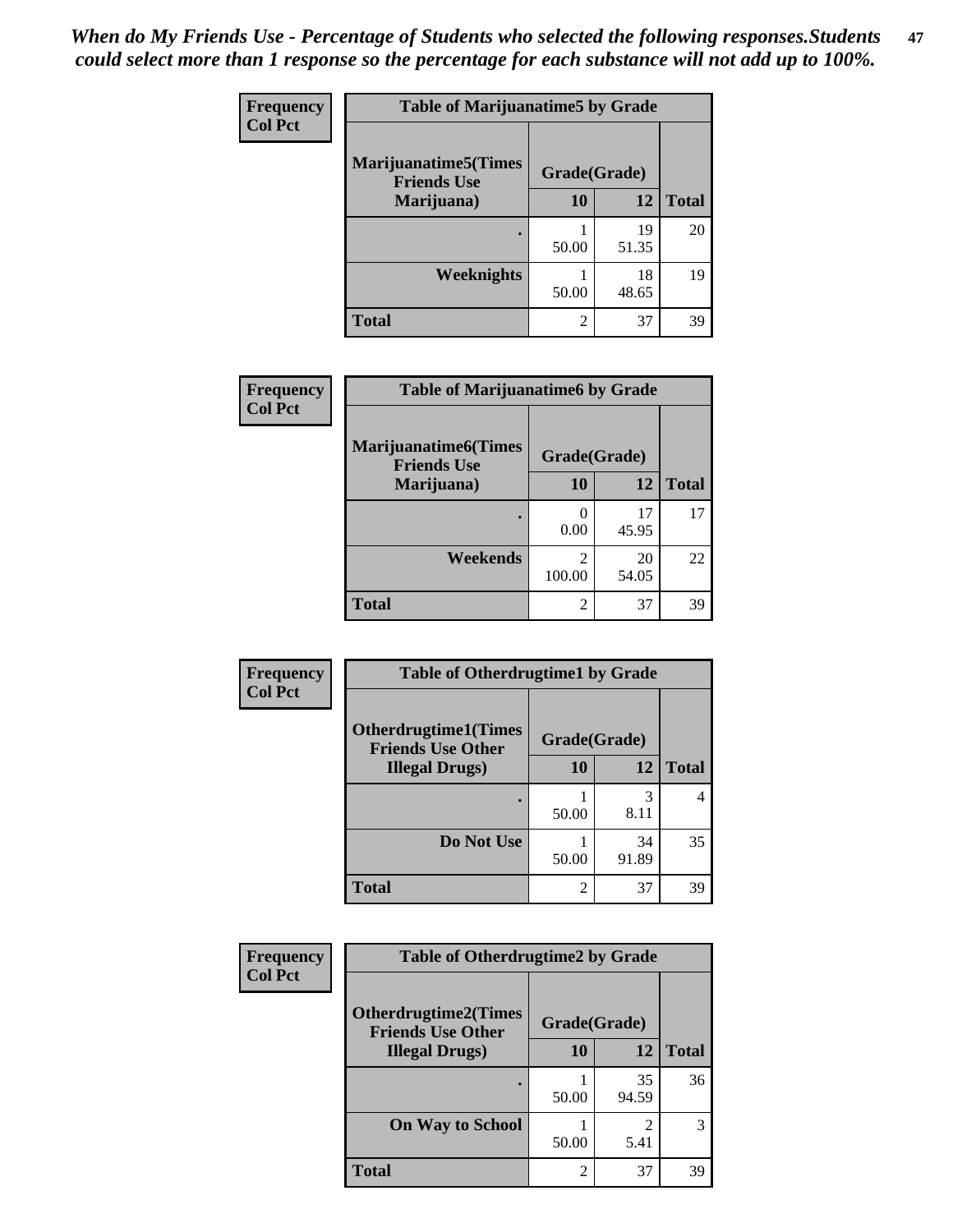| <b>Frequency</b> | <b>Table of Otherdrugtime3 by Grade</b>          |                |             |                |
|------------------|--------------------------------------------------|----------------|-------------|----------------|
| <b>Col Pct</b>   | Otherdrugtime3(Times<br><b>Friends Use Other</b> | Grade(Grade)   |             |                |
|                  | <b>Illegal Drugs</b> )                           | 10             | 12          | <b>Total</b>   |
|                  |                                                  | 50.00          | 36<br>97.30 | 37             |
|                  | <b>During School</b>                             | 50.00          | 2.70        | $\mathfrak{D}$ |
|                  | <b>Total</b>                                     | $\overline{c}$ | 37          | 39             |

| Frequency      | <b>Table of Otherdrugtime4 by Grade</b>                         |                |             |              |
|----------------|-----------------------------------------------------------------|----------------|-------------|--------------|
| <b>Col Pct</b> | <b>Otherdrugtime4(Times</b><br><b>Friends Use Other Illegal</b> | Grade(Grade)   |             |              |
|                | Drugs)                                                          | 10             | 12          | <b>Total</b> |
|                | ٠                                                               | 50.00          | 35<br>94.59 | 36           |
|                | <b>On Way Home From School</b>                                  | 50.00          | 5.41        |              |
|                | <b>Total</b>                                                    | $\mathfrak{D}$ | 37          | 39           |

| <b>Frequency</b> | <b>Table of Otherdrugtime5 by Grade</b>                  |                |                        |              |
|------------------|----------------------------------------------------------|----------------|------------------------|--------------|
| <b>Col Pct</b>   | <b>Otherdrugtime5</b> (Times<br><b>Friends Use Other</b> | Grade(Grade)   |                        |              |
|                  | <b>Illegal Drugs</b> )                                   | 10             | 12                     | <b>Total</b> |
|                  |                                                          | 50.00          | 35<br>94.59            | 36           |
|                  | Weeknights                                               | 50.00          | $\mathfrak{D}$<br>5.41 | 3            |
|                  | Total                                                    | $\overline{c}$ | 37                     | 39           |

| Frequency      | <b>Table of Otherdrugtime6 by Grade</b>                 |                |             |                |
|----------------|---------------------------------------------------------|----------------|-------------|----------------|
| <b>Col Pct</b> | <b>Otherdrugtime6(Times</b><br><b>Friends Use Other</b> | Grade(Grade)   |             |                |
|                | <b>Illegal Drugs</b> )                                  | 10             | 12          | <b>Total</b>   |
|                |                                                         | 50.00          | 34<br>91.89 | 35             |
|                | Weekends                                                | 50.00          | 3<br>8.11   | $\overline{4}$ |
|                | Total                                                   | $\mathfrak{D}$ | 37          | 39             |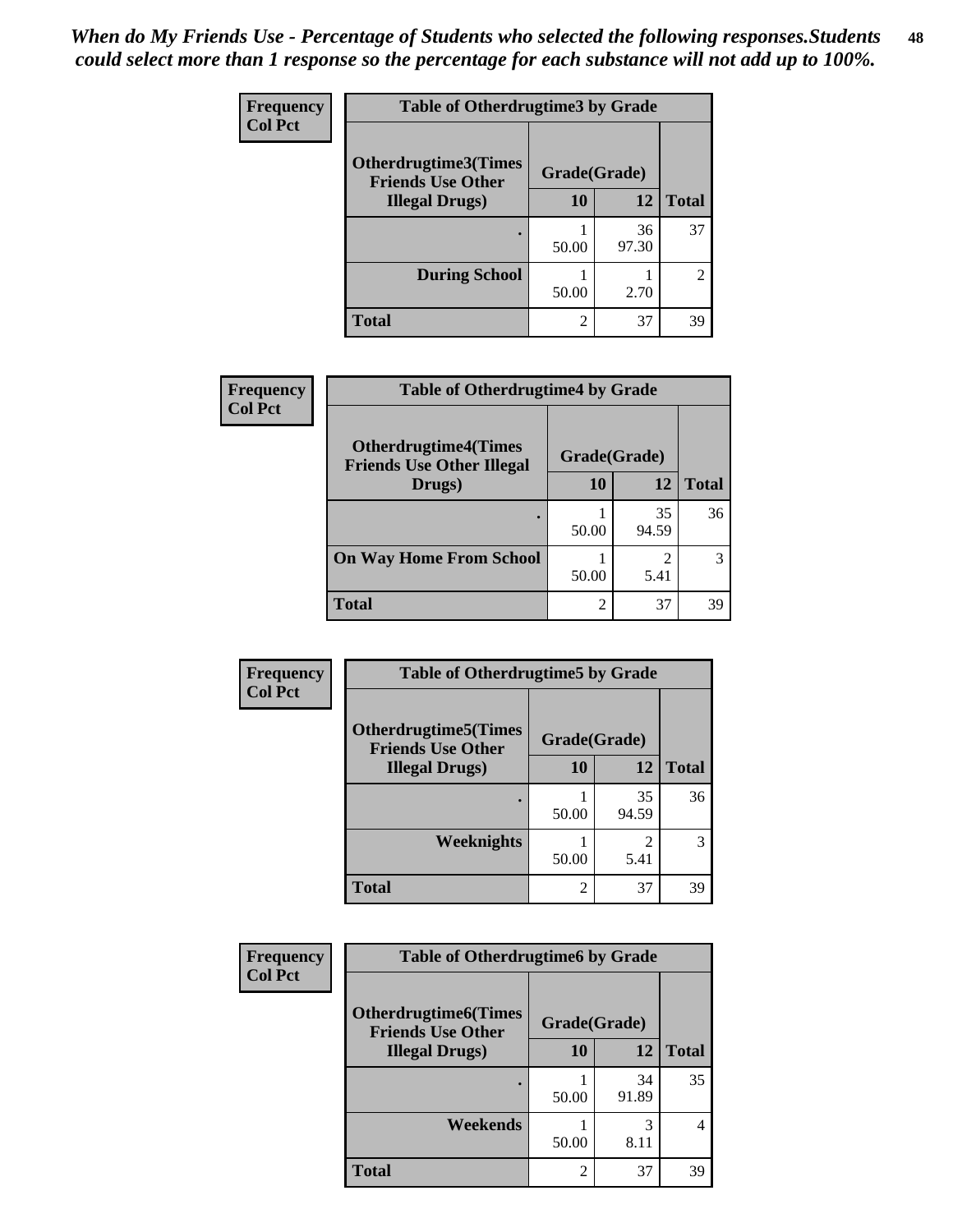| Frequency<br><b>Col Pct</b> | <b>Table of Educationalcohol by Grade</b>                                                                  |                |             |              |  |  |  |
|-----------------------------|------------------------------------------------------------------------------------------------------------|----------------|-------------|--------------|--|--|--|
|                             | Educationalcohol(I<br>have been taught<br>about alcohol,<br>tobacco,<br>and other drugs<br>within the last | Grade(Grade)   |             |              |  |  |  |
|                             | year at school)                                                                                            | 10             | 12          | <b>Total</b> |  |  |  |
|                             | Yes                                                                                                        | 2<br>100.00    | 23<br>62.16 | 25           |  |  |  |
|                             | N <sub>0</sub>                                                                                             | 0<br>0.00      | 14<br>37.84 | 14           |  |  |  |
|                             | <b>Total</b>                                                                                               | $\overline{c}$ | 37          | 39           |  |  |  |

| Frequency      | <b>Table of Eversmoked by Grade</b> |                                    |             |              |  |  |
|----------------|-------------------------------------|------------------------------------|-------------|--------------|--|--|
| <b>Col Pct</b> | Eversmoked(I<br>have smoked         | Grade(Grade)                       |             |              |  |  |
|                | a cigarette)                        | 10<br>12                           |             | <b>Total</b> |  |  |
|                | Yes                                 | 0.00                               | 8<br>21.62  | 8            |  |  |
|                | N <sub>0</sub>                      | $\overline{\mathcal{L}}$<br>100.00 | 29<br>78.38 | 31           |  |  |
|                | <b>Total</b>                        | 2                                  | 37          | 39           |  |  |

| Frequency      | <b>Table of Drovedrinking by Grade</b>                                                                              |                    |             |              |
|----------------|---------------------------------------------------------------------------------------------------------------------|--------------------|-------------|--------------|
| <b>Col Pct</b> | Drovedrinking(In<br>the past 30 days I<br>have driven a car<br>or other vehicle<br>while I was<br>drinking alcohol) | Grade(Grade)<br>10 | 12          | <b>Total</b> |
|                | Yes                                                                                                                 | 0<br>0.00          | 2.70        |              |
|                | N <sub>0</sub>                                                                                                      | 2<br>100.00        | 36<br>97.30 | 38           |
|                | <b>Total</b>                                                                                                        | 2                  | 37          | 39           |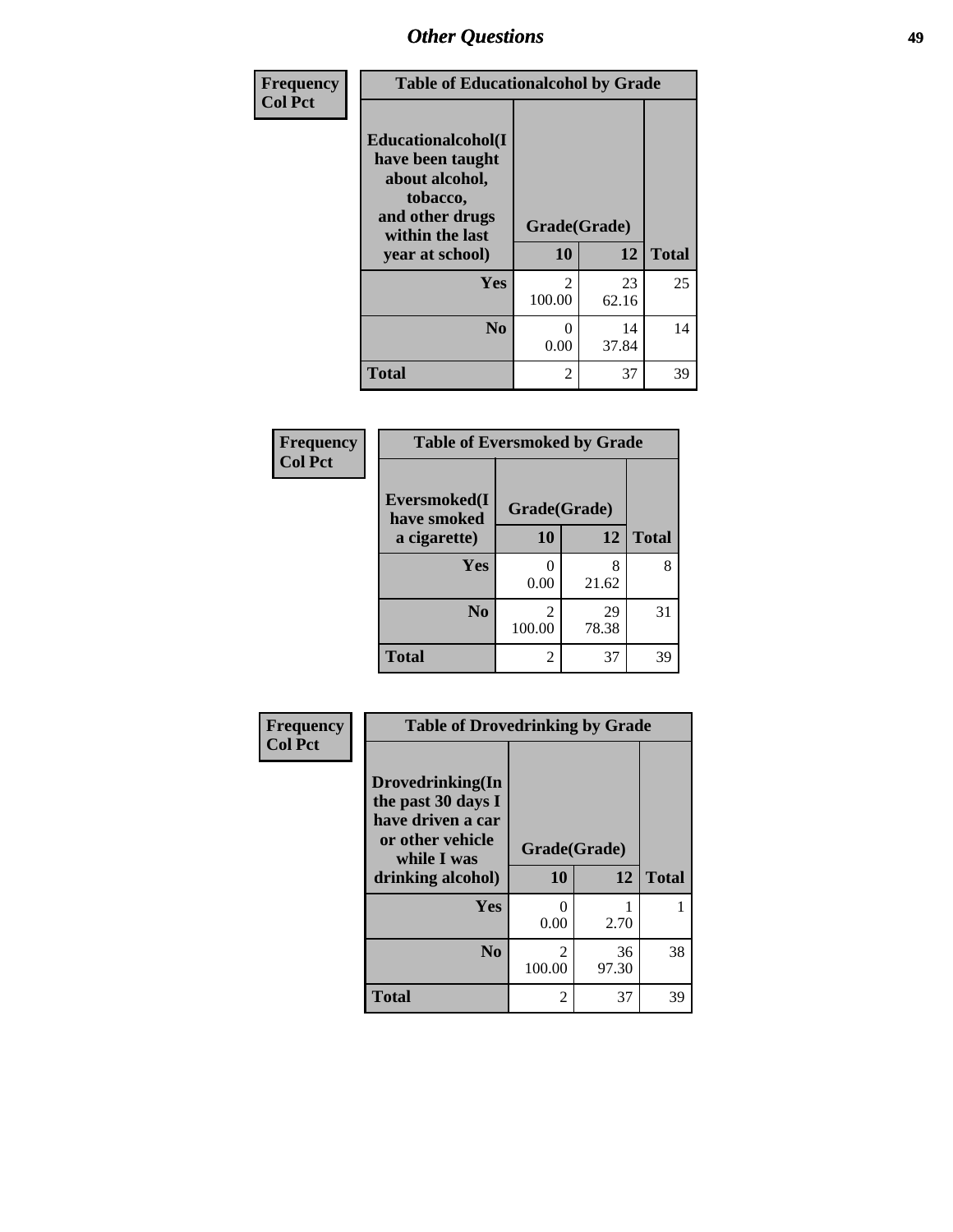| <b>Frequency</b><br><b>Col Pct</b> | <b>Table of Rodedrinking by Grade</b>                                                                                  |                          |             |              |  |
|------------------------------------|------------------------------------------------------------------------------------------------------------------------|--------------------------|-------------|--------------|--|
|                                    | Rodedrinking(In<br>the past 30 days<br>I have ridden in<br>a car with a<br>driver who had<br>been drinking<br>alcohol) | Grade(Grade)<br>10       | 12          | <b>Total</b> |  |
|                                    | <b>Yes</b>                                                                                                             | $\mathfrak{D}$<br>100.00 | 6<br>16.22  | 8            |  |
|                                    | N <sub>0</sub>                                                                                                         | 0<br>0.00                | 31<br>83.78 | 31           |  |
|                                    | <b>Total</b>                                                                                                           | 2                        | 37          | 39           |  |

### **Frequency Col Pct**

|                                                                                                                           | <b>Table of Drugsschool by Grade</b> |             |              |  |  |  |  |  |
|---------------------------------------------------------------------------------------------------------------------------|--------------------------------------|-------------|--------------|--|--|--|--|--|
| <b>Drugsschool</b> (During<br>the past 12 months,<br>I have been offered,<br>sold,<br>or given illegal<br>drugs on school | Grade(Grade)                         |             |              |  |  |  |  |  |
| property)                                                                                                                 | 10                                   | 12          | <b>Total</b> |  |  |  |  |  |
| Yes                                                                                                                       | 2<br>100.00                          | 18.92       | Q            |  |  |  |  |  |
| N <sub>0</sub>                                                                                                            | 0                                    |             |              |  |  |  |  |  |
|                                                                                                                           | 0.00                                 | 30<br>81.08 | 30           |  |  |  |  |  |
| <b>Total</b>                                                                                                              | 2                                    | 37          | 39           |  |  |  |  |  |

| Frequency      | <b>Table of Helpbullied by Grade</b>                                   |                           |                    |              |  |  |
|----------------|------------------------------------------------------------------------|---------------------------|--------------------|--------------|--|--|
| <b>Col Pct</b> | $Helpb$ ullied $(I$<br>would help<br>someone who was<br>being bullied) | <b>10</b>                 | Grade(Grade)<br>12 | <b>Total</b> |  |  |
|                |                                                                        |                           |                    |              |  |  |
|                | <b>Strongly Agree</b>                                                  | $\mathbf{\Omega}$<br>0.00 | 11<br>29.73        | 11           |  |  |
|                | <b>Somewhat Agree</b>                                                  | 50.00                     | 15<br>40.54        | 16           |  |  |
|                | <b>Somewhat Disagree</b>                                               | 50.00                     | 5<br>13.51         | 6            |  |  |
|                | <b>Strongly Disagree</b>                                               | $\mathbf{\Omega}$<br>0.00 | 6<br>16.22         | 6            |  |  |
|                | <b>Total</b>                                                           | 2                         | 37                 | 39           |  |  |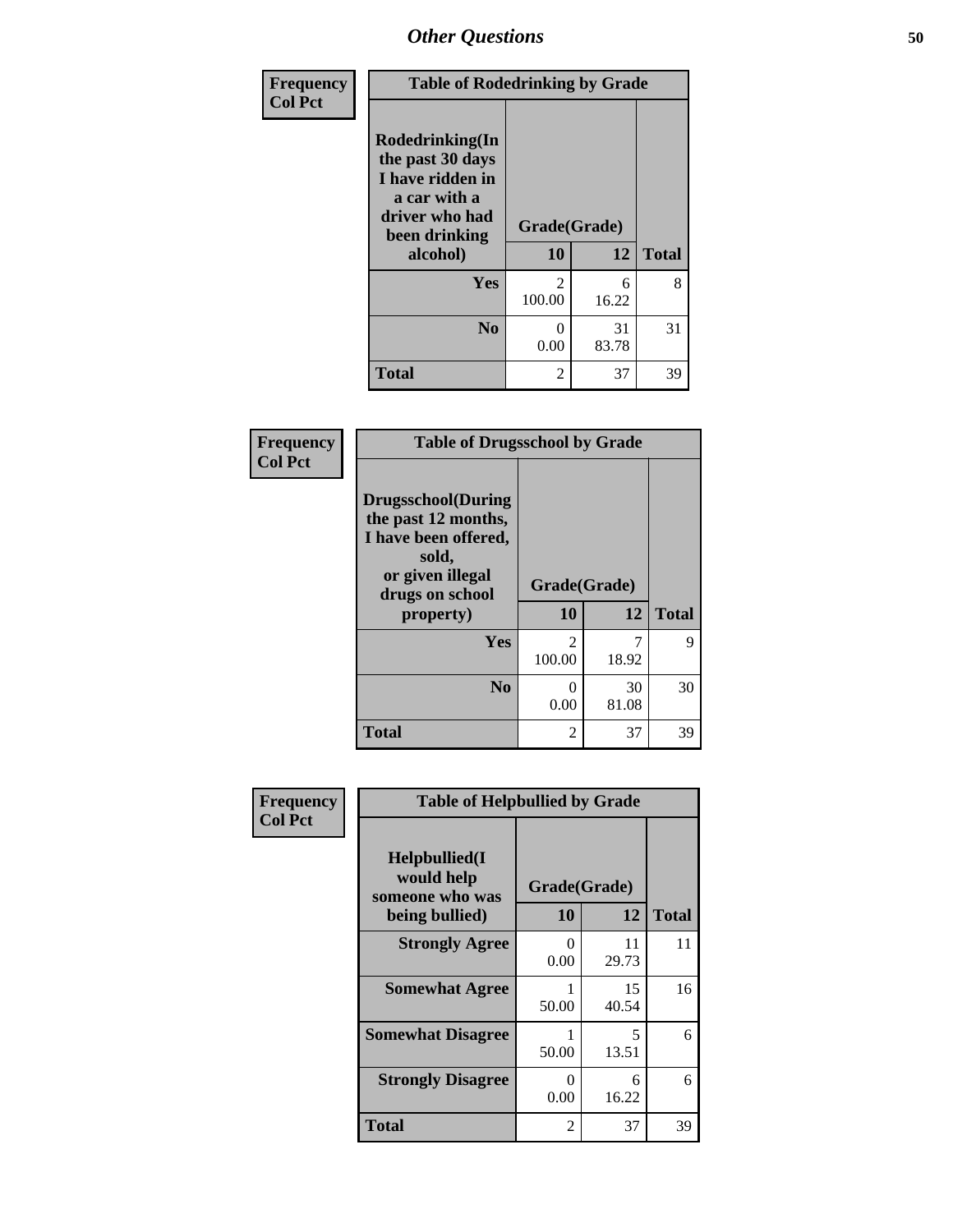*Other Questions* **51**

| <b>Frequency</b> |              | <b>Table of Grade by Bingedrinking</b>                                                                                   |                   |                          |                |  |
|------------------|--------------|--------------------------------------------------------------------------------------------------------------------------|-------------------|--------------------------|----------------|--|
| <b>Row Pct</b>   |              | <b>Bingedrinking</b> (I<br>have drunk five or<br>more drinks of<br>alcohol at one<br>sitting during the<br>last 30 days) |                   |                          |                |  |
|                  | Grade(Grade) | 0<br><b>Days</b>                                                                                                         | 1 or<br>2<br>days | <b>All</b><br>30<br>days | <b>Total</b>   |  |
|                  | 10           | $\mathfrak{D}$<br>100.00                                                                                                 | 0<br>0.00         | $\mathcal{L}$<br>0.00    | $\overline{2}$ |  |
|                  | 12           | 32<br>86.49                                                                                                              | 4<br>10.81        | 2.70                     | 37             |  |
|                  | <b>Total</b> | 34                                                                                                                       | 4                 |                          | 39             |  |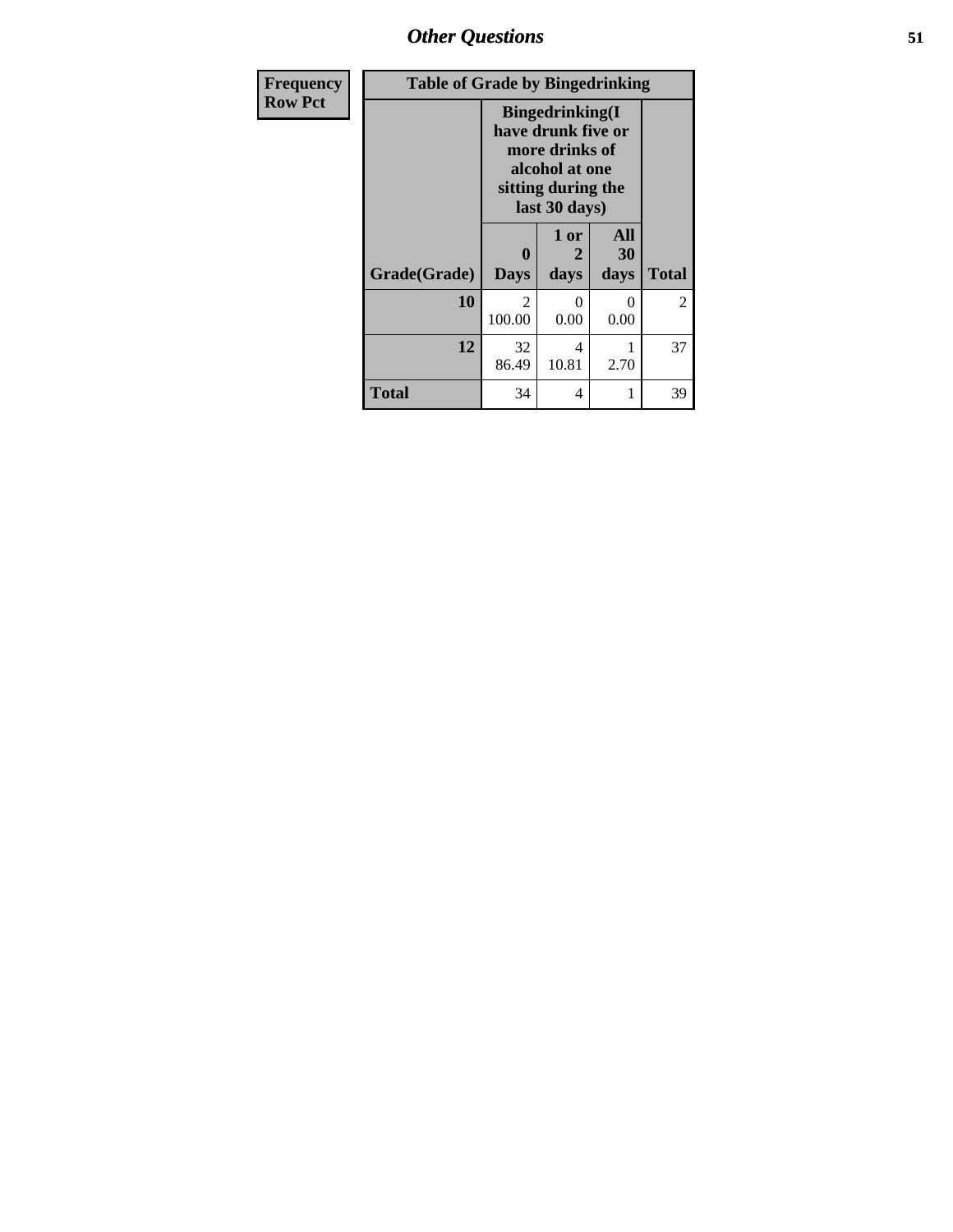### *Nutrition* **52**

| <b>Frequency</b> |
|------------------|
| <b>Row Pct</b>   |

| <b>Table of Grade by Dairy</b> |             |                                                                                                                                                                                                    |            |           |    |  |  |  |
|--------------------------------|-------------|----------------------------------------------------------------------------------------------------------------------------------------------------------------------------------------------------|------------|-----------|----|--|--|--|
|                                |             | Dairy (I eat at least 3 servings of dairy<br>products each day)<br><b>Somewhat Somewhat</b><br><b>Strongly</b><br><b>Strongly</b><br><b>Disagree</b><br>Disagree<br><b>Total</b><br>Agree<br>Agree |            |           |    |  |  |  |
| Grade(Grade)                   |             |                                                                                                                                                                                                    |            |           |    |  |  |  |
| 10                             | 0.00        | 50.00                                                                                                                                                                                              | 0.00       | 50.00     |    |  |  |  |
| 12                             | 10<br>27.03 | 16<br>43.24                                                                                                                                                                                        | 8<br>21.62 | 3<br>8.11 | 37 |  |  |  |
| <b>Total</b>                   | 10          | 17                                                                                                                                                                                                 | 8          | 4         | 39 |  |  |  |

| <b>Frequency</b> |  |
|------------------|--|
| <b>Row Pct</b>   |  |

| $\mathbf{y}$ | <b>Table of Grade by Fruitveg</b> |                          |                                                                                              |            |             |    |  |  |
|--------------|-----------------------------------|--------------------------|----------------------------------------------------------------------------------------------|------------|-------------|----|--|--|
|              |                                   |                          | Fruitveg(I eat at least 5 servings of fruits<br>and vegetables each day)                     |            |             |    |  |  |
|              | Grade(Grade)                      | <b>Strongly</b><br>Agree | Somewhat Somewhat<br><b>Strongly</b><br><b>Disagree</b><br>Disagree<br><b>Total</b><br>Agree |            |             |    |  |  |
|              | 10                                | 0.00                     | 50.00                                                                                        | 0.00       | 50.00       |    |  |  |
|              | 12                                | 8<br>21.62               | 13<br>35.14                                                                                  | 6<br>16.22 | 10<br>27.03 | 37 |  |  |
|              | <b>Total</b>                      | 8                        | 14                                                                                           | 6          |             | 39 |  |  |

| <b>Frequency</b> | <b>Table of Grade by Cafeteriahealthy</b> |                          |                                                                       |                                      |                                    |              |  |
|------------------|-------------------------------------------|--------------------------|-----------------------------------------------------------------------|--------------------------------------|------------------------------------|--------------|--|
| <b>Row Pct</b>   |                                           |                          | Cafeteriahealthy (School meals in my<br>school cafeteria are healthy) |                                      |                                    |              |  |
|                  | Grade(Grade)                              | <b>Strongly</b><br>Agree | Agree                                                                 | Somewhat Somewhat<br><b>Disagree</b> | <b>Strongly</b><br><b>Disagree</b> | <b>Total</b> |  |
|                  | 10                                        | 0.00                     | $\theta$<br>0.00                                                      | 50.00                                | 50.00                              | 2            |  |
|                  | 12                                        | ◠<br>5.41                | 11<br>29.73                                                           | 24.32                                | 15<br>40.54                        | 37           |  |
|                  | Total                                     | ◠                        | 11                                                                    | 10                                   | 16                                 | 39           |  |

| <b>Frequency</b><br>Row Pct |
|-----------------------------|

| <b>Table of Grade by Cafeterianutrition</b> |                                                                                           |                     |                             |                                    |              |  |  |
|---------------------------------------------|-------------------------------------------------------------------------------------------|---------------------|-----------------------------|------------------------------------|--------------|--|--|
|                                             | <b>Cafeterianutrition</b> (Facts about nutrition<br>are available in my school cafeteria) |                     |                             |                                    |              |  |  |
| Grade(Grade)                                | <b>Strongly</b><br>Agree                                                                  | Somewhat  <br>Agree | <b>Somewhat</b><br>Disagree | <b>Strongly</b><br><b>Disagree</b> | <b>Total</b> |  |  |
| 10                                          | 0.00                                                                                      | 50.00               | 0.00                        | 50.00                              |              |  |  |
| 12                                          | Q<br>24.32                                                                                | 29.73               | 10<br>27.03                 | 18.92                              | 37           |  |  |
| Total                                       | 9                                                                                         | 12                  | 10                          | 8                                  | 39           |  |  |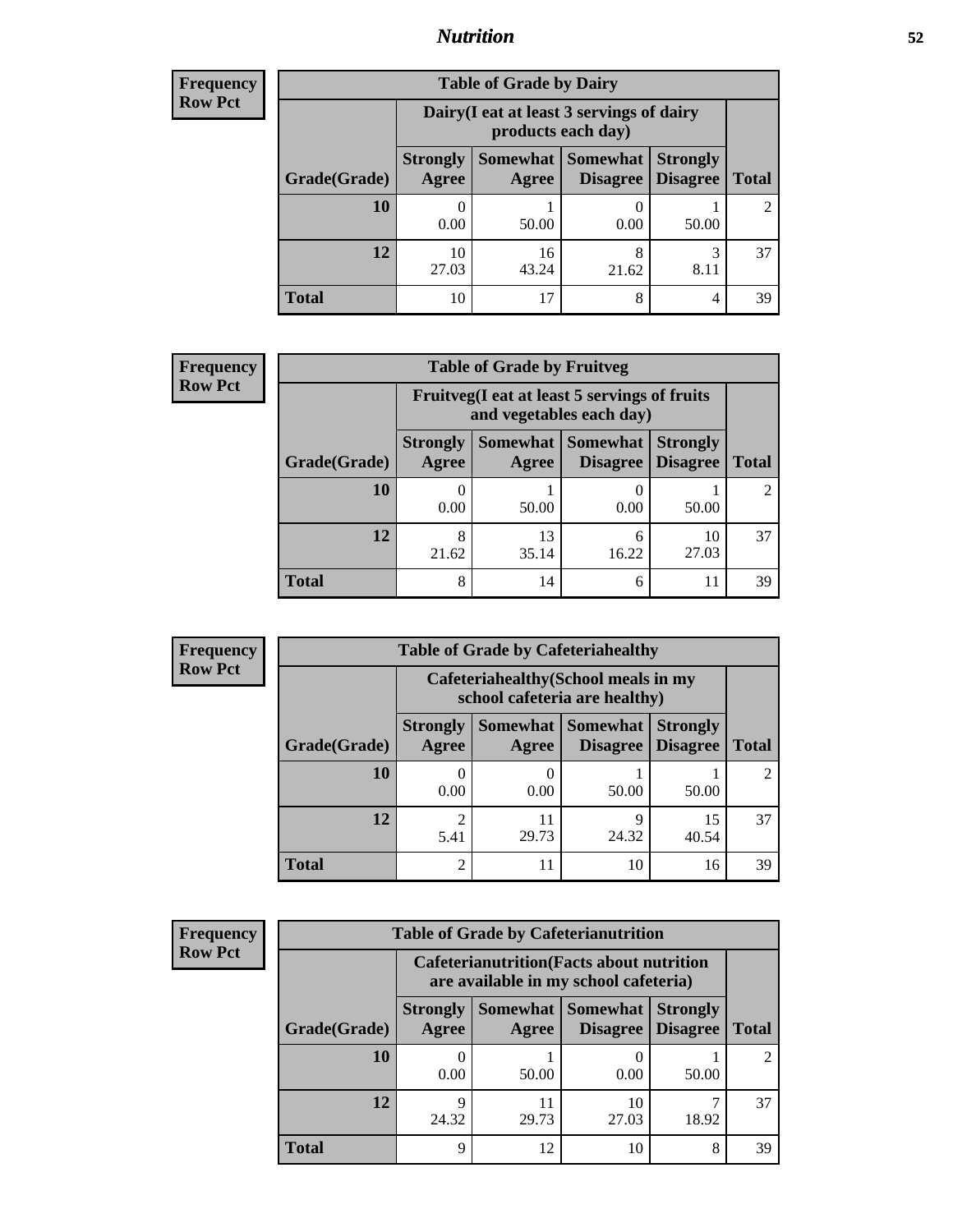### *Nutrition* **53**

| Frequency |
|-----------|
| Row Pct   |

| <b>Table of Grade by Schoollunch</b> |                                                                                                                                      |                                                                 |           |            |                |  |  |
|--------------------------------------|--------------------------------------------------------------------------------------------------------------------------------------|-----------------------------------------------------------------|-----------|------------|----------------|--|--|
|                                      |                                                                                                                                      | Schoollunch(I eat school lunch three or<br>more times per week) |           |            |                |  |  |
| Grade(Grade)                         | Somewhat  <br><b>Somewhat</b><br><b>Strongly</b><br><b>Strongly</b><br><b>Disagree</b><br>Disagree<br><b>Total</b><br>Agree<br>Agree |                                                                 |           |            |                |  |  |
| 10                                   | 50.00                                                                                                                                | 50.00                                                           | 0.00      | 0.00       | $\mathfrak{D}$ |  |  |
| 12                                   | 13<br>35.14                                                                                                                          | 12<br>32.43                                                     | 3<br>8.11 | q<br>24.32 | 37             |  |  |
| <b>Total</b>                         | 14                                                                                                                                   | 13                                                              | 3         | 9          | 39             |  |  |

| <b>Frequency</b> |  |
|------------------|--|
| <b>Row Pct</b>   |  |

| <b>Table of Grade by Foodchoices</b>                                       |                          |                     |            |                                        |              |  |  |
|----------------------------------------------------------------------------|--------------------------|---------------------|------------|----------------------------------------|--------------|--|--|
| <b>Foodchoices</b> (I make healthy food choices in<br>my school cafeteria) |                          |                     |            |                                        |              |  |  |
| Grade(Grade)                                                               | <b>Strongly</b><br>Agree | Somewhat  <br>Agree | Somewhat   | <b>Strongly</b><br>Disagree   Disagree | <b>Total</b> |  |  |
| 10                                                                         | 0.00                     | 2<br>100.00         | 0.00       | 0.00                                   |              |  |  |
| 12                                                                         | 10<br>27.03              | 13<br>35.14         | 6<br>16.22 | 8<br>21.62                             | 37           |  |  |
| <b>Total</b>                                                               | 10                       | 15                  | 6          | 8                                      | 39           |  |  |

| <b>Frequency</b> | <b>Table of Grade by Wholewheat</b> |                          |                      |                                                                                     |                                    |              |  |
|------------------|-------------------------------------|--------------------------|----------------------|-------------------------------------------------------------------------------------|------------------------------------|--------------|--|
| <b>Row Pct</b>   |                                     |                          | my school cafeteria) | Wholewheat (There are whole wheat and<br>multigrain breads and cereals available in |                                    |              |  |
|                  | Grade(Grade)                        | <b>Strongly</b><br>Agree | Agree                | Somewhat   Somewhat  <br>Disagree                                                   | <b>Strongly</b><br><b>Disagree</b> | <b>Total</b> |  |
|                  | 10                                  | 0.00                     | 0.00                 | 50.00                                                                               | 50.00                              | 2            |  |
|                  | 12                                  | Q<br>24.32               | 12<br>32.43          | 18.92                                                                               | Q<br>24.32                         | 37           |  |
|                  | <b>Total</b>                        | 9                        | 12                   | 8                                                                                   | 10                                 | 39           |  |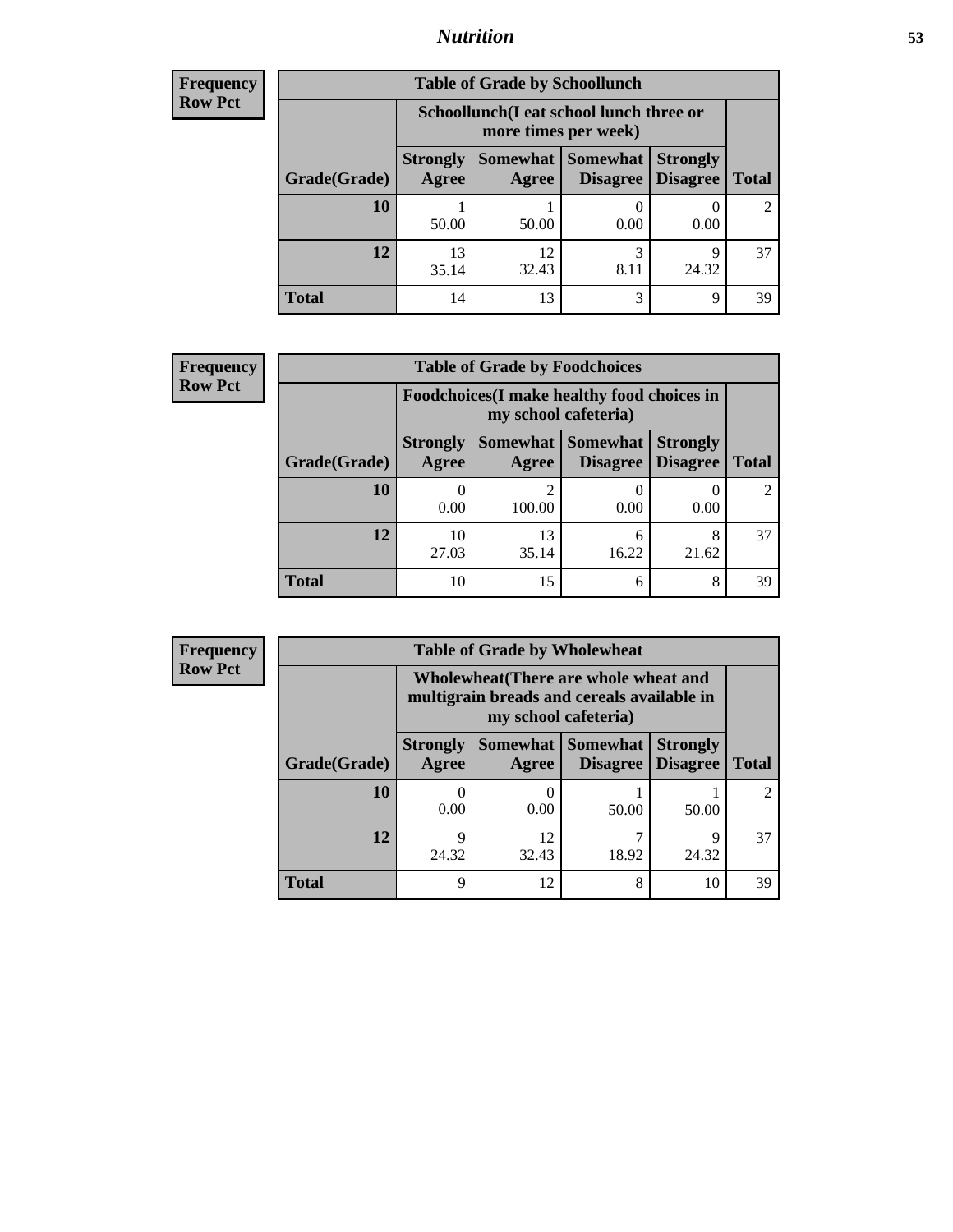### *Nutrition* **54**

**Frequency Row Pct**

| <b>Table of Grade by Healthyvending</b> |                                                                                                                                               |                          |                             |                                    |              |  |  |  |
|-----------------------------------------|-----------------------------------------------------------------------------------------------------------------------------------------------|--------------------------|-----------------------------|------------------------------------|--------------|--|--|--|
|                                         | Healthyvending (If only healthy snacks and<br>beverages were available in the vending<br>machines during the school day,<br>I would buy them) |                          |                             |                                    |              |  |  |  |
| Grade(Grade)                            | <b>Strongly</b><br>Agree                                                                                                                      | <b>Somewhat</b><br>Agree | <b>Somewhat</b><br>Disagree | <b>Strongly</b><br><b>Disagree</b> | <b>Total</b> |  |  |  |
| 10                                      | 50.00                                                                                                                                         | 50.00                    | 0.00                        | 0.00                               | 2            |  |  |  |
| 12                                      | 8<br>21.62                                                                                                                                    | 8<br>21.62               | q<br>24.32                  | 12<br>32.43                        | 37           |  |  |  |
| <b>Total</b>                            | 9                                                                                                                                             | Q                        | 9                           | 12                                 | 39           |  |  |  |

**Frequency Row Pct**

| <b>Table of Grade by Schoolbreakfast</b> |                          |                                                                                                                                         |                                              |                 |              |  |  |  |
|------------------------------------------|--------------------------|-----------------------------------------------------------------------------------------------------------------------------------------|----------------------------------------------|-----------------|--------------|--|--|--|
|                                          |                          | Schoolbreakfast (If breakfast were<br>available at school,<br>but outside the cafeteria,<br>I would eat breakfast at school more often) |                                              |                 |              |  |  |  |
| Grade(Grade)                             | <b>Strongly</b><br>Agree | Agree                                                                                                                                   | Somewhat   Somewhat  <br>Disagree   Disagree | <b>Strongly</b> | <b>Total</b> |  |  |  |
| 10                                       | 0.00                     | 50.00                                                                                                                                   | 50.00                                        | 0.00            |              |  |  |  |
| 12                                       | 9<br>24.32               | 12<br>32.43                                                                                                                             | 4<br>10.81                                   | 12<br>32.43     | 37           |  |  |  |
| <b>Total</b>                             | 9                        | 13                                                                                                                                      | 5                                            | 12              | 39           |  |  |  |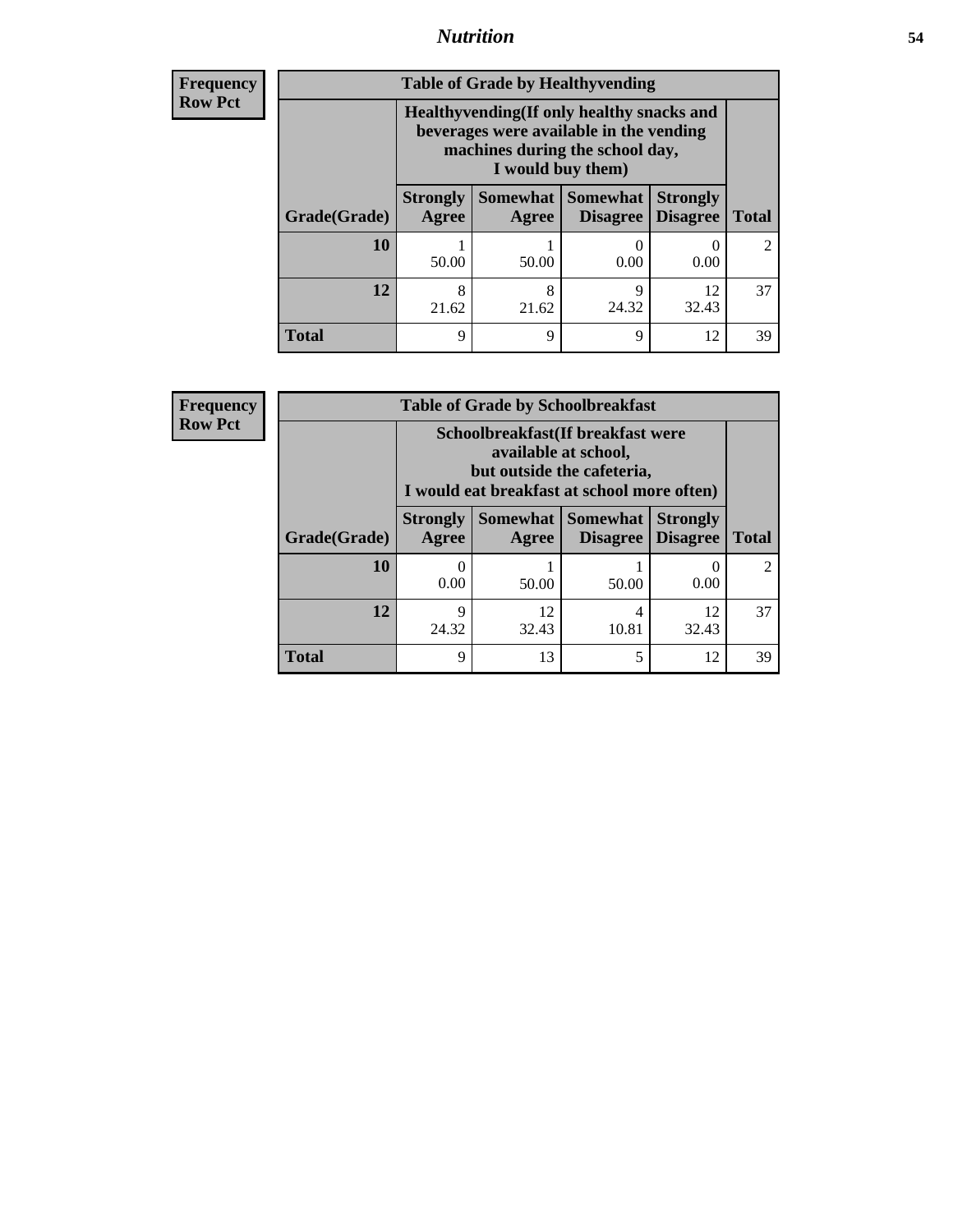| Frequency<br><b>Col Pct</b> | <b>Table of Educationaids by Grade</b>                                                                    |                    |             |              |  |  |
|-----------------------------|-----------------------------------------------------------------------------------------------------------|--------------------|-------------|--------------|--|--|
|                             | <b>Educationaids</b> (I<br>have been<br>taught about<br><b>HIV/AIDS</b> at<br>school in the<br>past year) | Grade(Grade)<br>10 | 12          | <b>Total</b> |  |  |
|                             | <b>Yes</b>                                                                                                | $\mathfrak{D}$     | 24          | 26           |  |  |
|                             |                                                                                                           | 100.00             | 64.86       |              |  |  |
|                             | N <sub>0</sub>                                                                                            | 0<br>0.00          | 13<br>35.14 | 13           |  |  |
|                             | <b>Total</b>                                                                                              | $\overline{2}$     | 37          | 39           |  |  |

| Frequency<br><b>Table of Educationcharacter by Grade</b> |                                                                                              |                          |             |              |
|----------------------------------------------------------|----------------------------------------------------------------------------------------------|--------------------------|-------------|--------------|
| <b>Col Pct</b>                                           | <b>Educationcharacter(I)</b><br>have been taught<br>about character<br>education in the past | Grade(Grade)             |             |              |
|                                                          | year at school)                                                                              | 10                       | <b>12</b>   | <b>Total</b> |
|                                                          | Yes                                                                                          | $\mathfrak{D}$<br>100.00 | 25<br>67.57 | 27           |
|                                                          | N <sub>0</sub>                                                                               | ∩<br>0.00                | 12<br>32.43 | 12           |
|                                                          | <b>Total</b>                                                                                 | $\overline{2}$           | 37          | 39           |

| Frequency      | <b>Table of Gradcoach1 by Grade</b> |                          |             |              |  |  |
|----------------|-------------------------------------|--------------------------|-------------|--------------|--|--|
| <b>Col Pct</b> | Gradcoach1(I<br>know who my         | Grade(Grade)             |             |              |  |  |
|                | <b>Graduation</b><br>Coach is)      | 10                       | 12          | <b>Total</b> |  |  |
|                | <b>Yes</b>                          | $\mathfrak{D}$<br>100.00 | 33<br>89.19 | 35           |  |  |
|                | N <sub>0</sub>                      | 0<br>0.00                | 4<br>10.81  | 4            |  |  |
|                | <b>Total</b>                        | 2                        | 37          | 39           |  |  |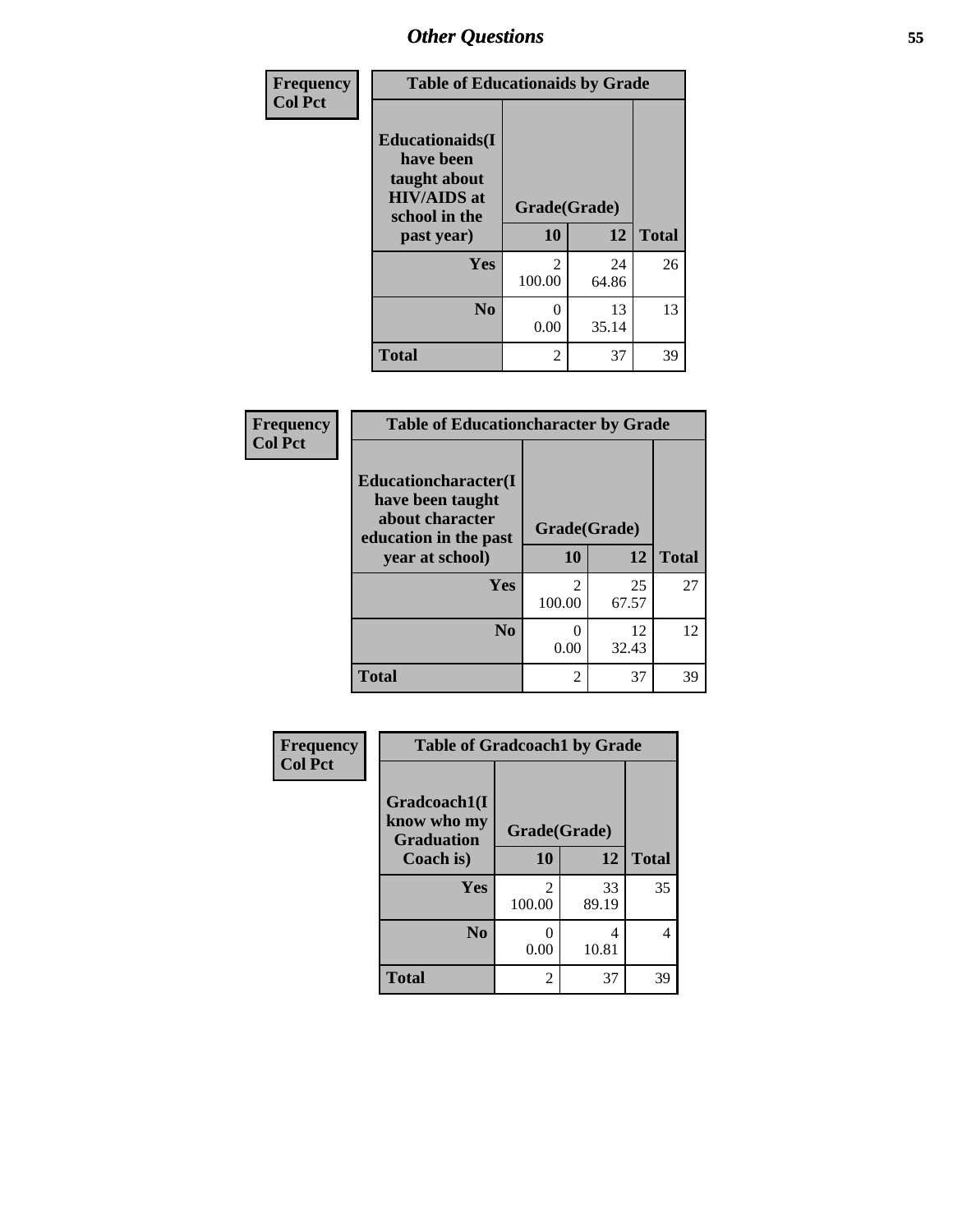| Frequency      | <b>Table of Gradcoach2 by Grade</b> |              |             |              |  |
|----------------|-------------------------------------|--------------|-------------|--------------|--|
| <b>Col Pct</b> |                                     |              |             |              |  |
|                | Gradcoach2(I<br>have                |              |             |              |  |
|                | contacted my<br><b>Graduation</b>   | Grade(Grade) |             |              |  |
|                | Coach)                              | 10           | 12          | <b>Total</b> |  |
|                | Yes                                 | 0<br>0.00    | 28<br>75.68 | 28           |  |
|                | N <sub>0</sub>                      | 2<br>100.00  | 9<br>24.32  | 11           |  |
|                | <b>Total</b>                        | 2            | 37          | 39           |  |

| Frequency<br><b>Col Pct</b> | <b>Table of Gradcoach3 by Grade</b>                    |              |             |              |  |
|-----------------------------|--------------------------------------------------------|--------------|-------------|--------------|--|
|                             | Gradcoach3(I<br>have received<br>assistance<br>from my | Grade(Grade) |             |              |  |
|                             | <b>Graduation</b><br>Coach)                            | 10           | 12          | <b>Total</b> |  |
|                             | Yes                                                    | 0<br>0.00    | 28<br>75.68 | 28           |  |
|                             | N <sub>0</sub>                                         | 2<br>100.00  | 3<br>8.11   | 5            |  |
|                             | Don't know                                             | 0<br>0.00    | 6<br>16.22  | 6            |  |
|                             | <b>Total</b>                                           | 2            | 37          | 39           |  |

| Frequency      | <b>Table of Selfharm by Grade</b>                                                                                                                                               |                    |             |              |
|----------------|---------------------------------------------------------------------------------------------------------------------------------------------------------------------------------|--------------------|-------------|--------------|
| <b>Col Pct</b> | <b>Selfharm</b> (During<br>the past 12<br>months,<br>I harmed myself<br>on purpose<br>Suicideconsider<br>During the past<br>12 months,<br>I seriously<br>considered<br>suicide) | Grade(Grade)<br>10 | 12          | <b>Total</b> |
|                | Yes                                                                                                                                                                             | 0<br>0.00          | 2<br>5.41   | 2            |
|                | N <sub>0</sub>                                                                                                                                                                  | 2<br>100.00        | 35<br>94.59 | 37           |
|                | <b>Total</b>                                                                                                                                                                    | 2                  | 37          | 39           |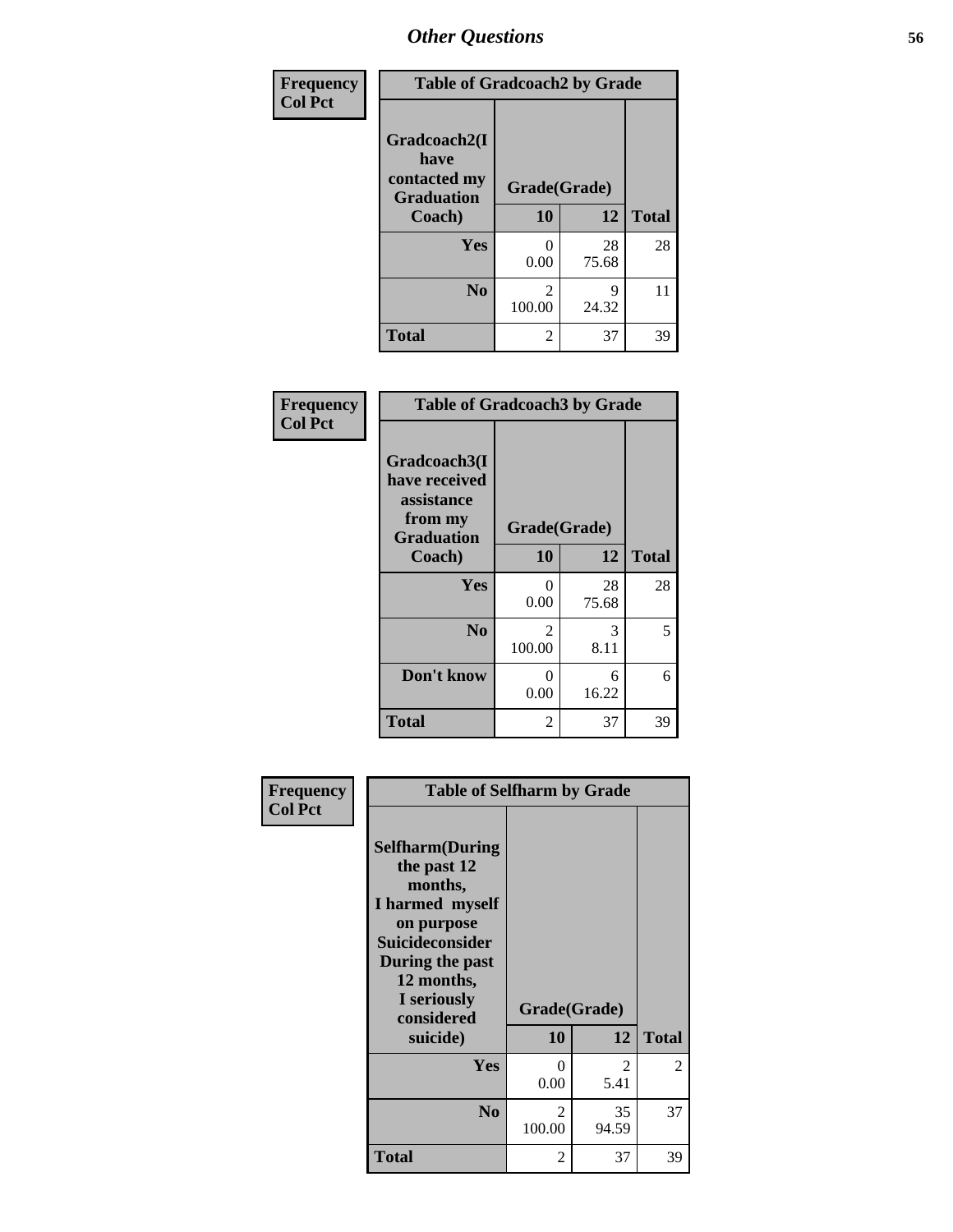| <b>Frequency</b> | <b>Table of Suicideconsider by Grade</b> |              |             |              |
|------------------|------------------------------------------|--------------|-------------|--------------|
| <b>Col Pct</b>   |                                          | Grade(Grade) |             |              |
|                  | Suicideconsider                          | <b>10</b>    | 12          | <b>Total</b> |
|                  | Yes                                      | 0.00         | 2<br>5.41   | 2            |
|                  | N <sub>0</sub>                           | 2<br>100.00  | 35<br>94.59 | 37           |
|                  | <b>Total</b>                             | 2            | 37          | 39           |

| Frequency      | <b>Table of Suicideattempt by Grade</b>              |                          |             |                |
|----------------|------------------------------------------------------|--------------------------|-------------|----------------|
| <b>Col Pct</b> | Suicideattempt(I<br>have attempted<br>suicide in the | Grade(Grade)             |             |                |
|                | last year)                                           | 10                       | 12          | <b>Total</b>   |
|                | Yes                                                  | 0<br>0.00                | 2<br>5.41   | $\overline{2}$ |
|                | N <sub>0</sub>                                       | $\mathfrak{D}$<br>100.00 | 35<br>94.59 | 37             |
|                | <b>Total</b>                                         | $\mathfrak{D}$           | 37          | 39             |

| Frequency      | <b>Table of Instantmessaged by Grade</b>               |              |             |              |  |
|----------------|--------------------------------------------------------|--------------|-------------|--------------|--|
| <b>Col Pct</b> | Instantmessaged(I<br>have instant<br>messaged people I | Grade(Grade) |             |              |  |
|                | do not even know)                                      | 10           | 12          | <b>Total</b> |  |
|                | <b>Yes</b>                                             | 50.00        | 18.92       | 8            |  |
|                | N <sub>0</sub>                                         | 50.00        | 30<br>81.08 | 31           |  |
|                | <b>Total</b>                                           | 2            | 37          | 39           |  |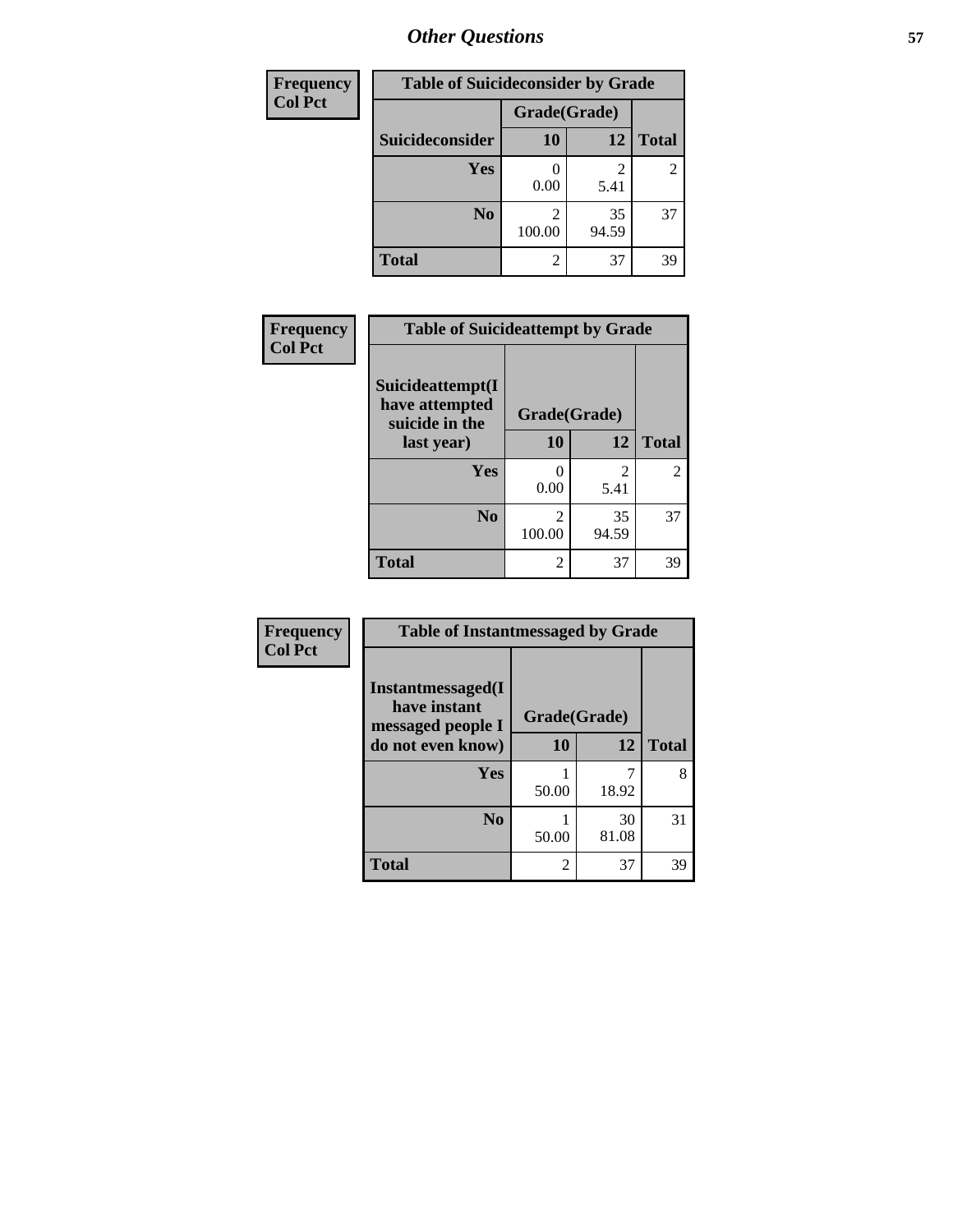| Frequency      | <b>Table of Getsalong by Grade</b>                          |              |             |                |  |  |
|----------------|-------------------------------------------------------------|--------------|-------------|----------------|--|--|
| <b>Col Pct</b> | <b>Getsalong</b> (I get<br>along with other<br>students and | Grade(Grade) |             |                |  |  |
|                | adults)                                                     | 10           | 12          | <b>Total</b>   |  |  |
|                | <b>Strongly Agree</b>                                       | 50.00        | 21<br>56.76 | 22             |  |  |
|                | <b>Somewhat Agree</b>                                       | 50.00        | 13<br>35.14 | 14             |  |  |
|                | <b>Somewhat Disagree</b>                                    | 0<br>0.00    | 2<br>5.41   | $\overline{2}$ |  |  |
|                | <b>Strongly Disagree</b>                                    | 0<br>0.00    | 2.70        |                |  |  |
|                | <b>Total</b>                                                | 2            | 37          | 39             |  |  |

| Frequency      | <b>Table of Safehome by Grade</b> |                    |             |                |  |  |
|----------------|-----------------------------------|--------------------|-------------|----------------|--|--|
| <b>Col Pct</b> | Safehome(I feel<br>safe at home)  | Grade(Grade)<br>10 | 12          | <b>Total</b>   |  |  |
|                | <b>Strongly Agree</b>             | 0.00               | 26<br>70.27 | 26             |  |  |
|                | <b>Somewhat Agree</b>             | 50.00              | 5<br>13.51  | 6              |  |  |
|                | <b>Somewhat Disagree</b>          | 50.00              | 2.70        | $\overline{2}$ |  |  |
|                | <b>Strongly Disagree</b>          | 0.00               | 5<br>13.51  | 5              |  |  |
|                | <b>Total</b>                      | $\mathfrak{D}$     | 37          | 39             |  |  |

| Frequency      | <b>Table of Adulttalk by Grade</b>                                                                 |                    |             |              |  |
|----------------|----------------------------------------------------------------------------------------------------|--------------------|-------------|--------------|--|
| <b>Col Pct</b> | <b>Adulttalk</b> (I<br>know an<br>adult at<br>school that<br>I can talk<br>with if I<br>need help) | Grade(Grade)<br>10 | 12          | <b>Total</b> |  |
|                | <b>Yes</b>                                                                                         | 50.00              | 25<br>67.57 | 26           |  |
|                | N <sub>0</sub>                                                                                     | 50.00              | 12<br>32.43 | 13           |  |
|                | <b>Total</b>                                                                                       | 2                  | 37          | 39           |  |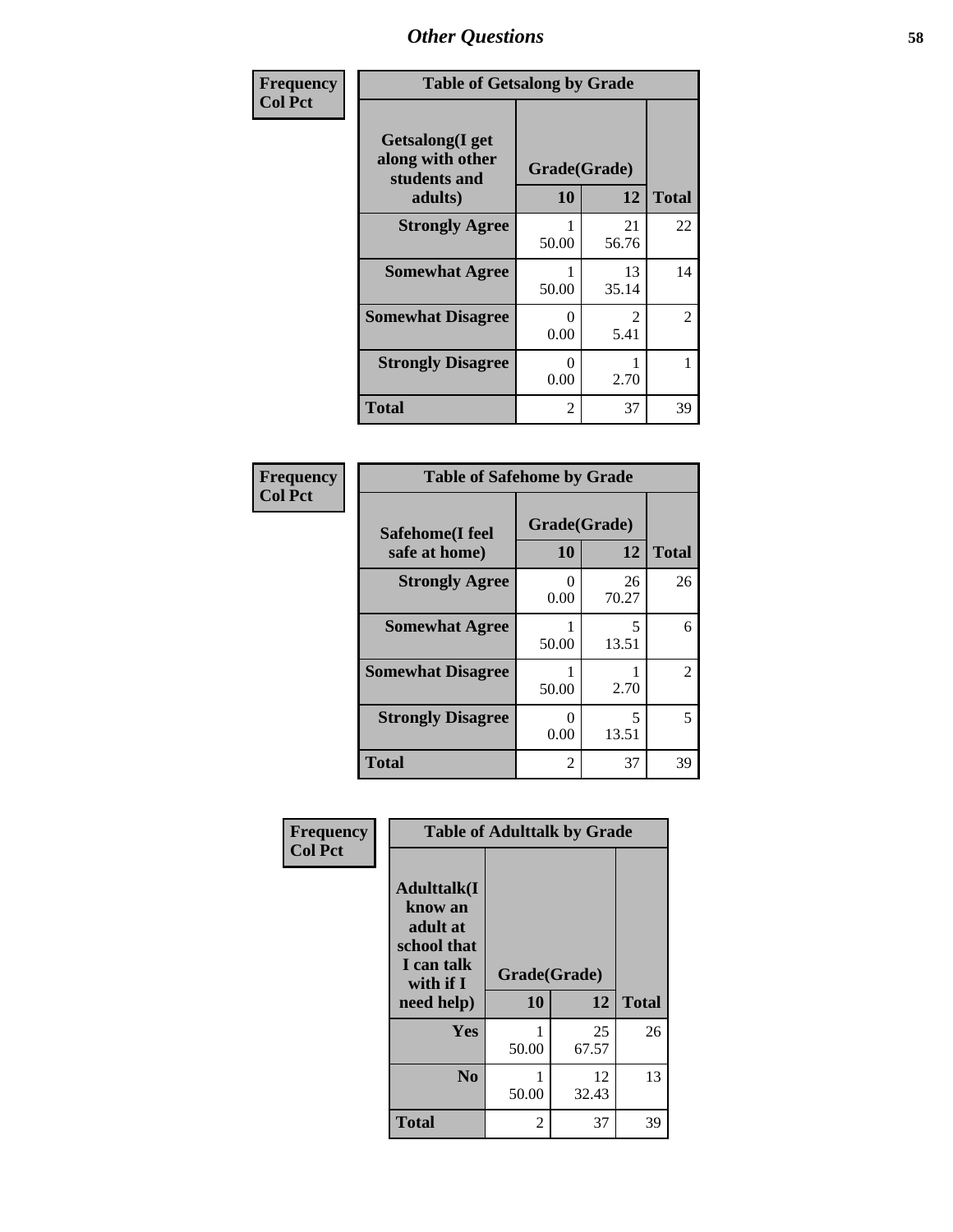**Frequency Row Pct**

| <b>Table of Grade by Tvtime</b> |            |                                                                                         |           |                       |         |             |              |
|---------------------------------|------------|-----------------------------------------------------------------------------------------|-----------|-----------------------|---------|-------------|--------------|
|                                 |            | Tytime (On an average school day,<br>how much unsupervised time do I spend watching TV) |           |                       |         |             |              |
|                                 |            | <b>Less that</b>                                                                        |           | $2 - 3$               | $4 - 5$ | $6+$        |              |
| Grade(Grade)   None   hour/day  |            |                                                                                         | hour/day  | hours/day   hours/day |         | hours/day   | <b>Total</b> |
| 10                              | 0.00       | 0.00                                                                                    | 0.00      | 50.00                 | 50.00   | 0.00        | $2^{\circ}$  |
| 12                              | 8<br>21.62 | 5.41                                                                                    | 3<br>8.11 | 18.92                 | 13.51   | 12<br>32.43 | 37           |
| <b>Total</b>                    | 8          | $\mathcal{D}$                                                                           | 3         | 8                     | 6       | 12          | 39           |

**Frequency Row Pct**

|              | <b>Table of Grade by Computertime</b> |                                                                                                              |            |       |        |              |                             |
|--------------|---------------------------------------|--------------------------------------------------------------------------------------------------------------|------------|-------|--------|--------------|-----------------------------|
|              |                                       | Computertime(On an average school day,<br>how much unsupervised time do I spend on the computer)             |            |       |        |              |                             |
| Grade(Grade) | None                                  | <b>Less that</b><br>$2 - 3$<br>$4 - 5$<br>$6+$<br>hour/day<br>hour/day   hours/day<br>hours/day<br>hours/day |            |       |        | <b>Total</b> |                             |
| 10           | 0.00                                  | 0.00                                                                                                         | 0.00       | 0.00  | 100.00 | 0.00         | $\mathcal{D}_{\mathcal{L}}$ |
| 12           | 11<br>29.73                           | 13.51                                                                                                        | 4<br>10.81 | 24.32 | 10.81  | 10.81        | 37                          |
| <b>Total</b> | 11                                    |                                                                                                              | 4          | Q     | 6      | 4            | 39                          |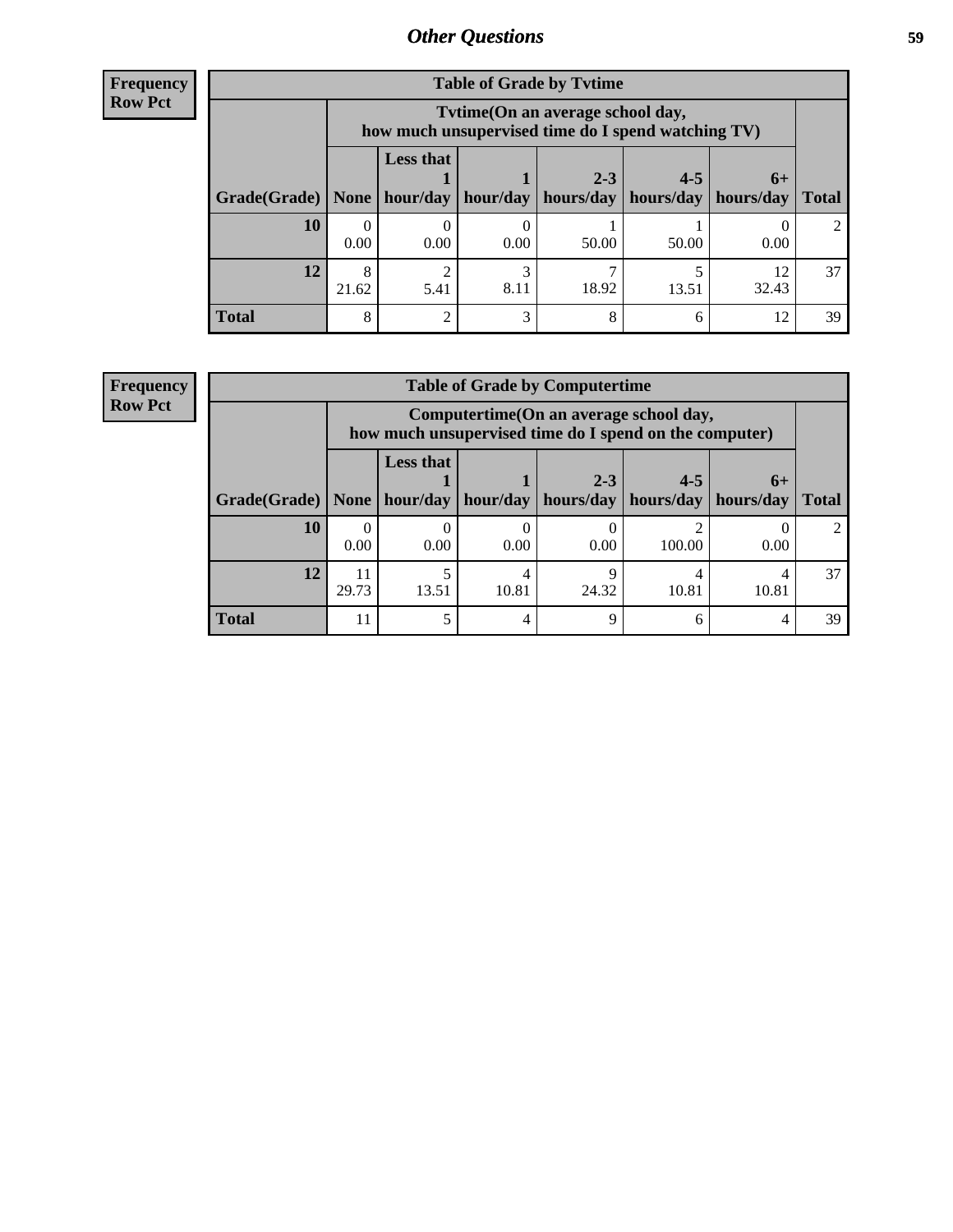### *Questions about Driving Laws* **60** *Driving Questions were asked only of high school students.*

| <b>Frequency</b> |
|------------------|
| <b>Row Pct</b>   |

| <b>Table of Grade by License1</b> |                                                                                                                                           |                                     |                |        |               |                             |  |  |
|-----------------------------------|-------------------------------------------------------------------------------------------------------------------------------------------|-------------------------------------|----------------|--------|---------------|-----------------------------|--|--|
|                                   | License1(During the first 6 months of driving<br>with a provisional license,<br>the only passengers who can ride with the<br>driver are:) |                                     |                |        |               |                             |  |  |
| Grade(Grade)                      | <b>Parent or</b>                                                                                                                          | Family<br><b>Guardian</b>   Members | <b>Friends</b> | Anyone | Don't<br>Know | <b>Total</b>                |  |  |
| 10                                | 0.00                                                                                                                                      | 50.00                               | 0.00           | 0.00   | 50.00         | $\mathcal{D}_{\mathcal{L}}$ |  |  |
| 12                                | $\overline{c}$<br>18<br>3<br>8<br>6<br>8.11<br>16.22<br>48.65<br>5.41<br>21.62                                                            |                                     |                |        |               |                             |  |  |
| Total                             | 18                                                                                                                                        |                                     | $\overline{c}$ | 3      | 9             | 39                          |  |  |

| Frequency      |              | <b>Table of Grade by License2</b>                                                                   |                  |                                                      |                      |                |
|----------------|--------------|-----------------------------------------------------------------------------------------------------|------------------|------------------------------------------------------|----------------------|----------------|
| <b>Row Pct</b> |              | License2(17 yr old drivers with<br>a provisional driver's license<br>cannot drive between the hours | of:)             |                                                      |                      |                |
|                | Grade(Grade) | <b>Midnight</b><br>to 6am                                                                           | 1am<br>to<br>5am | N <sub>0</sub><br>curfew<br>for $17$<br>year<br>olds | Don't<br><b>Know</b> | <b>Total</b>   |
|                | 10           | 50.00                                                                                               | 0<br>0.00        | $\mathbf{\Omega}$<br>0.00                            | 50.00                | $\mathfrak{D}$ |
|                | 12           | 21<br>56.76                                                                                         | 3<br>8.11        | 2.70                                                 | 12<br>32.43          | 37             |
|                | <b>Total</b> | 22                                                                                                  | 3                |                                                      | 13                   | 39             |

| Frequency      |              | <b>Table of Grade by License3</b> |                                                                                        |           |            |                |               |                             |  |
|----------------|--------------|-----------------------------------|----------------------------------------------------------------------------------------|-----------|------------|----------------|---------------|-----------------------------|--|
| <b>Row Pct</b> |              |                                   | License3(For drivers under the age of 21,<br>what level of alcohol is considered DUI?) |           |            |                |               |                             |  |
|                | Grade(Grade) | Any<br><b>Amount</b>              | $0.02 \mid 0.04$                                                                       |           | 0.06       | 0.08           | Don't<br>know | <b>Total</b>                |  |
|                | 10           | 50.00                             | 0.00                                                                                   | 0<br>0.00 | 0.00       | 0.00           | 50.00         | $\mathcal{D}_{\mathcal{A}}$ |  |
|                | 12           | 8<br>21.62                        | 4<br>10.81                                                                             | 3<br>8.11 | 4<br>10.81 | 4<br>10.81     | 14<br>37.84   | 37                          |  |
|                | <b>Total</b> | 9                                 | 4                                                                                      | 3         | 4          | $\overline{4}$ | 15            | 39                          |  |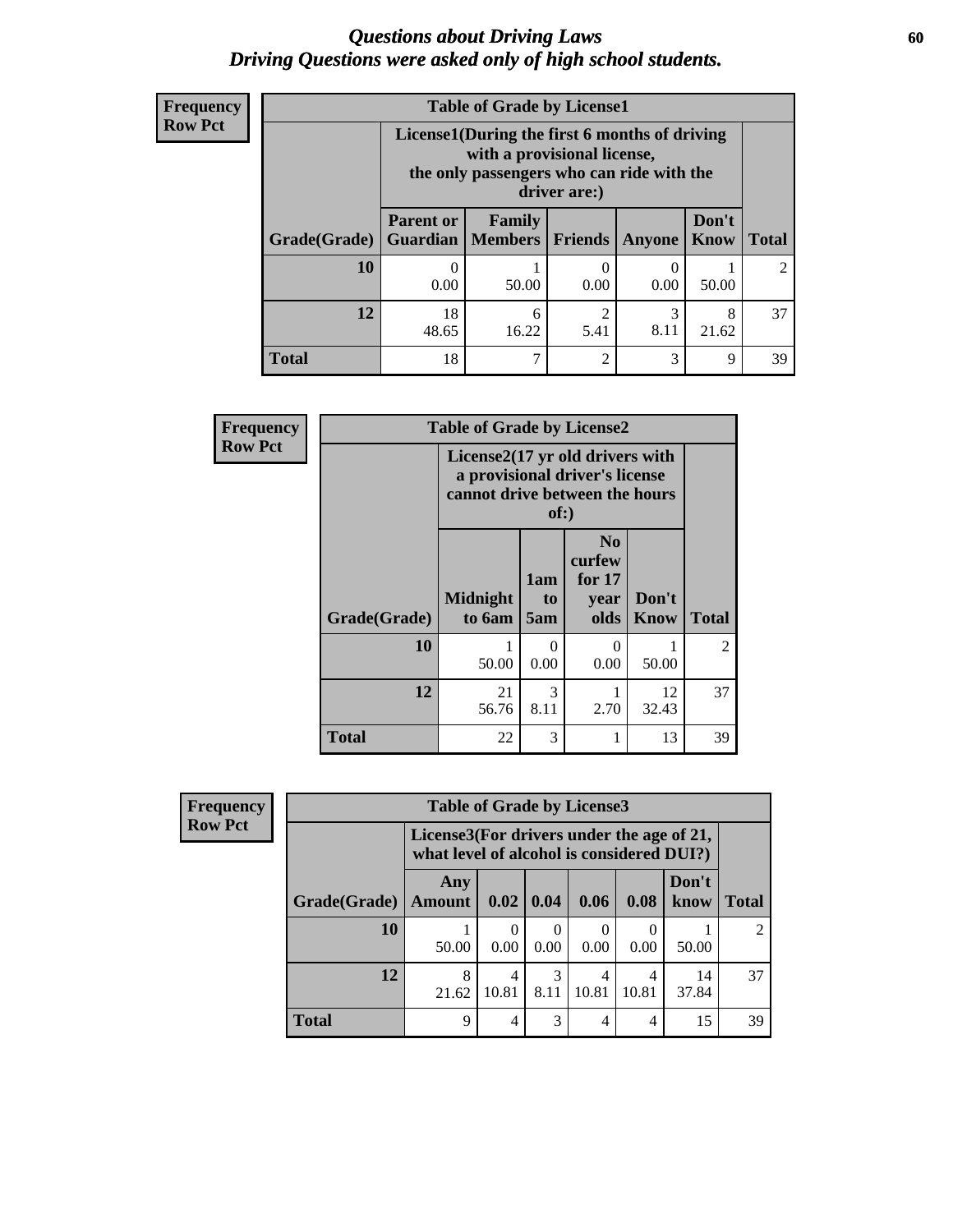### *Questions about Driving Laws* **61** *Driving Questions were asked only of high school students.*

**Frequency Row Pct**

| <b>Table of Grade by License4</b> |                  |                                                                                                                                                                                                                                                                                |            |                  |                  |                                       |                |  |
|-----------------------------------|------------------|--------------------------------------------------------------------------------------------------------------------------------------------------------------------------------------------------------------------------------------------------------------------------------|------------|------------------|------------------|---------------------------------------|----------------|--|
|                                   |                  | License4(A driver under 21 automatically<br>loses his/her license if caught exceeding the<br>posted speet limit by:)<br>Can't<br>lose<br><b>Depends</b><br>license<br>$15+$<br>$25+$<br>$35+$<br>Don't<br>for<br>on<br>mph<br><b>Total</b><br>speeding<br>mph<br>judge<br>know |            |                  |                  |                                       |                |  |
| Grade(Grade)                      | mph              |                                                                                                                                                                                                                                                                                |            |                  |                  |                                       |                |  |
| 10                                | $\Omega$<br>0.00 | $\Omega$<br>0.00                                                                                                                                                                                                                                                               | 0<br>0.00  | $\Omega$<br>0.00 | $\theta$<br>0.00 | $\mathcal{D}_{\mathcal{L}}$<br>100.00 | $\mathfrak{D}$ |  |
| 12                                | 3<br>8.11        | $\mathfrak{D}$<br>5.41                                                                                                                                                                                                                                                         | 8<br>21.62 | 3<br>8.11        | 4<br>10.81       | 17<br>45.95                           | 37             |  |
| <b>Total</b>                      | 3                | $\overline{2}$                                                                                                                                                                                                                                                                 | 8          | 3                | 4                | 19                                    | 39             |  |

| Frequency      |              | <b>Table of Grade by License5</b> |                                                                                                                                      |                     |              |  |  |  |
|----------------|--------------|-----------------------------------|--------------------------------------------------------------------------------------------------------------------------------------|---------------------|--------------|--|--|--|
| <b>Row Pct</b> |              |                                   | License5(A)<br>Georgia teenager<br>with family<br>connections or a<br>good lawyer can<br>break a teen<br>driving law and<br>license) | keep their driver's |              |  |  |  |
|                | Grade(Grade) | Yes                               | N <sub>0</sub>                                                                                                                       | Don't<br>know       | <b>Total</b> |  |  |  |
|                | 10           | 0<br>0.00                         | 50.00                                                                                                                                | 50.00               | 2            |  |  |  |
|                | 12           | 4<br>10.81                        | 18<br>48.65                                                                                                                          | 15<br>40.54         | 37           |  |  |  |
|                | Total        | 4                                 | 19                                                                                                                                   | 16                  | 39           |  |  |  |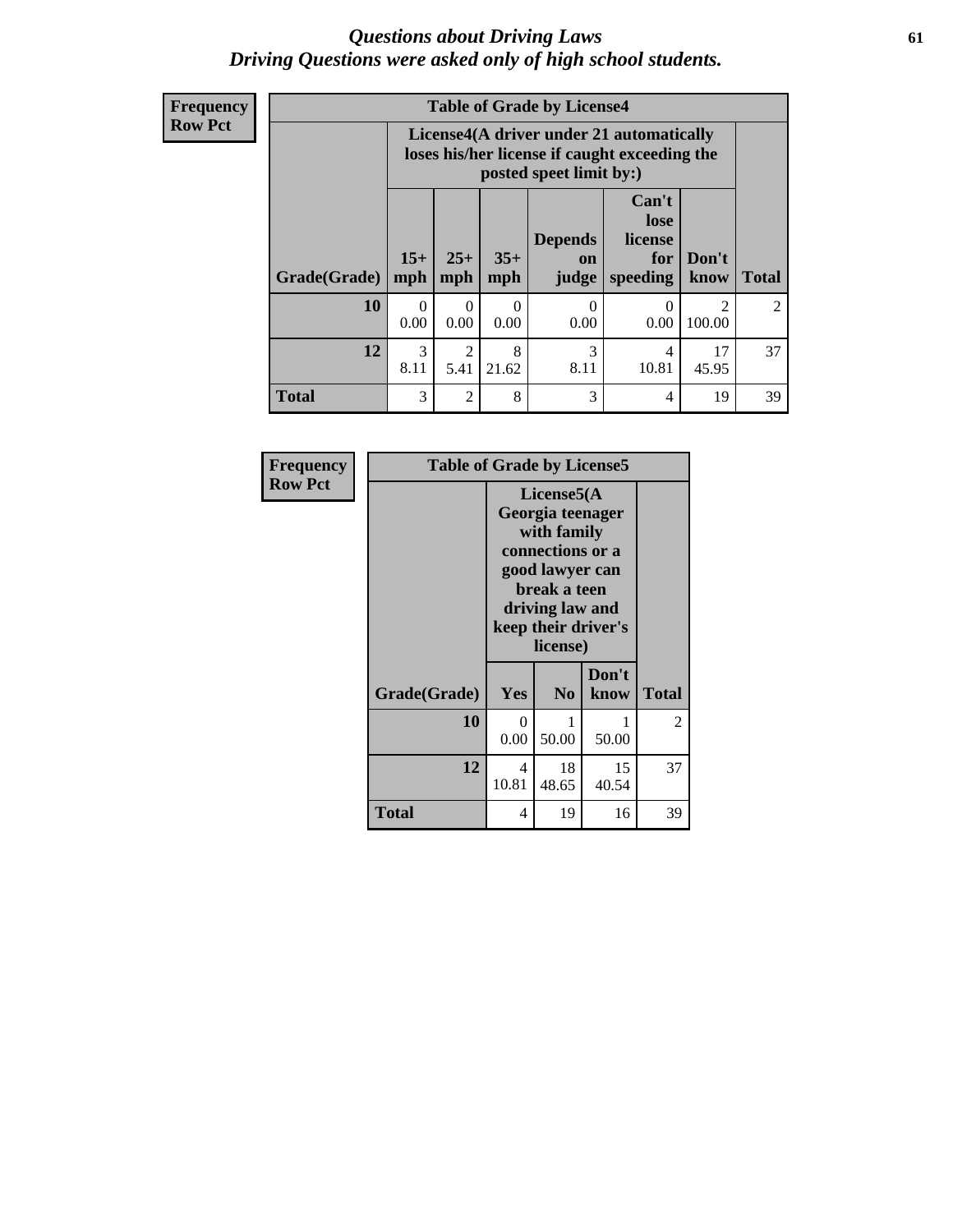### *Questions about Driving Laws* **62** *Driving Questions were asked only of high school students.*

| <b>Frequency</b> |              | <b>Table of Grade by License6</b> |                                                                                                                                                 |               |              |  |  |  |
|------------------|--------------|-----------------------------------|-------------------------------------------------------------------------------------------------------------------------------------------------|---------------|--------------|--|--|--|
| <b>Row Pct</b>   |              |                                   | License <sub>6</sub> (I know a<br>friend or<br>classmate that<br>broke a teen<br>driving law,<br>but was allowed to<br>keep his/her<br>license) |               |              |  |  |  |
|                  | Grade(Grade) | <b>Yes</b>                        | N <sub>0</sub>                                                                                                                                  | Don't<br>know | <b>Total</b> |  |  |  |
|                  | 10           | 1<br>50.00                        | 50.00                                                                                                                                           | 0<br>0.00     | 2            |  |  |  |
|                  | 12           | 5<br>13.51                        | 14<br>37.84                                                                                                                                     | 18<br>48.65   | 37           |  |  |  |
|                  | <b>Total</b> | 6                                 | 15                                                                                                                                              | 18            | 39           |  |  |  |

| <b>Frequency</b> | <b>Table of Grade by License7</b> |                                                                                               |                                   |                                            |                        |                |  |  |
|------------------|-----------------------------------|-----------------------------------------------------------------------------------------------|-----------------------------------|--------------------------------------------|------------------------|----------------|--|--|
| <b>Row Pct</b>   |                                   | License7(A student under the age of 18 cam loser<br>his/her driving privileges if he or she:) |                                   |                                            |                        |                |  |  |
|                  | Grade(Grade)                      | <b>Have</b><br>more than<br>10<br>unexcused<br>absences<br>per school<br>yr                   | Drop out<br>without<br>graduating | Bring<br>alcohol/drugs/weapon<br>to school | All of<br>the<br>above | <b>Total</b>   |  |  |
|                  | 10                                | $\Omega$<br>0.00                                                                              | 0<br>0.00                         | 0.00                                       | 100.00                 | $\mathfrak{D}$ |  |  |
|                  | 12                                | 4<br>10.81                                                                                    | $\mathfrak{D}$<br>5.41            | 5.41                                       | 29<br>78.38            | 37             |  |  |
|                  | <b>Total</b>                      | $\overline{4}$                                                                                | $\overline{2}$                    | $\overline{2}$                             | 31                     | 39             |  |  |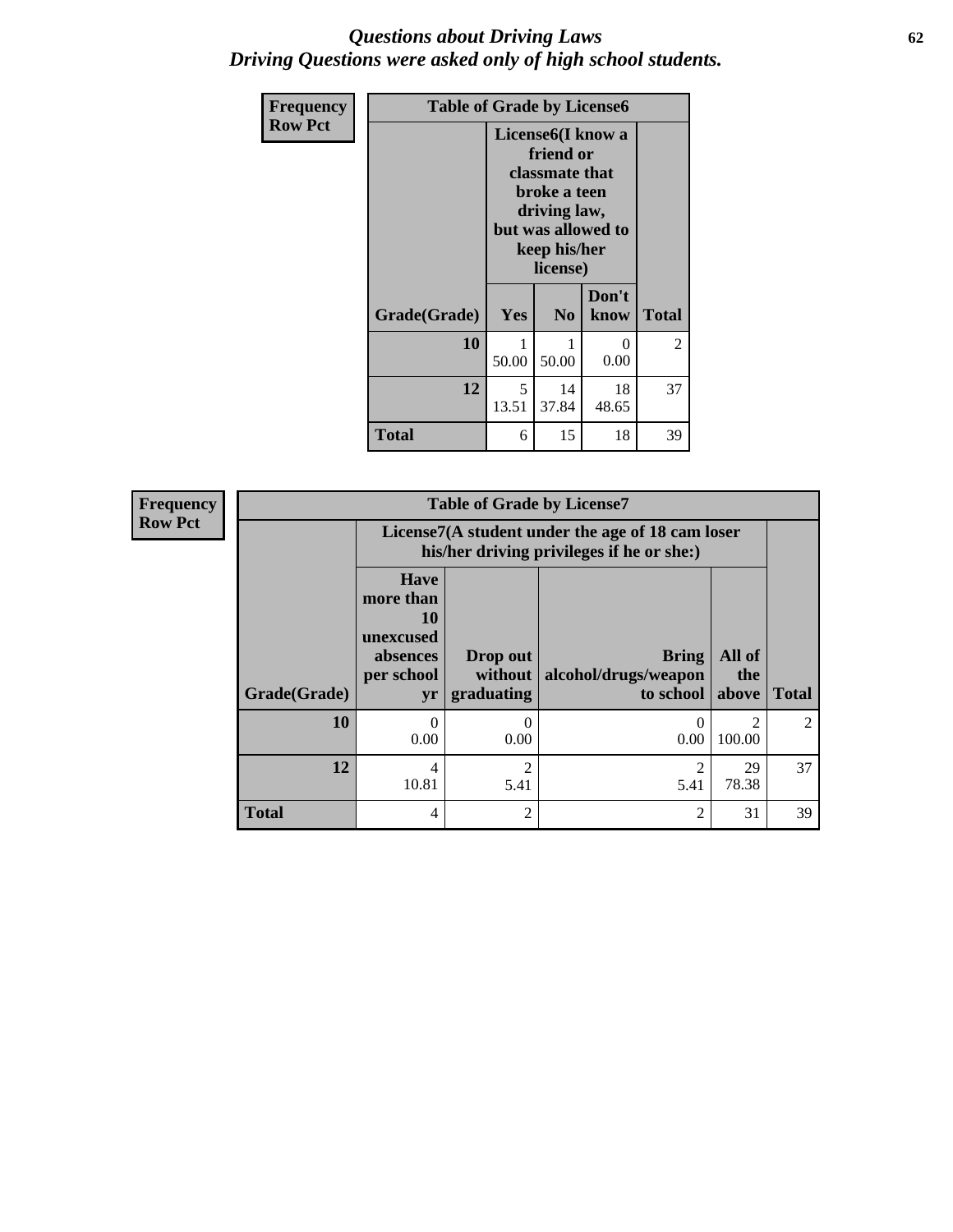# *Select Results by Gender* **63**

| <b>Frequency</b> | <b>Table of SchoolClimate2 by Gender</b> |                |             |              |  |  |
|------------------|------------------------------------------|----------------|-------------|--------------|--|--|
| <b>Col Pct</b>   | SchoolClimate2(I<br>feel successful at   | Gender(Gender) |             |              |  |  |
|                  | school)                                  | <b>Female</b>  | <b>Male</b> | <b>Total</b> |  |  |
|                  | <b>Strongly Agree</b>                    | 11<br>50.00    | 14<br>82.35 | 25           |  |  |
|                  | <b>Somewhat Agree</b>                    | 11<br>50.00    | 17.65       | 14           |  |  |
|                  | <b>Total</b>                             | 22             | 17          | 39           |  |  |

| Frequency      | <b>Table of SchoolClimate6 by Gender</b>                                  |            |                                      |                |  |  |  |
|----------------|---------------------------------------------------------------------------|------------|--------------------------------------|----------------|--|--|--|
| <b>Col Pct</b> | <b>SchoolClimate6(Teachers</b><br>treat me with respect)<br><b>Female</b> |            | Gender(Gender)<br><b>Male</b>        | <b>Total</b>   |  |  |  |
|                | <b>Strongly Agree</b>                                                     | 9<br>40.91 | 41.18                                | 16             |  |  |  |
|                | <b>Somewhat Agree</b>                                                     | 8<br>36.36 | 41.18                                | 15             |  |  |  |
|                | <b>Somewhat Disagree</b>                                                  | 5<br>22.73 | 5.88                                 | 6              |  |  |  |
|                | <b>Strongly Disagree</b>                                                  | 0<br>0.00  | $\mathcal{D}_{\mathcal{L}}$<br>11.76 | $\mathfrak{D}$ |  |  |  |
|                | <b>Total</b>                                                              | 22         | 17                                   | 39             |  |  |  |

| Frequency      | <b>Table of SchoolClimate8 by Gender</b>                                             |               |                               |              |  |  |
|----------------|--------------------------------------------------------------------------------------|---------------|-------------------------------|--------------|--|--|
| <b>Col Pct</b> | <b>SchoolClimate8(Students</b><br>are frequently<br>recognized for good<br>behavior) |               | Gender(Gender)<br><b>Male</b> |              |  |  |
|                |                                                                                      | <b>Female</b> |                               | <b>Total</b> |  |  |
|                | <b>Strongly Agree</b>                                                                | 4<br>18.18    | 5<br>29.41                    | 9            |  |  |
|                | <b>Somewhat Agree</b>                                                                | 8<br>36.36    | 9<br>52.94                    | 17           |  |  |
|                | <b>Somewhat Disagree</b>                                                             | 7<br>31.82    | $\mathfrak{D}$<br>11.76       | 9            |  |  |
|                | <b>Strongly Disagree</b>                                                             | 3<br>13.64    | 5.88                          | 4            |  |  |
|                | <b>Total</b>                                                                         | 22            | 17                            | 39           |  |  |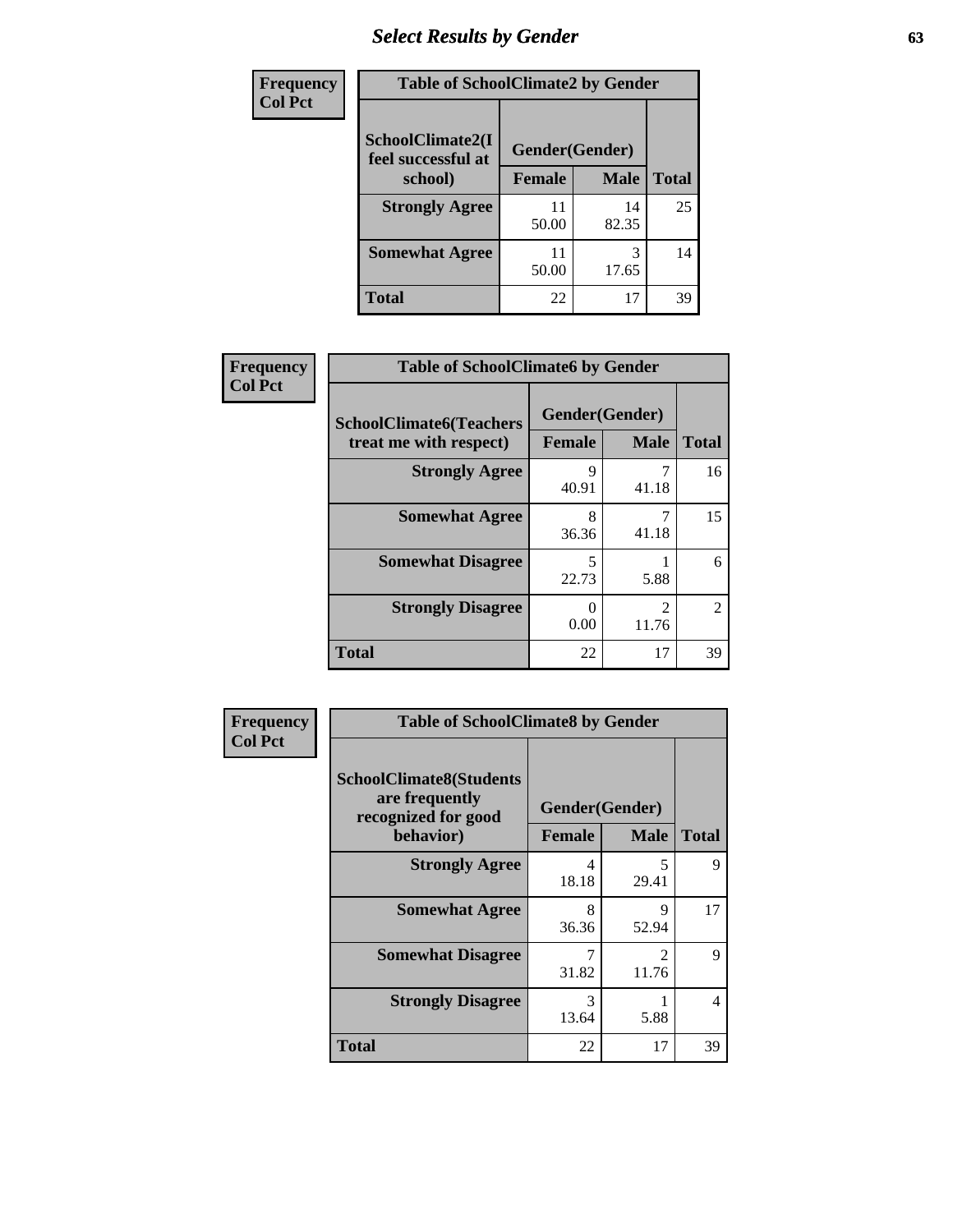# *Select Results by Gender* **64**

| <b>Frequency</b> | <b>Table of Gender by Dropout</b> |                                                                        |                |              |  |
|------------------|-----------------------------------|------------------------------------------------------------------------|----------------|--------------|--|
| <b>Row Pct</b>   |                                   | Dropout(I<br>have<br>thought<br>about<br>dropping<br>out of<br>school) |                |              |  |
|                  | Gender(Gender)                    | Yes                                                                    | N <sub>0</sub> | <b>Total</b> |  |
|                  | <b>Female</b>                     | 11<br>50.00                                                            | 11<br>50.00    | 22           |  |
|                  | <b>Male</b>                       | 3<br>17.65                                                             | 14<br>82.35    | 17           |  |
|                  | <b>Total</b>                      | 14                                                                     | 25             | 39           |  |

| <b>Frequency</b> |                        |                             |                                                                     | <b>Table of Gender by Dropoutreason</b> |                                |                         |              |  |
|------------------|------------------------|-----------------------------|---------------------------------------------------------------------|-----------------------------------------|--------------------------------|-------------------------|--------------|--|
| <b>Row Pct</b>   |                        |                             | Dropoutreason (If I dropped out the<br>reason would most likely be) |                                         |                                |                         |              |  |
|                  | <b>Gender</b> (Gender) | Won't<br><b>Drop</b><br>out | <b>Bored</b>                                                        | Family<br><b>Reasons</b>                | <b>Being</b><br><b>Bullied</b> | Other                   | <b>Total</b> |  |
|                  | Female                 | 10<br>45.45                 | 3<br>13.64                                                          | 3<br>13.64                              | 4.55                           | 5<br>22.73              | 22           |  |
|                  | <b>Male</b>            | 11<br>64.71                 | 2<br>11.76                                                          | $\mathfrak{D}$<br>11.76                 | 0.00                           | $\mathfrak{D}$<br>11.76 | 17           |  |
|                  | <b>Total</b>           | 21                          | 5                                                                   | 5                                       |                                | 7                       | 39           |  |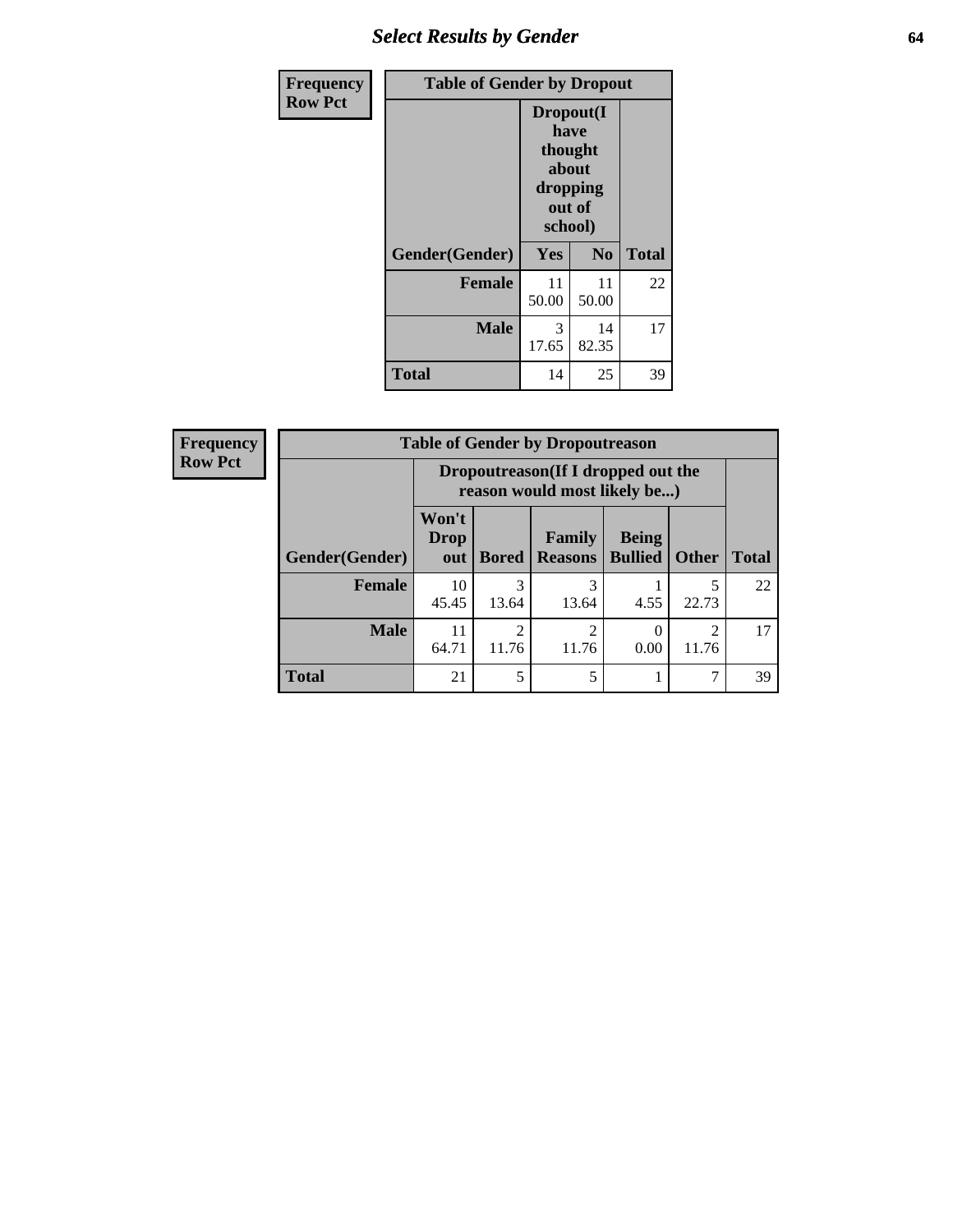*School Safety* **65**

| Frequency      | <b>Table of Gender by Bullied2</b> |                 |                |              |
|----------------|------------------------------------|-----------------|----------------|--------------|
| <b>Row Pct</b> |                                    | <b>Bullied2</b> |                |              |
|                | Gender(Gender)                     | <b>Yes</b>      | N <sub>0</sub> | <b>Total</b> |
|                | <b>Female</b>                      | 2<br>9.09       | 20<br>90.91    | 22           |
|                | <b>Male</b>                        | 0.00            | 17<br>100.00   | 17           |
|                | <b>Total</b>                       | 2               | 37             | 39           |

| Frequency      | <b>Table of Gender by Bulliedothers2</b> |                       |                |              |
|----------------|------------------------------------------|-----------------------|----------------|--------------|
| <b>Row Pct</b> |                                          | <b>Bulliedothers2</b> |                |              |
|                | Gender(Gender)                           | <b>Yes</b>            | N <sub>0</sub> | <b>Total</b> |
|                | <b>Female</b>                            | 4<br>18.18            | 18<br>81.82    | 22           |
|                | <b>Male</b>                              | 5.88                  | 16<br>94.12    | 17           |
|                | Total                                    | 5                     | 34             | 39           |

| Frequency      | <b>Table of Gender by Weaponschool2</b> |               |                |              |
|----------------|-----------------------------------------|---------------|----------------|--------------|
| <b>Row Pct</b> |                                         | Weaponschool2 |                |              |
|                | Gender(Gender)                          | Yes           | N <sub>0</sub> | <b>Total</b> |
|                | <b>Female</b>                           | 4.55          | 21<br>95.45    | 22           |
|                | <b>Male</b>                             | 0.00          | 17<br>100.00   |              |
|                | <b>Total</b>                            |               | 38             | 39           |

| Frequency      | <b>Table of Gender by Absentunsafe2</b> |               |                |              |
|----------------|-----------------------------------------|---------------|----------------|--------------|
| <b>Row Pct</b> |                                         | Absentunsafe2 |                |              |
|                | Gender(Gender)                          | Yes           | N <sub>0</sub> | <b>Total</b> |
|                | <b>Female</b>                           | 18.18         | 18<br>81.82    | 22           |
|                | <b>Male</b>                             | 0.00          | 17<br>100.00   | 17           |
|                | <b>Total</b>                            | 4             | 35             | 39           |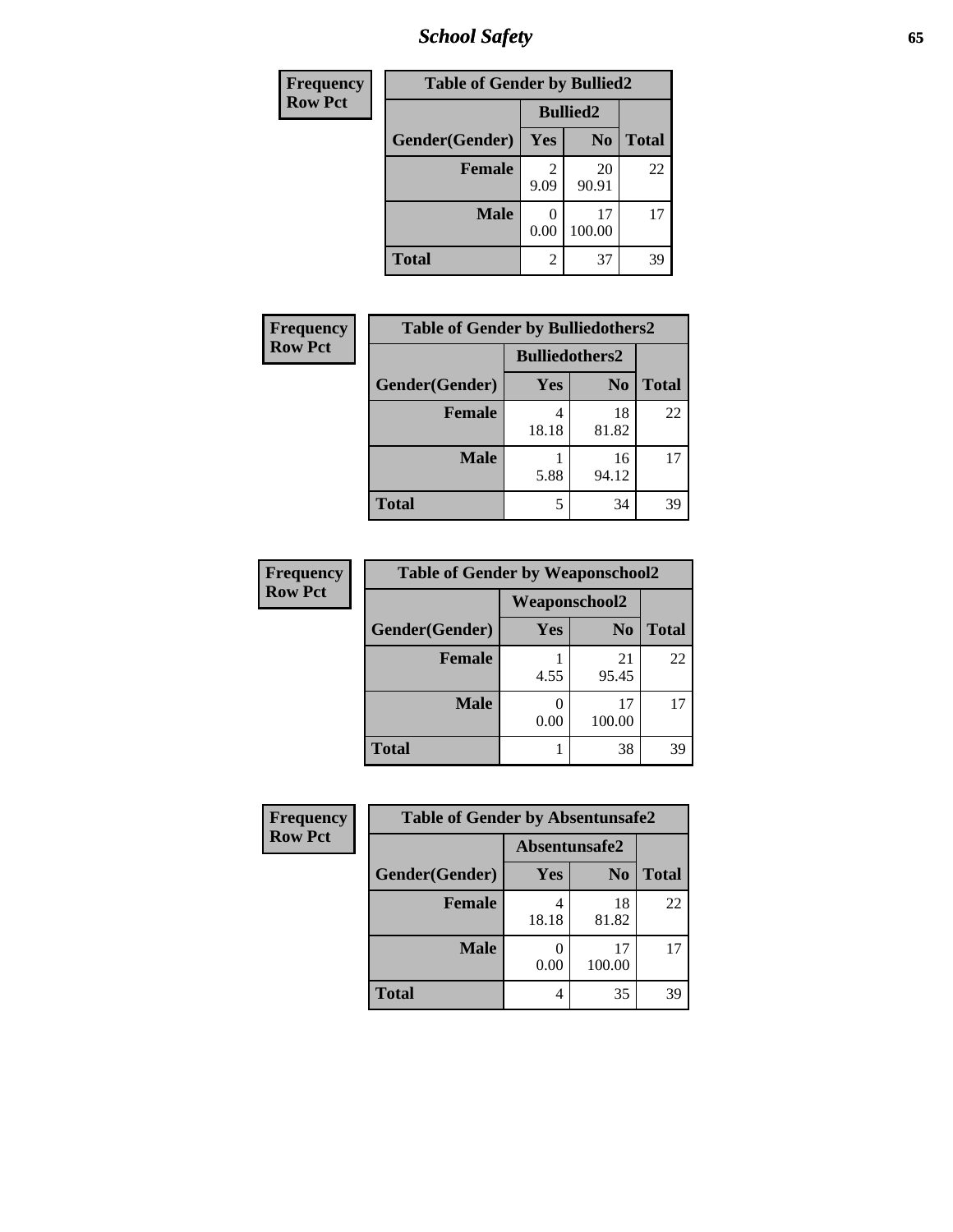*School Safety* **66**

| Frequency      | <b>Table of Gender by Gangself</b> |                                                                                                        |                |              |
|----------------|------------------------------------|--------------------------------------------------------------------------------------------------------|----------------|--------------|
| <b>Row Pct</b> |                                    | <b>Gangself</b> (I<br>have<br>participated<br>in illegal gang<br>activities in<br>the past 30<br>days) |                |              |
|                | Gender(Gender)                     | Yes                                                                                                    | N <sub>0</sub> | <b>Total</b> |
|                | <b>Female</b>                      | 4.55                                                                                                   | 21<br>95.45    | 22           |
|                | <b>Male</b>                        | 0<br>0.00                                                                                              | 17<br>100.00   | 17           |
|                | <b>Total</b>                       |                                                                                                        | 38             | 39           |

| Frequency      |                | <b>Table of Gender by Gangpeers</b>                                                                                         |                |              |
|----------------|----------------|-----------------------------------------------------------------------------------------------------------------------------|----------------|--------------|
| <b>Row Pct</b> |                | <b>Gangpeers</b> (I<br>have friends<br>who have<br>participated<br>in illegal gang<br>activities in<br>the past 30<br>days) |                |              |
|                | Gender(Gender) | <b>Yes</b>                                                                                                                  | N <sub>0</sub> | <b>Total</b> |
|                | <b>Female</b>  | 8<br>36.36                                                                                                                  | 14<br>63.64    | 22           |
|                | <b>Male</b>    | 8<br>47.06                                                                                                                  | 9<br>52.94     | 17           |
|                | <b>Total</b>   | 16                                                                                                                          | 23             | 39           |

| Frequency      | <b>Table of Gender by Pickedon2</b> |            |                |              |
|----------------|-------------------------------------|------------|----------------|--------------|
| <b>Row Pct</b> |                                     | Pickedon2  |                |              |
|                | Gender(Gender)                      | <b>Yes</b> | N <sub>0</sub> | <b>Total</b> |
|                | <b>Female</b>                       | 22.73      | 17<br>77.27    | 22           |
|                | <b>Male</b>                         | 5.88       | 16<br>94.12    | 17           |
|                | <b>Total</b>                        | 6          | 33             | 39           |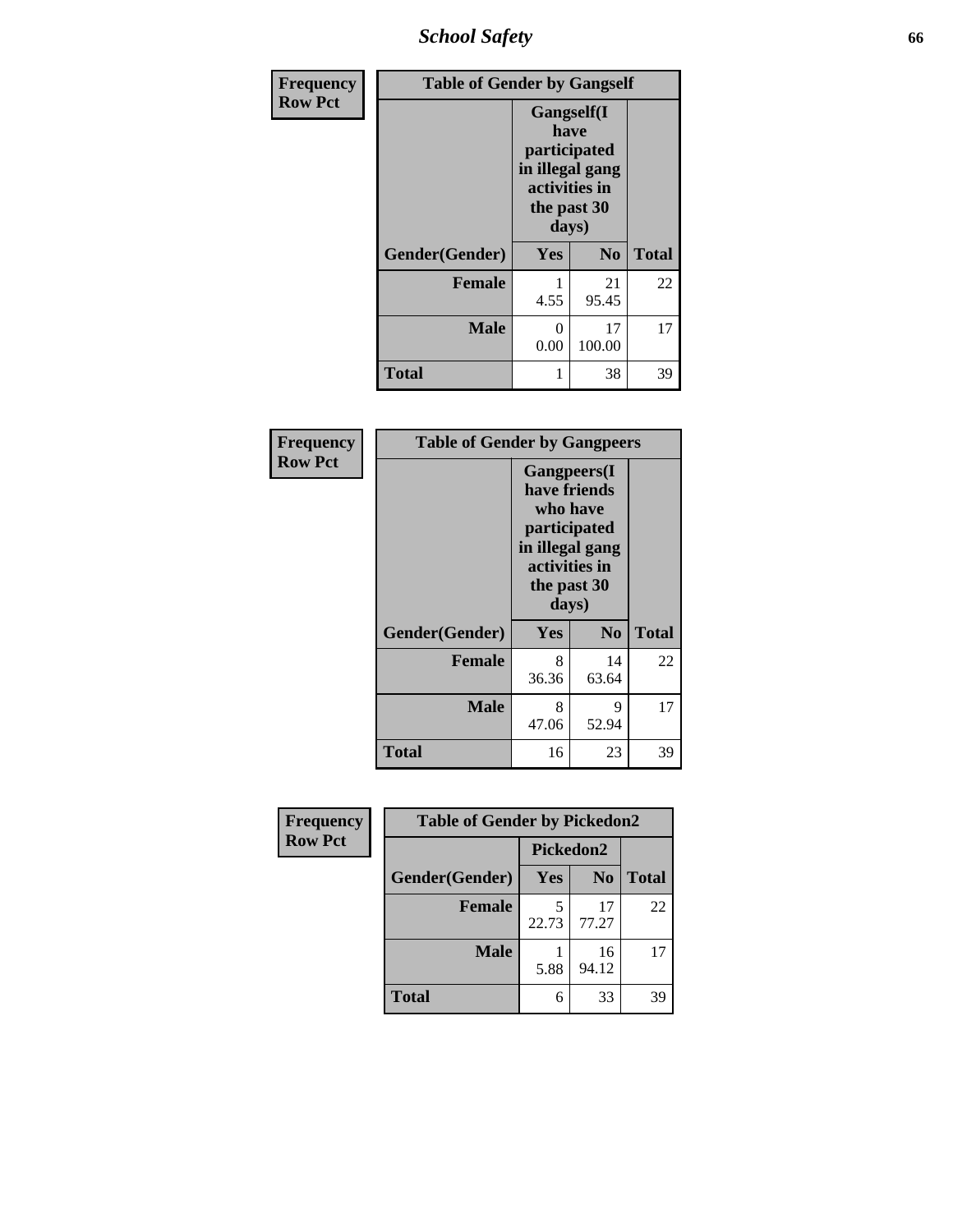*School Safety* **67**

| Frequency      | <b>Table of Gender by Safeschool2</b> |             |                |              |
|----------------|---------------------------------------|-------------|----------------|--------------|
| <b>Row Pct</b> |                                       | Safeschool2 |                |              |
|                | Gender(Gender)                        | Yes         | N <sub>0</sub> | <b>Total</b> |
|                | <b>Female</b>                         | 12<br>54.55 | 10<br>45.45    | 22           |
|                | <b>Male</b>                           | 13<br>76.47 | 4<br>23.53     | 17           |
|                | <b>Total</b>                          | 25          | 14             | 39           |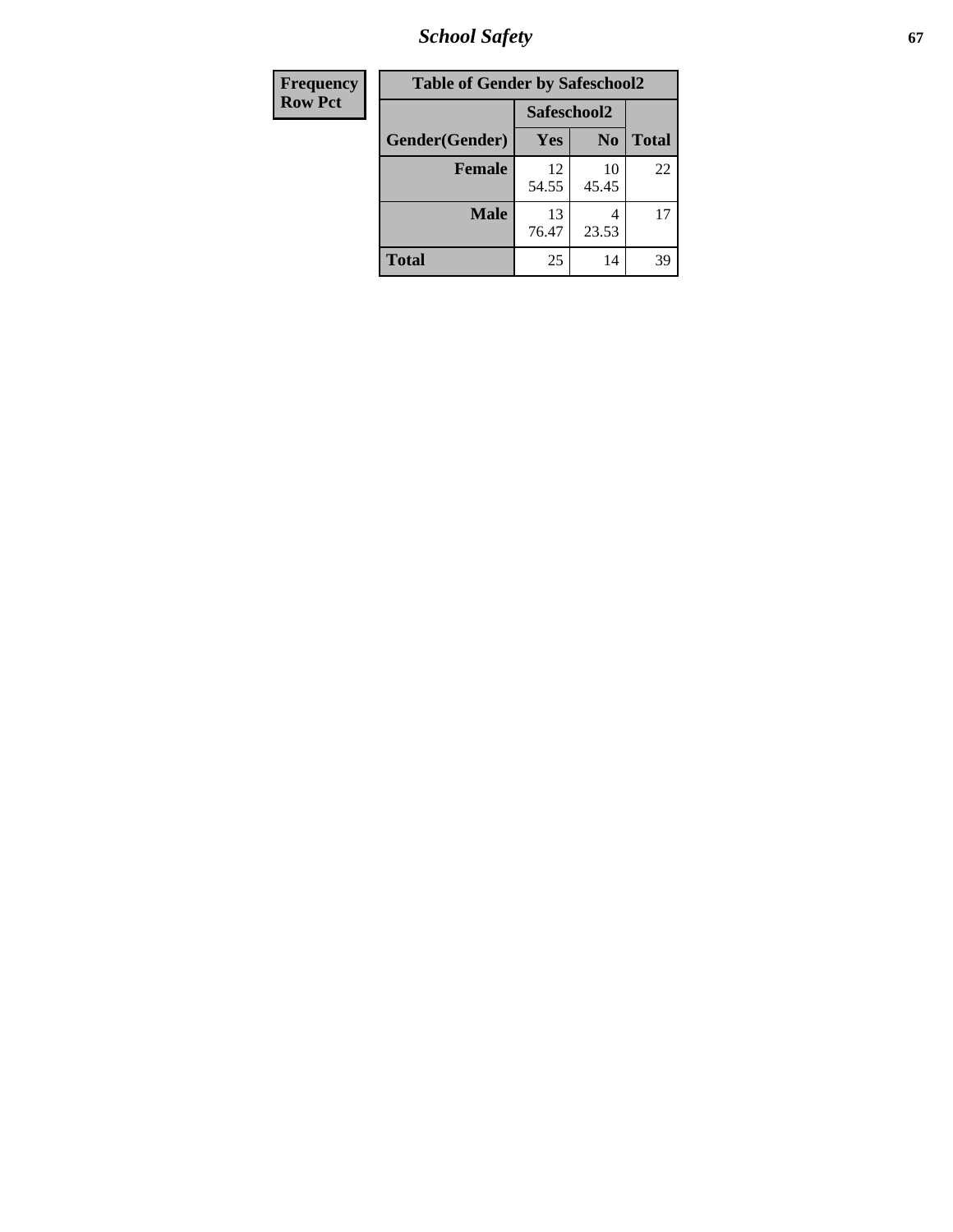# *Incidence of Drug Use* 68

| <b>Frequency</b> | <b>Table of Gender by AlcoholAlt</b> |                                          |                |              |
|------------------|--------------------------------------|------------------------------------------|----------------|--------------|
| <b>Row Pct</b>   |                                      | AlcoholAlt(Alcohol<br>use, past 30 days) |                |              |
|                  | Gender(Gender)                       | <b>Yes</b>                               | N <sub>0</sub> | <b>Total</b> |
|                  | <b>Female</b>                        | 31.82                                    | 15<br>68.18    | 22           |
|                  | <b>Male</b>                          | 4<br>23.53                               | 13<br>76.47    | 17           |
|                  | <b>Total</b>                         | 11                                       | 28             | 39           |

| Frequency      | <b>Table of Gender by TobaccoAny</b> |                                                 |                |              |
|----------------|--------------------------------------|-------------------------------------------------|----------------|--------------|
| <b>Row Pct</b> |                                      | <b>TobaccoAny(Tobacco</b><br>use, past 30 days) |                |              |
|                | Gender(Gender)                       | Yes                                             | N <sub>0</sub> | <b>Total</b> |
|                | <b>Female</b>                        | 4.55                                            | 21<br>95.45    | 22           |
|                | <b>Male</b>                          | 3<br>17.65                                      | 14<br>82.35    |              |
|                | <b>Total</b>                         | 4                                               | 35             | 39           |

| <b>Frequency</b> | <b>Table of Gender by MarijuanaAlt</b> |            |                                              |              |
|------------------|----------------------------------------|------------|----------------------------------------------|--------------|
| <b>Row Pct</b>   |                                        |            | MarijuanaAlt(Marijuana<br>use, past 30 days) |              |
|                  | Gender(Gender)                         | <b>Yes</b> | N <sub>0</sub>                               | <b>Total</b> |
|                  | <b>Female</b>                          | 5<br>22.73 | 17<br>77.27                                  | 22           |
|                  | <b>Male</b>                            | 4<br>23.53 | 13<br>76.47                                  | 17           |
|                  | <b>Total</b>                           | 9          | 30                                           | 39           |

| <b>Frequency</b> | <b>Table of Gender by OtherDrugAny</b> |                                                      |                |              |
|------------------|----------------------------------------|------------------------------------------------------|----------------|--------------|
| <b>Row Pct</b>   |                                        | <b>OtherDrugAny(Other</b><br>drug use, past 30 days) |                |              |
|                  | Gender(Gender)                         | <b>Yes</b>                                           | N <sub>0</sub> | <b>Total</b> |
|                  | <b>Female</b>                          | 4.55                                                 | 21<br>95.45    | 22           |
|                  | <b>Male</b>                            | 5.88                                                 | 16<br>94.12    | 17           |
|                  | <b>Total</b>                           | 2                                                    | 37             | 39           |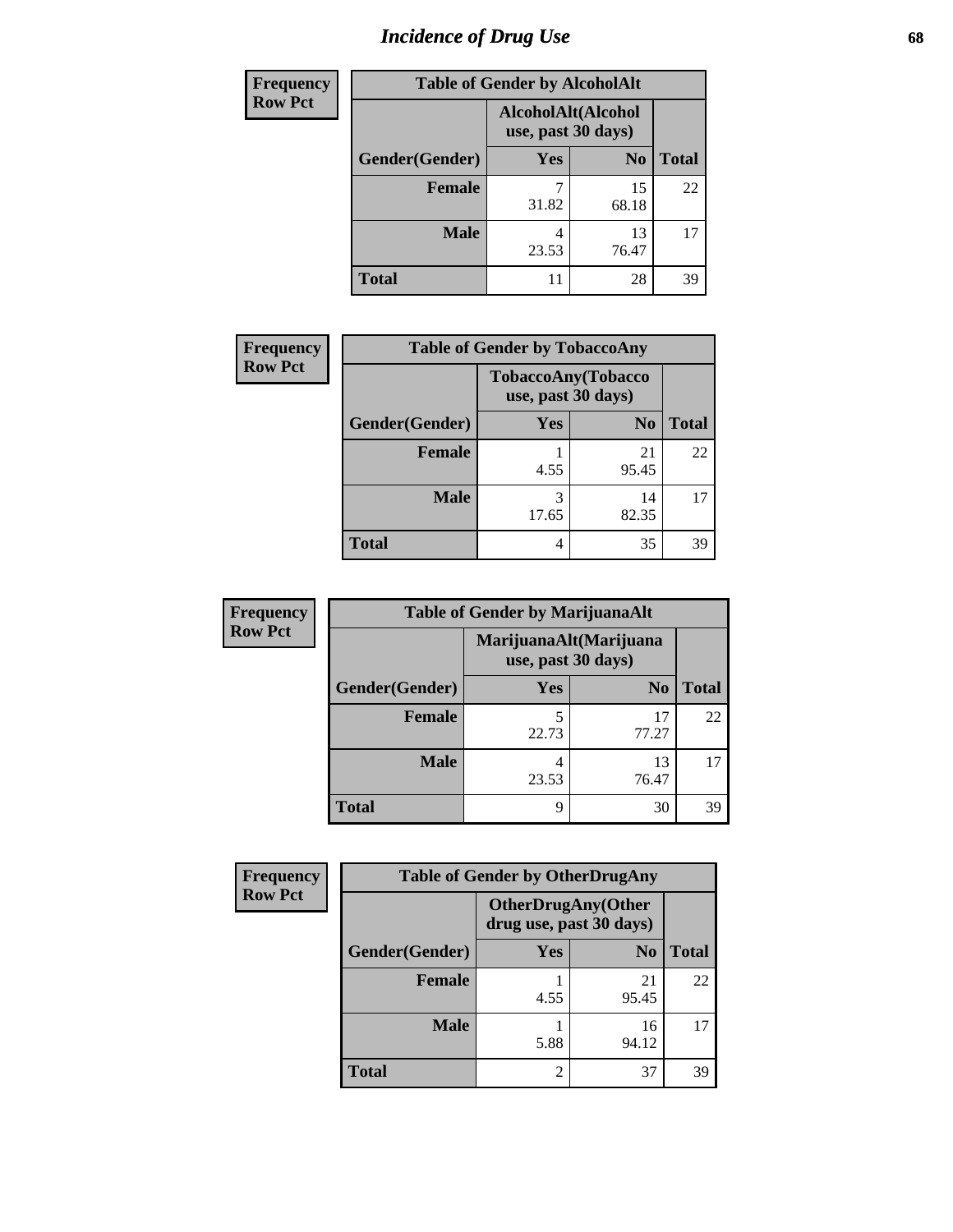### *Average Age at Onset of Use* **69** *Results for "Average Age at Onset of Use" questions exclude students who said they did not use that substance*

### **Gender=Female**

| <b>Variable</b>                 | <b>Label</b>                                                       | <b>Mean</b> |
|---------------------------------|--------------------------------------------------------------------|-------------|
| Alcoholinit2                    | I started using alcohol when I was                                 | 14.14       |
| Cigarettesinit2                 | I started smoking tobacco when I was                               | 9.00        |
| Smokelessinit2                  | I started chewing tobacco when I was                               |             |
| Marijuanainit2                  | I started using marijuana when I was                               | 15.50       |
| Cocaineinit2                    | I started using cocaine when I was                                 |             |
| Inhalantsinit2                  | I started using inhalants when I was                               | 16.00       |
| Steroidsinit2                   | I started using steroids when I was                                |             |
| Ecstasyinit2                    | I started using ecstasy when I was                                 |             |
| Methinit2                       | I started using methamphetamines when I was                        |             |
| Hallucinogensinit2              | I started using hallucinogens when I was                           |             |
| Prescription in it <sub>2</sub> | I started using prescription drugs not prescribed to me when I was |             |

#### **Gender=Male**

| <b>Variable</b>                 | Label                                                              | <b>Mean</b> |
|---------------------------------|--------------------------------------------------------------------|-------------|
| Alcoholinit2                    | I started using alcohol when I was                                 | 14.88       |
| Cigarettesinit2                 | I started smoking tobacco when I was                               | 15.00       |
| Smokelessinit2                  | I started chewing tobacco when I was                               | 9.00        |
| Marijuanainit2                  | I started using marijuana when I was                               | 14.60       |
| Cocaineinit2                    | I started using cocaine when I was                                 |             |
| Inhalantsinit2                  | I started using inhalants when I was                               |             |
| Steroidsinit2                   | I started using steroids when I was                                |             |
| Ecstasyinit2                    | I started using ecstasy when I was                                 |             |
| Methinit2                       | I started using methamphetamines when I was                        |             |
| Hallucinogensinit2              | I started using hallucinogens when I was                           |             |
| Prescription in it <sub>2</sub> | I started using prescription drugs not prescribed to me when I was | 14.00       |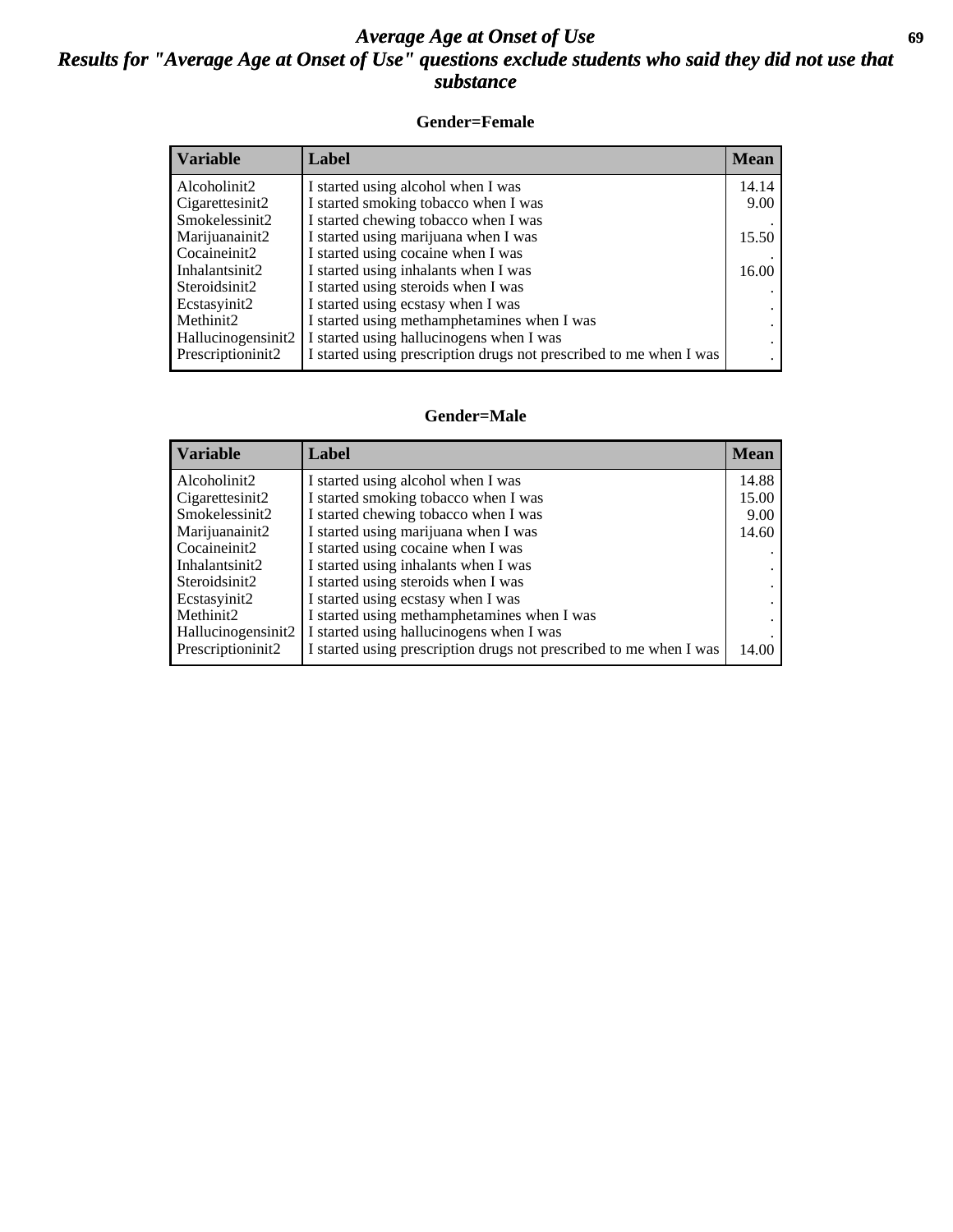# *I Think These Drugs are Harmful* **70**

| <b>Frequency</b> | <b>Table of Gender by Alcoholharmdich</b> |                                                   |                |              |
|------------------|-------------------------------------------|---------------------------------------------------|----------------|--------------|
| <b>Row Pct</b>   |                                           | Alcoholharmdich(I<br>think alcohol is<br>harmful) |                |              |
|                  | Gender(Gender)                            | <b>Yes</b>                                        | N <sub>0</sub> | <b>Total</b> |
|                  | <b>Female</b>                             | 18<br>81.82                                       | 4<br>18.18     | 22           |
|                  | <b>Male</b>                               | 13<br>76.47                                       | 4<br>23.53     | 17           |
|                  | <b>Total</b>                              | 31                                                | 8              | 39           |

| Frequency      | <b>Table of Gender by Tobaccoharmdich</b> |                              |                   |              |
|----------------|-------------------------------------------|------------------------------|-------------------|--------------|
| <b>Row Pct</b> |                                           | think tobacco is<br>harmful) | Tobaccoharmdich(I |              |
|                | Gender(Gender)                            | Yes                          | N <sub>0</sub>    | <b>Total</b> |
|                | <b>Female</b>                             | 19<br>86.36                  | 3<br>13.64        | 22           |
|                | <b>Male</b>                               | 14<br>82.35                  | 3<br>17.65        | 17           |
|                | <b>Total</b>                              | 33                           | 6                 | 39           |

| Frequency      | <b>Table of Gender by Marijuanaharmdich</b> |                                |                     |              |
|----------------|---------------------------------------------|--------------------------------|---------------------|--------------|
| <b>Row Pct</b> |                                             | think marijuana is<br>harmful) | Marijuanaharmdich(I |              |
|                | Gender(Gender)                              | <b>Yes</b>                     | N <sub>0</sub>      | <b>Total</b> |
|                | <b>Female</b>                               | 15<br>68.18                    | 31.82               | 22           |
|                | <b>Male</b>                                 | 41.18                          | 10<br>58.82         | 17           |
|                | <b>Total</b>                                | 22                             | 17                  | 39           |

| Frequency      | <b>Table of Gender by Otherdrugharmdich</b> |                                                          |                |              |
|----------------|---------------------------------------------|----------------------------------------------------------|----------------|--------------|
| <b>Row Pct</b> |                                             | Otherdrugharmdich(I<br>think other drugs are<br>harmful) |                |              |
|                | Gender(Gender)                              | <b>Yes</b>                                               | N <sub>0</sub> | <b>Total</b> |
|                | <b>Female</b>                               | 18<br>81.82                                              | 4<br>18.18     | 22           |
|                | <b>Male</b>                                 | 13<br>76.47                                              | 4<br>23.53     | 17           |
|                | <b>Total</b>                                | 31                                                       | 8              | 39           |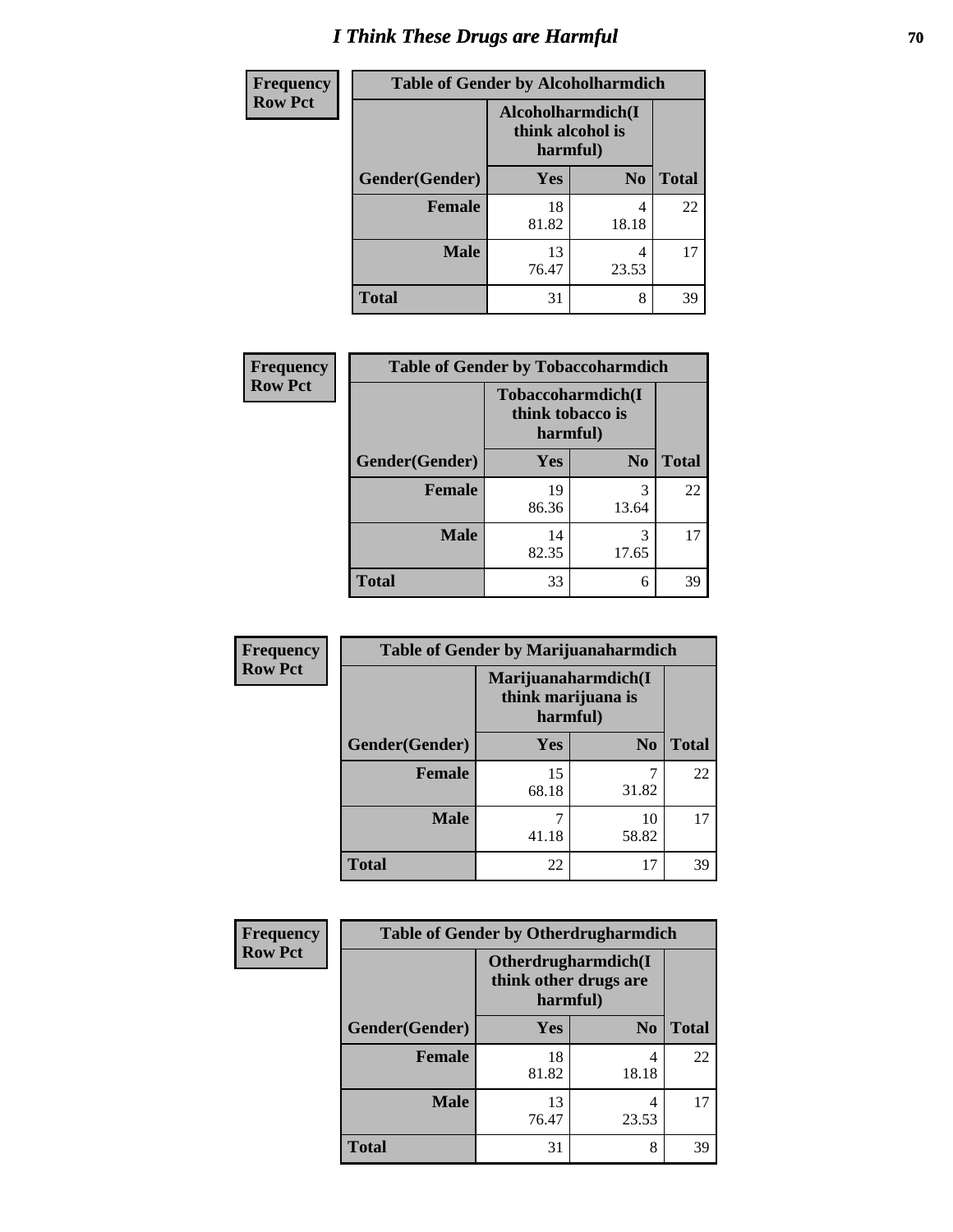| <b>Frequency</b> | <b>Table of Gender by Alcohollocation1</b> |                                                               |            |              |
|------------------|--------------------------------------------|---------------------------------------------------------------|------------|--------------|
| <b>Row Pct</b>   |                                            | <b>Alcohollocation1(Places</b><br><b>Friends Use Alcohol)</b> |            |              |
|                  | Gender(Gender)                             |                                                               | Do Not Use | <b>Total</b> |
|                  | <b>Female</b>                              | 13<br>59.09                                                   | q<br>40.91 | 22           |
|                  | <b>Male</b>                                | 64.71                                                         | 6<br>35.29 | 17           |
|                  | Total                                      | 24                                                            | 15         | 39           |

| <b>Frequency</b> | <b>Table of Gender by Alcohollocation2</b> |             |                                                               |              |
|------------------|--------------------------------------------|-------------|---------------------------------------------------------------|--------------|
| <b>Row Pct</b>   |                                            |             | <b>Alcohollocation2(Places</b><br><b>Friends Use Alcohol)</b> |              |
|                  | Gender(Gender)                             |             | <b>Home</b>                                                   | <b>Total</b> |
|                  | <b>Female</b>                              | 10<br>45.45 | 12<br>54.55                                                   | 22           |
|                  | <b>Male</b>                                | 41.18       | 10<br>58.82                                                   |              |
|                  | <b>Total</b>                               | 17          | 22                                                            | 39           |

| Frequency      | <b>Table of Gender by Alcohollocation3</b> |             |                                                               |              |
|----------------|--------------------------------------------|-------------|---------------------------------------------------------------|--------------|
| <b>Row Pct</b> |                                            |             | <b>Alcohollocation3(Places</b><br><b>Friends Use Alcohol)</b> |              |
|                | Gender(Gender)                             |             | <b>School</b>                                                 | <b>Total</b> |
|                | <b>Female</b>                              | 18<br>81.82 | 18.18                                                         | 22           |
|                | <b>Male</b>                                | 15<br>88.24 | 11.76                                                         | 17           |
|                | <b>Total</b>                               | 33          | 6                                                             | 39           |

| <b>Frequency</b> | <b>Table of Gender by Alcohollocation4</b> |                                                               |       |              |
|------------------|--------------------------------------------|---------------------------------------------------------------|-------|--------------|
| <b>Row Pct</b>   |                                            | <b>Alcohollocation4(Places</b><br><b>Friends Use Alcohol)</b> |       |              |
|                  | Gender(Gender)                             |                                                               | Car   | <b>Total</b> |
|                  | <b>Female</b>                              | 15<br>68.18                                                   | 31.82 | 22           |
|                  | <b>Male</b>                                | 13<br>76.47                                                   | 23.53 | 17           |
|                  | <b>Total</b>                               | 28                                                            | 11    | 39           |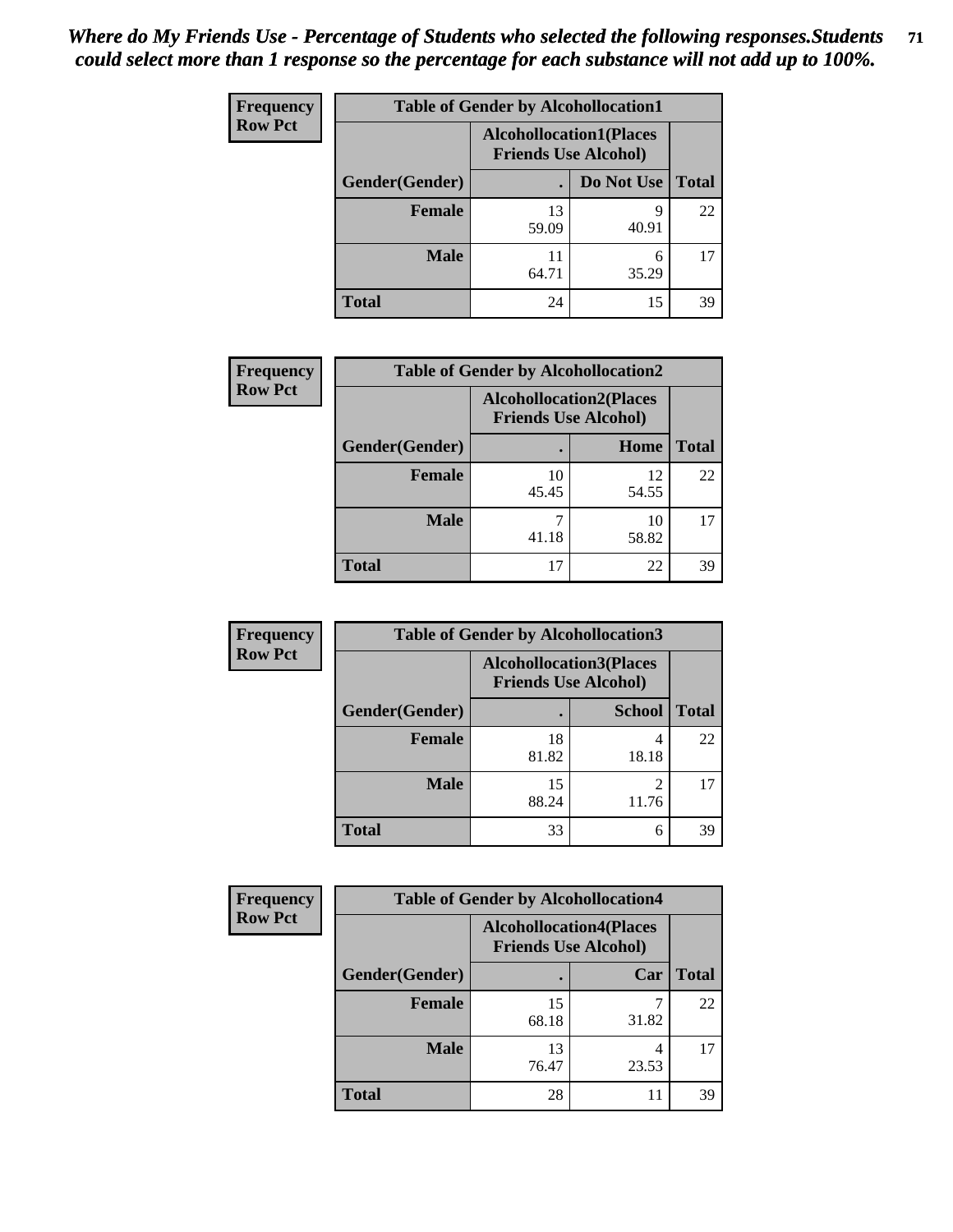| <b>Frequency</b> | <b>Table of Gender by Alcohollocation5</b> |                                                                |                                 |              |
|------------------|--------------------------------------------|----------------------------------------------------------------|---------------------------------|--------------|
| <b>Row Pct</b>   |                                            | <b>Alcohollocation5</b> (Places<br><b>Friends Use Alcohol)</b> |                                 |              |
|                  | Gender(Gender)                             |                                                                | <b>Friend's</b><br><b>House</b> | <b>Total</b> |
|                  | <b>Female</b>                              | 11<br>50.00                                                    | 11<br>50.00                     | 22           |
|                  | <b>Male</b>                                | 9<br>52.94                                                     | 8<br>47.06                      | 17           |
|                  | <b>Total</b>                               | 20                                                             | 19                              | 39           |

| <b>Frequency</b> | <b>Table of Gender by Alcohollocation6</b> |                                                               |              |              |
|------------------|--------------------------------------------|---------------------------------------------------------------|--------------|--------------|
| <b>Row Pct</b>   |                                            | <b>Alcohollocation6(Places</b><br><b>Friends Use Alcohol)</b> |              |              |
|                  | <b>Gender</b> (Gender)                     |                                                               | <b>Other</b> | <b>Total</b> |
|                  | <b>Female</b>                              | 17<br>77.27                                                   | 22.73        | 22           |
|                  | <b>Male</b>                                | 15<br>88.24                                                   | 2<br>11.76   |              |
|                  | <b>Total</b>                               | 32                                                            | ┑            | 39           |

| Frequency      | <b>Table of Gender by Tobaccolocation1</b> |                                                               |             |              |
|----------------|--------------------------------------------|---------------------------------------------------------------|-------------|--------------|
| <b>Row Pct</b> |                                            | <b>Tobaccolocation1(Places</b><br><b>Friends Use Tobacco)</b> |             |              |
|                | Gender(Gender)                             |                                                               | Do Not Use  | <b>Total</b> |
|                | Female                                     | 10<br>45.45                                                   | 12<br>54.55 | 22           |
|                | <b>Male</b>                                | 10<br>58.82                                                   | 41.18       | 17           |
|                | <b>Total</b>                               | 20                                                            | 19          | 39           |

| <b>Frequency</b> | <b>Table of Gender by Tobaccolocation2</b> |                                                               |             |              |
|------------------|--------------------------------------------|---------------------------------------------------------------|-------------|--------------|
| <b>Row Pct</b>   |                                            | <b>Tobaccolocation2(Places</b><br><b>Friends Use Tobacco)</b> |             |              |
|                  | Gender(Gender)                             |                                                               | Home        | <b>Total</b> |
|                  | Female                                     | 12<br>54.55                                                   | 10<br>45.45 | 22           |
|                  | <b>Male</b>                                | 52.94                                                         | 8<br>47.06  | 17           |
|                  | <b>Total</b>                               | 21                                                            | 18          | 39           |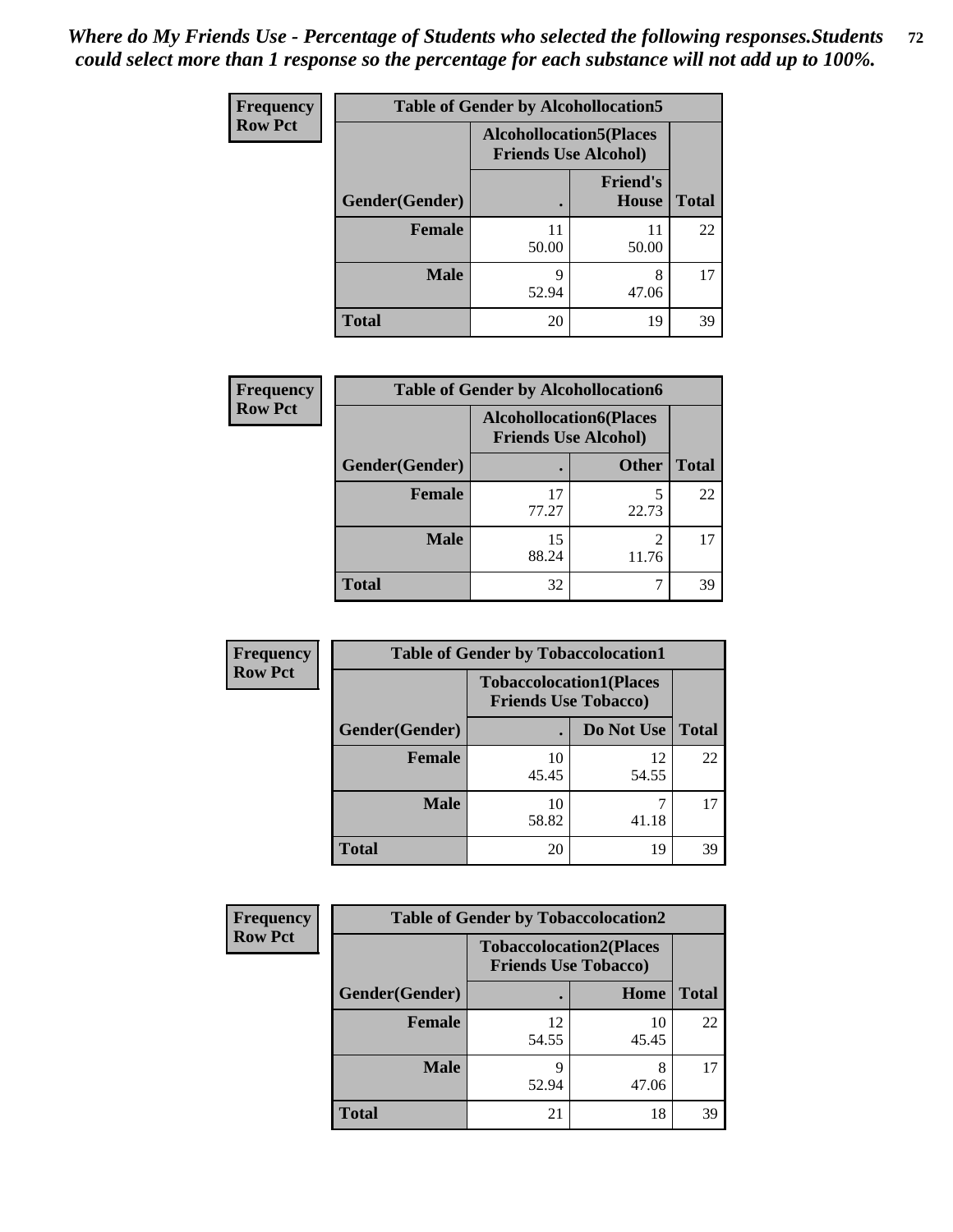| <b>Frequency</b> | <b>Table of Gender by Tobaccolocation3</b> |                                                               |               |              |
|------------------|--------------------------------------------|---------------------------------------------------------------|---------------|--------------|
| <b>Row Pct</b>   |                                            | <b>Tobaccolocation3(Places</b><br><b>Friends Use Tobacco)</b> |               |              |
|                  | Gender(Gender)                             |                                                               | <b>School</b> | <b>Total</b> |
|                  | Female                                     | 16<br>72.73                                                   | 6<br>27.27    | 22           |
|                  | <b>Male</b>                                | 15<br>88.24                                                   | 2<br>11.76    |              |
|                  | <b>Total</b>                               | 31                                                            | 8             | 39           |

| <b>Frequency</b> |                | <b>Table of Gender by Tobaccolocation4</b>                    |            |              |
|------------------|----------------|---------------------------------------------------------------|------------|--------------|
| <b>Row Pct</b>   |                | <b>Tobaccolocation4(Places</b><br><b>Friends Use Tobacco)</b> |            |              |
|                  | Gender(Gender) |                                                               | Car        | <b>Total</b> |
|                  | Female         | 77.27                                                         | 22.73      | 22           |
|                  | <b>Male</b>    | 64.71                                                         | 6<br>35.29 |              |
|                  | <b>Total</b>   | 28                                                            | 11         | 39           |

| <b>Frequency</b> | <b>Table of Gender by Tobaccolocation5</b> |                                                               |                                 |              |
|------------------|--------------------------------------------|---------------------------------------------------------------|---------------------------------|--------------|
| <b>Row Pct</b>   |                                            | <b>Tobaccolocation5(Places</b><br><b>Friends Use Tobacco)</b> |                                 |              |
|                  | Gender(Gender)                             |                                                               | <b>Friend's</b><br><b>House</b> | <b>Total</b> |
|                  | <b>Female</b>                              | 13<br>59.09                                                   | 9<br>40.91                      | 22           |
|                  | <b>Male</b>                                | 8<br>47.06                                                    | q<br>52.94                      | 17           |
|                  | <b>Total</b>                               | 21                                                            | 18                              | 39           |

| <b>Frequency</b> | <b>Table of Gender by Tobaccolocation6</b> |                                                               |              |              |  |
|------------------|--------------------------------------------|---------------------------------------------------------------|--------------|--------------|--|
| <b>Row Pct</b>   |                                            | <b>Tobaccolocation6(Places</b><br><b>Friends Use Tobacco)</b> |              |              |  |
|                  | Gender(Gender)                             |                                                               | <b>Other</b> | <b>Total</b> |  |
|                  | Female                                     | 19<br>86.36                                                   | 13.64        | 22           |  |
|                  | <b>Male</b>                                | 15<br>88.24                                                   | 11.76        | 17           |  |
|                  | <b>Total</b>                               | 34                                                            |              | 39           |  |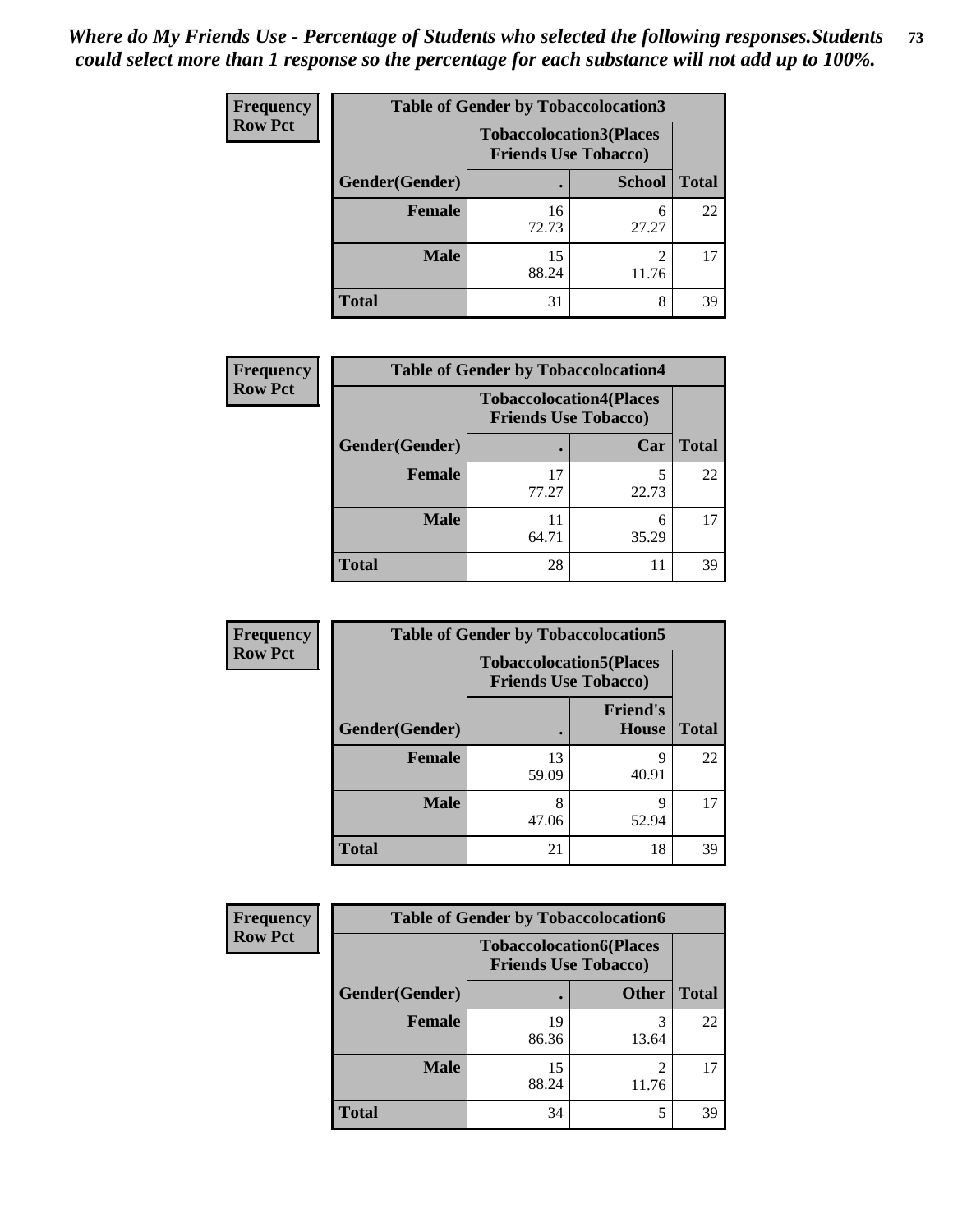| <b>Frequency</b> | <b>Table of Gender by Marijuanalocation1</b> |                                                                    |            |              |
|------------------|----------------------------------------------|--------------------------------------------------------------------|------------|--------------|
| <b>Row Pct</b>   |                                              | <b>Marijuanalocation1(Places</b><br><b>Friends Use Marijuana</b> ) |            |              |
|                  | Gender(Gender)                               |                                                                    | Do Not Use | <b>Total</b> |
|                  | <b>Female</b>                                | 13<br>59.09                                                        | Q<br>40.91 | 22           |
|                  | <b>Male</b>                                  | Q<br>52.94                                                         | 8<br>47.06 | 17           |
|                  | <b>Total</b>                                 | 22                                                                 | 17         | 39           |

| <b>Frequency</b> | <b>Table of Gender by Marijuanalocation2</b> |                                                                    |             |              |  |
|------------------|----------------------------------------------|--------------------------------------------------------------------|-------------|--------------|--|
| <b>Row Pct</b>   |                                              | <b>Marijuanalocation2(Places</b><br><b>Friends Use Marijuana</b> ) |             |              |  |
|                  | Gender(Gender)                               |                                                                    | Home        | <b>Total</b> |  |
|                  | Female                                       | 40.91                                                              | 13<br>59.09 | 22           |  |
|                  | <b>Male</b>                                  | 47.06                                                              | 9<br>52.94  |              |  |
|                  | <b>Total</b>                                 | 17                                                                 | 22          | 39           |  |

| Frequency      | <b>Table of Gender by Marijuanalocation3</b> |                                                                    |               |              |
|----------------|----------------------------------------------|--------------------------------------------------------------------|---------------|--------------|
| <b>Row Pct</b> |                                              | <b>Marijuanalocation3(Places</b><br><b>Friends Use Marijuana</b> ) |               |              |
|                | Gender(Gender)                               |                                                                    | <b>School</b> | <b>Total</b> |
|                | Female                                       | 14<br>63.64                                                        | 8<br>36.36    | 22           |
|                | <b>Male</b>                                  | 13<br>76.47                                                        | 4<br>23.53    | 17           |
|                | <b>Total</b>                                 | 27                                                                 | 12            | 39           |

| <b>Frequency</b> | <b>Table of Gender by Marijuanalocation4</b> |                                                                    |       |              |
|------------------|----------------------------------------------|--------------------------------------------------------------------|-------|--------------|
| <b>Row Pct</b>   |                                              | <b>Marijuanalocation4(Places</b><br><b>Friends Use Marijuana</b> ) |       |              |
|                  | Gender(Gender)                               |                                                                    | Car   | <b>Total</b> |
|                  | Female                                       | 14<br>63.64                                                        | 36.36 | 22           |
|                  | <b>Male</b>                                  | 10<br>58.82                                                        | 41.18 | 17           |
|                  | <b>Total</b>                                 | 24                                                                 | 15    | 39           |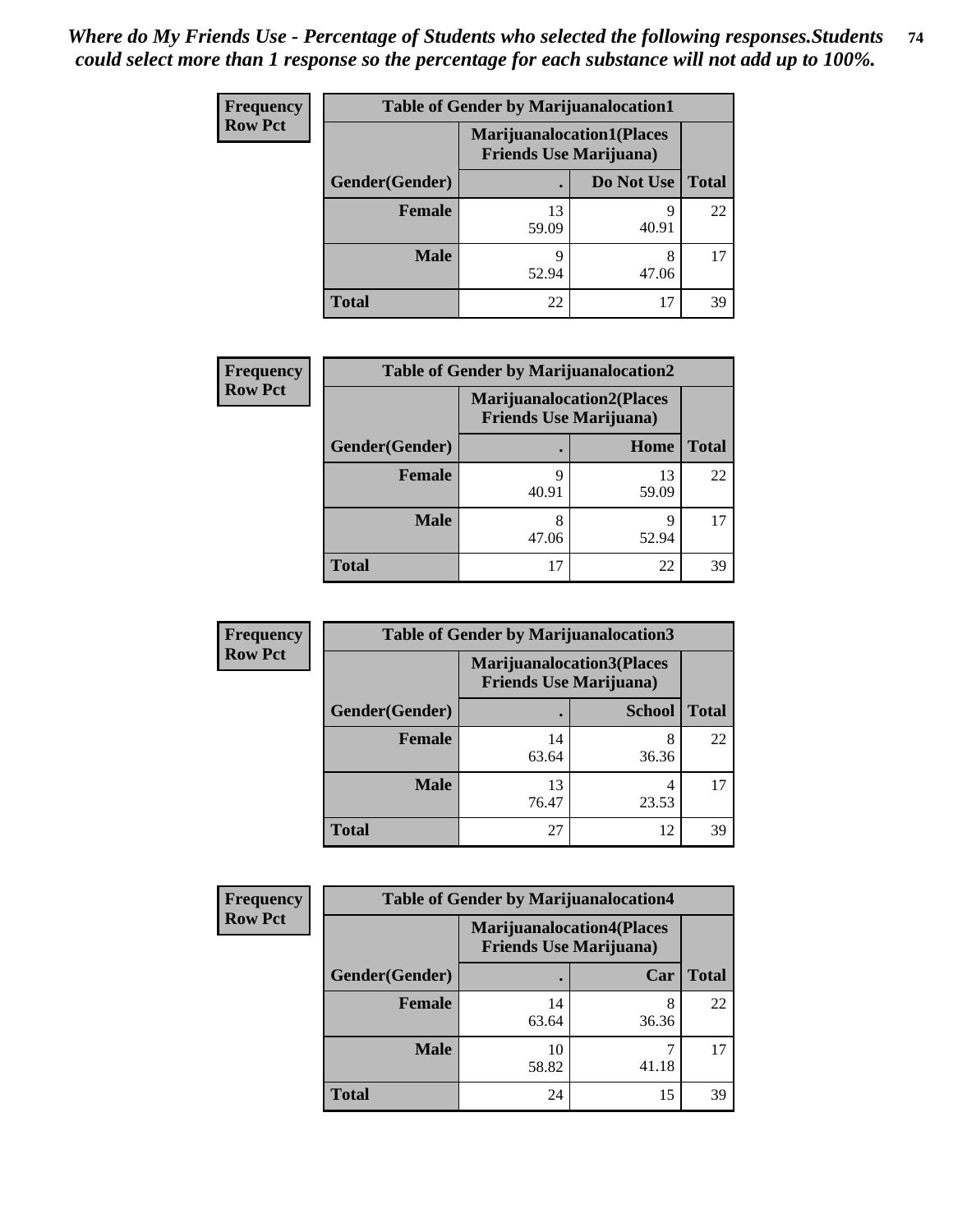| <b>Frequency</b> | <b>Table of Gender by Marijuanalocation5</b> |                                |                                   |              |
|------------------|----------------------------------------------|--------------------------------|-----------------------------------|--------------|
| <b>Row Pct</b>   |                                              | <b>Friends Use Marijuana</b> ) | <b>Marijuanalocation5</b> (Places |              |
|                  | Gender(Gender)                               |                                | <b>Friend's</b><br>House          | <b>Total</b> |
|                  | <b>Female</b>                                | 10<br>45.45                    | 12<br>54.55                       | 22           |
|                  | <b>Male</b>                                  | 8<br>47.06                     | 9<br>52.94                        | 17           |
|                  | <b>Total</b>                                 | 18                             | 21                                | 39           |

| <b>Frequency</b> |                | <b>Table of Gender by Marijuanalocation6</b> |                                  |              |
|------------------|----------------|----------------------------------------------|----------------------------------|--------------|
| <b>Row Pct</b>   |                | <b>Friends Use Marijuana</b> )               | <b>Marijuanalocation6(Places</b> |              |
|                  | Gender(Gender) |                                              | <b>Other</b>                     | <b>Total</b> |
|                  | <b>Female</b>  | 17<br>77.27                                  | 22.73                            | 22           |
|                  | <b>Male</b>    | 12<br>70.59                                  | 5<br>29.41                       | 17           |
|                  | <b>Total</b>   | 29                                           | 10                               | 39           |

| <b>Frequency</b> | <b>Table of Gender by Otherdruglocation1</b> |                                                                                |             |              |
|------------------|----------------------------------------------|--------------------------------------------------------------------------------|-------------|--------------|
| <b>Row Pct</b>   |                                              | <b>Otherdruglocation1(Places</b><br><b>Friends Use Other Illegal</b><br>Drugs) |             |              |
|                  | Gender(Gender)                               |                                                                                | Do Not Use  | <b>Total</b> |
|                  | Female                                       | 6<br>27.27                                                                     | 16<br>72.73 | 22           |
|                  | <b>Male</b>                                  | っ<br>11.76                                                                     | 15<br>88.24 | 17           |
|                  | <b>Total</b>                                 | 8                                                                              | 31          | 39           |

| Frequency      | <b>Table of Gender by Otherdruglocation2</b> |                                                                                |       |              |
|----------------|----------------------------------------------|--------------------------------------------------------------------------------|-------|--------------|
| <b>Row Pct</b> |                                              | <b>Otherdruglocation2(Places</b><br><b>Friends Use Other Illegal</b><br>Drugs) |       |              |
|                | Gender(Gender)                               |                                                                                | Home  | <b>Total</b> |
|                | <b>Female</b>                                | 18<br>81.82                                                                    | 18.18 | 22           |
|                | <b>Male</b>                                  | 16<br>94.12                                                                    | 5.88  | 17           |
|                | <b>Total</b>                                 | 34                                                                             | 5     | 39           |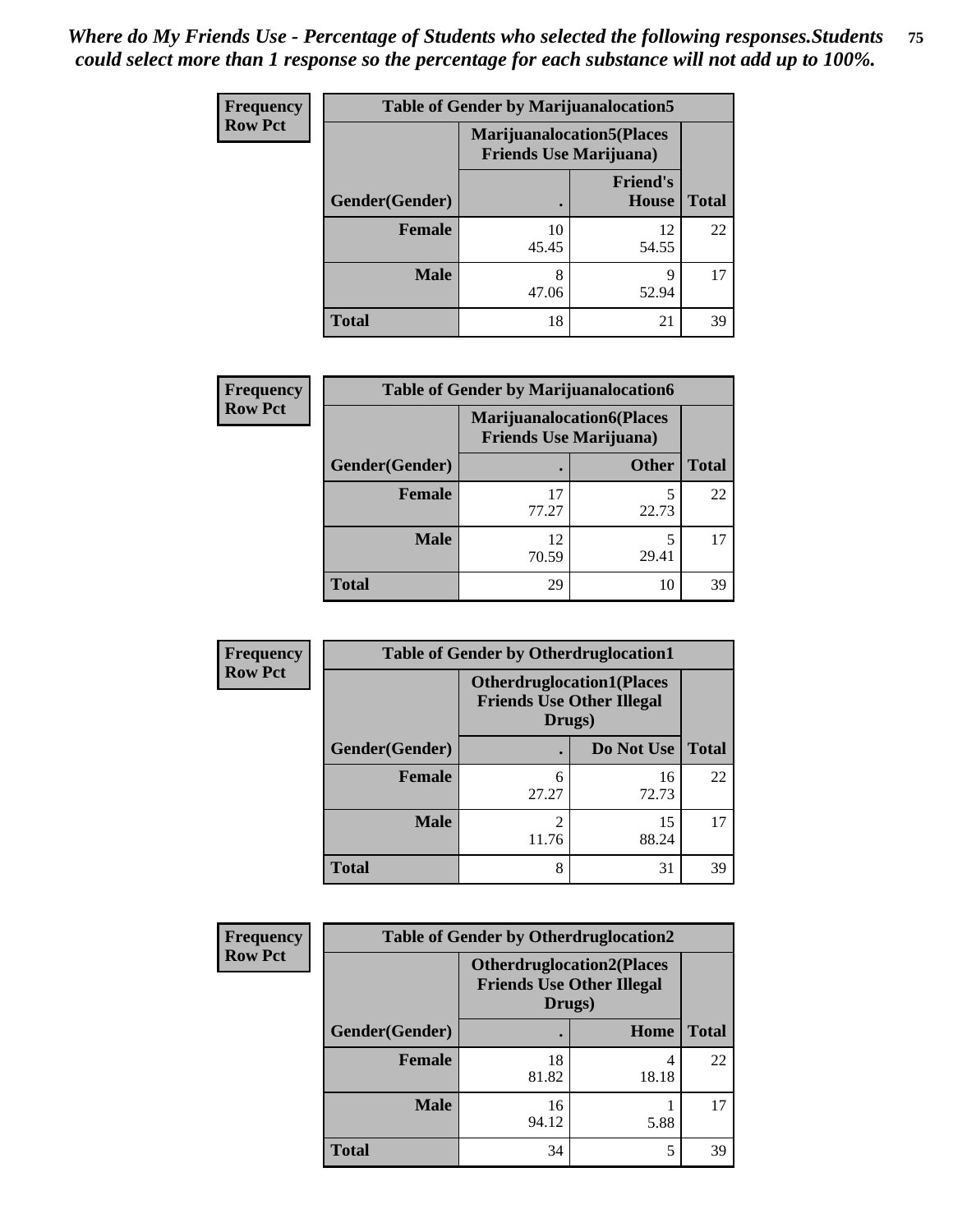| <b>Frequency</b> | <b>Table of Gender by Otherdruglocation3</b> |                                                                                |               |              |
|------------------|----------------------------------------------|--------------------------------------------------------------------------------|---------------|--------------|
| <b>Row Pct</b>   |                                              | <b>Otherdruglocation3(Places</b><br><b>Friends Use Other Illegal</b><br>Drugs) |               |              |
|                  | Gender(Gender)                               |                                                                                | <b>School</b> | <b>Total</b> |
|                  | <b>Female</b>                                | 20<br>90.91                                                                    | ി<br>9.09     | 22           |
|                  | <b>Male</b>                                  | 16<br>94.12                                                                    | 5.88          | 17           |
|                  | <b>Total</b>                                 | 36                                                                             | 3             | 39           |

| Frequency      | <b>Table of Gender by Otherdruglocation4</b> |                                            |                                  |              |
|----------------|----------------------------------------------|--------------------------------------------|----------------------------------|--------------|
| <b>Row Pct</b> |                                              | <b>Friends Use Other Illegal</b><br>Drugs) | <b>Otherdruglocation4(Places</b> |              |
|                | Gender(Gender)                               |                                            | Car                              | <b>Total</b> |
|                | Female                                       | 21<br>95.45                                | 4.55                             | 22           |
|                | <b>Male</b>                                  | 16<br>94.12                                | 5.88                             | 17           |
|                | <b>Total</b>                                 | 37                                         | 2                                | 39           |

| Frequency      | <b>Table of Gender by Otherdruglocation5</b> |             |                                                                      |              |
|----------------|----------------------------------------------|-------------|----------------------------------------------------------------------|--------------|
| <b>Row Pct</b> |                                              | Drugs)      | <b>Otherdruglocation5(Places</b><br><b>Friends Use Other Illegal</b> |              |
|                | Gender(Gender)                               |             | <b>Friend's</b><br><b>House</b>                                      | <b>Total</b> |
|                | <b>Female</b>                                | 19<br>86.36 | 3<br>13.64                                                           | 22           |
|                | <b>Male</b>                                  | 16<br>94.12 | 5.88                                                                 | 17           |
|                | <b>Total</b>                                 | 35          | 4                                                                    | 39           |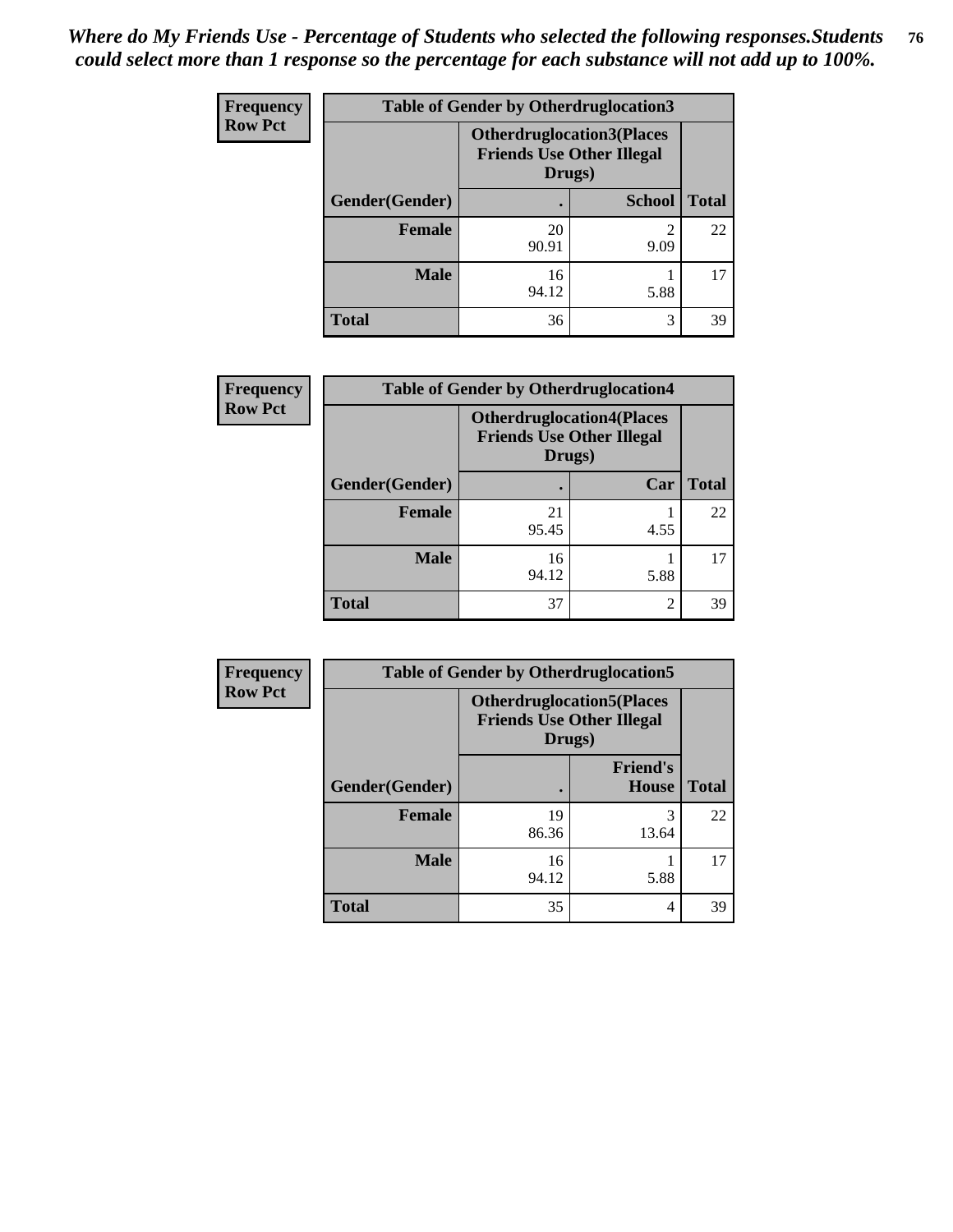| <b>Frequency</b> | <b>Table of Gender by Otherdruglocation6</b> |                                                                                |              |              |
|------------------|----------------------------------------------|--------------------------------------------------------------------------------|--------------|--------------|
| <b>Row Pct</b>   |                                              | <b>Otherdruglocation6(Places</b><br><b>Friends Use Other Illegal</b><br>Drugs) |              |              |
|                  | Gender(Gender)                               |                                                                                | <b>Other</b> | <b>Total</b> |
|                  | <b>Female</b>                                | 17<br>77.27                                                                    | 22.73        | 22           |
|                  | <b>Male</b>                                  | 16<br>94.12                                                                    | 5.88         | 17           |
|                  | <b>Total</b>                                 | 33                                                                             | 6            | 39           |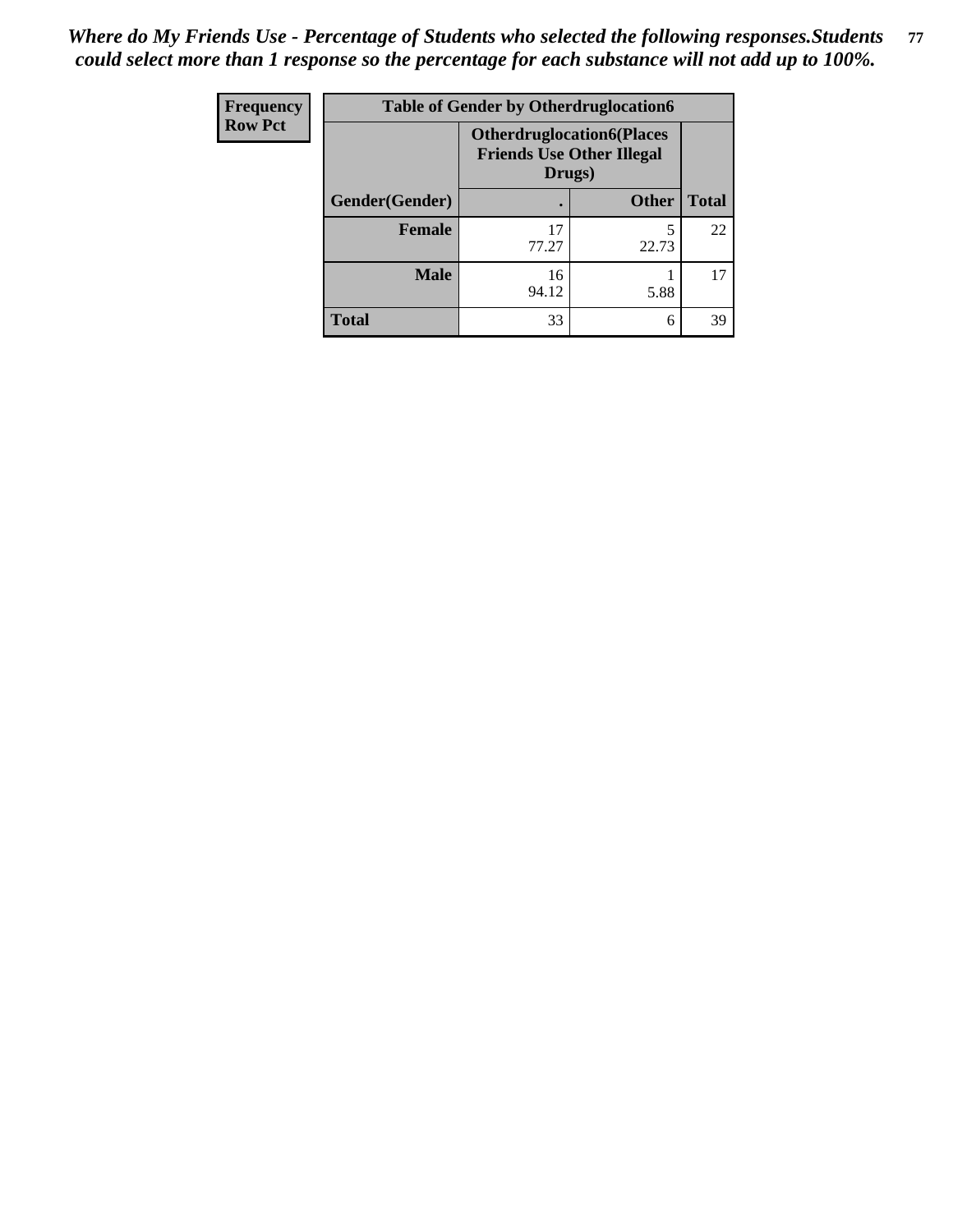| Frequency      | <b>Table of Gender by Alcoholtime1</b> |                                                          |                      |              |
|----------------|----------------------------------------|----------------------------------------------------------|----------------------|--------------|
| <b>Row Pct</b> |                                        | <b>Alcoholtime1(Times</b><br><b>Friends Use Alcohol)</b> |                      |              |
|                | Gender(Gender)                         | $\bullet$                                                | Do Not<br><b>Use</b> | <b>Total</b> |
|                | <b>Female</b>                          | 12<br>54.55                                              | 10<br>45.45          | 22           |
|                | <b>Male</b>                            | 11<br>64.71                                              | 6<br>35.29           | 17           |
|                | <b>Total</b>                           | 23                                                       | 16                   | 39           |

| <b>Frequency</b> | <b>Table of Gender by Alcoholtime2</b> |                                                          |                            |              |
|------------------|----------------------------------------|----------------------------------------------------------|----------------------------|--------------|
| <b>Row Pct</b>   |                                        | <b>Alcoholtime2(Times</b><br><b>Friends Use Alcohol)</b> |                            |              |
|                  | Gender(Gender)                         |                                                          | <b>On Way</b><br>to School | <b>Total</b> |
|                  | <b>Female</b>                          | 17<br>77.27                                              | 5<br>22.73                 | 22           |
|                  | <b>Male</b>                            | 14<br>82.35                                              | 3<br>17.65                 | 17           |
|                  | <b>Total</b>                           | 31                                                       | 8                          | 39           |

| Frequency      | <b>Table of Gender by Alcoholtime3</b> |                                                          |                                   |              |
|----------------|----------------------------------------|----------------------------------------------------------|-----------------------------------|--------------|
| <b>Row Pct</b> |                                        | <b>Alcoholtime3(Times</b><br><b>Friends Use Alcohol)</b> |                                   |              |
|                | Gender(Gender)                         |                                                          | <b>During</b><br>School           | <b>Total</b> |
|                | <b>Female</b>                          | 18<br>81.82                                              | 4<br>18.18                        | 22           |
|                | <b>Male</b>                            | 15<br>88.24                                              | $\overline{\mathcal{L}}$<br>11.76 | 17           |
|                | <b>Total</b>                           | 33                                                       | 6                                 | 39           |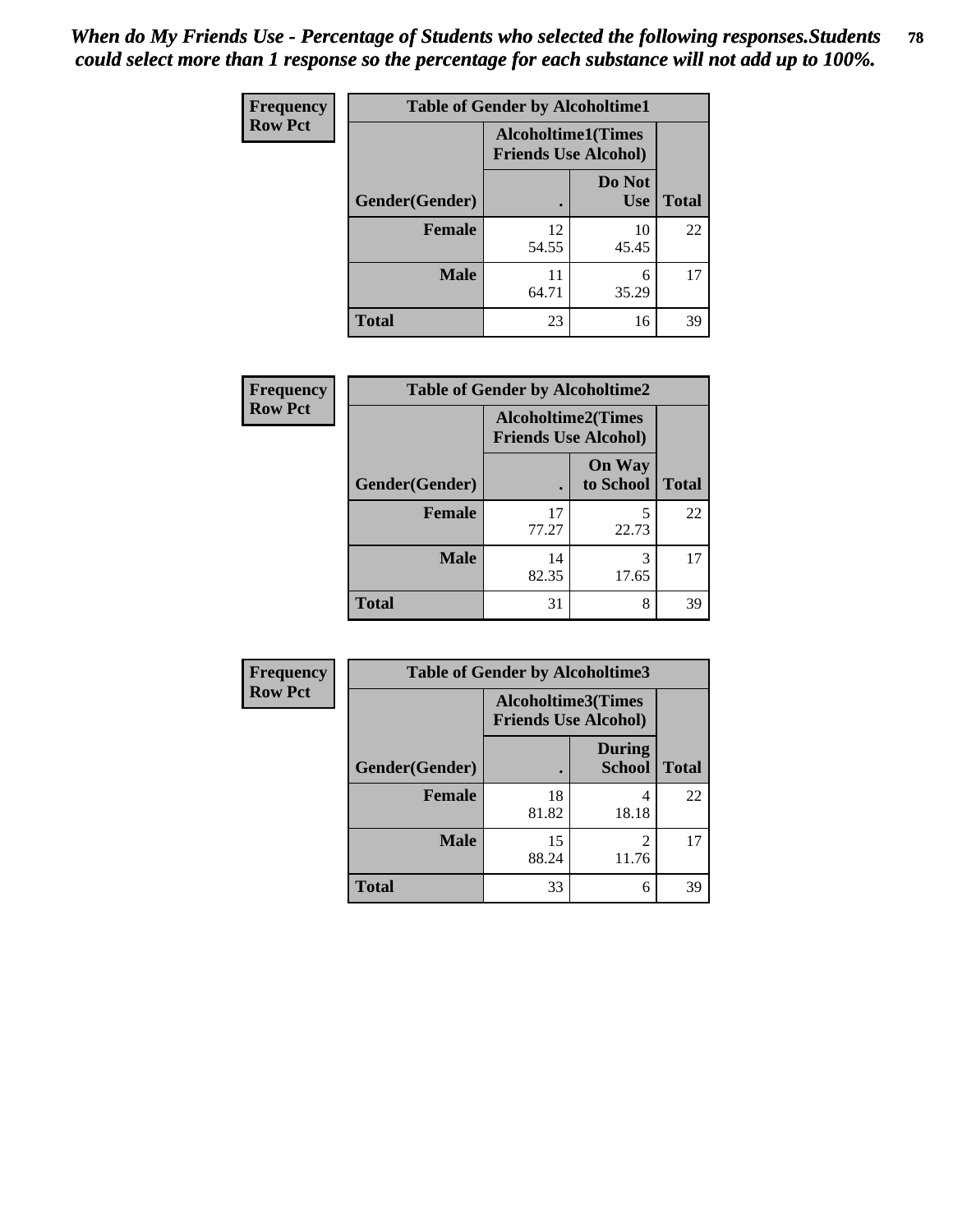*When do My Friends Use - Percentage of Students who selected the following responses.Students could select more than 1 response so the percentage for each substance will not add up to 100%.* **79**

| <b>Frequency</b> | <b>Table of Gender by Alcoholtime4</b> |                                                          |                                                |              |
|------------------|----------------------------------------|----------------------------------------------------------|------------------------------------------------|--------------|
| <b>Row Pct</b>   |                                        | <b>Alcoholtime4(Times</b><br><b>Friends Use Alcohol)</b> |                                                |              |
|                  | Gender(Gender)                         | $\bullet$                                                | <b>On Way</b><br>Home<br>From<br><b>School</b> | <b>Total</b> |
|                  | <b>Female</b>                          | 16<br>72.73                                              | 6<br>27.27                                     | 22           |
|                  | <b>Male</b>                            | 14<br>82.35                                              | 3<br>17.65                                     | 17           |
|                  | <b>Total</b>                           | 30                                                       | 9                                              | 39           |

| <b>Frequency</b> | <b>Table of Gender by Alcoholtime5</b> |                                                           |                   |              |  |
|------------------|----------------------------------------|-----------------------------------------------------------|-------------------|--------------|--|
| <b>Row Pct</b>   |                                        | <b>Alcoholtime5</b> (Times<br><b>Friends Use Alcohol)</b> |                   |              |  |
|                  | Gender(Gender)                         |                                                           | <b>Weeknights</b> | <b>Total</b> |  |
|                  | <b>Female</b>                          | 15<br>68.18                                               | 31.82             | 22           |  |
|                  | <b>Male</b>                            | 12<br>70.59                                               | 5<br>29.41        | 17           |  |
|                  | <b>Total</b>                           | 27                                                        | 12                | 39           |  |

| <b>Frequency</b> | <b>Table of Gender by Alcoholtime6</b> |                                                          |             |              |  |
|------------------|----------------------------------------|----------------------------------------------------------|-------------|--------------|--|
| <b>Row Pct</b>   |                                        | <b>Alcoholtime6(Times</b><br><b>Friends Use Alcohol)</b> |             |              |  |
|                  | Gender(Gender)                         |                                                          | Weekends    | <b>Total</b> |  |
|                  | Female                                 | 10<br>45.45                                              | 12<br>54.55 | 22           |  |
|                  | <b>Male</b>                            | 41.18                                                    | 10<br>58.82 | 17           |  |
|                  | <b>Total</b>                           | 17                                                       | 22          | 39           |  |

| Frequency      | <b>Table of Gender by Tobaccotime1</b> |                                                          |                      |              |
|----------------|----------------------------------------|----------------------------------------------------------|----------------------|--------------|
| <b>Row Pct</b> |                                        | <b>Tobaccotime1(Times</b><br><b>Friends Use Tobacco)</b> |                      |              |
|                | Gender(Gender)                         |                                                          | Do Not<br><b>Use</b> | <b>Total</b> |
|                | <b>Female</b>                          | 11<br>50.00                                              | 11<br>50.00          | 22           |
|                | <b>Male</b>                            | 9<br>52.94                                               | 8<br>47.06           | 17           |
|                | <b>Total</b>                           | 20                                                       | 19                   | 39           |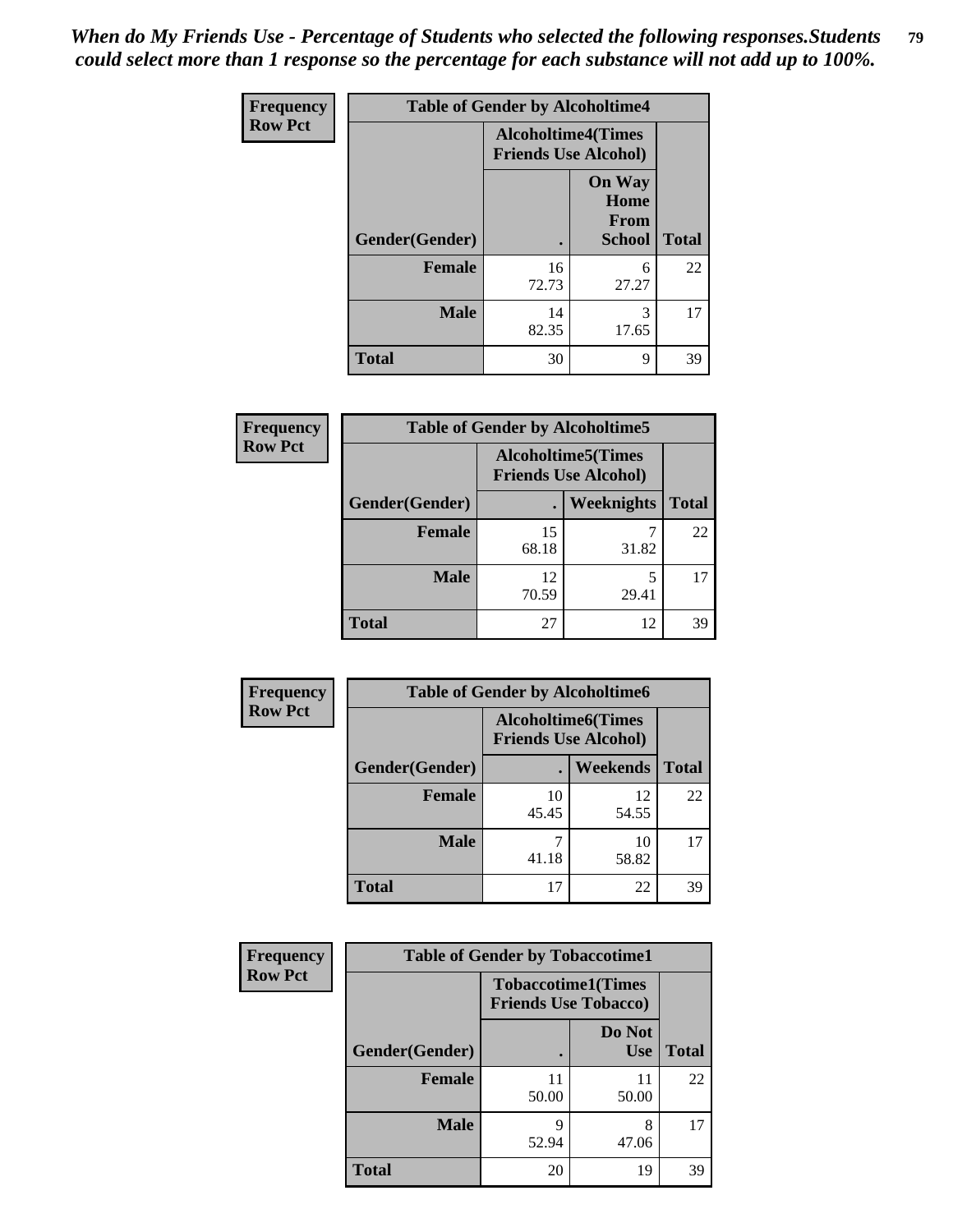| <b>Frequency</b> |                | <b>Table of Gender by Tobaccotime2</b>                   |                            |              |
|------------------|----------------|----------------------------------------------------------|----------------------------|--------------|
| <b>Row Pct</b>   |                | <b>Tobaccotime2(Times</b><br><b>Friends Use Tobacco)</b> |                            |              |
|                  | Gender(Gender) |                                                          | <b>On Way</b><br>to School | <b>Total</b> |
|                  | <b>Female</b>  | 15<br>68.18                                              | 31.82                      | 22           |
|                  | <b>Male</b>    | 12<br>70.59                                              | 5<br>29.41                 | 17           |
|                  | <b>Total</b>   | 27                                                       | 12                         | 39           |

| Frequency      | <b>Table of Gender by Tobaccotime3</b> |                                                          |                                |              |
|----------------|----------------------------------------|----------------------------------------------------------|--------------------------------|--------------|
| <b>Row Pct</b> |                                        | <b>Tobaccotime3(Times</b><br><b>Friends Use Tobacco)</b> |                                |              |
|                | Gender(Gender)                         |                                                          | <b>During</b><br><b>School</b> | <b>Total</b> |
|                | <b>Female</b>                          | 15<br>68.18                                              | 31.82                          | 22           |
|                | <b>Male</b>                            | 15<br>88.24                                              | 11.76                          | 17           |
|                | <b>Total</b>                           | 30                                                       | 9                              | 39           |

| <b>Frequency</b> | <b>Table of Gender by Tobaccotime4</b> |                                                          |                                                       |              |
|------------------|----------------------------------------|----------------------------------------------------------|-------------------------------------------------------|--------------|
| <b>Row Pct</b>   |                                        | <b>Tobaccotime4(Times</b><br><b>Friends Use Tobacco)</b> |                                                       |              |
|                  | Gender(Gender)                         |                                                          | <b>On Way</b><br>Home<br><b>From</b><br><b>School</b> | <b>Total</b> |
|                  | <b>Female</b>                          | 16<br>72.73                                              | 6<br>27.27                                            | 22           |
|                  | <b>Male</b>                            | 14<br>82.35                                              | 3<br>17.65                                            | 17           |
|                  | <b>Total</b>                           | 30                                                       | 9                                                     | 39           |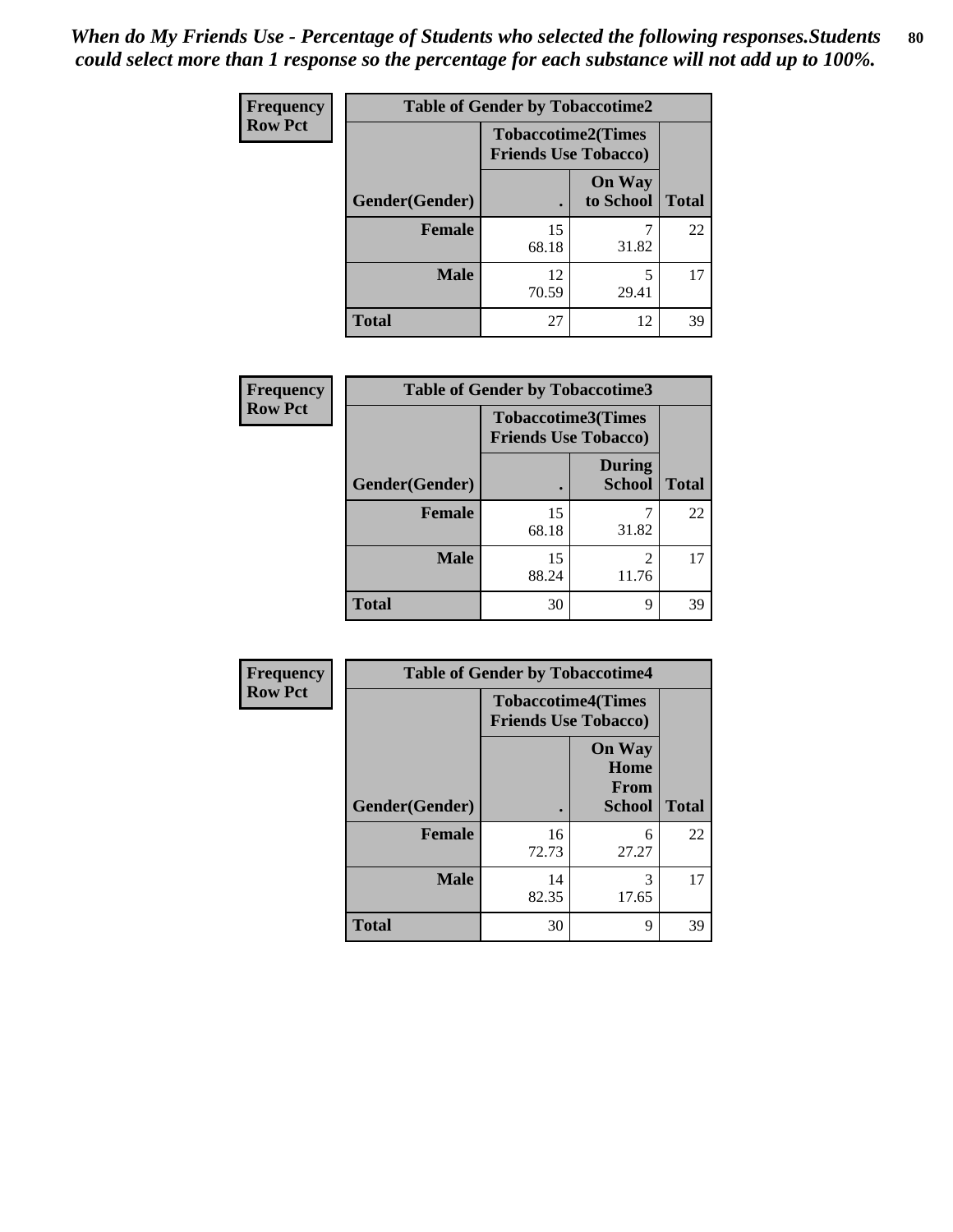| <b>Frequency</b> | <b>Table of Gender by Tobaccotime5</b> |                                                           |            |              |  |
|------------------|----------------------------------------|-----------------------------------------------------------|------------|--------------|--|
| <b>Row Pct</b>   |                                        | <b>Tobaccotime5</b> (Times<br><b>Friends Use Tobacco)</b> |            |              |  |
|                  | <b>Gender</b> (Gender)                 |                                                           | Weeknights | <b>Total</b> |  |
|                  | <b>Female</b>                          | 14<br>63.64                                               | 8<br>36.36 | 22           |  |
|                  | <b>Male</b>                            | 64.71                                                     | 6<br>35.29 | 17           |  |
|                  | Total                                  | 25                                                        | 14         | 39           |  |

| Frequency      |                | <b>Table of Gender by Tobaccotime6</b>                   |             |              |
|----------------|----------------|----------------------------------------------------------|-------------|--------------|
| <b>Row Pct</b> |                | <b>Tobaccotime6(Times</b><br><b>Friends Use Tobacco)</b> |             |              |
|                | Gender(Gender) |                                                          | Weekends    | <b>Total</b> |
|                | Female         | 11<br>50.00                                              | 11<br>50.00 | 22           |
|                | <b>Male</b>    | 9<br>52.94                                               | 8<br>47.06  | 17           |
|                | <b>Total</b>   | 20                                                       | 19          | 39           |

| Frequency      | <b>Table of Gender by Marijuanatime1</b> |                                |                             |              |
|----------------|------------------------------------------|--------------------------------|-----------------------------|--------------|
| <b>Row Pct</b> |                                          | <b>Friends Use Marijuana</b> ) | <b>Marijuanatime1(Times</b> |              |
|                | Gender(Gender)                           |                                | Do Not Use                  | <b>Total</b> |
|                | <b>Female</b>                            | 12<br>54.55                    | 10<br>45.45                 | 22           |
|                | <b>Male</b>                              | 10<br>58.82                    | 41.18                       | 17           |
|                | <b>Total</b>                             | 22                             | 17                          | 39           |

| <b>Frequency</b> | <b>Table of Gender by Marijuanatime2</b>                      |             |                            |              |
|------------------|---------------------------------------------------------------|-------------|----------------------------|--------------|
| <b>Row Pct</b>   | <b>Marijuanatime2(Times</b><br><b>Friends Use Marijuana</b> ) |             |                            |              |
|                  | Gender(Gender)                                                |             | On Way to<br><b>School</b> | <b>Total</b> |
|                  | <b>Female</b>                                                 | 13<br>59.09 | 9<br>40.91                 | 22           |
|                  | <b>Male</b>                                                   | 12<br>70.59 | 5<br>29.41                 | 17           |
|                  | <b>Total</b>                                                  | 25          | 14                         | 39           |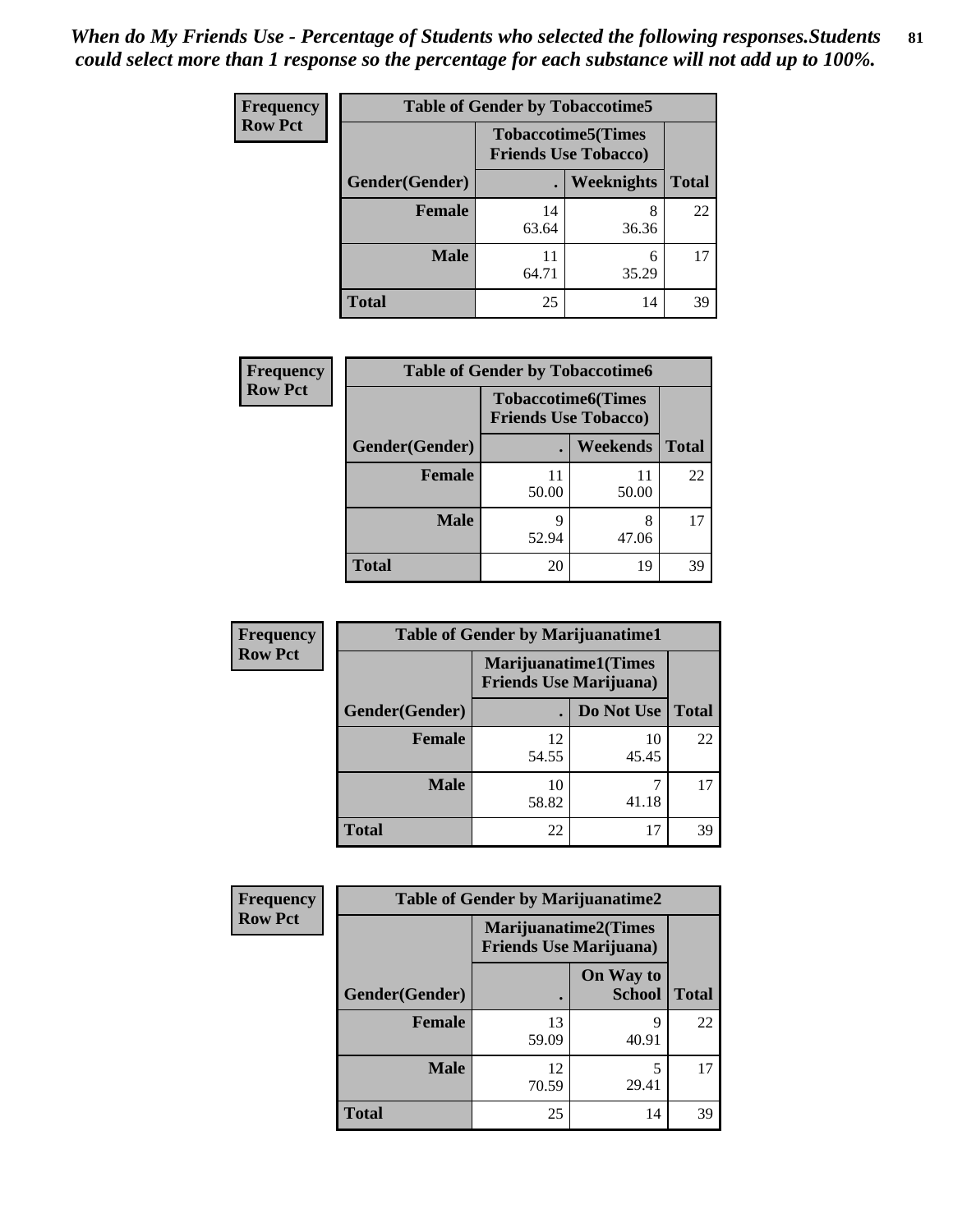| Frequency      | <b>Table of Gender by Marijuanatime3</b> |                                                        |                                |              |
|----------------|------------------------------------------|--------------------------------------------------------|--------------------------------|--------------|
| <b>Row Pct</b> |                                          | Marijuanatime3(Times<br><b>Friends Use Marijuana</b> ) |                                |              |
|                | Gender(Gender)                           |                                                        | <b>During</b><br><b>School</b> | <b>Total</b> |
|                | <b>Female</b>                            | 15<br>68.18                                            | 31.82                          | 22           |
|                | <b>Male</b>                              | 13<br>76.47                                            | 4<br>23.53                     | 17           |
|                | <b>Total</b>                             | 28                                                     | 11                             | 39           |

| Frequency      | <b>Table of Gender by Marijuanatime4</b> |                                                               |                                                |              |
|----------------|------------------------------------------|---------------------------------------------------------------|------------------------------------------------|--------------|
| <b>Row Pct</b> |                                          | <b>Marijuanatime4(Times</b><br><b>Friends Use Marijuana</b> ) |                                                |              |
|                | Gender(Gender)                           |                                                               | <b>On Way</b><br>Home<br>From<br><b>School</b> | <b>Total</b> |
|                | <b>Female</b>                            | 11<br>50.00                                                   | 11<br>50.00                                    | 22           |
|                | <b>Male</b>                              | 10<br>58.82                                                   | 7<br>41.18                                     | 17           |
|                | <b>Total</b>                             | 21                                                            | 18                                             | 39           |

| Frequency      |                | <b>Table of Gender by Marijuanatime5</b> |                                                                |              |
|----------------|----------------|------------------------------------------|----------------------------------------------------------------|--------------|
| <b>Row Pct</b> |                |                                          | <b>Marijuanatime5</b> (Times<br><b>Friends Use Marijuana</b> ) |              |
|                | Gender(Gender) |                                          | Weeknights                                                     | <b>Total</b> |
|                | <b>Female</b>  | 11<br>50.00                              | 11<br>50.00                                                    | 22           |
|                | <b>Male</b>    | Q<br>52.94                               | 8<br>47.06                                                     | 17           |
|                | <b>Total</b>   | 20                                       | 19                                                             | 39           |

| Frequency      |                | <b>Table of Gender by Marijuanatime6</b>                       |             |              |
|----------------|----------------|----------------------------------------------------------------|-------------|--------------|
| <b>Row Pct</b> |                | <b>Marijuanatime6</b> (Times<br><b>Friends Use Marijuana</b> ) |             |              |
|                | Gender(Gender) |                                                                | Weekends    | <b>Total</b> |
|                | Female         | 10<br>45.45                                                    | 12<br>54.55 | 22           |
|                | <b>Male</b>    | 41.18                                                          | 10<br>58.82 | 17           |
|                | <b>Total</b>   | 17                                                             | 22          | 39           |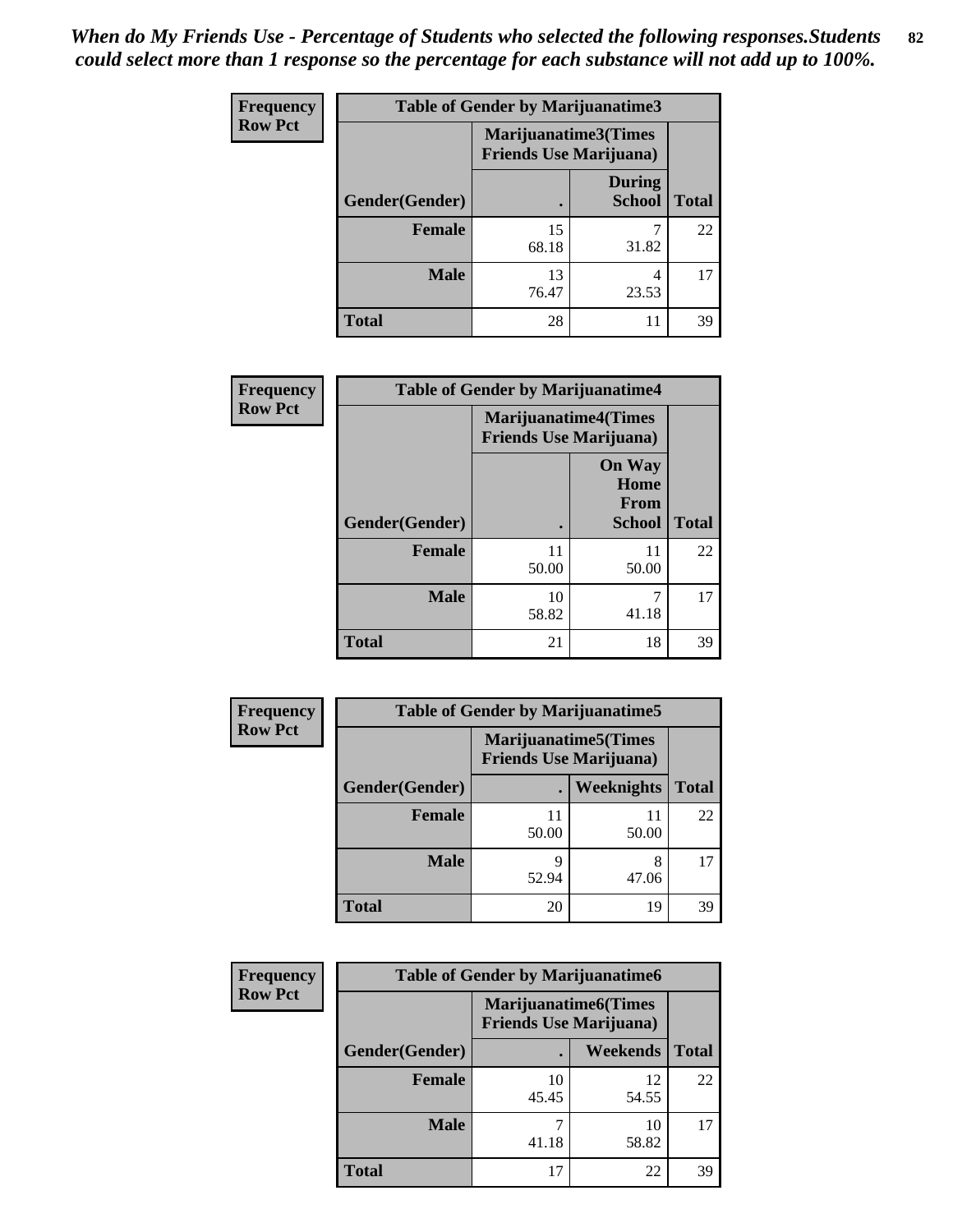| <b>Frequency</b> | <b>Table of Gender by Otherdrugtime1</b> |                                                                                  |              |              |
|------------------|------------------------------------------|----------------------------------------------------------------------------------|--------------|--------------|
| <b>Row Pct</b>   |                                          | <b>Otherdrugtime1(Times</b><br><b>Friends Use Other</b><br><b>Illegal Drugs)</b> |              |              |
|                  | Gender(Gender)                           |                                                                                  | Do Not Use   | <b>Total</b> |
|                  | <b>Female</b>                            | 4<br>18.18                                                                       | 18<br>81.82  | 22           |
|                  | <b>Male</b>                              | 0.00                                                                             | 17<br>100.00 | 17           |
|                  | Total                                    | 4                                                                                | 35           | 39           |

| Frequency      | <b>Table of Gender by Otherdrugtime2</b> |                                                    |                             |              |
|----------------|------------------------------------------|----------------------------------------------------|-----------------------------|--------------|
| <b>Row Pct</b> |                                          | <b>Friends Use Other</b><br><b>Illegal Drugs</b> ) | <b>Otherdrugtime2(Times</b> |              |
|                | Gender(Gender)                           |                                                    | On Way to<br><b>School</b>  | <b>Total</b> |
|                | <b>Female</b>                            | 19<br>86.36                                        | 3<br>13.64                  | 22           |
|                | <b>Male</b>                              | 17<br>100.00                                       | 0.00                        | 17           |
|                | <b>Total</b>                             | 36                                                 | 3                           | 39           |

| <b>Frequency</b> | <b>Table of Gender by Otherdrugtime3</b> |                                                    |                                |              |
|------------------|------------------------------------------|----------------------------------------------------|--------------------------------|--------------|
| <b>Row Pct</b>   |                                          | <b>Friends Use Other</b><br><b>Illegal Drugs</b> ) | Otherdrugtime3(Times           |              |
|                  | Gender(Gender)                           |                                                    | <b>During</b><br><b>School</b> | <b>Total</b> |
|                  | <b>Female</b>                            | 20<br>90.91                                        | $\mathfrak{D}$<br>9.09         | 22           |
|                  | <b>Male</b>                              | 17<br>100.00                                       | $\left( \right)$<br>0.00       | 17           |
|                  | <b>Total</b>                             | 37                                                 | $\overline{c}$                 | 39           |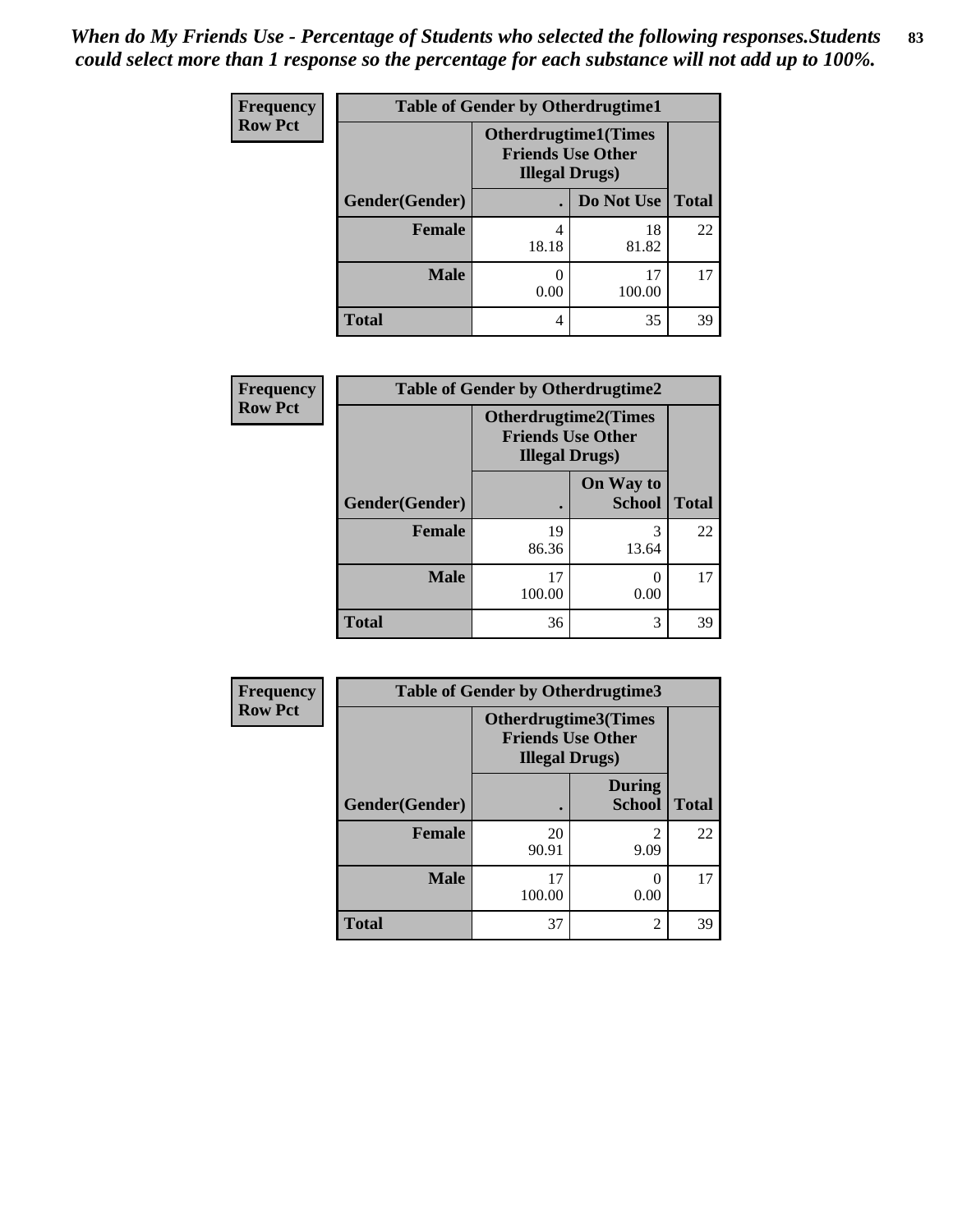*When do My Friends Use - Percentage of Students who selected the following responses.Students could select more than 1 response so the percentage for each substance will not add up to 100%.* **84**

| <b>Frequency</b> | <b>Table of Gender by Otherdrugtime4</b> |                                                                                   |                                                |              |
|------------------|------------------------------------------|-----------------------------------------------------------------------------------|------------------------------------------------|--------------|
| <b>Row Pct</b>   |                                          | <b>Otherdrugtime4(Times</b><br><b>Friends Use Other</b><br><b>Illegal Drugs</b> ) |                                                |              |
|                  | Gender(Gender)                           |                                                                                   | <b>On Way</b><br>Home<br>From<br><b>School</b> | <b>Total</b> |
|                  | <b>Female</b>                            | 19<br>86.36                                                                       | 3<br>13.64                                     | 22           |
|                  | <b>Male</b>                              | 17<br>100.00                                                                      | 0.00                                           | 17           |
|                  | <b>Total</b>                             | 36                                                                                | 3                                              | 39           |

| <b>Frequency</b> | <b>Table of Gender by Otherdrugtime5</b> |              |                                                                                    |              |
|------------------|------------------------------------------|--------------|------------------------------------------------------------------------------------|--------------|
| <b>Row Pct</b>   |                                          |              | <b>Otherdrugtime5</b> (Times<br><b>Friends Use Other</b><br><b>Illegal Drugs</b> ) |              |
|                  | Gender(Gender)                           |              | Weeknights                                                                         | <b>Total</b> |
|                  | <b>Female</b>                            | 19<br>86.36  | 13.64                                                                              | 22           |
|                  | <b>Male</b>                              | 17<br>100.00 | 0.00                                                                               | 17           |
|                  | <b>Total</b>                             | 36           | 3                                                                                  | 39           |

| <b>Frequency</b> | <b>Table of Gender by Otherdrugtime6</b> |                                                                                   |            |              |
|------------------|------------------------------------------|-----------------------------------------------------------------------------------|------------|--------------|
| <b>Row Pct</b>   |                                          | <b>Otherdrugtime6(Times</b><br><b>Friends Use Other</b><br><b>Illegal Drugs</b> ) |            |              |
|                  | Gender(Gender)                           |                                                                                   | Weekends   | <b>Total</b> |
|                  | <b>Female</b>                            | 18<br>81.82                                                                       | 4<br>18.18 | 22           |
|                  | <b>Male</b>                              | 17<br>100.00                                                                      | 0<br>0.00  | 17           |
|                  | <b>Total</b>                             | 35                                                                                | 4          | 39           |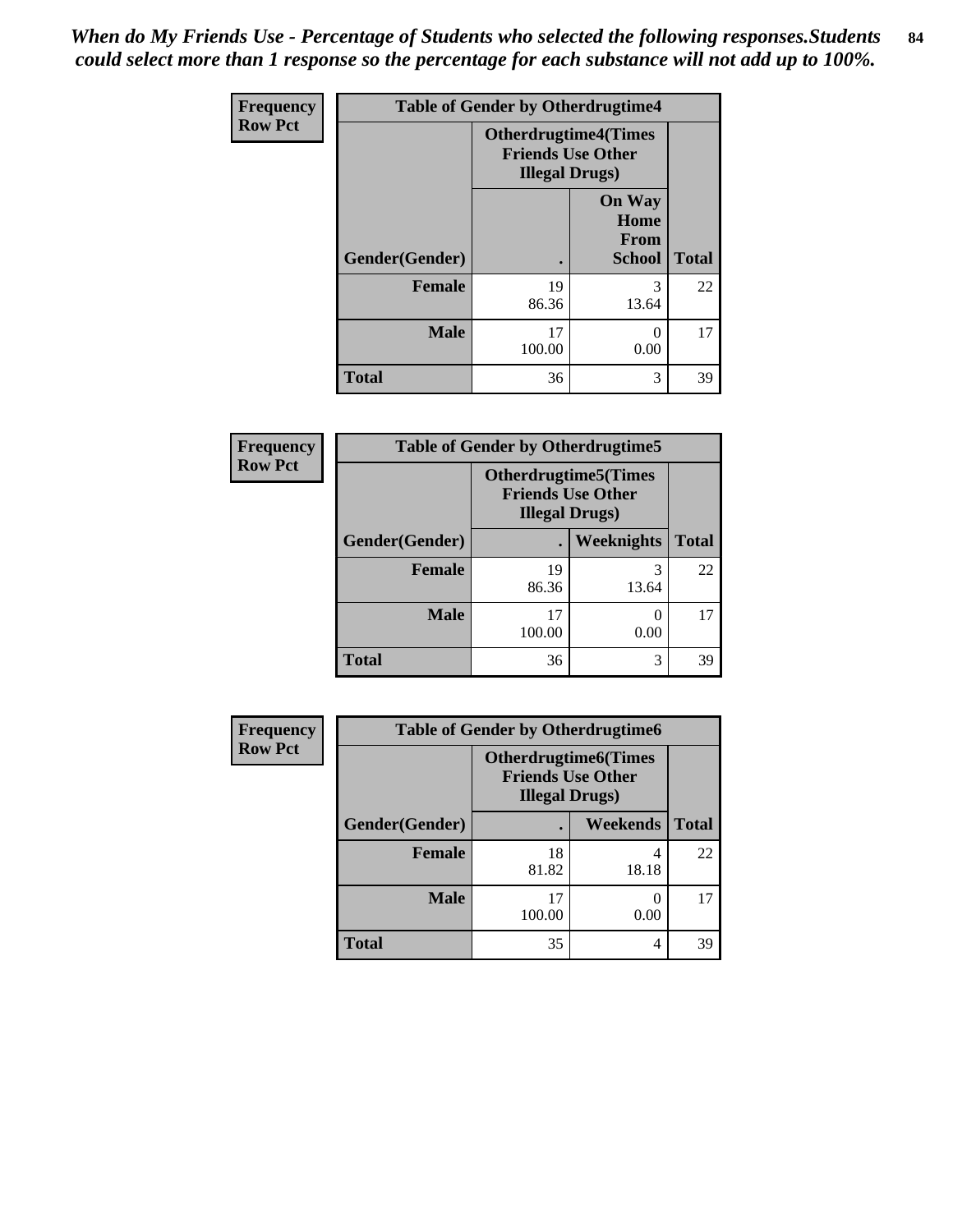## *Other Questions* **85**

| Frequency      |                | <b>Table of Gender by Educationalcohol</b>                                                                                            |                |              |  |
|----------------|----------------|---------------------------------------------------------------------------------------------------------------------------------------|----------------|--------------|--|
| <b>Row Pct</b> |                | <b>Educationalcohol</b> (I<br>have been taught<br>about alcohol,<br>tobacco,<br>and other drugs<br>within the last year<br>at school) |                |              |  |
|                | Gender(Gender) | Yes                                                                                                                                   | N <sub>0</sub> | <b>Total</b> |  |
|                | <b>Female</b>  | 13<br>59.09                                                                                                                           | 9<br>40.91     | 22           |  |
|                | <b>Male</b>    | 12<br>70.59                                                                                                                           | 5<br>29.41     | 17           |  |
|                | <b>Total</b>   | 25                                                                                                                                    | 14             | 39           |  |

| Frequency      | <b>Table of Gender by Rodedrinking</b> |                                                                                                                     |                |              |
|----------------|----------------------------------------|---------------------------------------------------------------------------------------------------------------------|----------------|--------------|
| <b>Row Pct</b> |                                        | Rodedrinking(In<br>the past 30 days I<br>have ridden in a<br>car with a driver<br>who had been<br>drinking alcohol) |                |              |
|                | Gender(Gender)                         | Yes                                                                                                                 | N <sub>0</sub> | <b>Total</b> |
|                | <b>Female</b>                          | 4<br>18.18                                                                                                          | 18<br>81.82    | 22           |
|                | <b>Male</b>                            | 4<br>23.53                                                                                                          | 13<br>76.47    | 17           |
|                | <b>Total</b>                           | 8                                                                                                                   | 31             | 39           |

| Frequency      | <b>Table of Gender by Drugsschool</b> |                                                                                                                                     |                |              |
|----------------|---------------------------------------|-------------------------------------------------------------------------------------------------------------------------------------|----------------|--------------|
| <b>Row Pct</b> |                                       | <b>Drugsschool</b> (During<br>the past 12 months,<br>I have been offered,<br>sold,<br>or given illegal drugs<br>on school property) |                |              |
|                | Gender(Gender)                        | Yes                                                                                                                                 | N <sub>0</sub> | <b>Total</b> |
|                | <b>Female</b>                         | 4<br>18.18                                                                                                                          | 18<br>81.82    | 22           |
|                | <b>Male</b>                           | 5<br>29.41                                                                                                                          | 12<br>70.59    | 17           |
|                | <b>Total</b>                          | 9                                                                                                                                   | 30             | 39           |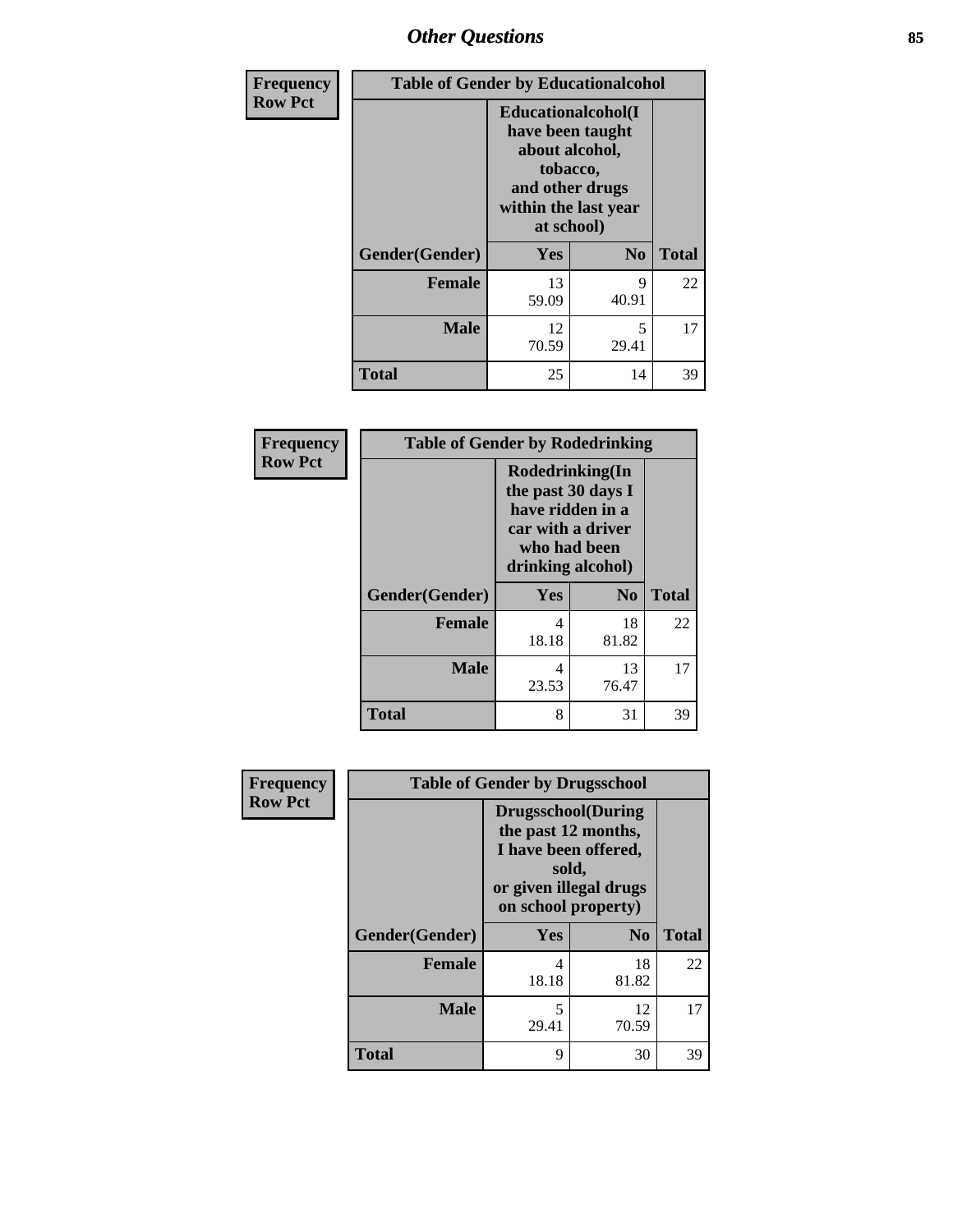# *Other Questions* **86**

| Frequency      | <b>Table of Gender by Bingedrinking</b> |                  |                                                                                                                          |                   |              |
|----------------|-----------------------------------------|------------------|--------------------------------------------------------------------------------------------------------------------------|-------------------|--------------|
| <b>Row Pct</b> |                                         |                  | <b>Bingedrinking</b> (I<br>have drunk five or<br>more drinks of<br>alcohol at one<br>sitting during the<br>last 30 days) |                   |              |
|                | Gender(Gender)                          | 0<br><b>Days</b> | 1 or<br>days                                                                                                             | All<br>30<br>days | <b>Total</b> |
|                | <b>Female</b>                           | 19<br>86.36      | $\mathfrak{D}$<br>9.09                                                                                                   | 4.55              | 22           |
|                | Male                                    | 15<br>88.24      | 2<br>11.76                                                                                                               | 0<br>0.00         | 17           |
|                | <b>Total</b>                            | 34               | 4                                                                                                                        |                   | 39           |

| Frequency      | <b>Table of Gender by Educationaids</b> |                                                                                                 |                |              |  |
|----------------|-----------------------------------------|-------------------------------------------------------------------------------------------------|----------------|--------------|--|
| <b>Row Pct</b> |                                         | <b>Educationaids</b> (I<br>have been taught<br>about HIV/AIDS<br>at school in the<br>past year) |                |              |  |
|                | Gender(Gender)                          | <b>Yes</b>                                                                                      | N <sub>0</sub> | <b>Total</b> |  |
|                | <b>Female</b>                           | 13<br>59.09                                                                                     | 9<br>40.91     | 22           |  |
|                | <b>Male</b>                             | 13<br>76.47                                                                                     | 4<br>23.53     | 17           |  |
|                | <b>Total</b>                            | 26                                                                                              | 13             | 39           |  |

| Frequency      | <b>Table of Gender by Suicideconsider</b> |                 |                |              |
|----------------|-------------------------------------------|-----------------|----------------|--------------|
| <b>Row Pct</b> |                                           | Suicideconsider |                |              |
|                | Gender(Gender)                            | Yes             | N <sub>0</sub> | <b>Total</b> |
|                | <b>Female</b>                             | 4.55            | 21<br>95.45    | 22           |
|                | <b>Male</b>                               | 5.88            | 16<br>94.12    | 17           |
|                | <b>Total</b>                              |                 | 37             | 39           |